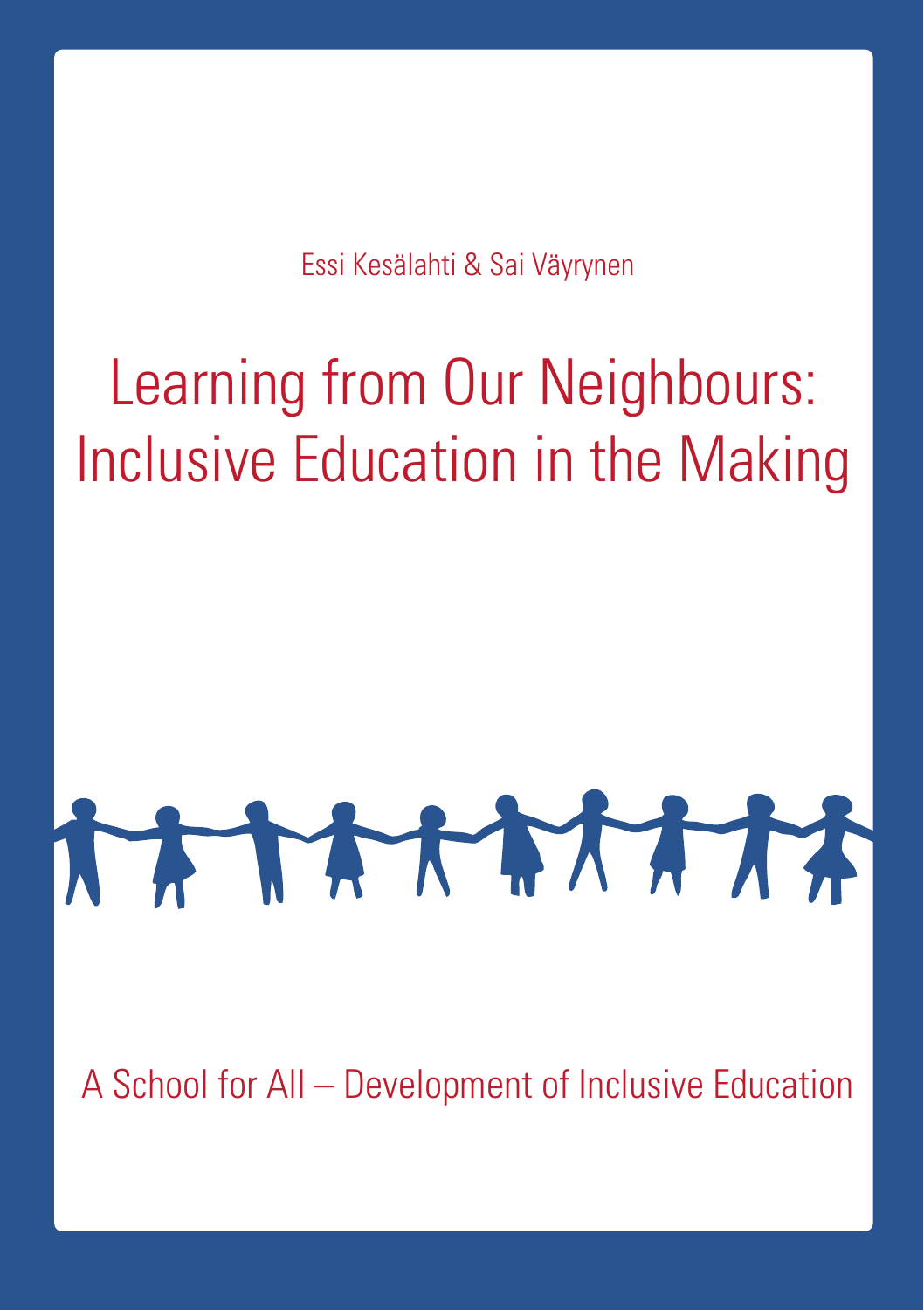Report produced as a part of A School for All – Development of Inclusive Education project, funded by the EU (Kolarctic ENPI CBC).

Learning from Our Neighbours: Inclusive Education in the Making

#### Compiled by Essi Kesälahti & Sai Väyrynen

Based on the notes and reports by

| Yulia Afonkina     | Helena Koskinen      |
|--------------------|----------------------|
| Katja Anttila      | Alexander Krylov     |
| Svetlana Bulanova  | Tatiana Kuzmicheva   |
| Alexandra Burtseva | Katja Norvapalo      |
| Natalia Flotskaya  | Minnamari Ojala      |
| Anna Gushchina     | Mare Rantaniemi      |
| Kerttu Hakoköngäs  | Rauna Rahko-Ravantti |
| I enita Hietanen   | Inna Ryzhkova        |
| Jaakko Höynälänmaa | Yulia Shestova       |
| Ksenija lartceva   | Sai Väyrynen         |
| Heidi Kantola      | Olga Volskaya        |
| Fssi Kesälahti     |                      |

Cover and Layout;Tero Saavalainen

University of Lapland Printing Centre Rovaniemi 2013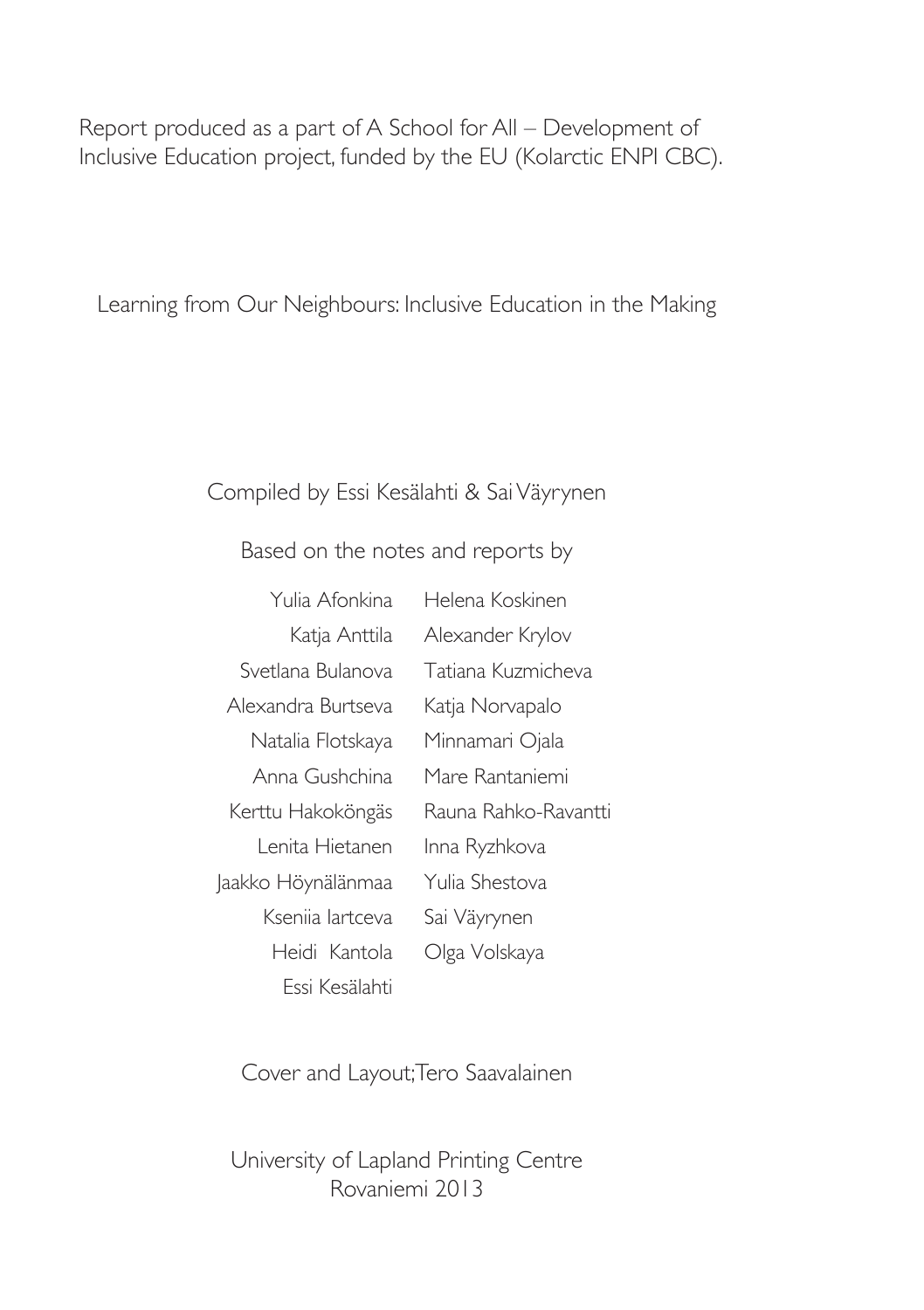# Learning from Our Neighbours: Inclusive Education in the Making

Essi Kesälahti & Sai Väyrynen

A School for All – Development of Inclusive Education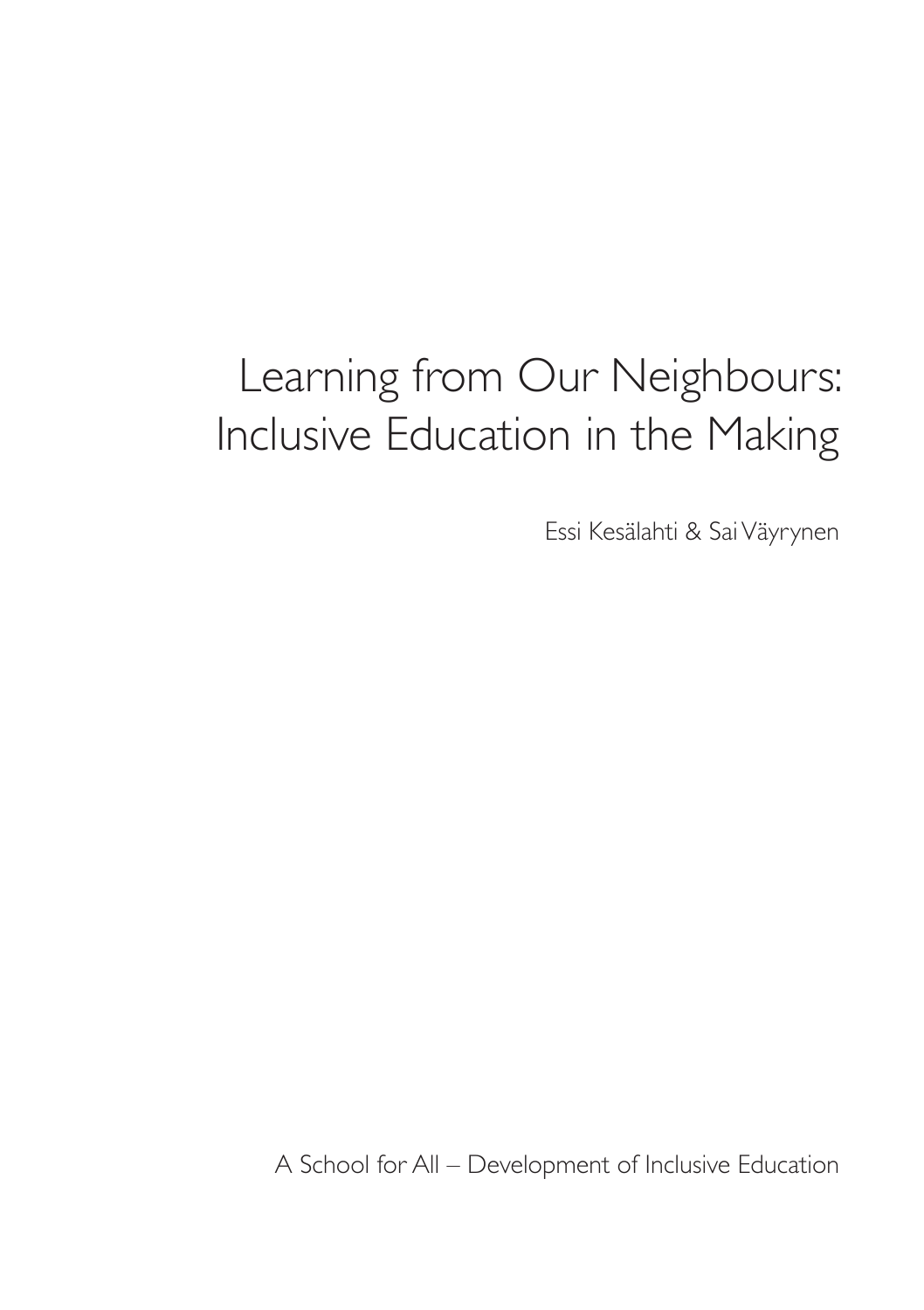# Table of Contents

| 2. Same Concept, Different Understandings             |  |
|-------------------------------------------------------|--|
| 2.1. The concept of inclusive education in Sweden 16  |  |
| 2.2. The concept of inclusive education in Denmark 18 |  |
| 2.3. The concept of inclusive education in Norway21   |  |
| 2.4. The concept of inclusive education in Russia24   |  |
| 2.5. The concept of inclusive education in Finland27  |  |
|                                                       |  |
|                                                       |  |
| 3. Legislative Basis of Inclusive Education31         |  |
|                                                       |  |
|                                                       |  |
|                                                       |  |
|                                                       |  |
|                                                       |  |
| 3.6. General observations from the legislation46      |  |
|                                                       |  |
|                                                       |  |
|                                                       |  |
| 4.2. Teacher education in Copenhagen, Denmark49       |  |
|                                                       |  |
|                                                       |  |
| 4.5. Teacher education in Rovaniemi, Finland57        |  |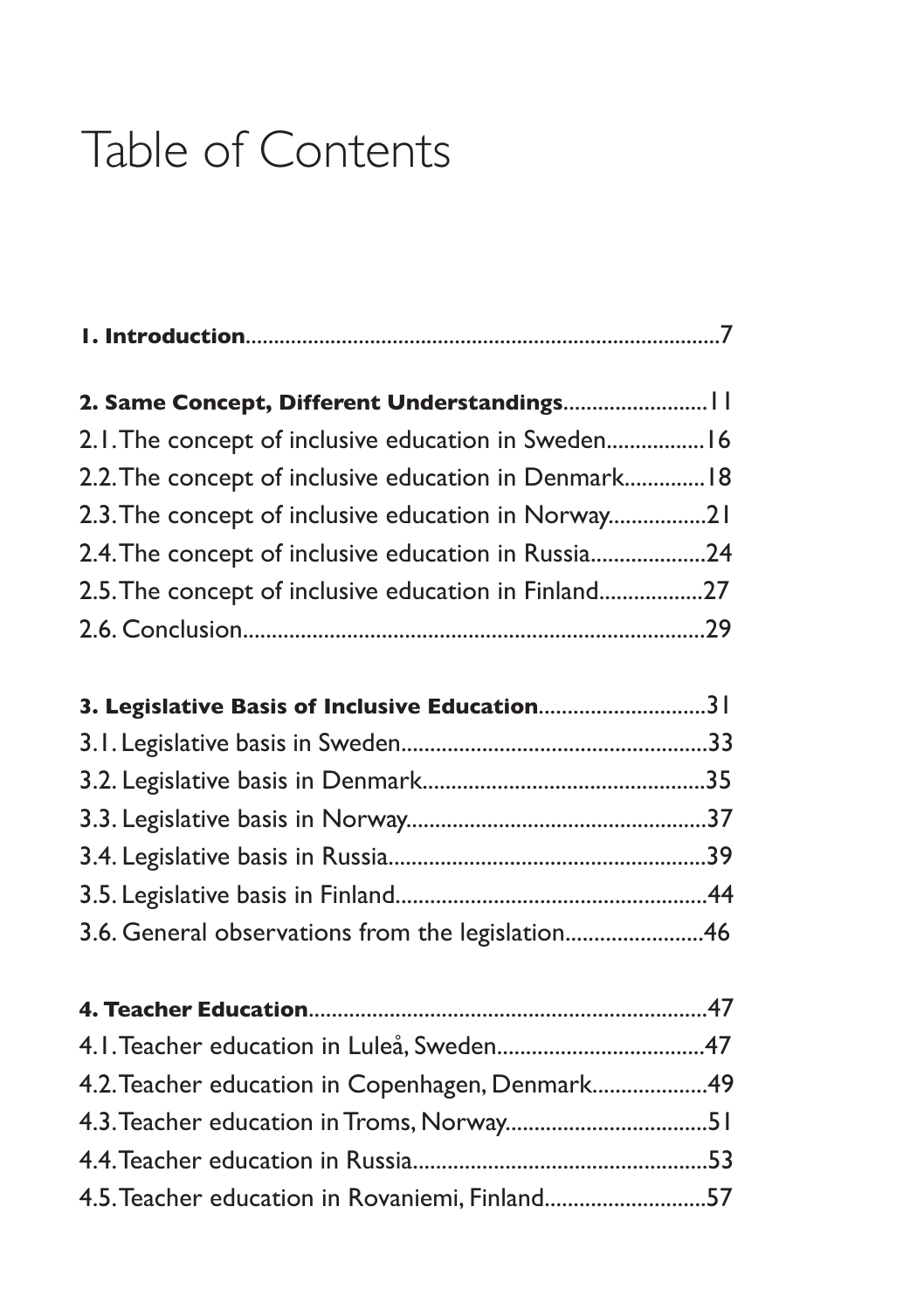| 5. Observations of Inclusive School Arrangements |  |
|--------------------------------------------------|--|
|                                                  |  |
|                                                  |  |
|                                                  |  |
|                                                  |  |
|                                                  |  |
|                                                  |  |
|                                                  |  |
| Teaching methods and changing school culture75   |  |
|                                                  |  |
|                                                  |  |
| 6. Common Destination, Different Ways to Go 85   |  |
|                                                  |  |
|                                                  |  |
|                                                  |  |
|                                                  |  |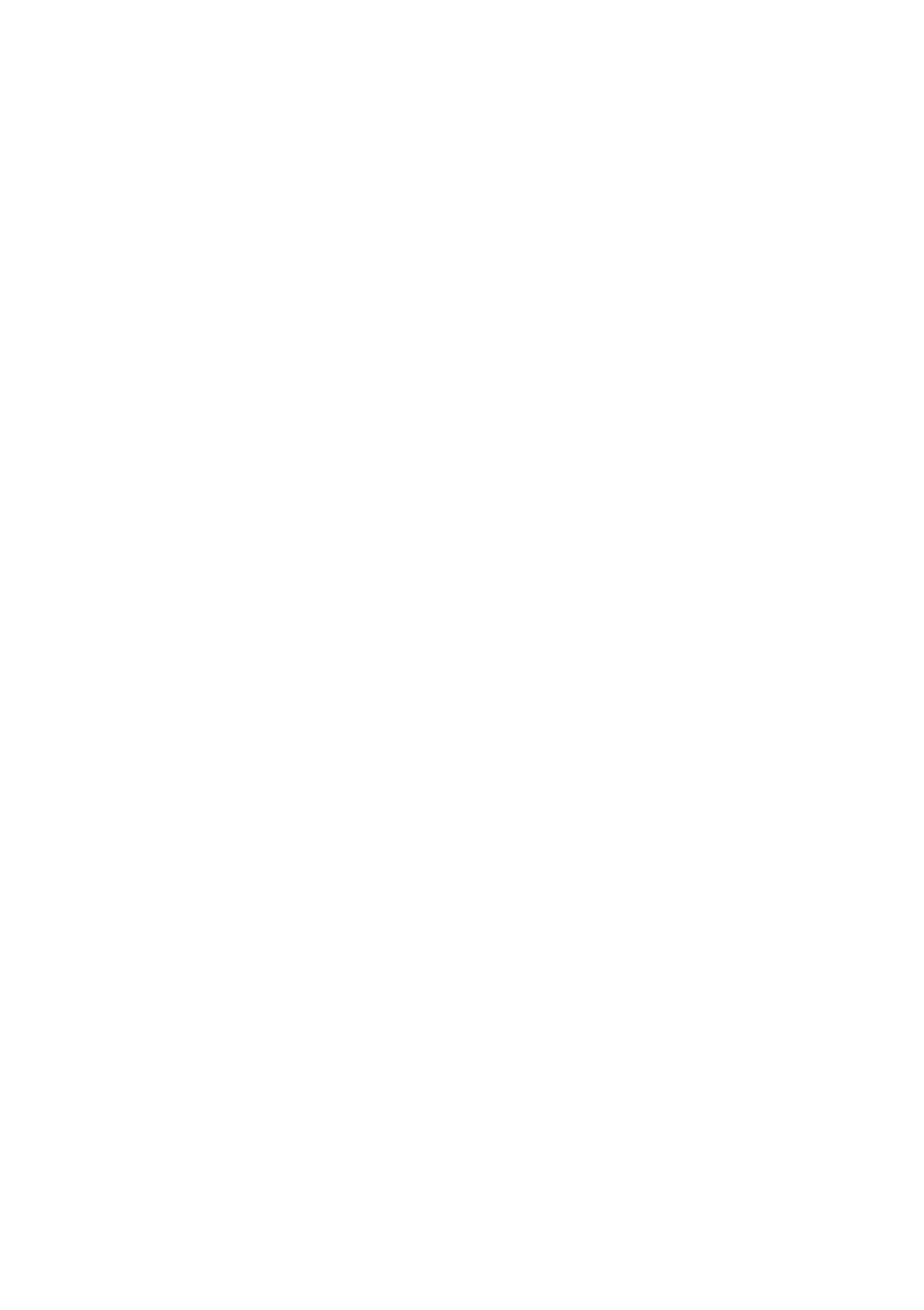# Introduction 1.

The 'A School For All – Development of Inclusive Education' project aims at developing inclusion in schools and teacher education through school-based development work and research, with a particular focus on learners who are vulnerable to exclusion. The development purpose of the project aims at promoting the educational conditions of vulnerable people (such as those with special educational needs, immigrants, juvenile offenders, the Romani population, other groups 'at risk'), improving their access and participation in society in the North Calotte region and North West Russia as well as encouraging their social contacts. The project partners are involved in developing inclusive teacher education in Finland and in Russia, at the University of Lapland in Finland, Murmansk State Humanities University, Murmansk Regional In-service Training Institute for Education and Culture, Northern Arctic Federal University in Arkhangelsk, and the Ministry of Science and Education in the Arkhangelsk Region of Russia.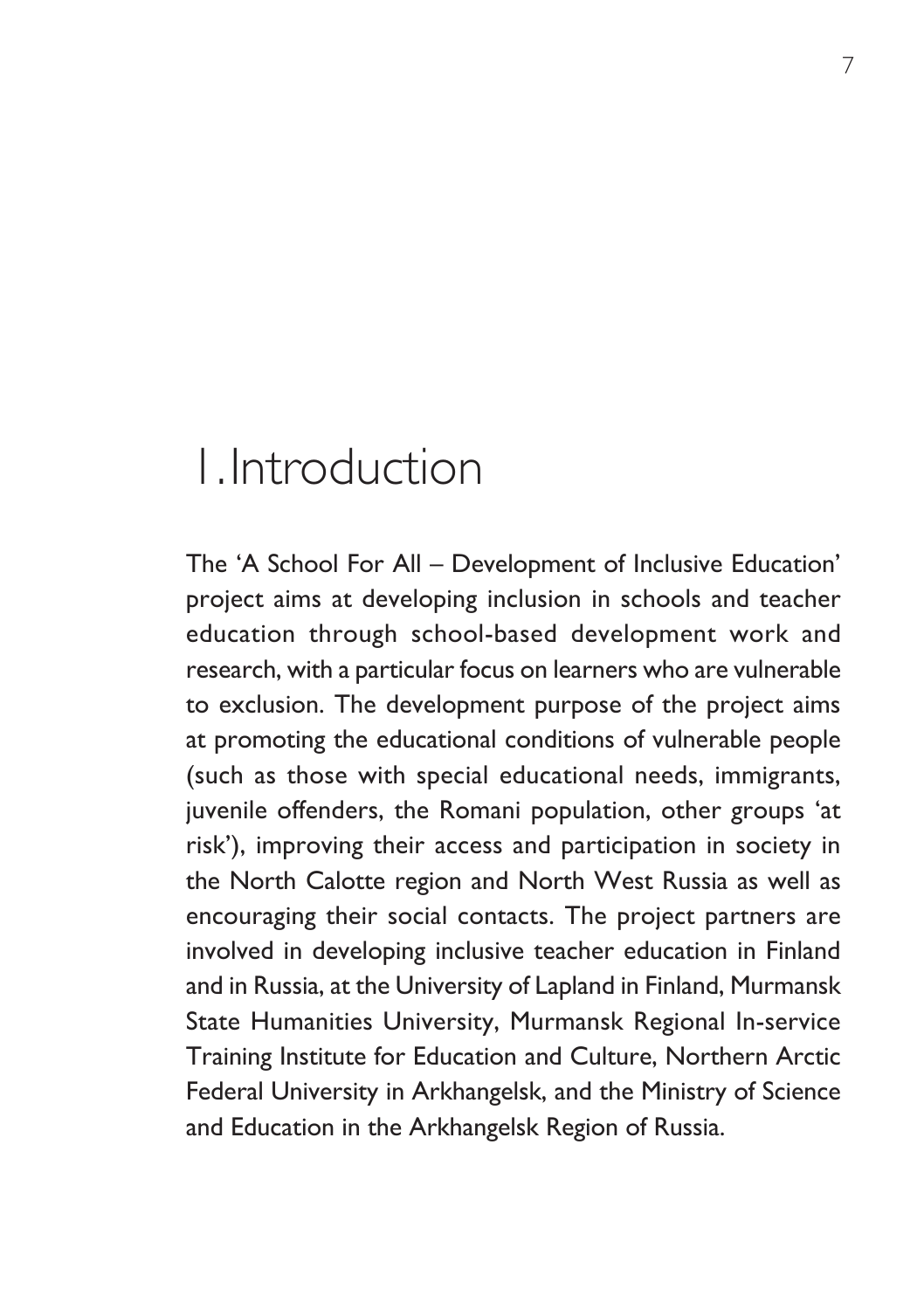As a part of developing our understanding of the concept of inclusive education, and for carrying out a situation analysis of inclusive education in the neighbouring countries, the project participants undertook benchmarking visits to Sweden (Luleå), Denmark (Copenhagen), Norway (Troms), Russia (Murmansk and Arkhangelsk), and Finland (Oulu and Rovaniemi) during November 2012 through April 2013. The purpose of these visits was to exchange knowledge and experiences related to inclusive education in research, teacher education, and the everyday practices on the school level.

Six aspects related to inclusive education were particularly observed during the visits: the concept of inclusive education, the legislative basis of inclusive education, teacher education, school practice, learner support, and future development of inclusive education. In some of the countries, certain aspects of inclusive education were focused upon. All participants (Annex 1) were asked to write a report on their individual or group findings of the countries and institutions they visited. It should be noted that the group of participants varied in each visit. This report is a compilation of those reports, based on the presentations made in different countries, as well as on the findings and reflections of the benchmarking visits. Additional information is also included in the report so as to ensure that all aspects of the various thematic areas have been adequately covered.

It should be noted that this report does not represent a full picture of the situation of inclusive education in the visited countries. It is a report and reflection of thoughts and ideas that arose as an outcome of these visits. The information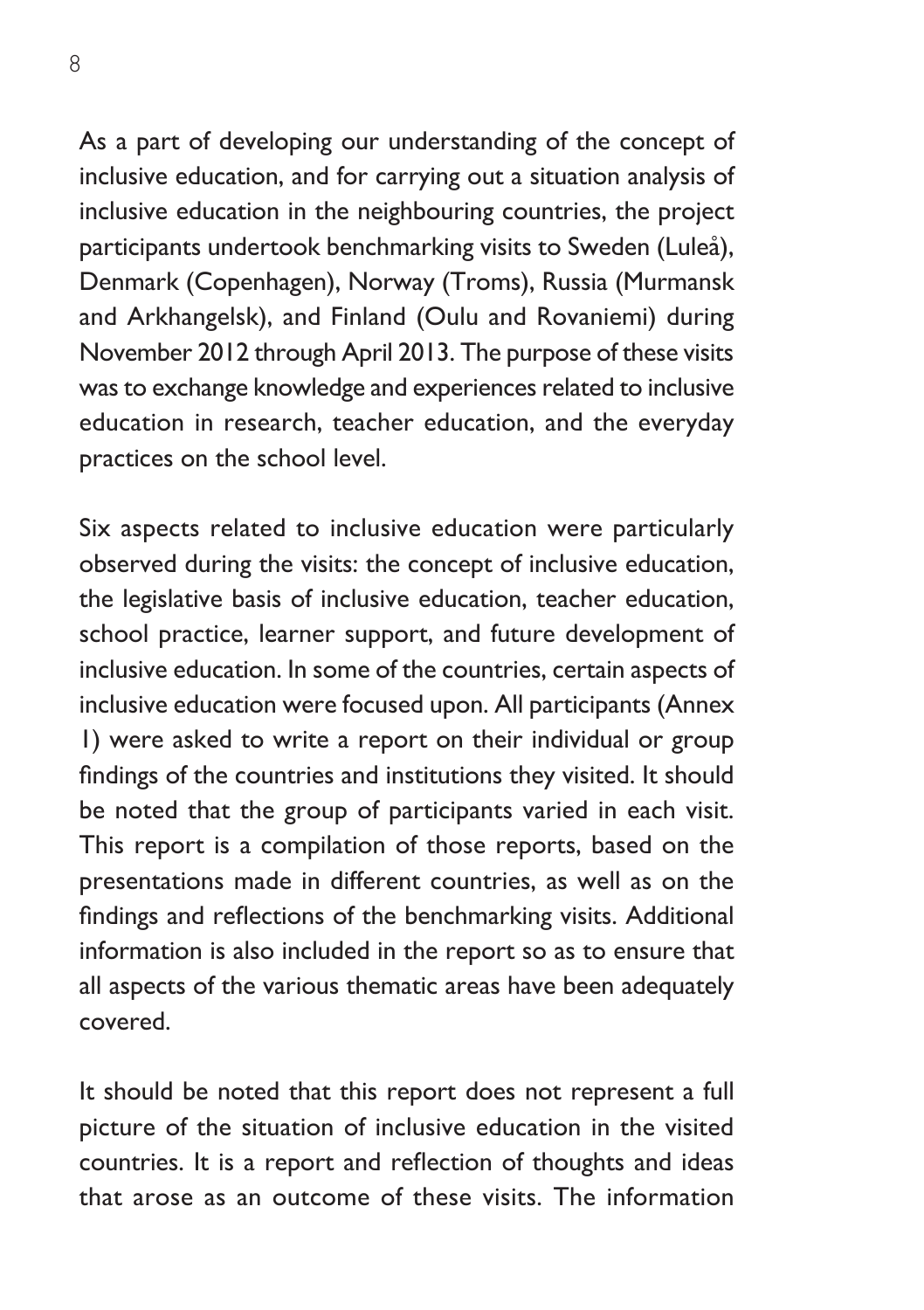presented in this document should be considered as a merged understanding of the project partners; nonetheless, some of the information has been verified with official country documents and reports. Where information is based on research reports or policy publications, these have been referenced as usual. Some examples and views are based on presentations made by individual researchers and practitioners during the benchmarking visits. In these cases, we have indicated the presenter. Nonreferenced ideas and interpretations of our observations are a part of the project process of exploring different aspects of inclusive education. The report has been shared with all the project partner universities as a draft and in its final format to elicit comments.

Many authors suggest that inclusive education cannot be explored out of the context, and that there is no singular definition of inclusive education (e.g., Ainscow, Booth & Dyson 2006; Alur & Timmons 2009; UNESCO 2009). The context in which inclusive education is being implemented varies in terms of geography, demography, culture, and language. The process of inclusion – exclusion further depends on the complex relationships created through the interplay of individual and contextual factors. Hence, the way in which we perceive diversity in education has impacts on our interpretations of what we observe. The concepts that we use when describing our ideas are based on certain scientific traditions, and these traditions shape our understanding of inclusive education. The groups that are being considered as 'vulnerable' or as having 'special educational needs' differ on the basis of our understanding of what constitutes the values, principles, and norms related to education. In cross-cultural, cross-border collaboration, the understandings of the nature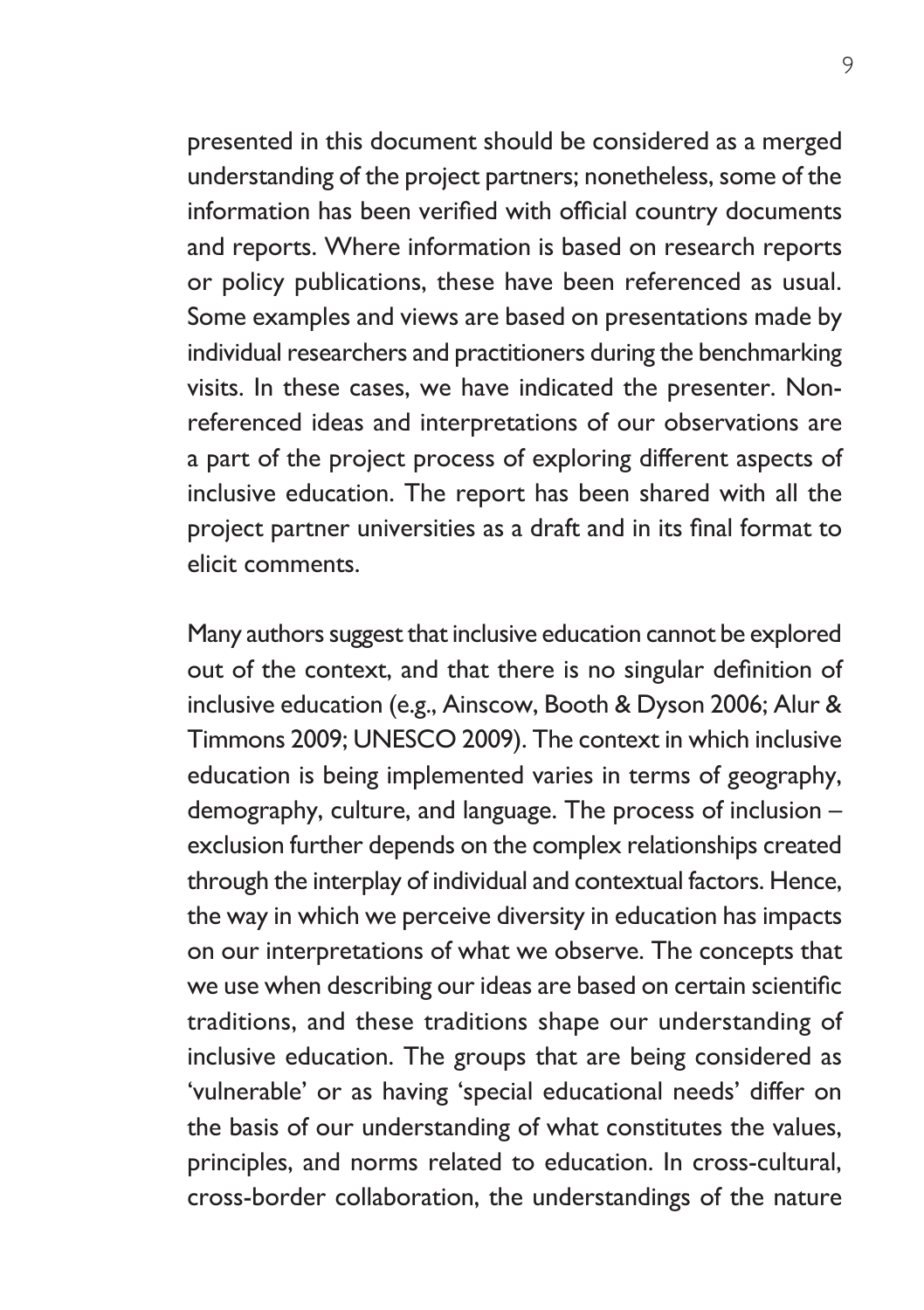of inclusive education and the language we use to describe it is challenging. We acknowledge that certain expressions in Russian or Finnish carry distinct educational meanings that are difficult to understand without a proper knowledge of the context in which they are being used. We also acknowledge that while we use English as the language of communication adopted for the School for All project, some of the deeper meanings may be lost. In this report, we have used concepts that are commonly used by UNESCO – as the leading international organisation for education – and the European Agency for Development of Special Needs Education with a hope that the language of this report will be understood outside the project context.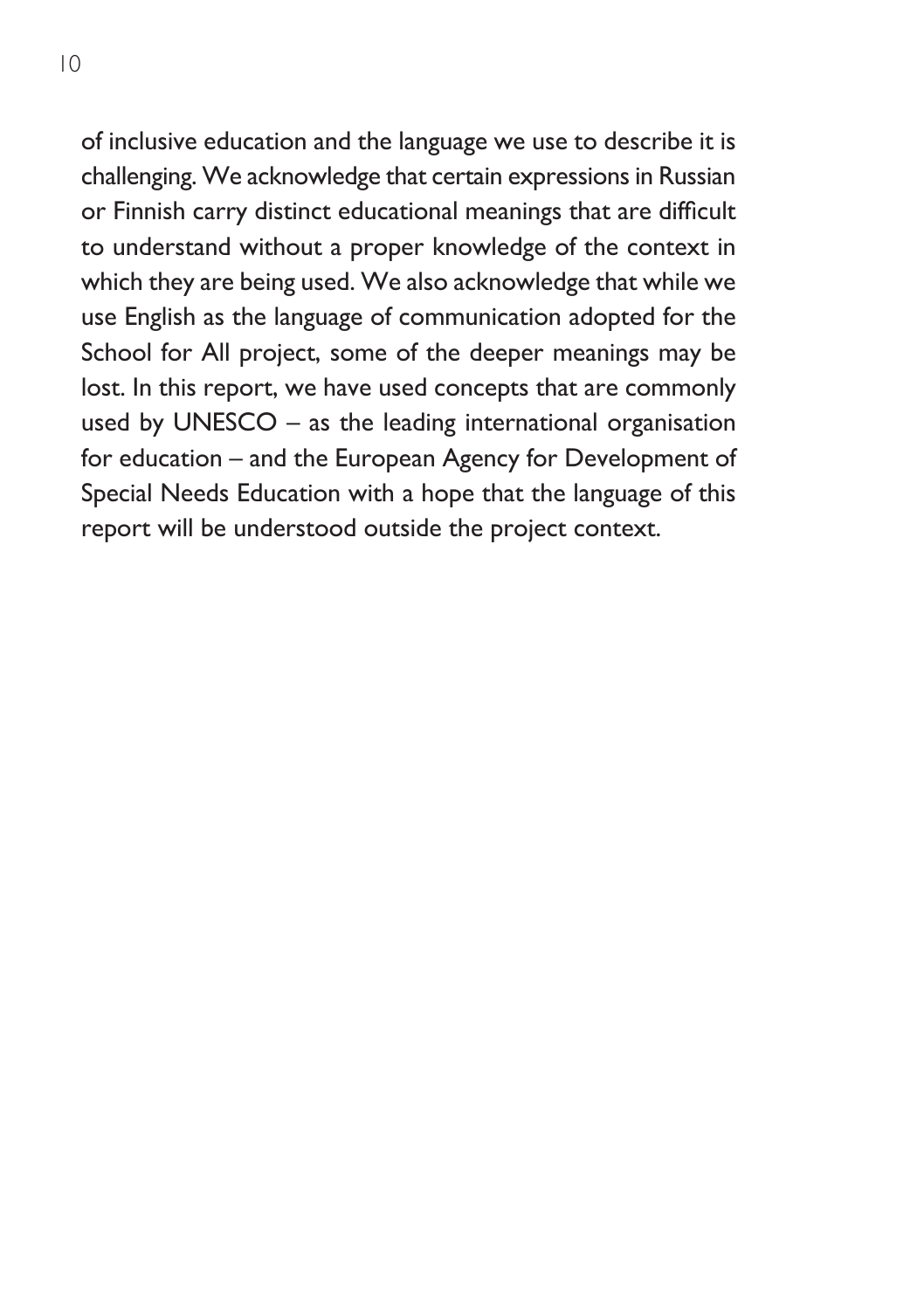# 2. Same Concept, Different Understandings

Ainscow, Booth, and Dyson (2006, 14) have divided various definitions of *inclusion* in two main categories: descriptive and prescriptive definitions. The descriptive ones are based on the use of the concept of 'inclusion' in practice, whereas prescriptive definitions refer to our understanding of the concept and how we want others to use it. Descriptive definitions focus mainly on individuals or groups of people, whereas prescriptive definitions relate to wider development issues in our education systems. Further, different stakeholders may see the concept of inclusion in separate ways, thus creating barriers to a coherent change. This is particularly an essential point in international cooperation. With a view of developing joint activities and approaches, we need to look more carefully at the different meanings of inclusive education so as to gain a broader understanding of each partner's thinking. (Ibid.)

The two main categories of the definitions of inclusive education can be further divided into six typologies (ibid, 15–27):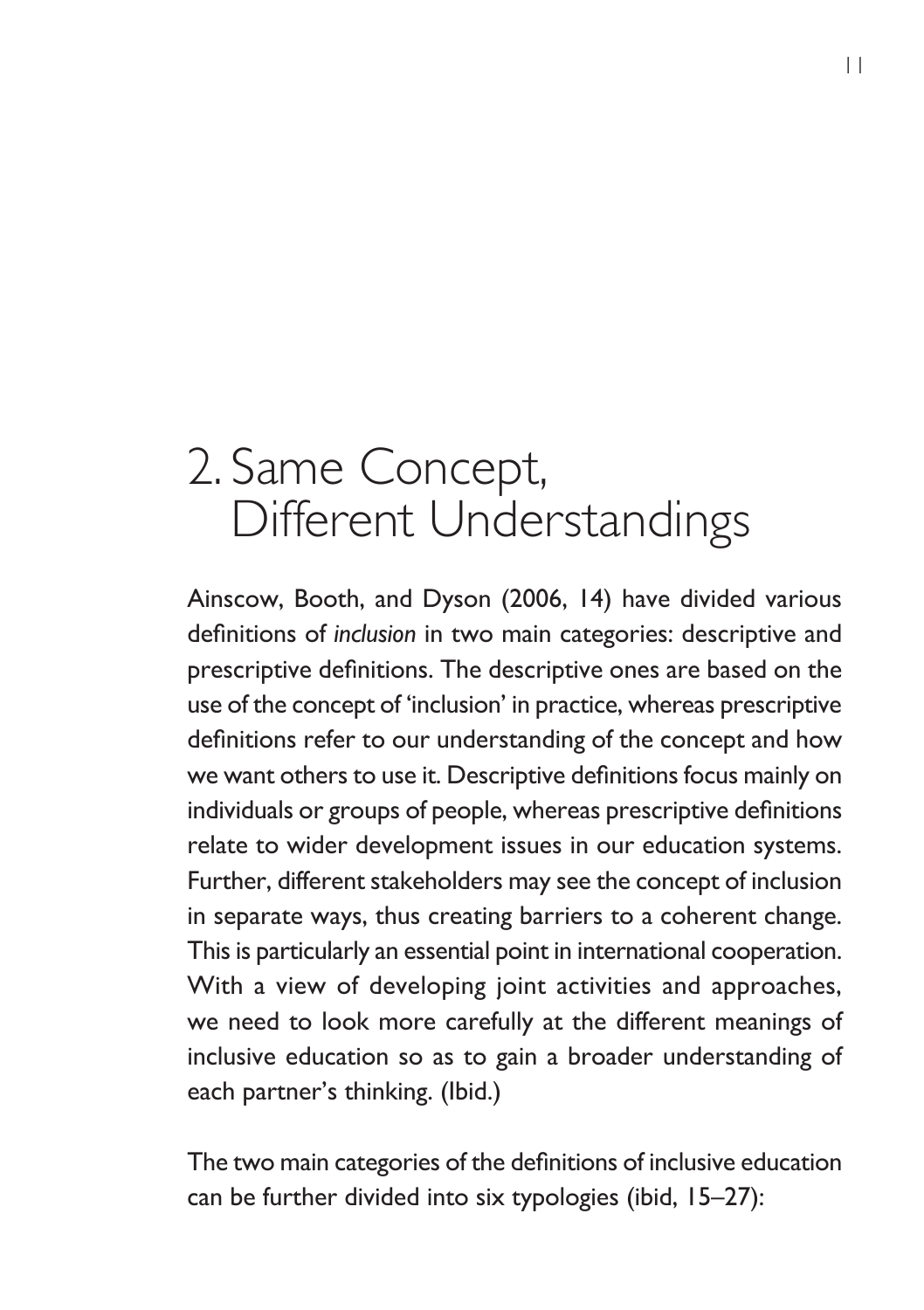Descriptive definitions:

### **Inclusion as <sup>a</sup> concern with disabled learners 1. and others categorised as 'having special educational needs'**

From this point of view, inclusion is seen primarily as education for disabled learners, or for those who 'have special educational needs'. This approach focuses on a 'disabled' or 'special needs' part of learners and does not consider the various ways in which participation for any learner may be impeded or enhanced. Following this categorisation-based conceptualisation, the educational support systems are built, thus having an effect on the entire system. Category-based definition also assumes that some learners need to be segregated because of their deficiency or defect, and their education needs to be provided by specially trained, and often additional, staff. This approach often leads to a situation where the learner is an object of educational or remedial interventions rather than a person with his own mind.

#### **Inclusion as a response to disciplinary exclusion 2.**

This refers to learners who have been excluded from the classroom/school because of their inappropriate behaviour. Exclusion is used as a disciplinary measure, and in this conceptualisation inclusion is consequently seen as an act against exclusion. Inclusive pedagogy aims at finding solutions within the school or classroom so that exclusion can be avoided.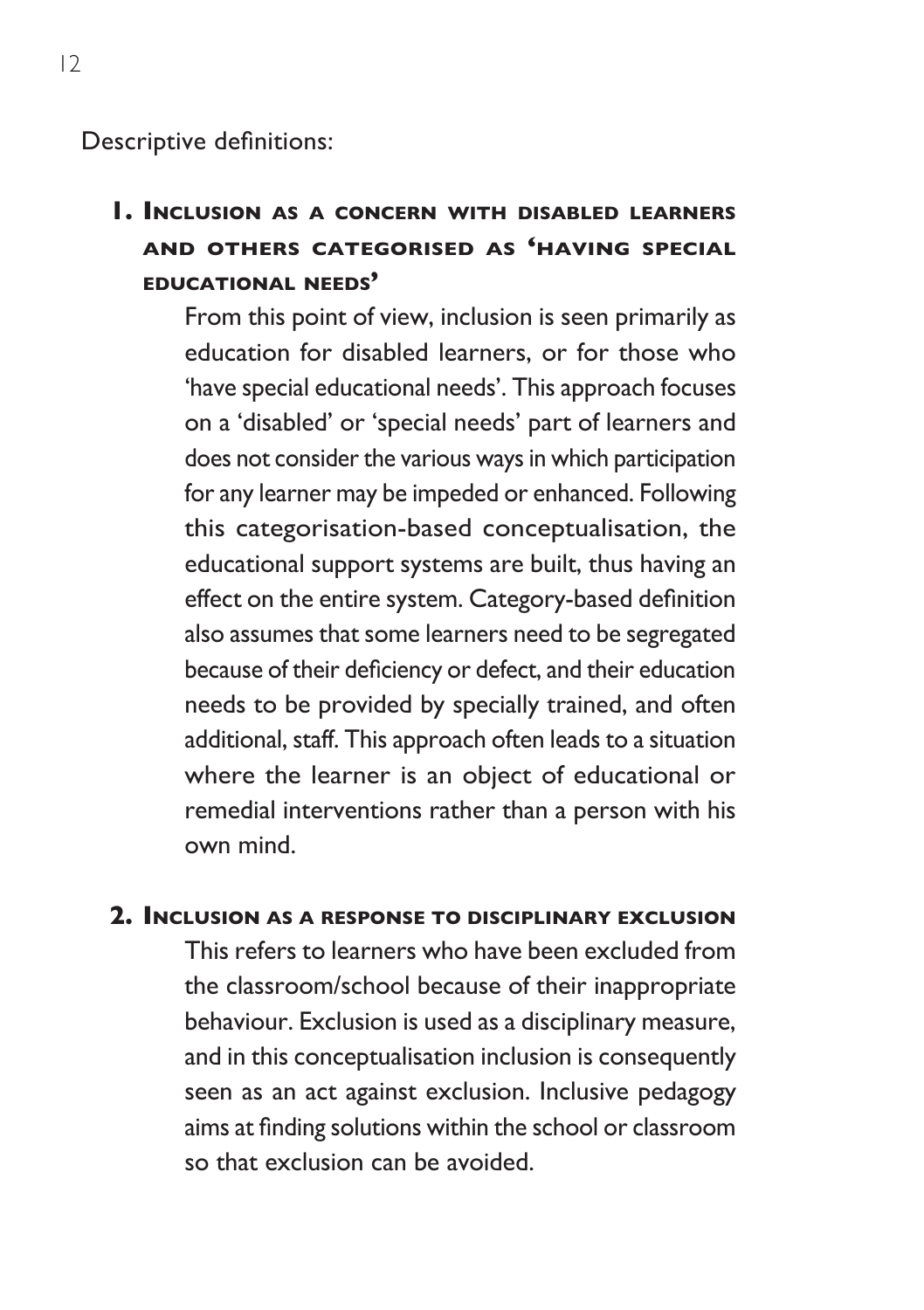During the recent years, inclusion has been used in terms of overcoming discrimination and disadvantage in relation to any group vulnerable to exclusionary pressures. These pressures emanate from economic, social, cultural, or other such issues in our societies. In governmental documents terms 'social inclusion' and 'social exclusion' are commonly used. The term 'social inclusion' in education relates to groups whose access to or attendance in schools is at risk.

Prescriptive definitions:

#### **Inclusion as developing the school for all 4.**

This view refers to the school development process towards a common school for all and the creation of pedagogical approaches for responding to diverse needs of learners. 'Schools for All' nurture a mutually sustaining relationship between schools and communities that recognise diversity, think highly of it, and adhere to inclusive values such as:

- *• changing the schools the way that everyone both learners with special needs and without any needs – can participate and learn there;*
- *• all learners can profit from changes when barriers to access and participation are reduced for particular learners;*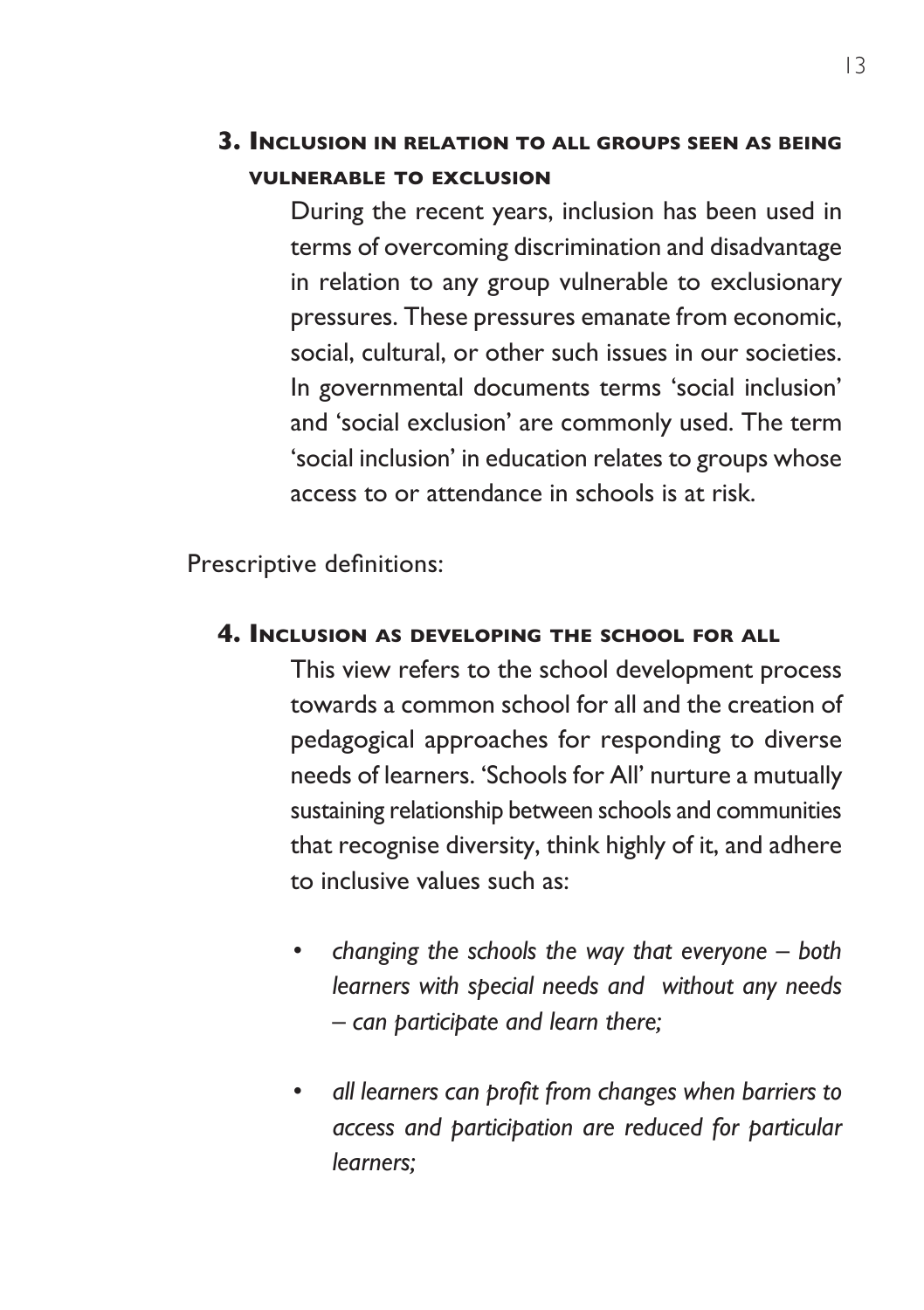- *• considering each learner and staff member equally valuable and seeing differences as resources;*
- *• schools being responsible for building community, evolving values, and enhancing achievement.* (Ibid. 2006, 15–27; Booth & Ainscow 2002, 4.)

#### **Inclusion as 'Education for All' 5.**

The 'Education for All' movement dates back in the 1990s, when major international conferences were held with a view of increasing access to and participation in education. It sets global targets to be applied for specific groups, and inclusive education is seen as a means to reach out to these groups. The global targets have been criticised because exclusion always occurs locally, and inclusive education cannot be implemented in uniform.

#### **Inclusion as a principled approach to education 6.and society**

This viewpoint argues that the values which underlie actions, practices, and policies should be made explicit, and then, that actions which reflect and promote these values should be developed. It is a question of societal reform which is nonnegotiable.

From this point of view, *inclusion* refers to:

*• a process which aims to increase learners' participation in and reduce exclusion from the curricula, cultures, and communities of neighbourhood schools, by*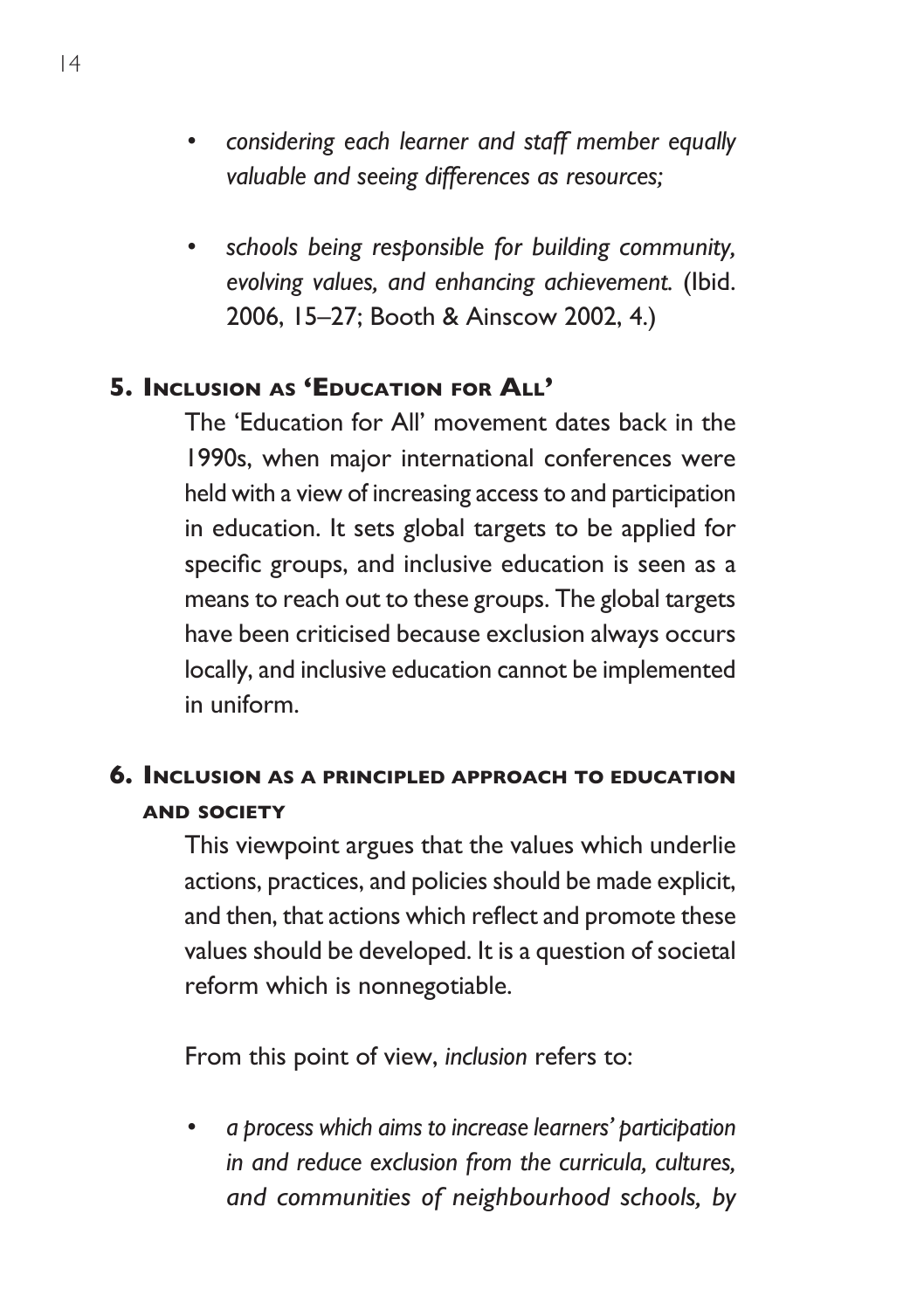*restructuring cultures, policies, and practices in educational institutions to better respond to the diversity of learners;*

- *• the fact that everyone has the right to attend, participate, and achieve in education, especially the ones who are vulnerable to exclusion;*
- *• understanding that schools are not the only one place for learning, but, rather, the purpose of the school is to support learning in all environments;*
- *• seeing parents, carers, staff, and other community members as significant participants in the learning experience;*
- *• a continuous process which battles against all kinds of discrimination and exclusion.* (Ainscow et. al. 2006, 15–27.)

Keeping this background in mind, we explored the ways in which inclusive education is conceptualised in different countries through observations and discussions, and to some extent, the perusal of government documents. The findings are summarised in the following subchapters.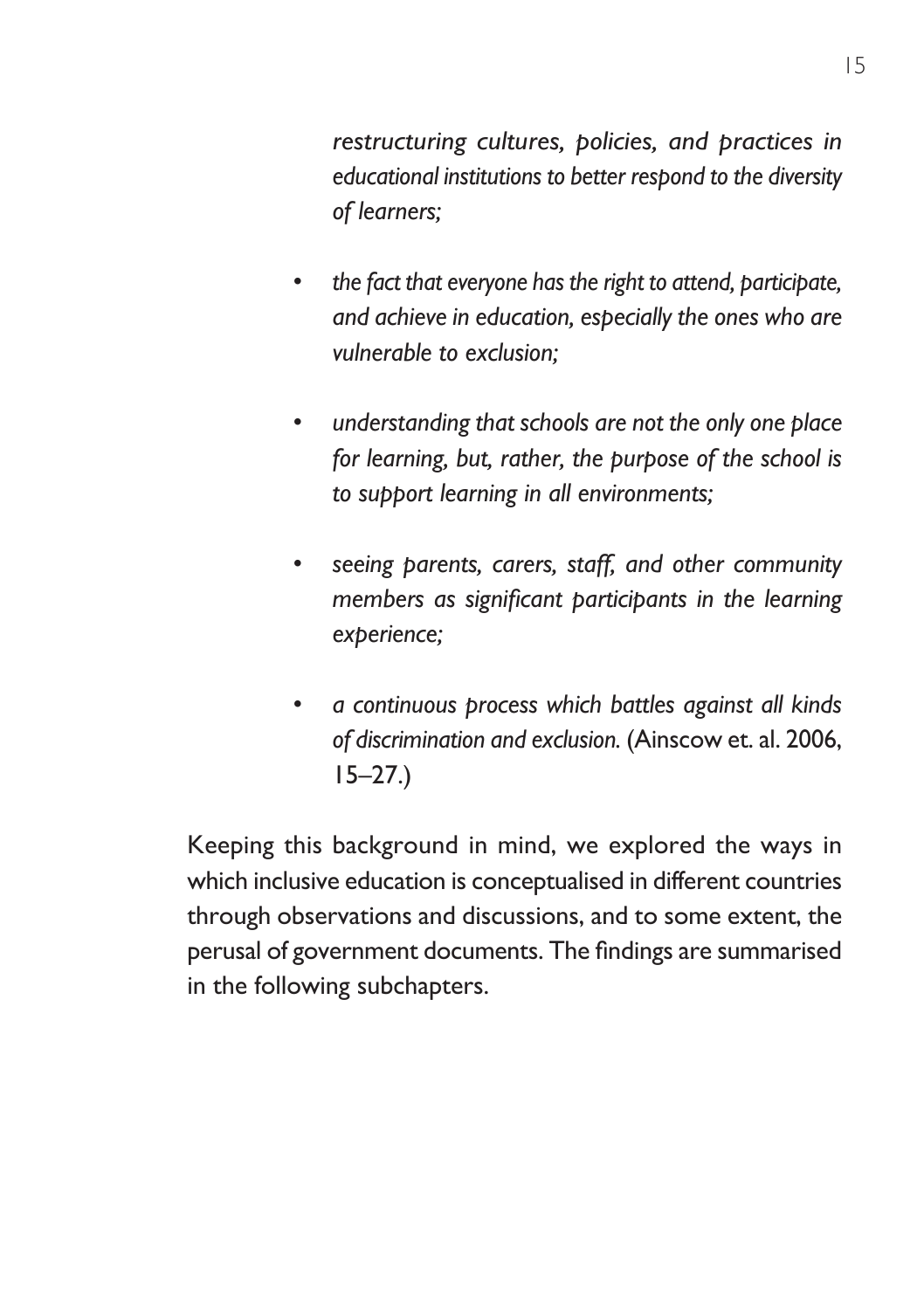2.1. The concept of inclusive education in Sweden

| <b>I. Inclusion</b><br>as a concern<br>with disabled<br>learners/others<br>categorised as<br>having special<br>educational<br>needs.                                        | 3. Inclusion in<br>relation to all<br>groups seen as<br>being vulnerable<br>to exclusion.                              | 4. Inclusion as<br>developing the<br>school for all.                                   | 5.Inclusion as<br><b>'Education For</b><br>All'.                                                                                                                                                                                                 |
|-----------------------------------------------------------------------------------------------------------------------------------------------------------------------------|------------------------------------------------------------------------------------------------------------------------|----------------------------------------------------------------------------------------|--------------------------------------------------------------------------------------------------------------------------------------------------------------------------------------------------------------------------------------------------|
| There are some<br>special schools<br>(e.g., for deaf<br>learners and<br>learners with<br>intellectual<br>disabilities).<br>Inclusion is seen<br>as a human rights<br>issue. | There is a<br>strong focus<br>on the right to<br>mother tongue<br>(e.g., immigrant<br>learners or<br>Sámi background). | There is a vision<br>to create a school<br>for all $-$ for both<br>learners and staff. | Sweden is a<br>signatory to<br>the Salamanca<br>Statement and<br>Framework<br>for Action on<br><b>Special Needs</b><br>Education.<br>Sweden has<br>signed and<br>ratified the<br>Convention of<br>the Rights of<br>Persons with<br>Disabilities. |

*Table 1. The concept of inclusion seen by Sweden.*

*Based on Ainscow et al.'s (2006) typology of the concept of inclusion.*

When we look at the concept of inclusion in Sweden through Ainscow et al.'s (2006) typology it seems to be understood there as a concern with disabled learners and others categorised as 'having special educational needs' as much as it is seen in relation to all groups vulnerable to exclusion. In addition there are a few indications that the concept also refers to inclusion as developing a school for all.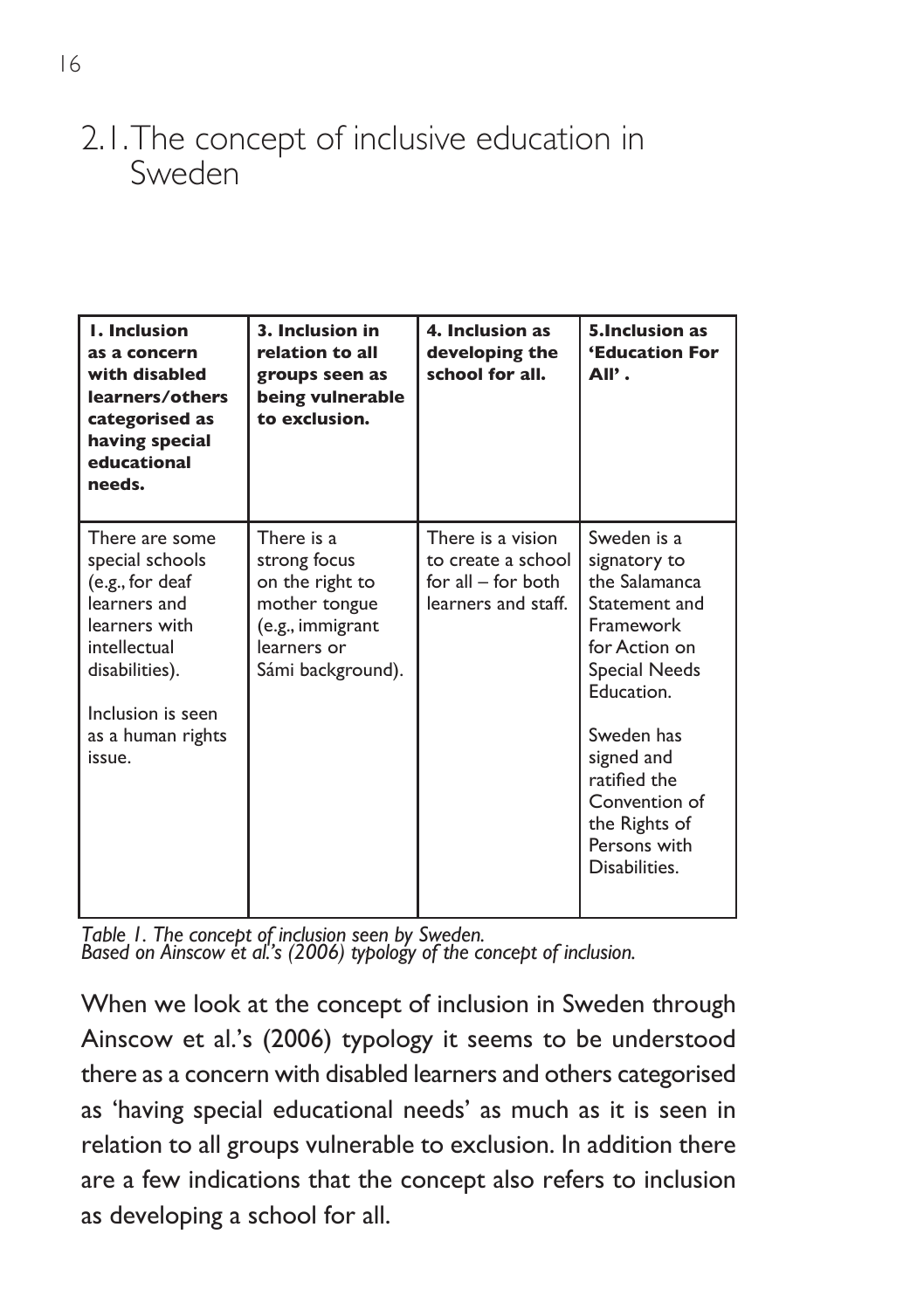According to the benchmarking visit in Luleå, inclusion is conceived from the basis of special educational needs, although it is recognised that these needs can emanate from a range of intrinsic and extrinsic factors. Special schools are a part of the educational support system. The vision in municipality's schools is to create an environment where all learners and staff are provided great conditions to succeed. This is in line with the inclusive education principles of presence and achievement. Children are also entitled to go to a municipal school close to their home, although it is not stated whether this priority would apply to those who have disabilities or special needs. Based on our observations, there is an emphasis on early intervention. Another aim is to ensure that learners have the necessary language skills so that they can succeed.

Schools for the deaf are justified as a human rights issue, a language issue, and the right to one's own language. Language is also seen as a means to ensure participation in the community; therefore, learning one's own language is considered as an important aspect of inclusive education.

The special schools in Luleå cater to learners who have hearing or sight disabilities, multiple disabilities, or severe language difficulties. These special schools aim to educate learners with special needs on equal terms with others (Ministry of Education and Research 2004). This seems to suggest that special schools are 'equal' to ordinary schools, but one might raise questions as to whether equality can be truly justified by grouping learners together based on their disability.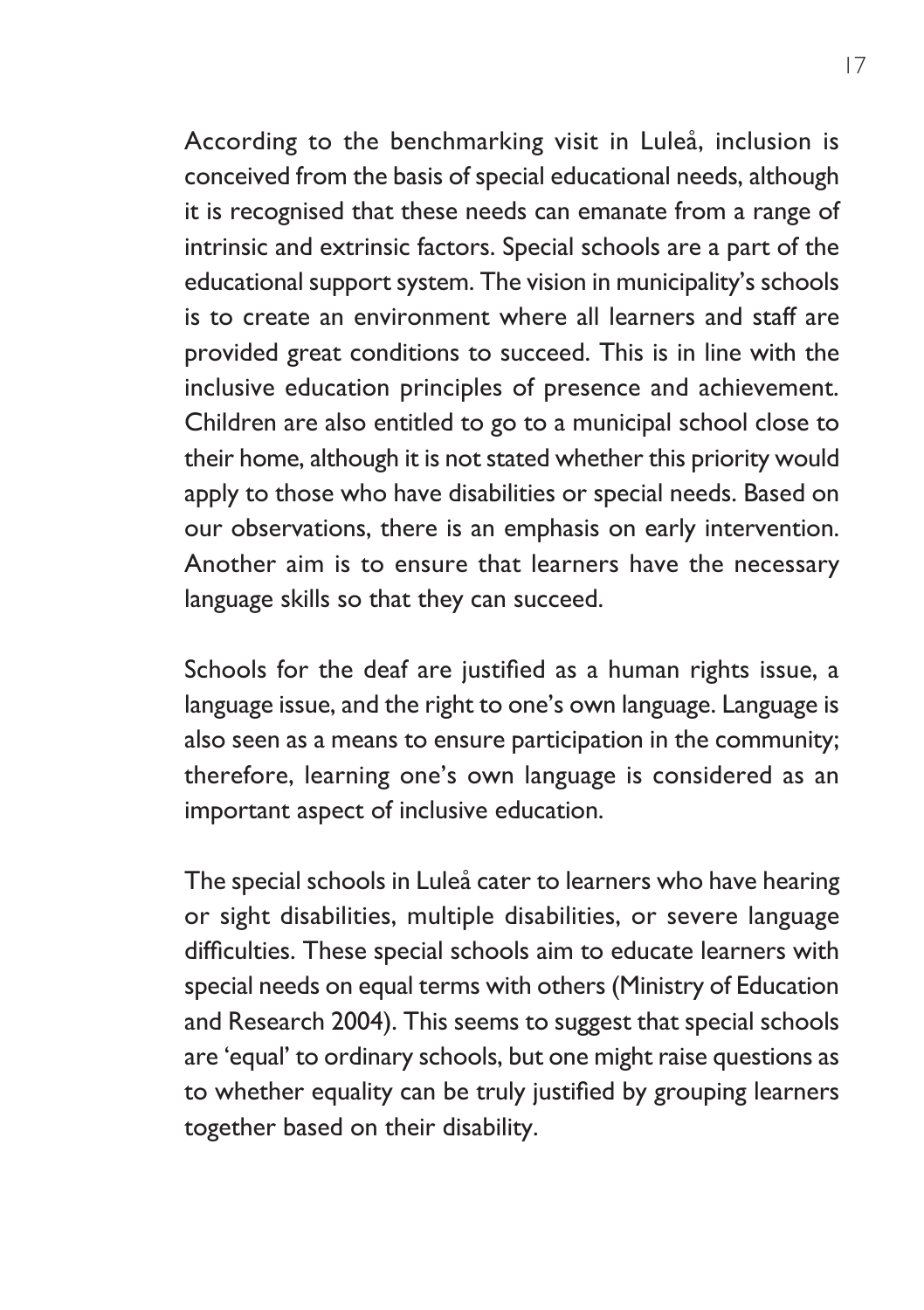## 2.2. The concept of inclusive education in Denmark

| <b>I. Inclusion</b><br>as a concern<br>with disabled<br>learners/others<br>categorised as<br>having special<br>educational<br>needs. | 4. Inclusion as<br>developing the<br>school for all.                                                                                                     | 5. Inclusion as<br><b>'Education For</b><br>AII'.                                                                                                                                                                                        | 6. Inclusion as<br>a principled<br>approach to<br>education and<br>society.                                                                                                                                                                         |
|--------------------------------------------------------------------------------------------------------------------------------------|----------------------------------------------------------------------------------------------------------------------------------------------------------|------------------------------------------------------------------------------------------------------------------------------------------------------------------------------------------------------------------------------------------|-----------------------------------------------------------------------------------------------------------------------------------------------------------------------------------------------------------------------------------------------------|
| There are some<br>special schools,<br>but their number<br>is decreasing.                                                             | Learners are seen<br>as diverse<br>individuals, and<br>everyone can get<br>support in their<br>own studying<br>group.<br>Classrooms are<br>very diverse. | Denmark is a<br>signatory to the<br>Salamanca<br>Statement and<br>Framework for<br>Action on Special<br>Needs Education.<br>Denmark has<br>signed and<br>ratified the<br>Convention of<br>the Rights of<br>Persons with<br>Disabilities. | There is a<br>national strategy<br>to inclusion; all<br>learners with<br>special<br>educational<br>needs will<br>be moved to<br>comprehensive<br>schools.<br>Inclusion is not<br>only an ideology<br>but a matter of<br>expectations and<br>policy. |

*Table 2. The concept of inclusion seen by Denmark. Based on Ainscow et al.'s (2006) typology of the concept of inclusion*

Denmark has the most articulate view about inclusion as a principled approach to education and society in general, as compared to other benchmarked countries in this project. There are also many features of understanding inclusion as developing a school for all. The benchmarking participants concluded that in Denmark inclusion is not just talk – it is actually implemented in the schools. Teacher education has also been redesigned to support the implementation. (Tetler 2013.)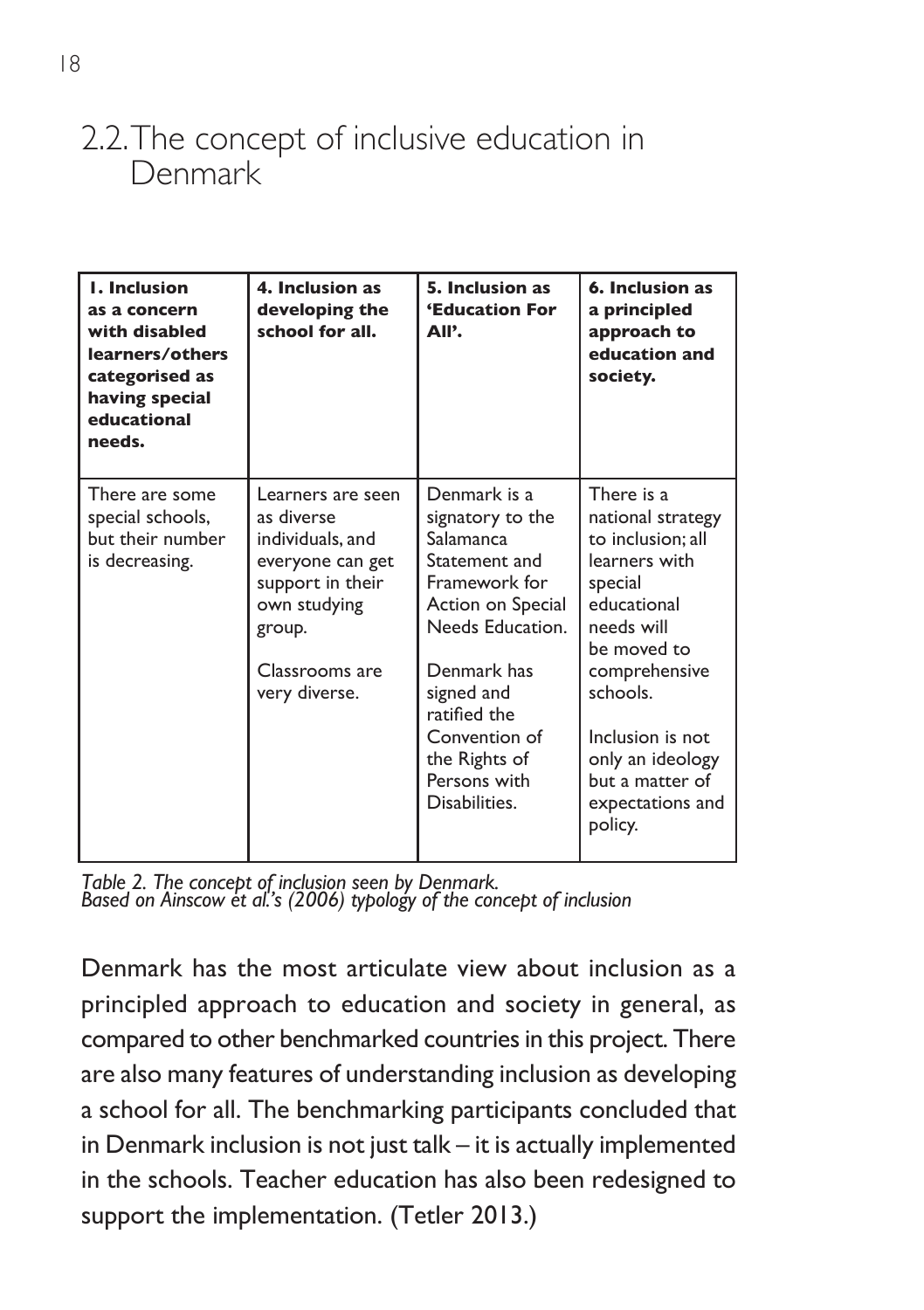The recent national strategy for the implementation of inclusive education guides the development work in Denmark to reduce the number of learners in segregated special education. This arises from the results in the PISA (Programme for International Student Assessment), which alerted the teachers and policy makers about the need to improve the Danish learners' achievements in the future; diversity is seen as a resource for development, and inclusive education as a means to address the challenges. There is thinking that far too many learners have been in special education and, consequently, have underachieved. Many stakeholders are involved in participating and sharing the responsibility of inclusion; in addition to teachers and schools, national and local politicians, school administrators and head teachers, learners and parents, researchers, interest organisations, and trade unions are also involved. (Ibid.)

All visited institutions in Denmark defined *inclusive education* as *developing a school for all*. On the school level, each learner's needs are addressed individually, and there is the common purpose to offer the necessary multiprofessional support in learners' ordinary groups. The new practice promoted by the changes in the law and strategy abandons the idea that learners are taken away from the class to another class to get the necessary support – and then brought back to their own class.

New thinking is also emerging in terms of critically exploring whether naming and labelling diversity is necessary. Diversity, disadvantages, and disability are shown in classrooms because they consist of learners from these categories. Learners are in the same groups all the time – only the teachers can be changed every now and then. It is emphasised that it is the environment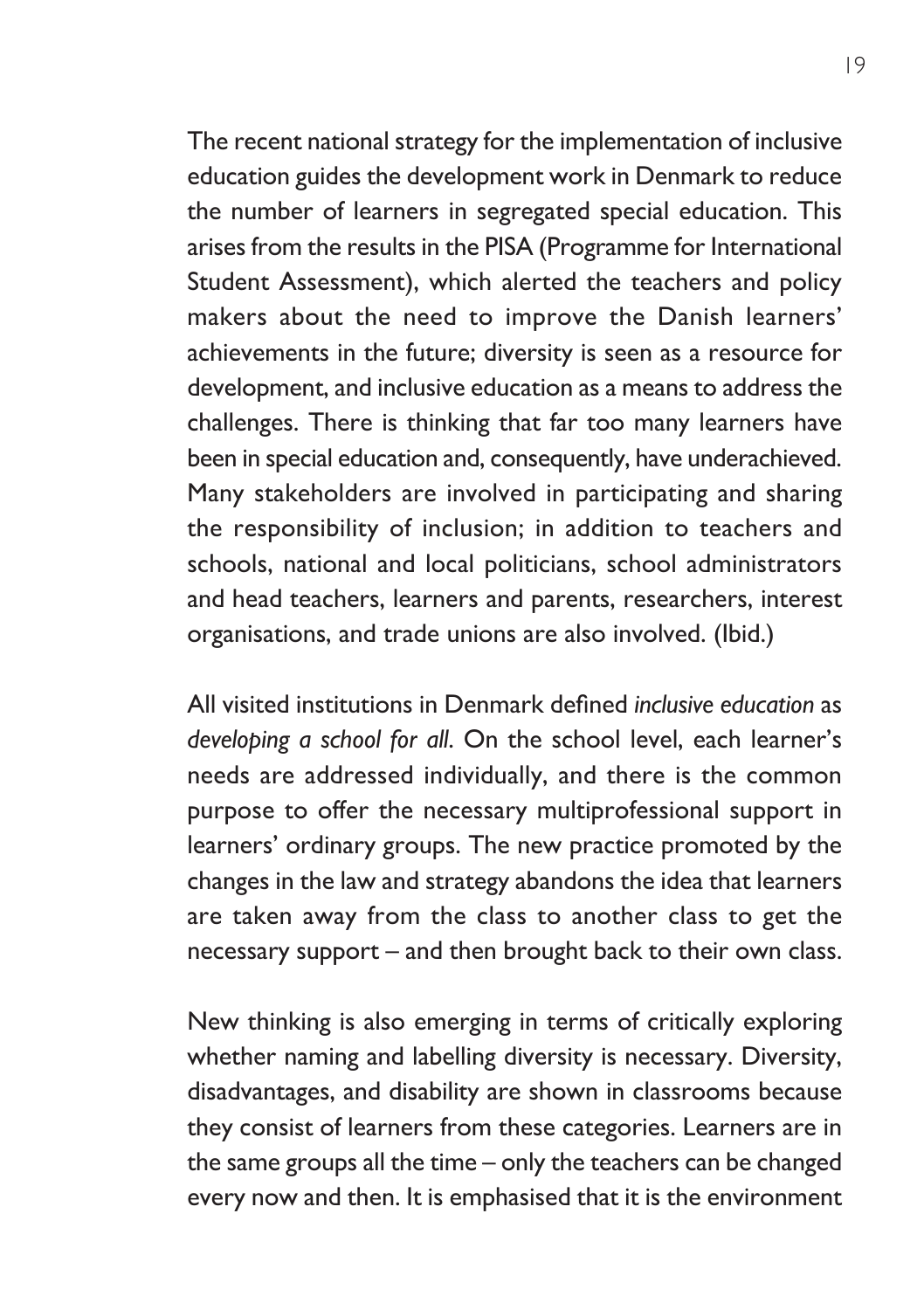that needs to change, not the learner. Both inclusion and diversity encompass social, cultural, and ability diversity.

Inclusion in Denmark is a matter of expectation, and a matter of implementation at scale. Bluntly put, the discussions on whether to have inclusion are finished, and now the question is how to achieve inclusion. It is important to continue discussions about why inclusion is desirable. This change forces municipalities and schools to work systematically to build the necessary capacity to implement the national strategy. Despite the efforts made in the creation of strategies and practical approaches to inclusive education, there are indications that the existing knowledgebase about and experiences of the development of inclusive practices have limited impact and sustainability, hence calling for further concerted efforts so as to ensure inclusion of all learners.(Ibid.)

Despite the inclusion rhetoric, we were reminded that there is a 'flexible limit', even when talking about inclusion. A flexible limit gives an opportunity to arrange the education of certain learners in a flexible manner and in special classes, schools, and at home.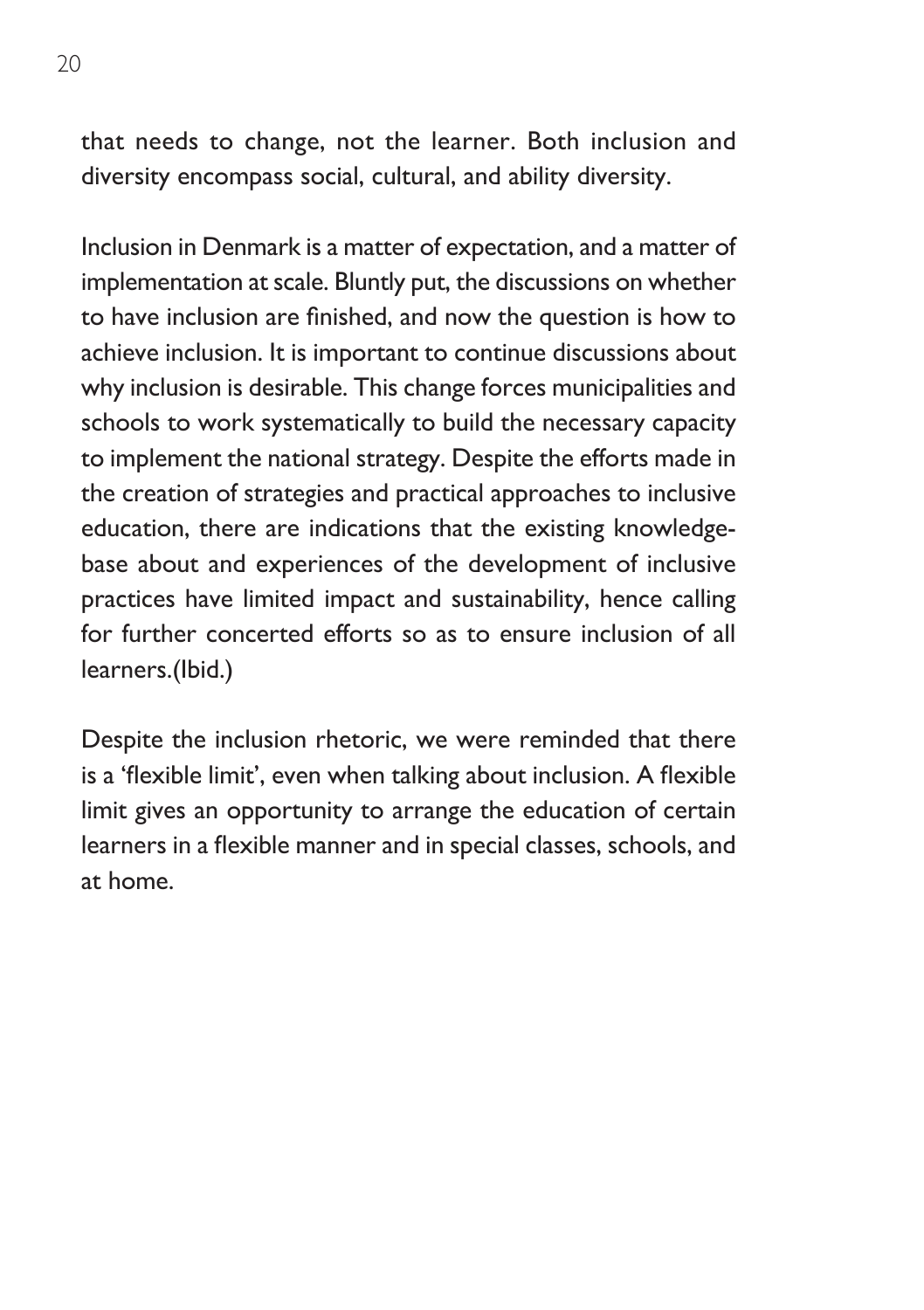## 2.3. The concept of inclusive education in Norway

| <b>I. Inclusion</b><br>as a concern<br>with disabled<br>learners/others<br>categorised as<br>having special<br>educational<br>needs. | 3. Inclusion in<br>relation to all<br>groups seen as<br>being vulnerable<br>to exclusion.                                                                                                                                                                                        | 4. Inclusion as<br>developing the<br>school for all.                                                                                                                                                                                                      | 5. Inclusion as<br><b>'Education For</b><br>AII'.                                                                                                                                                                                                |
|--------------------------------------------------------------------------------------------------------------------------------------|----------------------------------------------------------------------------------------------------------------------------------------------------------------------------------------------------------------------------------------------------------------------------------|-----------------------------------------------------------------------------------------------------------------------------------------------------------------------------------------------------------------------------------------------------------|--------------------------------------------------------------------------------------------------------------------------------------------------------------------------------------------------------------------------------------------------|
| The system of<br>special schools is<br>largely shut down,<br>but a few of them<br>still exists.                                      | All children are<br>entitled to<br>education.<br>including children<br>with different<br>backgrounds (e.g.,<br>religious, ethnic,<br>diverse social<br>backgrounds).<br>Teachers must<br>adapt their<br>teaching for<br>learners with<br>different abilities<br>and backgrounds. | Most of the time,<br>learners are<br>not divided into<br>groups by their<br>abilities.<br>The aim is not to<br>segregate<br>learners with<br>special<br>educational<br>needs.<br>Emphasis on<br>changing the<br>environment<br>instead of the<br>learner. | Norway is a<br>signatory to the<br>Salamanca<br>Statement and<br>Framework<br>for Action on<br><b>Special Needs</b><br>Education.<br>Norway has<br>signed and<br>ratified the<br>Convention of<br>the Rights of<br>Persons with<br>Disabilities. |

*Table 3. The concept of inclusion seen by Norway.*

*Based on Ainscow et al.'s (2006) typology of the concept of inclusion.*

In Norway, inclusion is understood mostly as inclusion in relation to all groups seen as being vulnerable to exclusion. However, there are some features (especially in official documents) which indicate the idea of developing a school for all.

In terms of equality in education, it is acknowledged that learners are different, with diverse needs, and that there are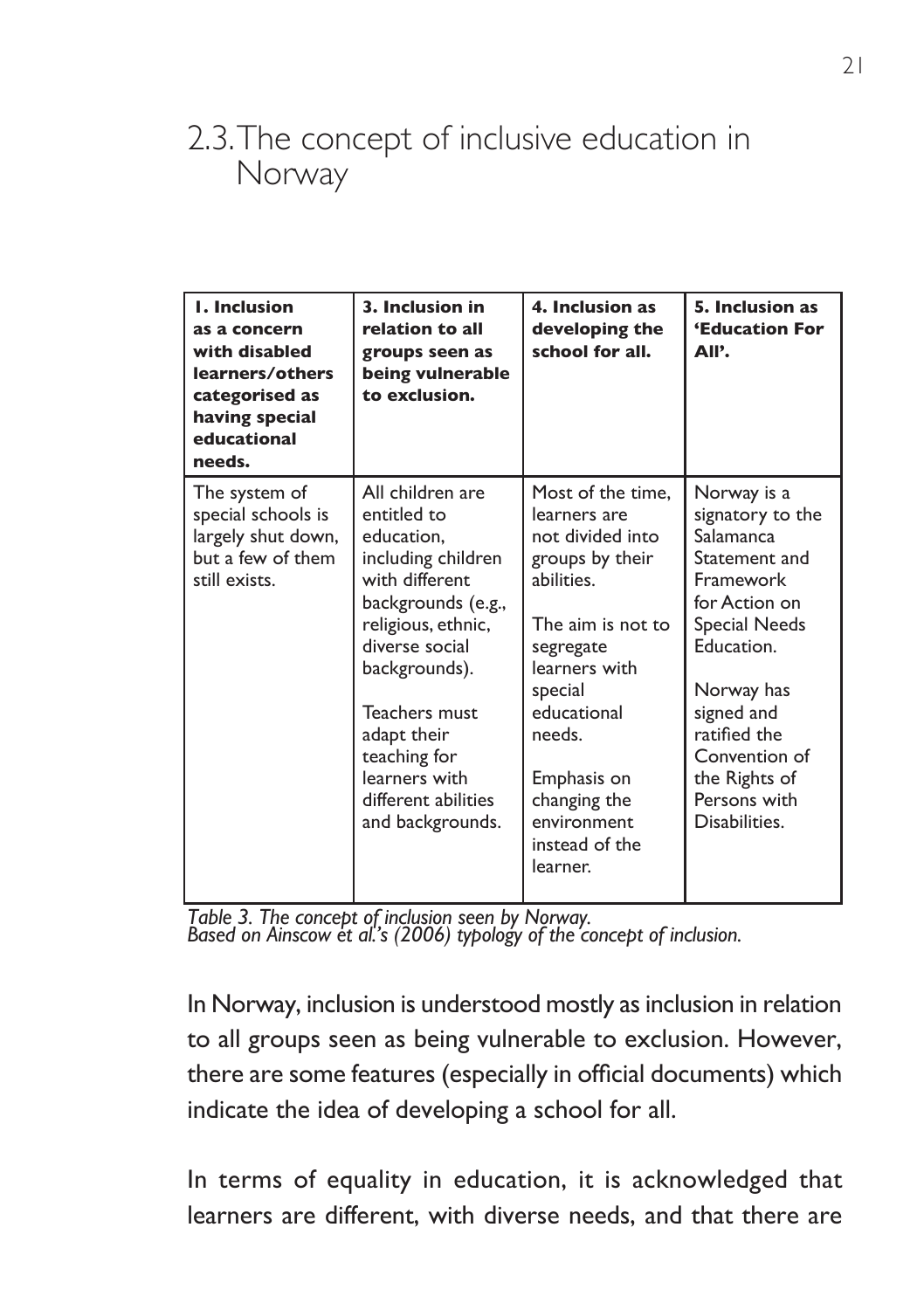equal possibilities to all learners. From the school's point of view, including all learners in education necessitates processes that ensure that everyone can participate and that attention is given to every learner, no matter what his/her background and abilities are. The inclusive kindergarten and school are based on values. These values are deeply embedded in Norwegian society and expressed in the purpose clause of Norwegian school and kindergarten legislation. This provides the statutory basis for ensuring that schools and kindergartens are inclusive.

According to the Norwegian legislation, inclusion is set as a goal of the educational policy, which means that all learners have access to kindergartens and common schools of high quality regardless of their background or abilities. All learners are met with high expectations. For the educational institutions, inclusion means active consideration and accommodating of individual abilities and capacities. (Norwegian Ministry of Education and Research 2010–2011.)

According to the Education Act, learners in the primary and secondary school have the right to go in their local school. The Act also provides a set of guidelines ensuring that learners have the right to receive adapted education and assisting school staff to decide what educational provision has to be made. It was brought forward during the benchmarking that all learners belong to a mainstream group or classes, but some of their education may be provided in different kinds of groups if necessary.

The overall aim in Norway is to change the environment, not the learner, and it is a way of promoting inclusive thinking and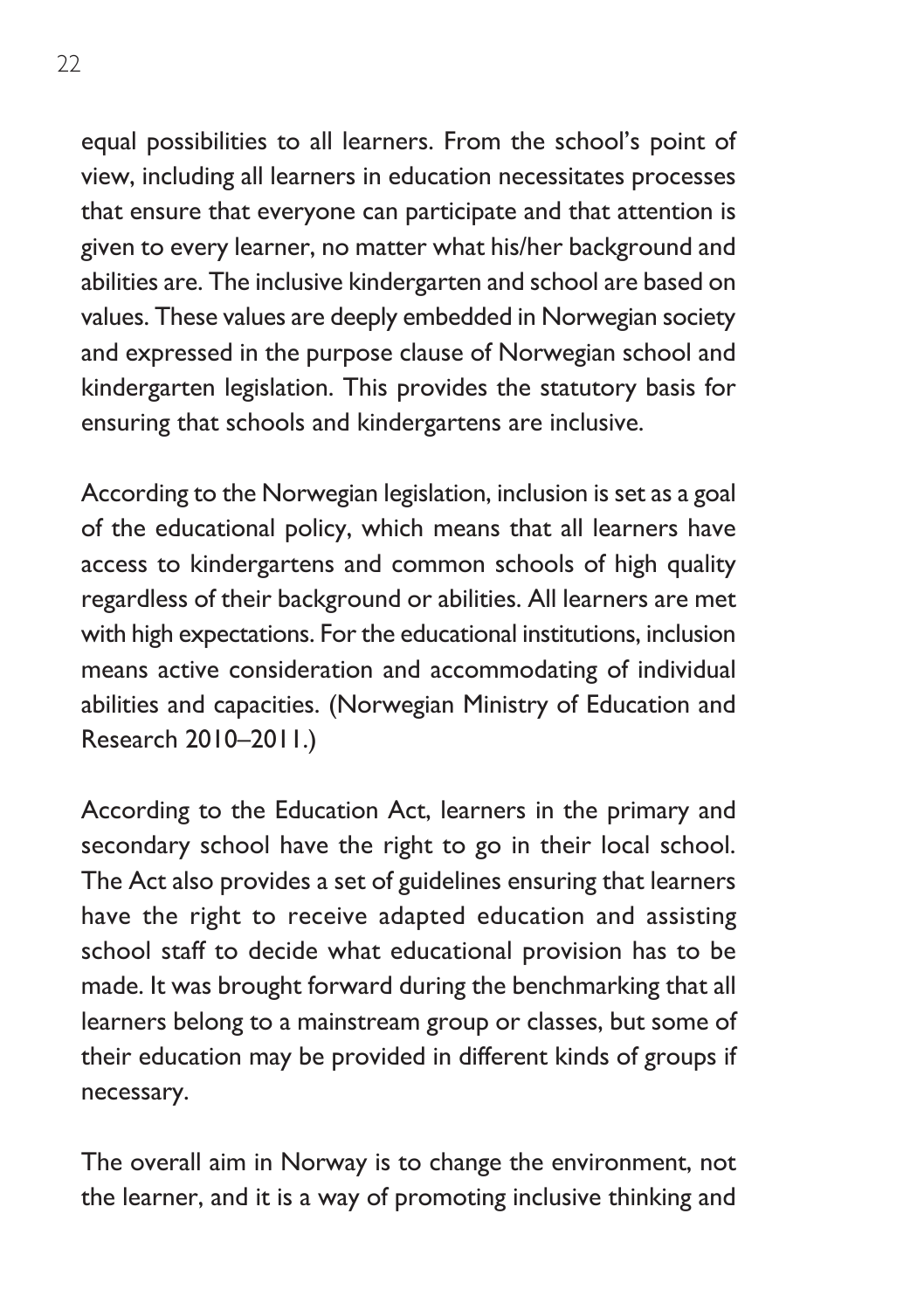developing a school for all. Adapted education requires that the teachers have skills to adapt teaching for different kinds of learners. In addition, diverse working methods as well as making the goals clear are important cornerstones to keep learners motivated and to help them succeed. (Ministry of Education and Research 2010-2011.) There is an idea that there must be different solutions for different learners. It was also observed during the visit that because learners with special needs are studying amongst other learners, classmates will learn to approve of all learners the way they are.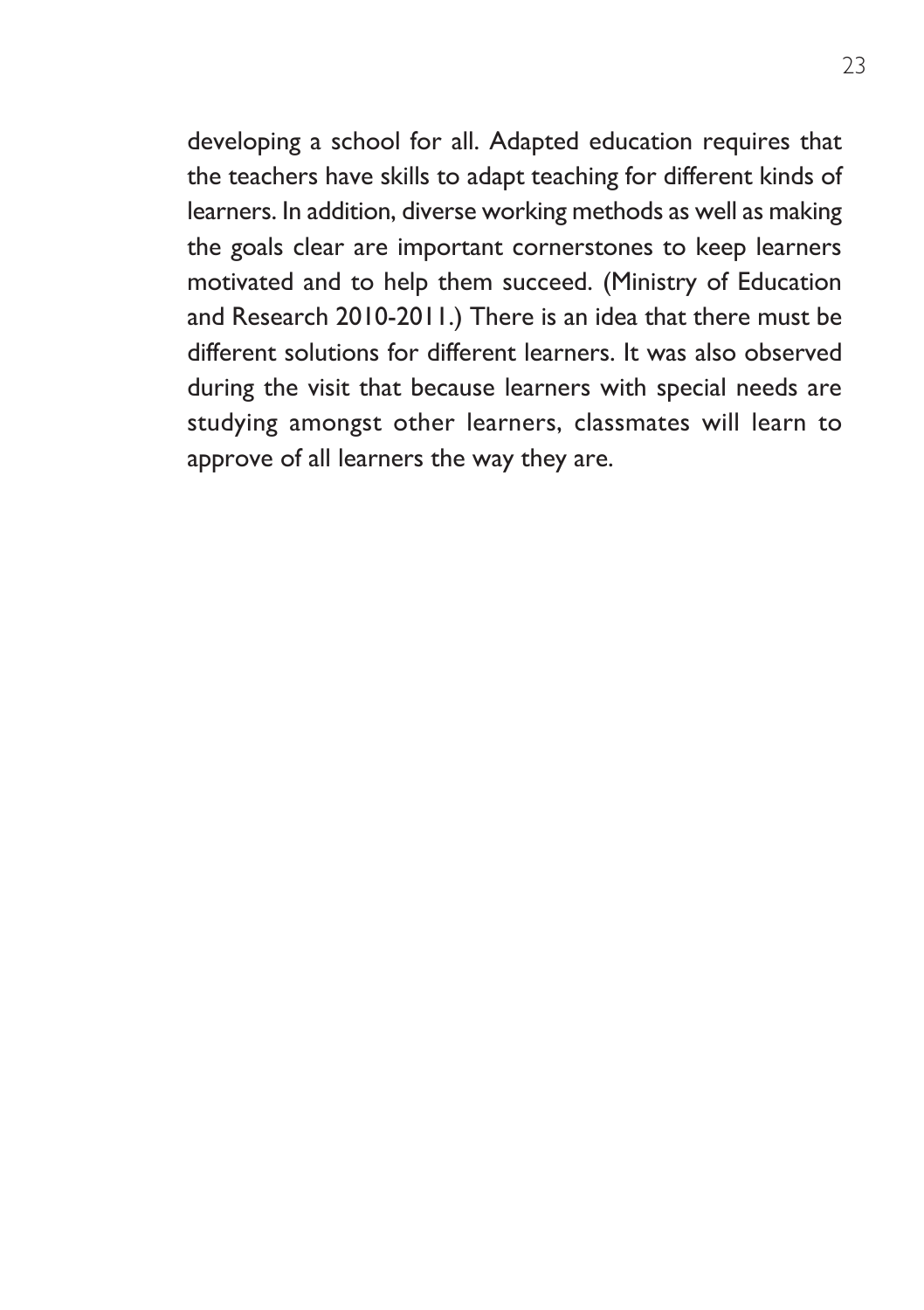## 2.4. The concept of inclusive education in Russia

| <b>I.</b> Inclusion<br>as a concern<br>with disabled<br>learners/others<br>categorised as<br>having special<br>educational<br>needs.                                                                                                                                                                           | 3. Inclusion in<br>relation to all<br>groups seen as<br>being vulnerable<br>to exclusion.                                                                                                               | 4. Inclusion as<br>developing the<br>school for all.                    | 5. Inclusion as<br><b>'Education For</b><br>AII'.                                                                                                                                                                                             |
|----------------------------------------------------------------------------------------------------------------------------------------------------------------------------------------------------------------------------------------------------------------------------------------------------------------|---------------------------------------------------------------------------------------------------------------------------------------------------------------------------------------------------------|-------------------------------------------------------------------------|-----------------------------------------------------------------------------------------------------------------------------------------------------------------------------------------------------------------------------------------------|
| Arkhangelsk:<br>There are many<br>special schools<br>and special classes<br>for disabled<br>learners and other<br>learners with<br>special educational<br>needs.<br>Learners are<br>divided by their<br>disabilities:<br>however, there<br>is an aim to<br>maximize their<br>contacts with<br>'normal people'. | Murmansk:<br>Inclusion is seen<br>as an answer<br>to include, for<br>example, children<br>from unfavourable<br>conditions, families<br>of indigenous<br>people of the<br>North and migrant<br>children. | <b>Murmansk:</b><br>There is a vision<br>to create a school<br>for all. | Russia is a<br>signatory to<br>the Salamanca<br>Statement and<br>Framework<br>for Action on<br><b>Special Needs</b><br>Education.<br>Russia has signed<br>and ratified the<br>Convention of<br>the Rights of<br>Persons with<br>Disabilities. |
| Murmansk:<br>Learners with<br>special educational<br>needs are placed<br>in different<br>schools, according<br>to the choices<br>of parents. In<br>mainstream<br>schools, groups<br>and classes for<br>children with<br>special educational<br>needs are<br>established.                                       |                                                                                                                                                                                                         |                                                                         |                                                                                                                                                                                                                                               |

*Table 4. The concept of inclusion as seen by Russia. Based on Ainscow et al.'s (2006) typology of the concept of inclusion.*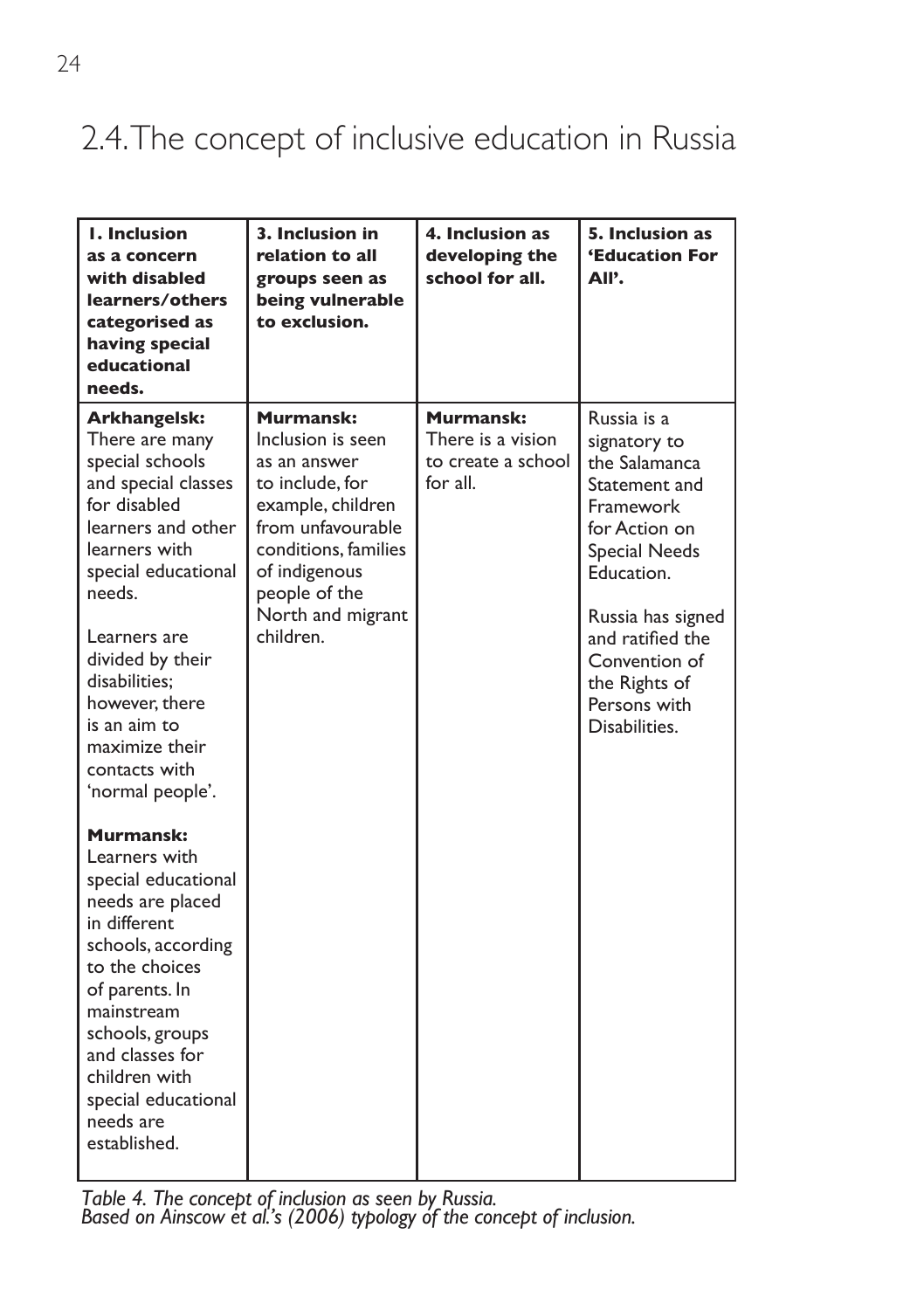The understanding of the concept of inclusive education in Russia varies between the regions of Murmansk and Arkhangelsk, and the conceptualisation is different even between the schools within the regions.

In Arkhangelsk Region, inclusive education seems to be conceived mainly as dealing with learners with disabilities which are related to sensory, mobility, intellectual and speech impairments. Inclusive education in its general sense (as co-education of typically developing children and those with disabilities and special educational needs) is implemented in a number of schools of Arkhangelsk, Severodvinsk, and Mirny. Diversity is addressed by providing environmental adjustments and assistive devices. Learning styles or information acquisition differences did not come out in presentations. In Russian correctional pedagogy (special needs education) the terms 'children with health challenges' and 'children with special educational needs' are used as synonyms.

Educational support system is characterised in the Russian conceptualisation by special schools, and there are special classes in all visited schools of Arkhangelsk. It was also noticed that special teachers are trained according to narrow disability specific specialization. There is a line of thinking that teachers without special education training (defectology) cannot provide qualified support for learners with special educational needs. This might maintain a thinking that support means 'intervention', 'rehabilitation' and looking at difficulties in learning from a psycho-medical point of view. This may further reinforce a perception that 'ordinary teachers' cannot provide pedagogically sound support for learners.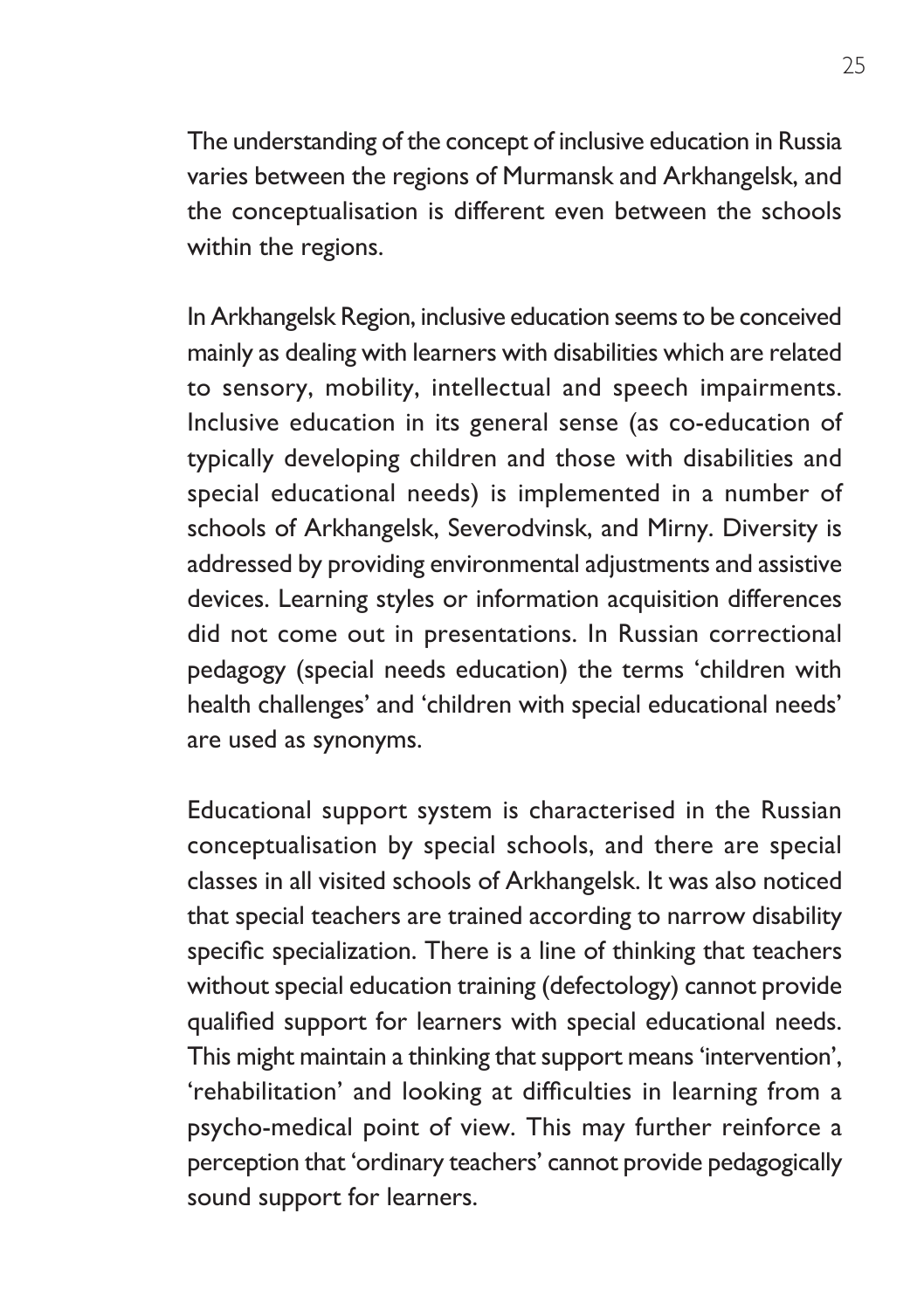Taking into account the long history of negative attitudes towards persons with disabilities, advocacy for the rights of persons with disabilities is a part of all educational activities for inclusion. In one of the visited schools parents of children with special needs want their children to study in the neighbouring school, rather than in a special school. Generally, one of the tasks of the pedagogical staff of schools with inclusive education is to create tolerant attitude towards children with special educational needs among typically developing learners and their parents.

In Murmansk, inclusive education is seen differently in different schools. Whereas, inclusion is seen as early intervention to prevent special school placement, it is also seen as social action to compensate for 'unfavourable conditions' at home (e.g., 'incomplete families', foster families, low-income families, or socially disadvantaged families). In all discussions, it was emphasised that the objective of inclusive education is to socialise and to ensure the full adaptation of the child into the society. There is more emphasis on changing the school system and/or the environment to the needs of the learner.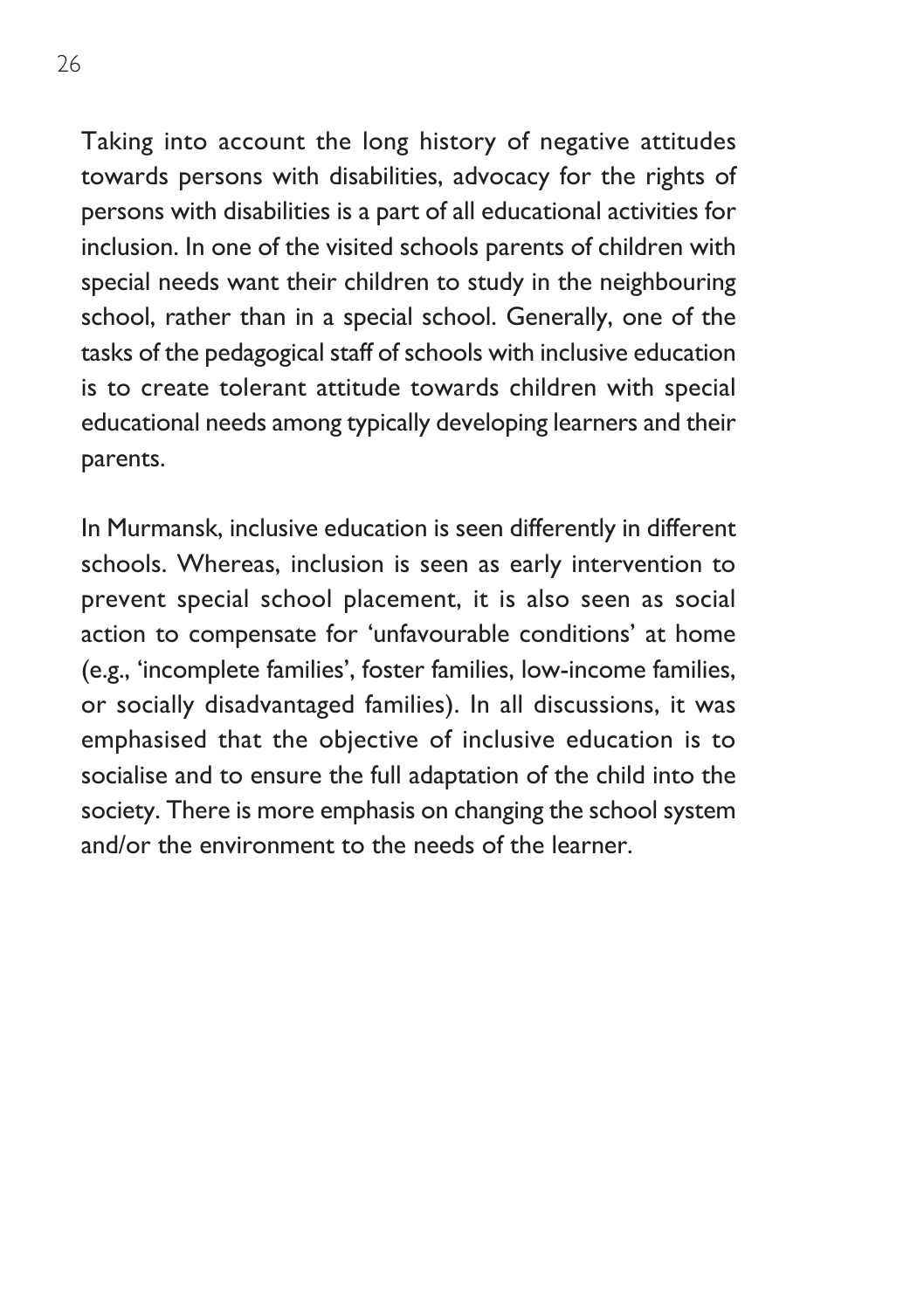## 2.5. The concept of inclusive education in Finland

| <b>I.</b> Inclusion<br>as a concern<br>with disabled<br>learners/others<br>categorised as<br>having special<br>educational<br>needs.                                                                                                                                                                                             | 3. Inclusion in<br>relation to all<br>groups seen as<br>being vulnerable<br>to exclusion.                                                                                   | 4. Inclusion as<br>developing the<br>school for all.                                                                                                                                                  | 5. Inclusion as<br><b>'Education For</b><br>AII <sup>'</sup> .                                                                                                                                                                                                |
|----------------------------------------------------------------------------------------------------------------------------------------------------------------------------------------------------------------------------------------------------------------------------------------------------------------------------------|-----------------------------------------------------------------------------------------------------------------------------------------------------------------------------|-------------------------------------------------------------------------------------------------------------------------------------------------------------------------------------------------------|---------------------------------------------------------------------------------------------------------------------------------------------------------------------------------------------------------------------------------------------------------------|
| Learners with<br>special educational<br>needs can<br>receive special<br>support in their<br>neighbourhood<br>school.<br>Legislation allows<br>for segregated<br>settings for<br>learners who need<br>support based<br>on 'impairment,<br>illness.<br>developmental<br>delays, emotional<br>disorders, or other<br>such reasons'. | A growing<br>concern is shown<br>in vulnerable<br>groups: learner<br>populations<br>from Romani<br>and immigrant<br>backgrounds, and<br>'learners at risk of<br>exclusion'. | Recent changes<br>in the National<br>Core Curriculum<br>make reference<br>to the need for<br>school-based<br>development<br>with a view of<br>responding to<br>diverse needs in<br>ordinary settings. | Finland is a<br>signatory to<br>the Salamanca<br>Statement and<br>Framework<br>for Action on<br><b>Special Needs</b><br>Education.<br><b>Finland has</b><br>signed but not<br>ratified the<br>Convention of<br>the Rights of<br>Persons with<br>Disabilities. |

*Table 5. The concept of inclusion seen by Finland. Based on Ainscow et al.'s (2006) typology of the concept of inclusion.*

The school visits in Finland revealed that the idea of inclusion is related to an understanding as a right to receive support in mainstream classes. In some of the classes, a special class and a mainstream class have been merged, and a special teacher and a class teacher co-teach this classroom. Sometimes merged classes can be taught by two class teachers, with regular or occasional support from a special teacher. Special support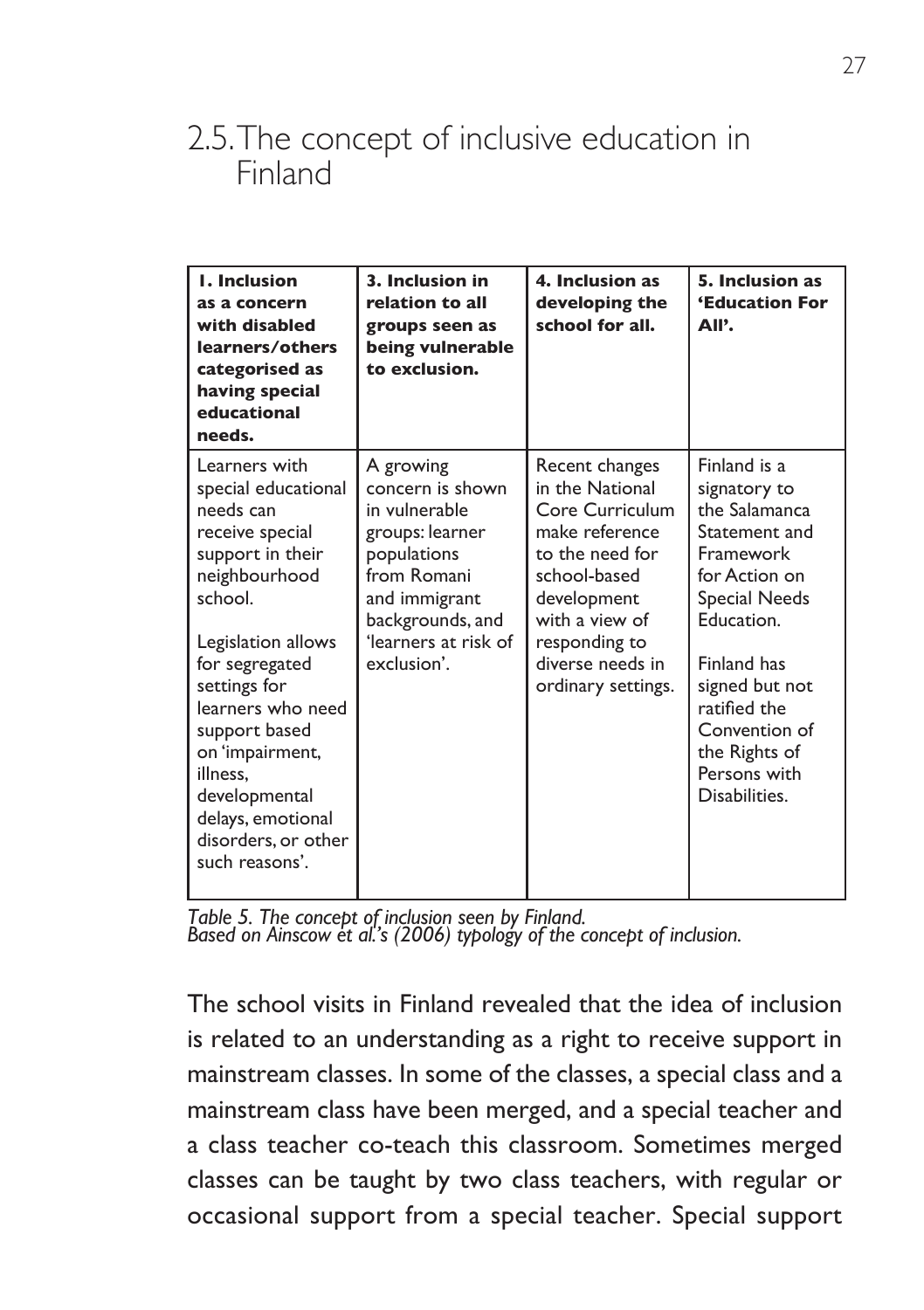includes part-time special needs education in a small group or in conjunction with mainstream instruction.

Segregated special needs education is provided in special classes (often called small-group instruction) in the visited schools. These classes are a part of mainstream schools, but they operate on their own. They are organised as multigrade classes, and the learners have more complex needs. There are also some special schools for learners with high-intensity needs. One example is the visited Tervaväylä School. The learners need special support mainly because of their severe speech and language difficulties, deafness or severe hearing impairment, physical disability and related difficulties, neurological conditions, or challenges related to the various aspects of spectrum disorder.

The observed schools were not particularly multicultural, although there were learners from immigrant backgrounds. Cultural diversity – even in relation to different cultural practices in Finland – seems not to be understood as a factor creating barriers or opportunities for learning.

The development of a 'school for all' is realised in different ways. As schools and teachers in Finland are very independent, there can be different approaches to inclusive education even within the same school. While some teachers are developing their practice towards inclusive pedagogy; also very traditional teaching approaches can exist in the same school. The principal of the school has a strong role to play in facilitating or impeding inclusion. For example, if teachers want to co-teach, it is important that they are allocated joint planning time in their schedules.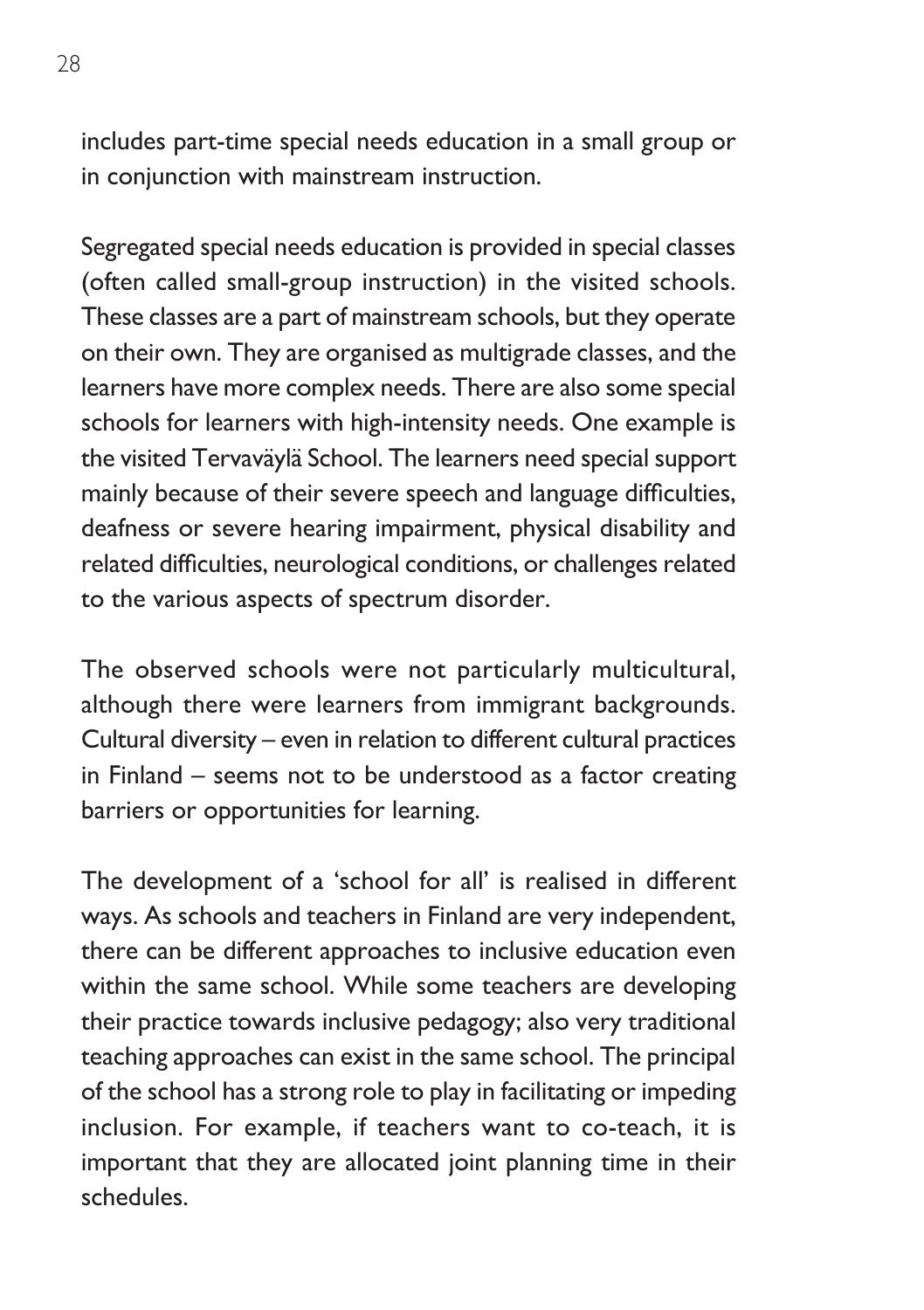## 2.6. Conclusion

All of the visited countries attached, at least to some extent, the concept of inclusive education to the concern of learners with disabilities and others categorised as having special educational needs. This observation is not surprising as inclusive education has arisen as a response to the segregation and discrimination of children with disabilities in the 1960s. This view was most represented in Arkhangelsk, Russia. Denmark and Norway, especially, were attempting to remove or reduce segregation of learners with special needs into separate schools and classrooms. In Denmark there are even efforts to get rid of the thought that any kind of diversity has to be named in the first place. This, however, raises some questions. Many researchers suggest that inclusive education is a process of inclusion and exclusion where the barriers to learners' presence, participation, and achievement are being identified and removed. If diversity is not recognised nor acknowledged, how can exclusion or discrimination related to certain phenomena be identified and removed?

The viewpoint of inclusion as a response to disciplinary exclusion was not found in the benchmarking reports at all. However, it is noteworthy that exclusion might be used as a disciplinary measure. For example, it is worth asking whether all youth who have been incarcerated are at the end allowed and entitled to education. What is the connection between the formal education system and those who are at risk of dropping out? For example, in Finland, despite the inclusion rhetoric, there is an Education Act revision currently being debated; the proposed revision would allow the school principals to decide on temporary disciplinary exclusion.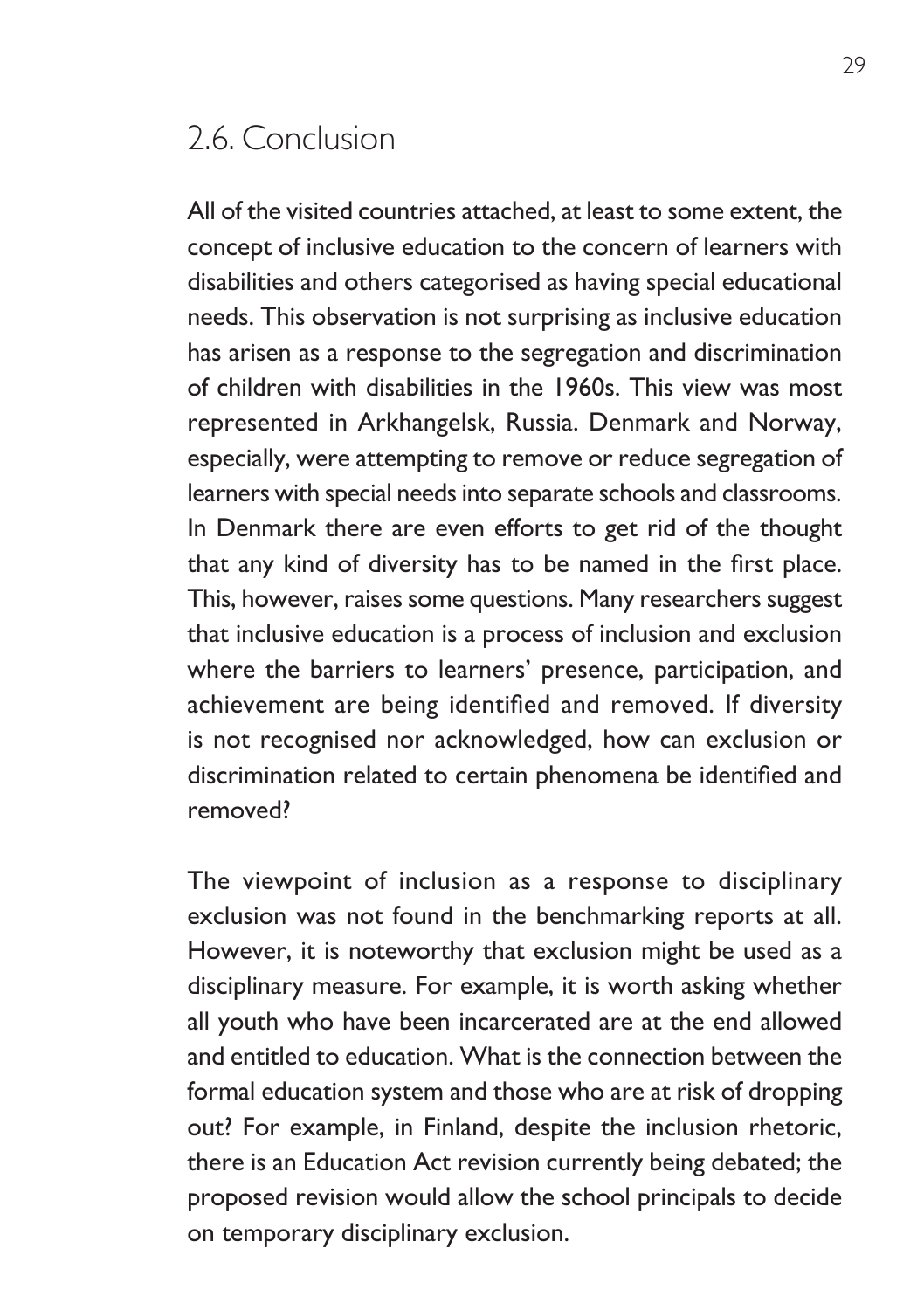The concept of inclusion was also attached to groups seen as being vulnerable to exclusion, such as disabled learners or learners from diverse ethnic backgrounds, from foster families, and so on. This view is related to the broadening understanding of inclusive education that has gained ground since the 1990s. The broader concept of inclusive education aims at raising awareness of the existing systematic discrimination in education systems of learners with certain ethnic origins (e.g., Romani), language, behaviour, sexual orientation, religion, and certain types of disabilities. Whether this broader conceptualisation of inclusive education is connected with a principled approach to addressing equity and justice in society is a question that has not been raised. In Denmark and in the Arkhangelsk region in Russia, inclusion was not explicitly attached to vulnerable groups.

In most, if not in all of the visited countries, there was a vision to create a 'common school for all' that takes into account every learner's needs. This view was mostly presented in formal documents and discourse and not to that extent in practice. It seems that there is always a gap between policy intentions and implementation in the schools. Nonetheless, there were some examples of good practice, like in Denmark, where there were also some features of understanding inclusion as a principled approach to education and society in general.

Inclusion as a principled approach to education and society can be detected in many of the discussions we had with teachers, administration, and researchers. However, education systems are characterised by complexities and dilemmas. Therefore, rhetoric does not necessarily turn into actions.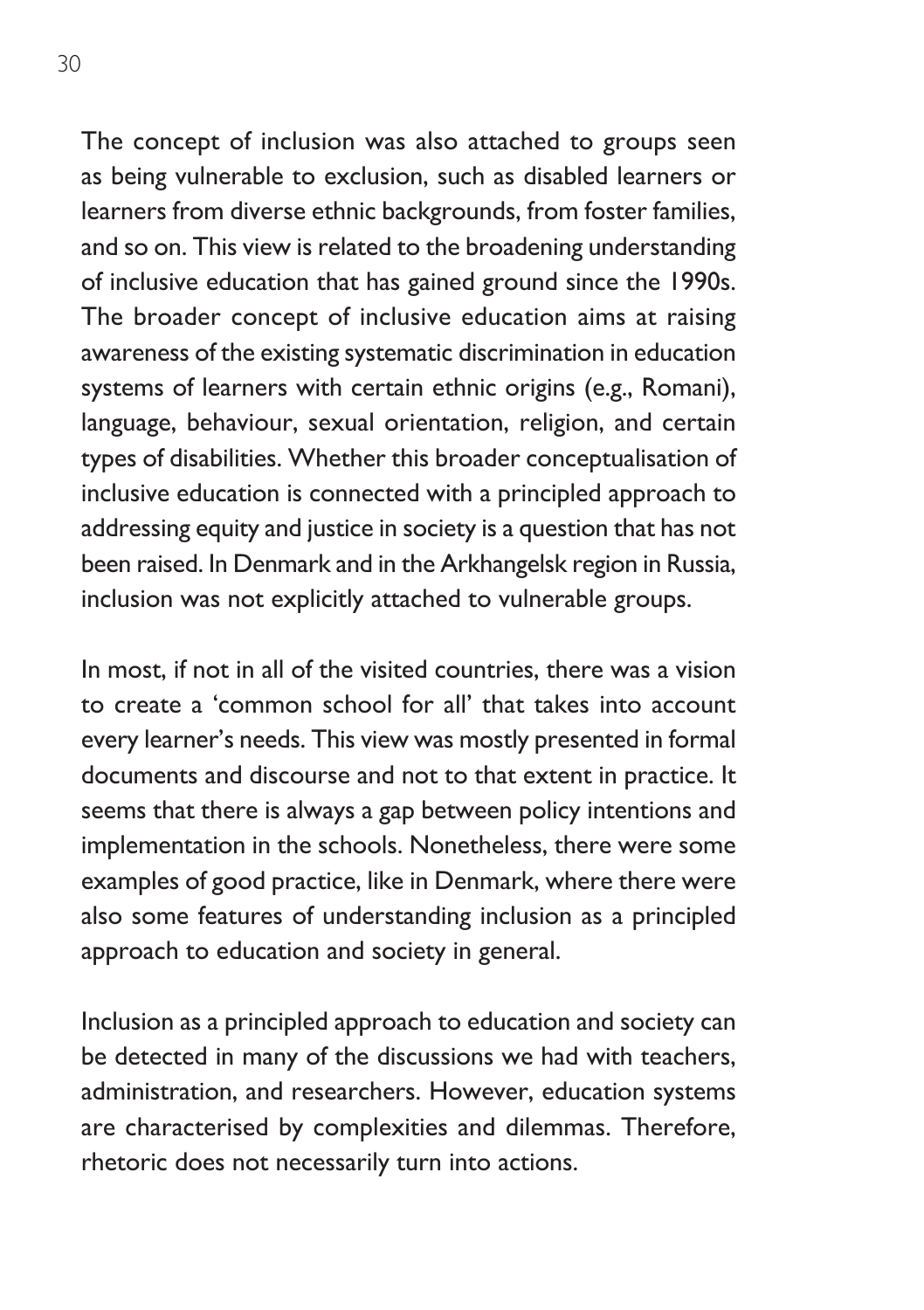# 3. Legislative Basis of Inclusive Education

International conventions of and declarations set guidelines for the education systems to ensure the right to education for all children. Important legal frameworks impacting inclusive education are outlined within the UNESCO Policy Guidelines on Inclusion in Education (2009) beginning with the Universal Declaration of Human Rights (1948) and moving to the Convention against Discrimination in Education (1960), the Convention on the Rights of the Child (1989), and the Convention on the Protection and Promotion of Diversity in Cultural Expressions (2005).

The Convention on the Rights of Persons with Disabilities (2006), and specifically Article 24, is crucial, as it advocates inclusive education. It is argued that these and other international documents: '. . . set out the central elements that need to be addressed in order to ensure the right to access to education, the right to quality education, and the right to respect in the learning environment'. Most European countries have signed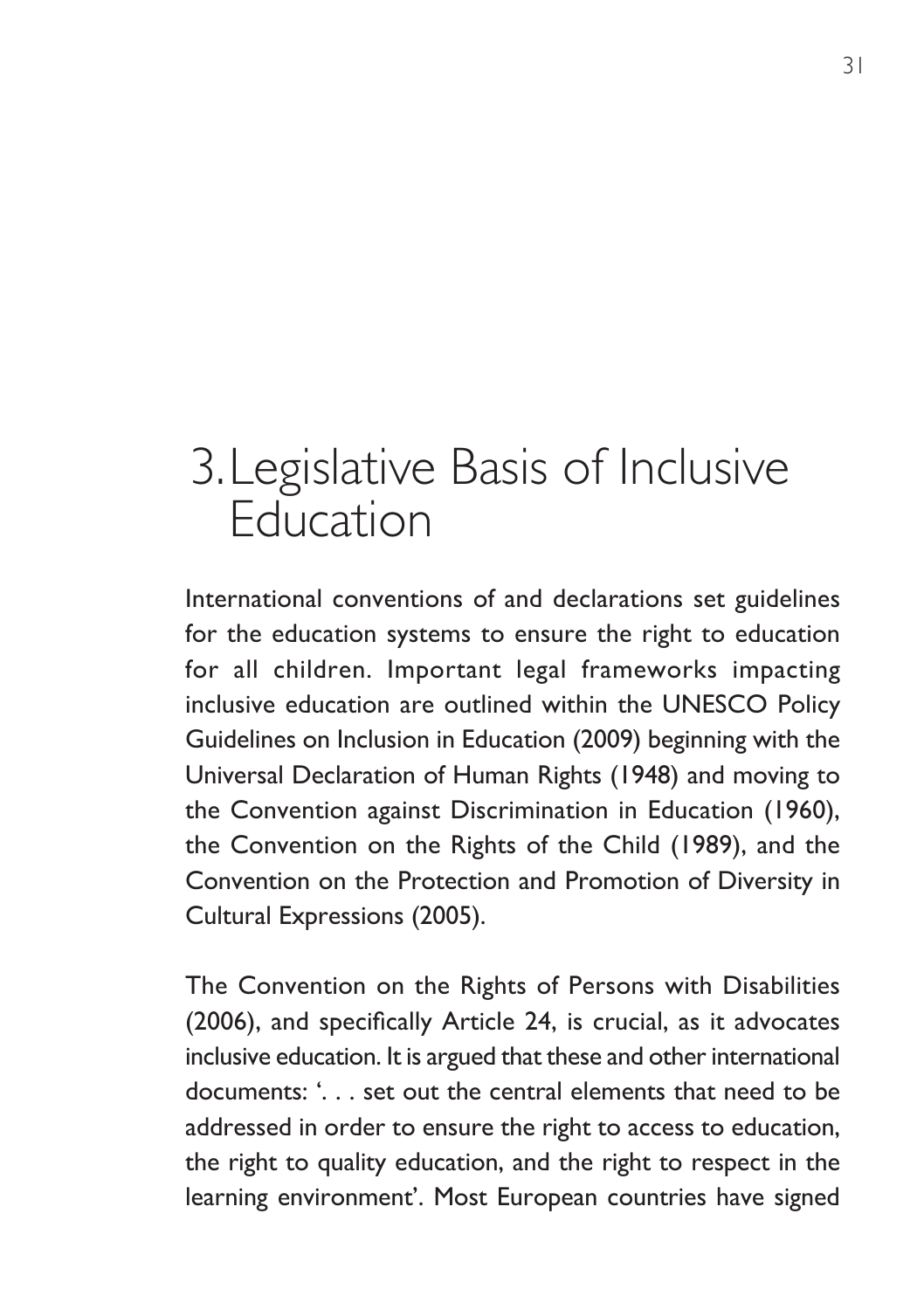this convention, and the majority of these have also signed the optional protocol or are in the process of ratifying both the convention and protocol. All our benchmarked countries have signed the convention, but, unlike the other benchmarked countries, Finland has not ratified it yet.

The Salamanca Statement and Framework for Action on Special Needs Education (UNESCO 1994) is a collective statement for the development of inclusive education. Although the statement dates back to almost twenty years, it is still a key element in the conceptual framework of many countries' policies. There is a general agreement that the principles encompassed in the Salamanca Statement should inform all education policies – not just those specifically dealing with special needs education. These principles relate to equal opportunities in terms of genuine access to learning experiences, respect for individual differences, and quality education for all, and are focused upon personal strengths rather than weaknesses.

One purpose of our benchmarking visits was to gather information about how the countries translate their ideas based on the international legislation and frameworks in their local contexts. In the following sections, we present the legislative basis of inclusive education in the visited countries in summary tables, followed by discussions based on the benchmarking visits. The tables look at inclusive education legislation through four main aspects: the right to education, the right to inclusive education, the school placement principles, and the entitlement to support. Other characteristics describe special issues or discussions relevant to each country.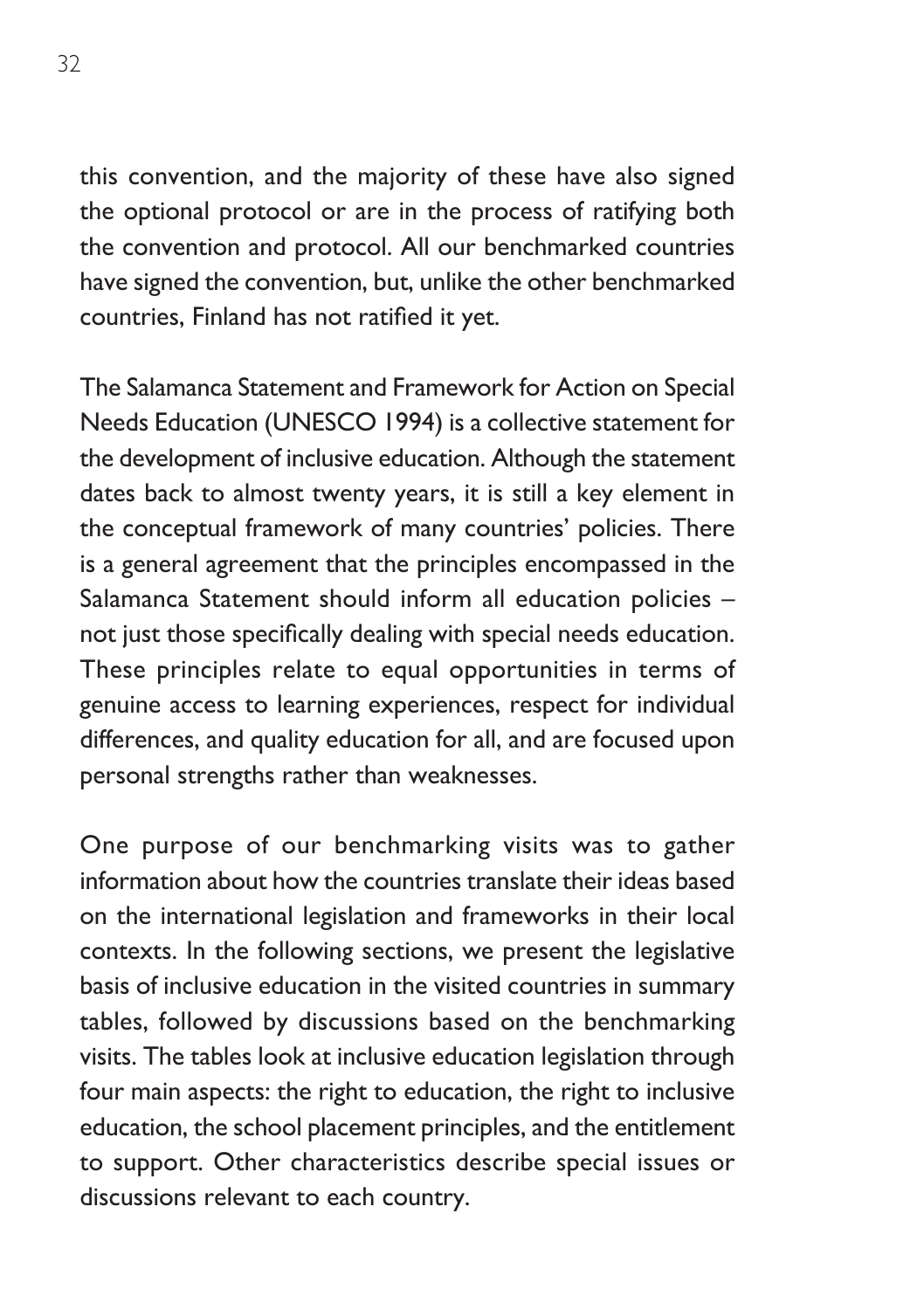# 3.1. Legislative basis in Sweden

| <b>Right to</b><br><b>Education</b>  | The right to personal development and learning<br>experiences for everyone.                                                                                                                                                                                                                  |
|--------------------------------------|----------------------------------------------------------------------------------------------------------------------------------------------------------------------------------------------------------------------------------------------------------------------------------------------|
|                                      | The right to attend preschool class.                                                                                                                                                                                                                                                         |
|                                      | Compulsory education for everyone aged 7–16.                                                                                                                                                                                                                                                 |
| <b>Right to</b>                      | Aim to provide access to equal education for all.                                                                                                                                                                                                                                            |
| <b>Inclusive</b><br><b>Education</b> | The principle of inclusion of every learner in the same<br>school system, regardless of abilities.                                                                                                                                                                                           |
|                                      | Schools must create an environment for appropriate<br>conditions to succeed; learners with special educational<br>needs should be treated in the same way as their peers<br>are.                                                                                                             |
|                                      | If schools cannot provide appropriate support for<br>learners in mainstream settings, they are required<br>to justify why other educational options should be<br>considered.                                                                                                                 |
| School<br>Placement                  | Parents have the right to choose a school for their<br>child, provided that the school meets the learners'<br>educational needs.                                                                                                                                                             |
|                                      | All municipality schools have a catchment area, and they<br>must give priority to learners living within this area.                                                                                                                                                                          |
| <b>Entitlement to</b><br>Support     | If the learner struggles to complete education<br>successfully and there is a need for special support,<br>the learner is entitled to specialist provision. An action<br>plan is made by the teacher, who consults the learners<br>themselves, parents, and special support teachers for it. |
|                                      | Schools must answer to everyone's needs.                                                                                                                                                                                                                                                     |
|                                      | Each municipality and county authority must provide an<br>educational and psychological counselling service.                                                                                                                                                                                 |
| Other<br><b>Characteristics</b>      | The national curriculum outlines the values, tasks and<br>goals, but it does not deal with the implementation.<br>These directives come first, but individual learning<br>needs have to be taken into account.                                                                               |
|                                      | Education is free.                                                                                                                                                                                                                                                                           |
|                                      | Education of the deaf is mainly provided in schools for<br>the deaf, as a means to emphasise the right to one's<br>own culture and language.                                                                                                                                                 |

*Table 6. Legislative basis of inclusion in Sweden References: Complete national overview – Sweden 2013. Legal System – Sweden 2013.*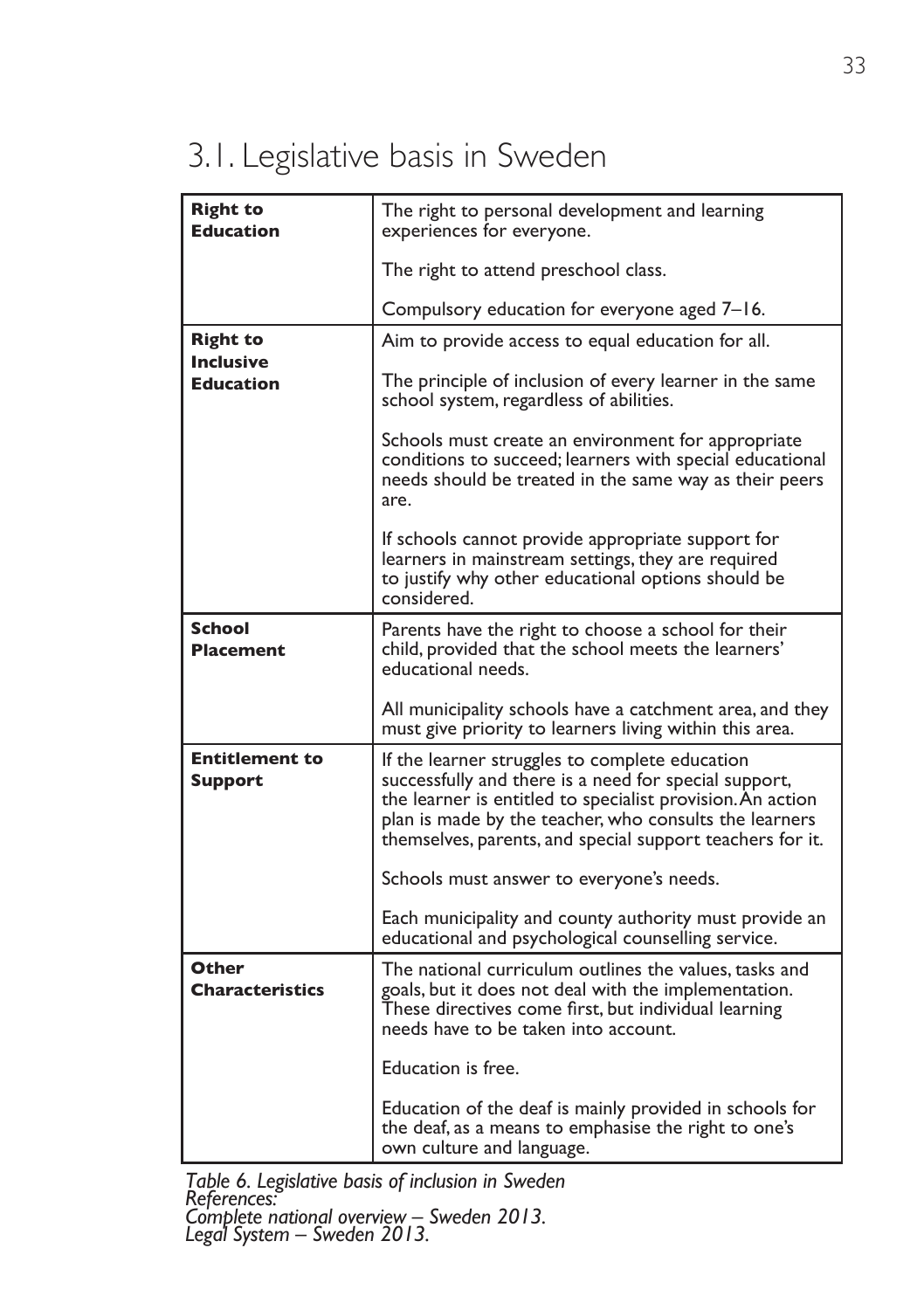#### **Commentary**

The Swedish compulsory education system consists of ordinary primary and lower secondary schools, Sámi schools, special schools, and schools for learners with severe learning disabilities (intellectual disability). The last mentioned are meant for learners who are deemed to be unsuccessful in ordinary schools due to their learning disabilities (Ministry of Education and Research 2004). This formulation seems to suggest that there are predetermined limits for certain learners' ability to learn and the municipality schools ability to provide education for all.

All municipality schools have a catchment area, and they must give priority to learners living within this area. However, whether this priority would apply to learners who have disabilities or special needs is not stated.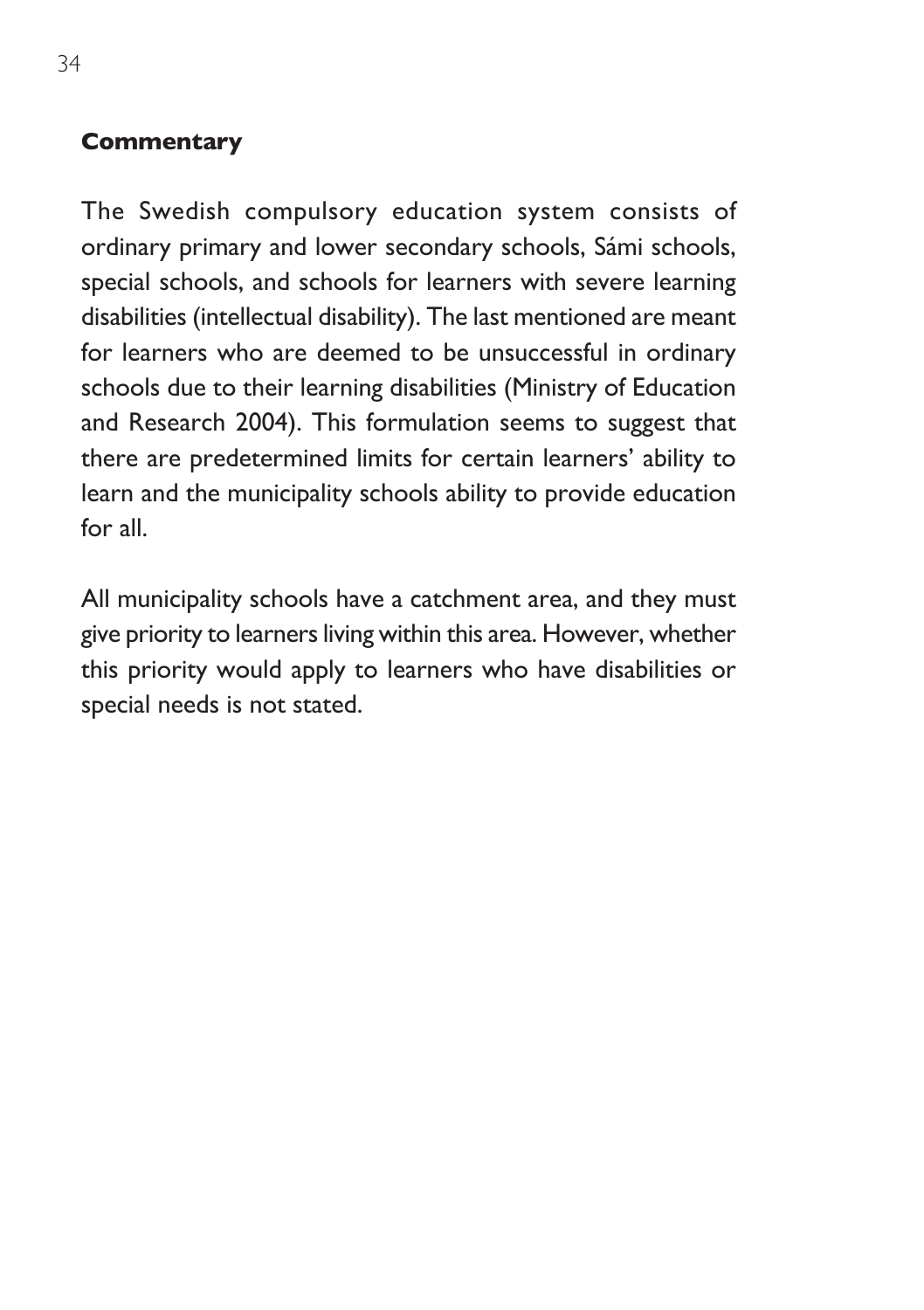## 3.2. Legislative basis in Denmark

| <b>Right to</b><br><b>Education</b>                     | Education is compulsory.                                                                                                                                              |
|---------------------------------------------------------|-----------------------------------------------------------------------------------------------------------------------------------------------------------------------|
|                                                         | Children can go to Folkeskolen (comprehensive school),<br>private schools or free schools.                                                                            |
| <b>Right to</b><br><b>Inclusive</b><br><b>Education</b> | Learners study mostly in mainstream schools and<br>receive special education there if needed.                                                                         |
|                                                         | Schools are expected to provide education that ensures<br>good learning outcomes for all learners while fostering<br>social and educational inclusion.                |
|                                                         | Teaching should be accessible for everyone, and<br>different learners' needs and prerequisites should take<br>into account.                                           |
|                                                         | Supplementary education promotes inclusive thinking.                                                                                                                  |
| <b>School</b><br><b>Placement</b>                       | Municipalities have to make it possible for every child in<br>the area to go to school.                                                                               |
| <b>Entitlement to</b><br><b>Support</b>                 | If the supplementary education does not respond to the<br>learner's needs then special needs education comes in.                                                      |
|                                                         | Schools are obligated to provide special needs education,<br>if needed.                                                                                               |
|                                                         | Schools must differentiate education so that they can<br>offer relevant and efficient education, taking into account<br>learners' development, background, and needs. |
| <b>Other</b><br><b>Characteristics</b>                  | Education is free in Folkeskolen (except in private or<br>free schools, where parents must participate with a small<br>payment to the costs).                         |
|                                                         |                                                                                                                                                                       |

*Table 7. Legislative basis of inclusion in Denmark References: Legal system – Denmark 2013. Complete national overview – Denmark 2012.*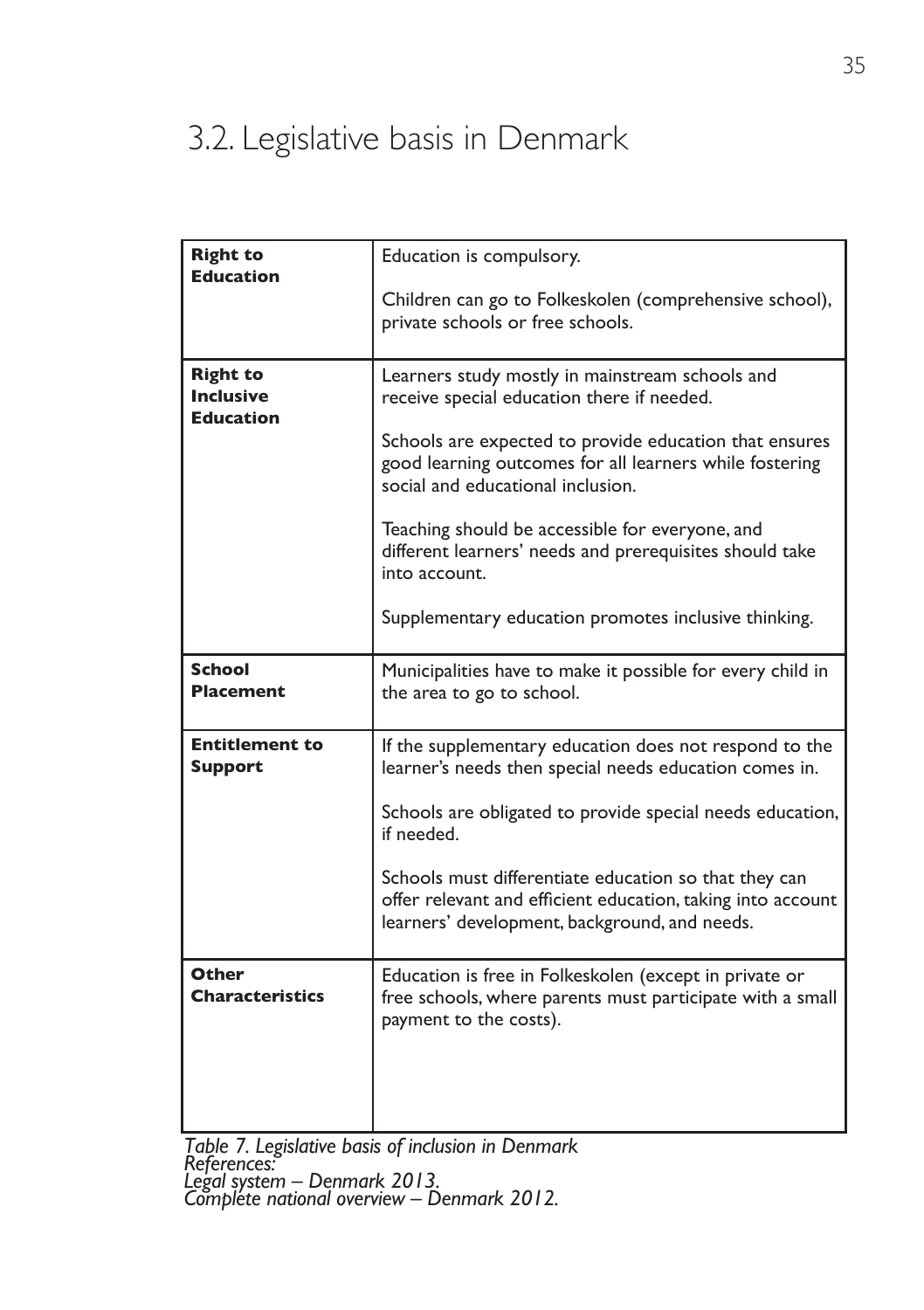#### **Commentary**

Denmark, as well as all the other benchmarked countries, has signed the Salamanca Declaration, which means that the government is committed to promoting inclusive education. In Denmark, the idea of inclusive education is articulated at the state level and regulated in the relevant laws.

Education is free in Denmark, except in 'free schools'. According to the law, municipalities fund the education system – schools receive social and financial support. The government allocates special funding to schools for teaching learners from recently immigrated families. The Ministry of Education and Research (2004) states that there should not be incurring costs for parents/guardians for teaching materials, school meals, health care, and school transport. These principles support the idea of inclusive education.

The learners considered as having special educational needs are mostly attending mainstream schools where they receive special education, if necessary. However, there are still special classes, special schools, and various combinations between them. As municipalities are required to adhere to the national strategy on inclusive education, they are responsible for ensuring that Danish Folkeschools provide education which ensures good learning outcomes for all learners while fostering social and educational inclusion.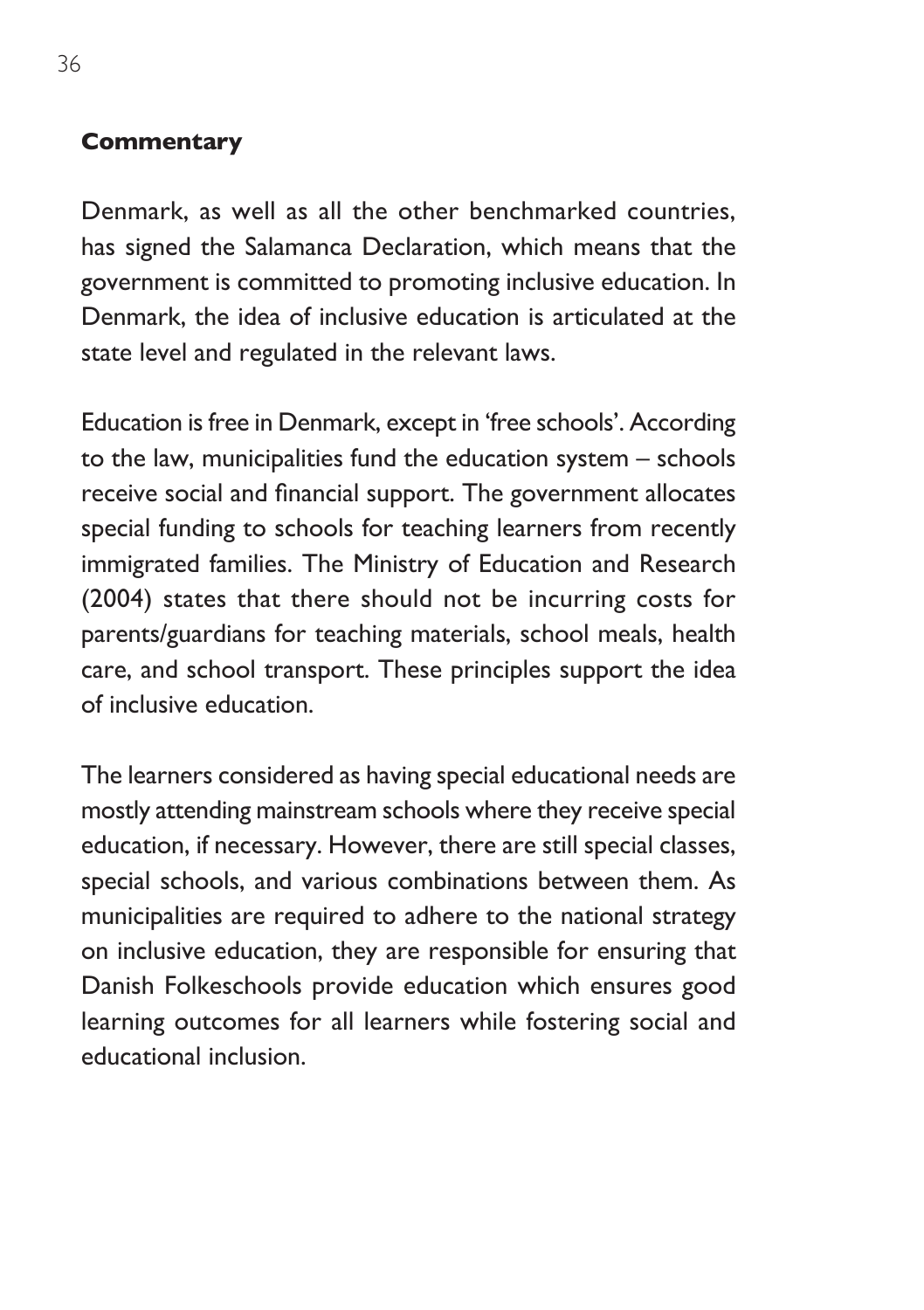# 3.3. Legislative basis in Norway

| <b>Right to</b><br><b>Education</b>                     | All children are entitled to attend kindergartens and<br>educational institutions.                                                                                                                                                                                                                                                                                                                                                                                                                                                                            |
|---------------------------------------------------------|---------------------------------------------------------------------------------------------------------------------------------------------------------------------------------------------------------------------------------------------------------------------------------------------------------------------------------------------------------------------------------------------------------------------------------------------------------------------------------------------------------------------------------------------------------------|
| <b>Right to</b><br><b>Inclusive</b><br><b>Education</b> | Learners attend year grades to ensure that their social<br>needs are being met. Some of the instruction may be<br>provided in different groups; usually the learners are not<br>divided into groups based on ability.<br>The system of inclusive education is supervised by<br>municipalities, and the schools receive social and<br>financial support.                                                                                                                                                                                                       |
| <b>School</b><br><b>Placement</b>                       | All children are entitled to go to their local school.<br>When due consideration for the other learners so<br>indicates, a learner may be moved to a school other than<br>the one that the learner has the right to attend, under<br>special circumstances. Before a decision is made to move<br>a learner, other measures shall have been tried out.<br>Children are not moved if it results in staying in a hostel<br>or if transport between home and school becomes<br>unreasonably long.                                                                 |
| <b>Entitlement to</b><br><b>Support</b>                 | All learners have the right to receive special educational<br>assistance and special needs education when they are<br>unable to benefit satisfactorily from usual instruction.<br>Before the entitlement to special education, there is an<br>expert assessment of the needs. The decision is made by<br>the municipality or county authority.<br>The focus of learner assessment is on the learner's<br>developmental prospects.<br>Learners are entitled to an individual education plan<br>including goals and contents of the special needs<br>education. |
| Other<br><b>Characteristics</b>                         |                                                                                                                                                                                                                                                                                                                                                                                                                                                                                                                                                               |

*Table 8. Legislative basis of inclusion in Norway References: SNE Country Data 2012. European Agency for Development of Special Needs Education. Stensen (2013). Act of 17 July 1998 no. 61 relating to Primary and Secondary Education and Training (the Education Act)*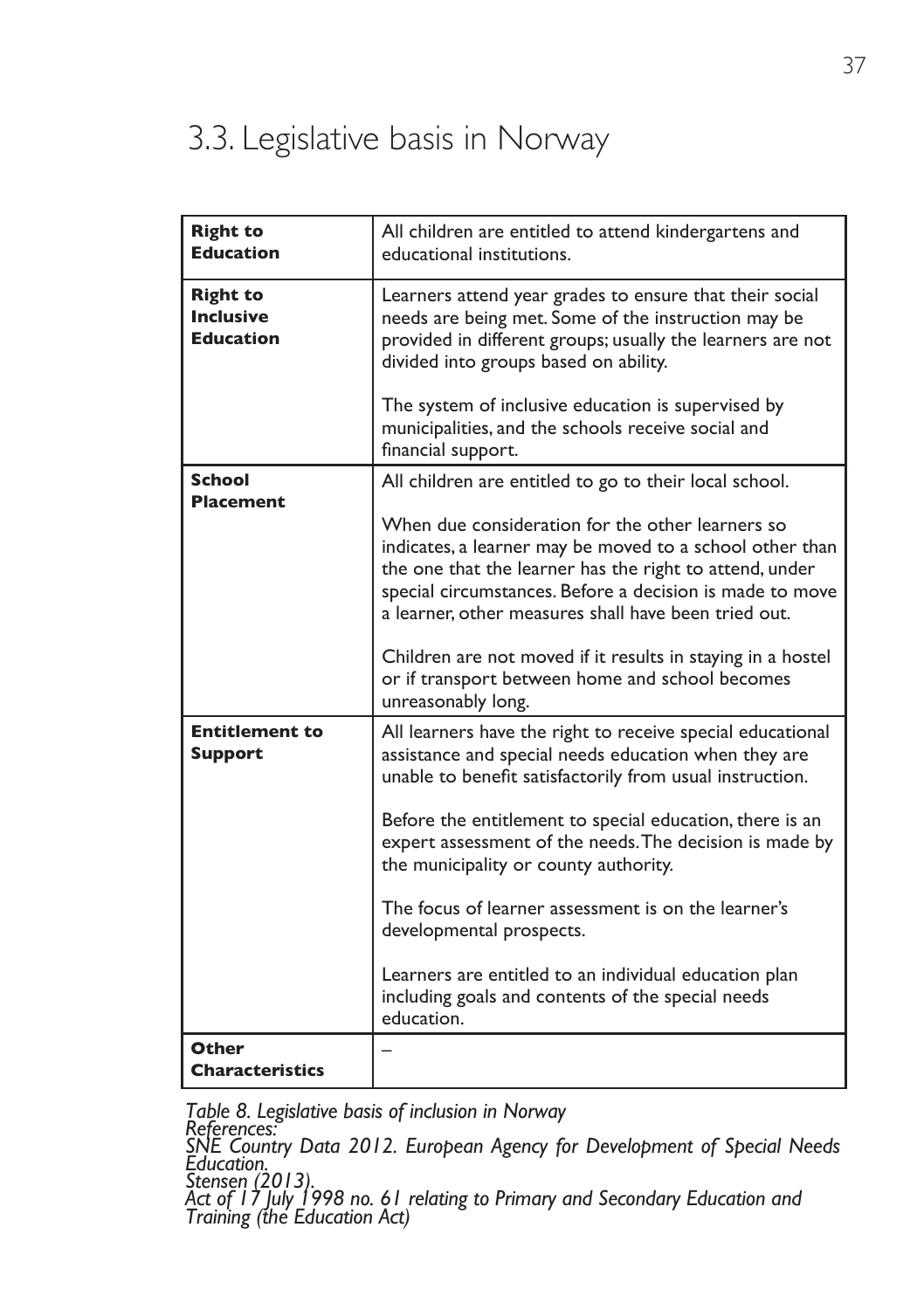#### **Commentary**

The Education Act outlines the learner's right to receive adapted education. It is also meant to assist the school staff to determine what educational provision has to be made. The concept of adapted education is ambiguous, as education should always be adapted to respond to the diversity of needs.

The important principles of the Education Act are that primary and lower secondary school learners have the right to attend the school that is closest to where they live. When due consideration for the other learners so indicates, a learner may under special circumstances, be moved to a school other than the one that the learner has the right to attend. Before a decision of a transfer to another school, the school must prove that other measures have not been successful. When necessary, the learner may be moved to a school outside the municipality, but not if this requires the learner to leave home or if transport between home and school thereby becomes excessively long.

Although the aim is towards inclusive settings, the legislation leaves the door open for exclusionary practices. A learner can be placed in a special setting if the mainstream school cannot respond to his or her needs. This might create a situation where learners in the different regions of the country are treated differently. One has to ask also if it is possible that some schools would just resist inclusion and, therefore, be 'unable' to provide adequate support.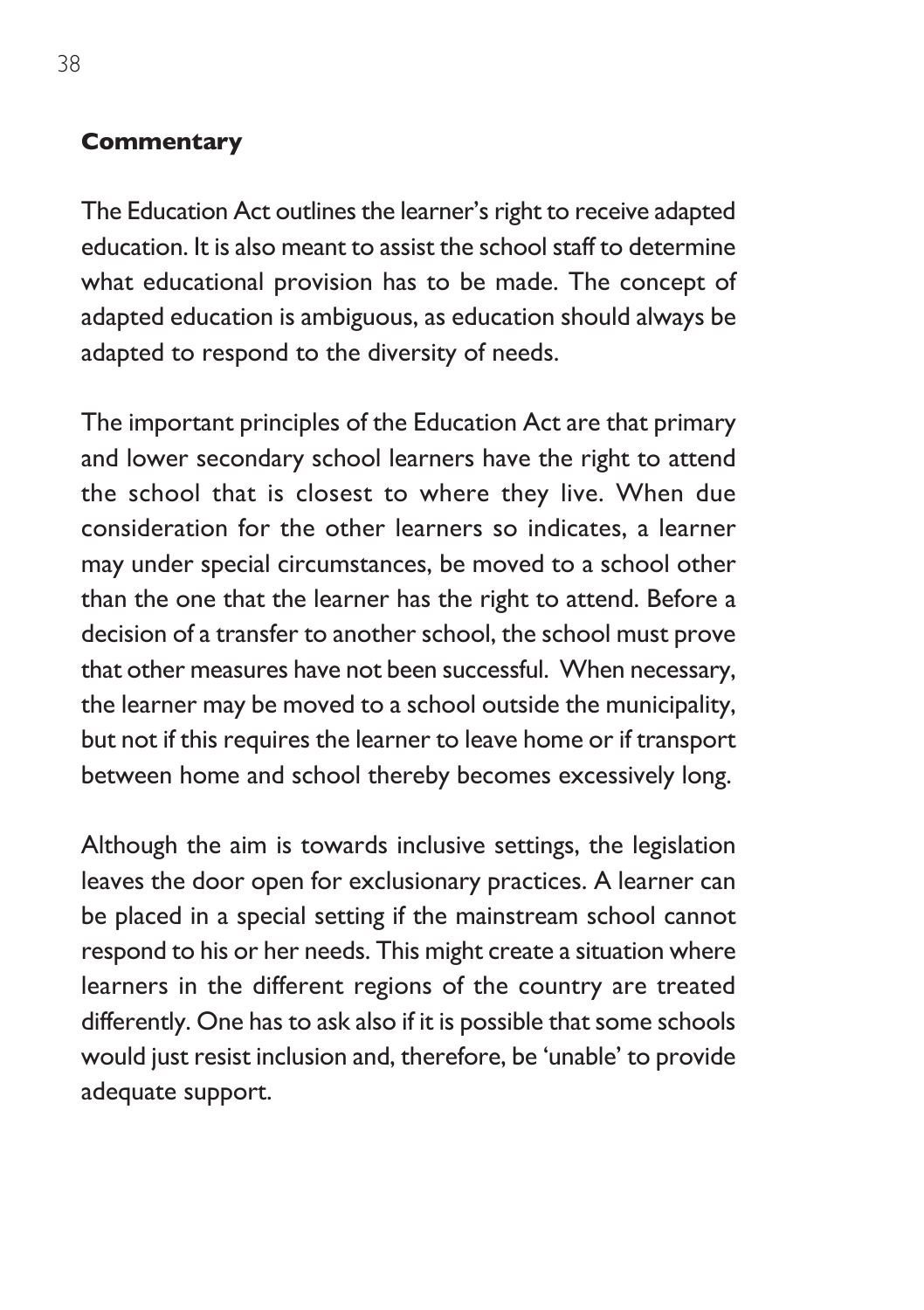# 3.4. Legislative basis in Russia

The Law on Education 1992 and The Federal Law on Higher and Postgraduate Professional Education 1996 set the legislative basis of inclusion in Russia. These laws are frequently updated and refined. The subordinate legislation completes the legal provisions; therefore, different regions, federal cities, and republics have their own way of organising education and this 'subsystem'. (Russian Educational Legislation n.d.) It is stated that education is free of charge to every learner, including the ones with special educational needs. General education for learners with disabilities is organised in especially equipped public schools and in special schools. Orphans, learners with special needs, and other such groups are entitled to state welfare during their education. In addition, gifted and talented learners can get special support. They can, for instance, be placed in advanced classes and schools, take part in academic competitions, and get scholarships. (Basic Principles and Approaches of Education in Russia n.d.)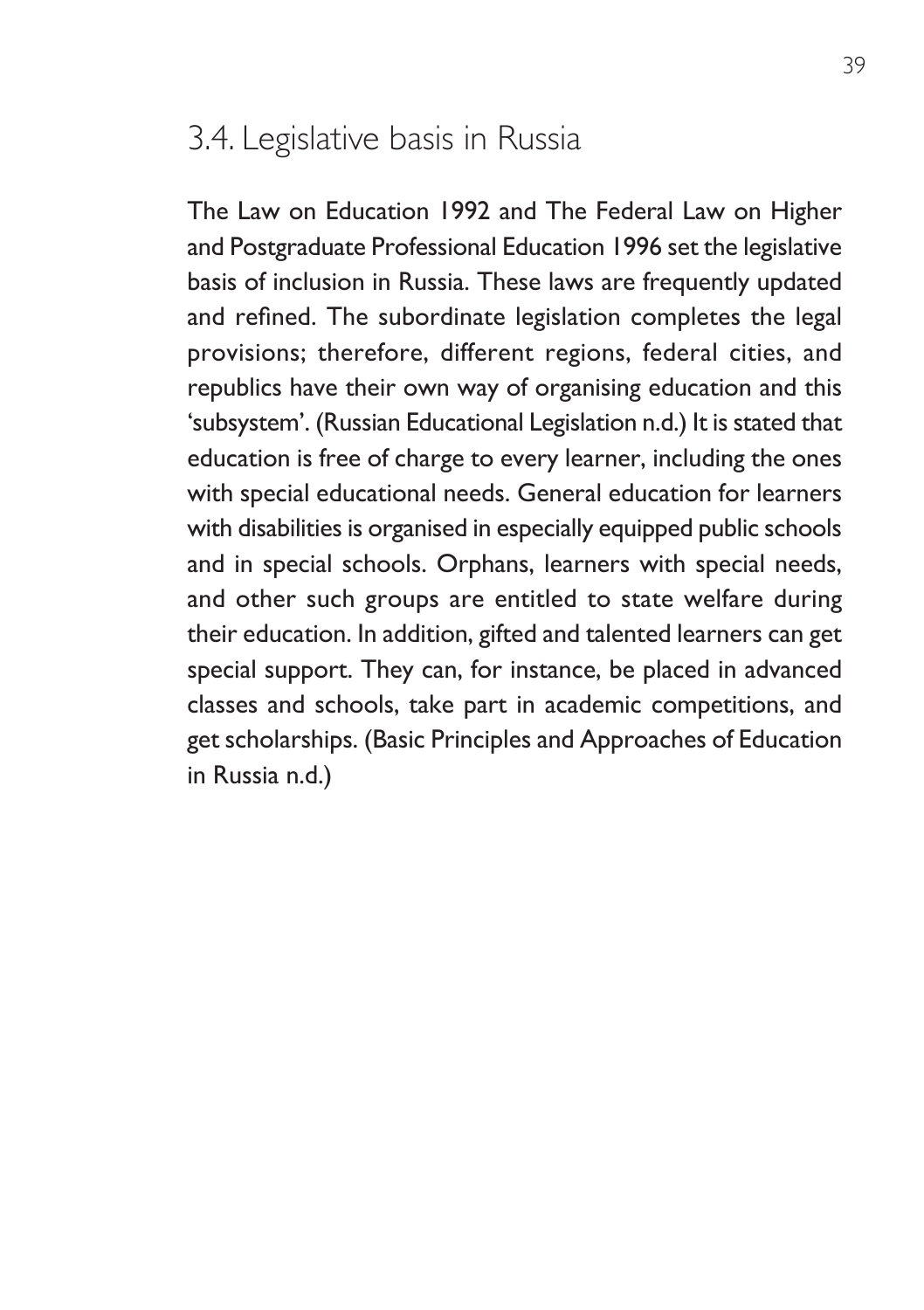|                                                         | Arkhangelsk                                                                                                                                                                                                                                                                                                                                                                                                                  | <b>Murmansk</b>                                                                                                                                                                                                                                                                                                                                                                                                                                                                                                                                                  |
|---------------------------------------------------------|------------------------------------------------------------------------------------------------------------------------------------------------------------------------------------------------------------------------------------------------------------------------------------------------------------------------------------------------------------------------------------------------------------------------------|------------------------------------------------------------------------------------------------------------------------------------------------------------------------------------------------------------------------------------------------------------------------------------------------------------------------------------------------------------------------------------------------------------------------------------------------------------------------------------------------------------------------------------------------------------------|
| <b>Right to</b><br><b>Education</b>                     | Based on the federal law on<br>education (into effect on<br>01.09.2013), the regional law<br>on education was approved<br>in the Arkhangelsk Region.<br>This law includes articles<br>on inclusive education and<br>training of people with<br>disabilities. The law stipulates<br>the conditions that should be<br>provided by the municipalities<br>to support education<br>of children with special<br>educational needs. | Each child has the right to<br>available and quality education.<br>A new law on education<br>defines two categories of<br>learners in need of support:<br>'learners with disabilities'<br>(physical disabilities) and<br>learners with limited health<br>abilities (other needs based on<br>neurological or psychological<br>conditions/special educational<br>needs).<br>All children have the unlimited<br>right to free education. The<br>law enshrines the concept of<br>co-education and stipulates the<br>possible forms of education for<br>all learners. |
| <b>Right to</b><br><b>Inclusive</b><br><b>Education</b> | Inclusive education provides<br>equal access to education of<br>all special educational needs<br>which take into account both<br>a variety of and individual<br>opportunities.                                                                                                                                                                                                                                               | Schools are responsible<br>for creating conducive<br>environment for the realisation<br>of the potential of learners.<br>Learners are taught on<br>individual learning paths on a<br>single national standard.<br>Learners with disabilities<br>have specially developed<br>programmes (adapted general<br>education programmes).<br>In 2012 the Regulation on<br>Inclusive (integrated) Education<br>for Children with Special<br>Educational needs was adopted<br>at the regional level.                                                                       |
| School<br><b>Placement</b>                              | Legislation provides the<br>right of parents to choose in<br>which educational institution<br>their child with disabilities<br>will be trained (special or<br>mainstream school).                                                                                                                                                                                                                                            | All learners have the right<br>to education in their<br>neighbourhood.<br>The local school must provide<br>all educational services<br>(including special needs<br>education and rehabilitation).                                                                                                                                                                                                                                                                                                                                                                |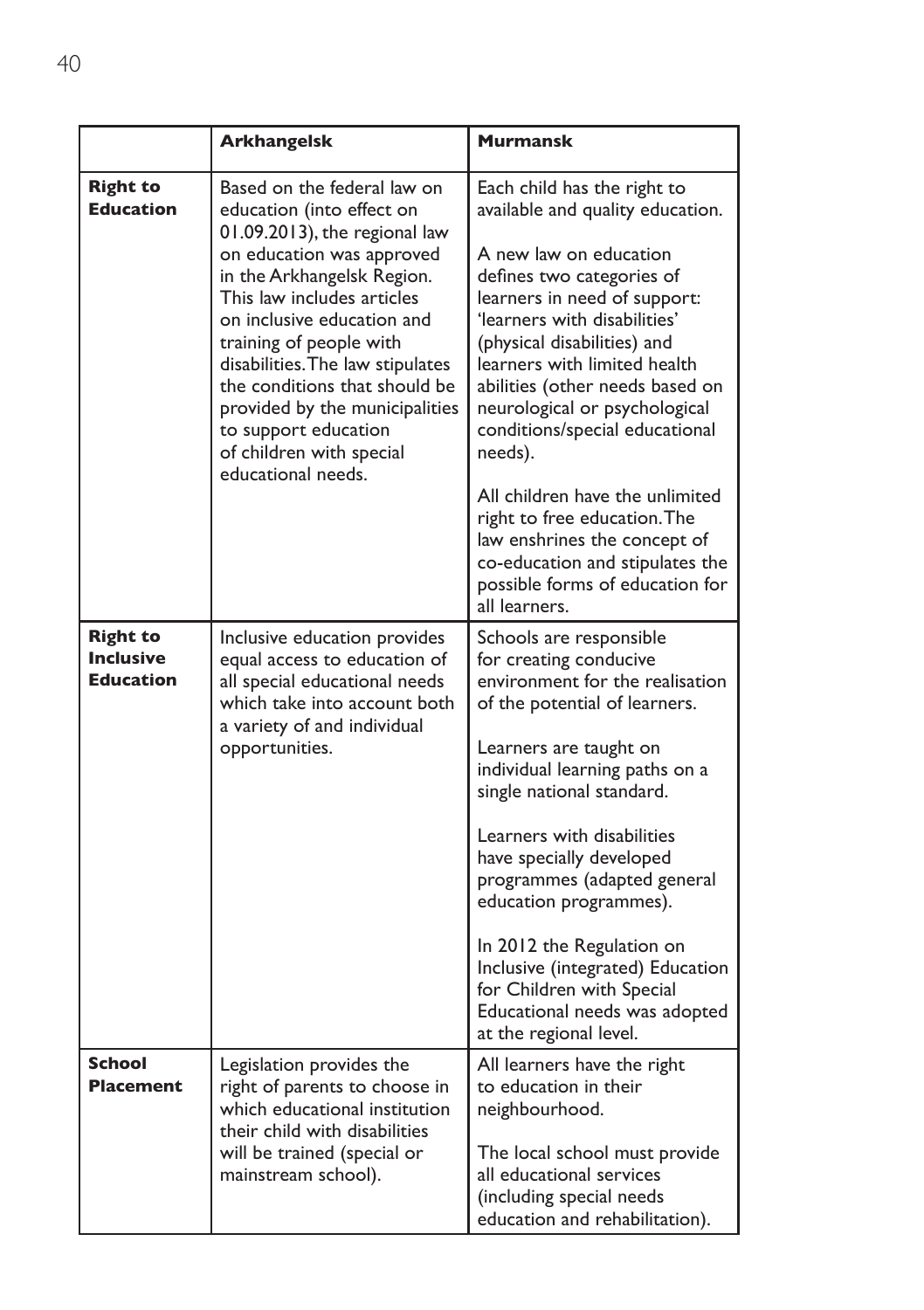|                                  | <b>Arkhangelsk</b>                                                                                                                                                                                                                                                                                                                                                  | <b>Murmansk</b>                                                                                                                                                                                                                                                                                                                                                                                                                                                                                                                                                                                                                                         |
|----------------------------------|---------------------------------------------------------------------------------------------------------------------------------------------------------------------------------------------------------------------------------------------------------------------------------------------------------------------------------------------------------------------|---------------------------------------------------------------------------------------------------------------------------------------------------------------------------------------------------------------------------------------------------------------------------------------------------------------------------------------------------------------------------------------------------------------------------------------------------------------------------------------------------------------------------------------------------------------------------------------------------------------------------------------------------------|
|                                  |                                                                                                                                                                                                                                                                                                                                                                     |                                                                                                                                                                                                                                                                                                                                                                                                                                                                                                                                                                                                                                                         |
| <b>Entitlement</b><br>to Support | According the new federal<br>law on education, all schools<br>should provide necessary<br>support to all learners,<br>including the learners with<br>special educational needs.<br>Necessary support to<br>learners with special<br>educational needs who<br>study in mainstream schools<br>is provided by methodical<br>centres that exist in special<br>schools.  | The emphasis is on early<br>intervention for learners with<br>disabilities.<br>According to the new Law<br>on Education, the local<br>psychological, medical and<br>pedagogical board makes a<br>decision inclusive education<br>and supports the child and the<br>family during all the stages of<br>education.<br>Resource support to children<br>is carried out by experts of<br>municipal Resource Centres.<br>Special support is provided at<br>the school.<br>Each school has a panel<br>responsible for implementing<br>the individual educational<br>plan of the learner in a class,<br>including interacting with and<br>involving the family. |
| Other Char-<br>acteristics       | The Russian Federation's<br>new law on education<br>(into effect on 01.09.2013)<br>defines inclusive education<br>and the requirements for its<br>implementation.<br>In the regional budget,<br>there is the article No. 21<br>'Additional measures for<br>the implementation of the<br>rights of citizens on inclusive<br>education in the Arkhangelsk<br>region'. | Takes into account the regional<br>characteristics of people with<br>special educational needs<br>(including indigenous people of<br>the North, migrant children,<br>etc.).                                                                                                                                                                                                                                                                                                                                                                                                                                                                             |

*Table 9. Legislative basis of inclusion in Russia*

*Table based on contributions made by the researchers from Murmansk State Humanities University and Northern Arctic Federal University.*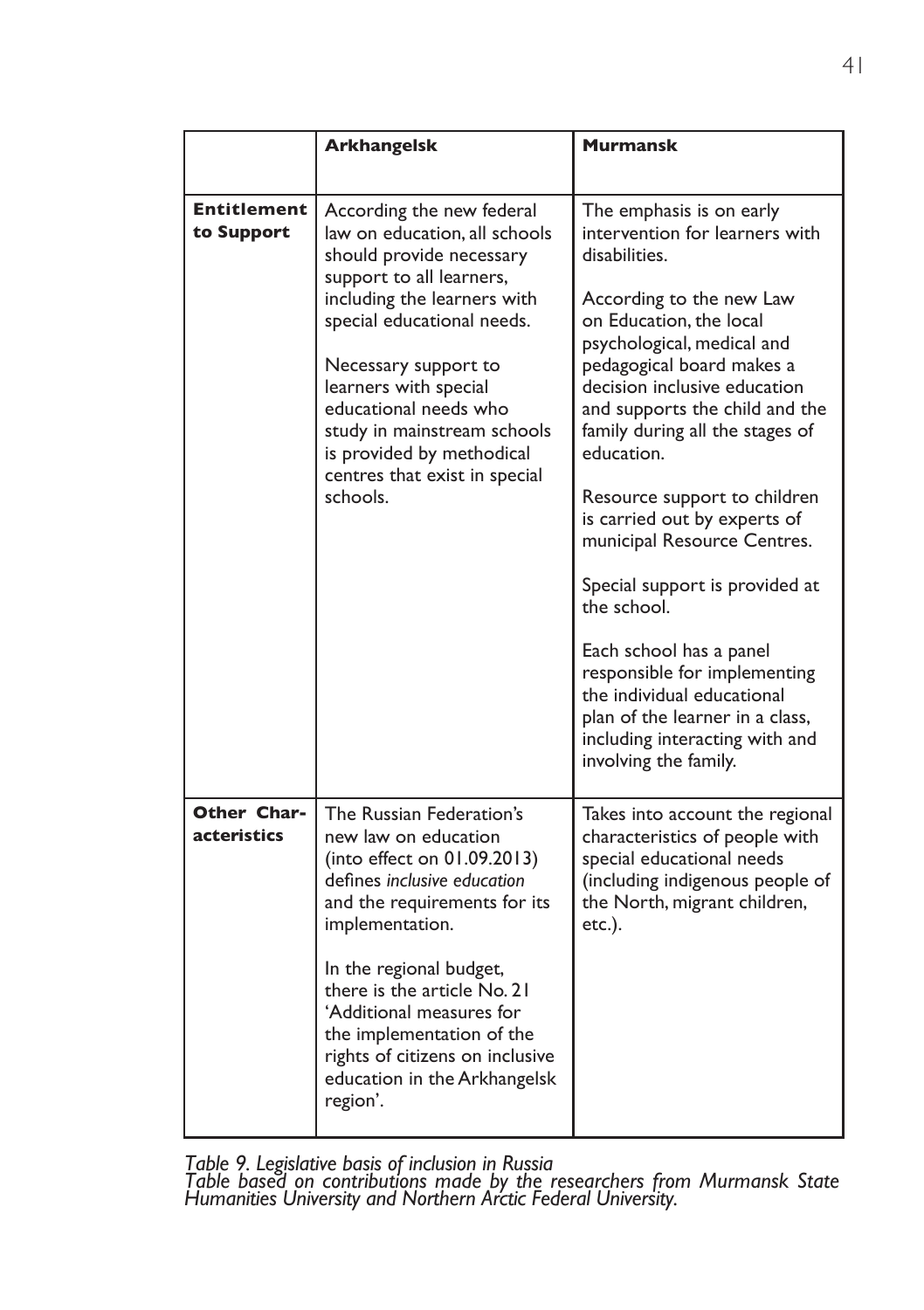#### **Commentary: Arkhangelsk**

According to the Education Law of the Russian Federation, each citizen of Russia has the right to quality education. The concept of 'quality education' means that high-level educational services are provided and all standards set for achievement are met. This applies to everyone who is being educated. However, learners who are categorised as having disabilities or special educational needs follow different standards.

The local legislation provides the framework for inclusive training at comprehensive schools. In terms of equity and inclusion, it is noteworthy that the legislation attaches the right to education for citizens. This may leave out children from families that reside in Russia but have not been guaranteed or do not intend to acquire citizenship.

Based on the observations, some legislation for inclusive education is in place, but the education system is still characterised by special schools and other segregated settings. In this respect, it might be more accurate to talk about physical integration. However, there were some mainstream classes in the schools where learners with special needs are studying. It seems that there are two education systems in parallel for learners with special needs; segregated (special classes and special schools) and integrated/inclusive education.

The medico-psychological committee carries out the assessment for the determination of placement for a learner with special educational need. The committee defines an individual educational route which includes also definition of conditions,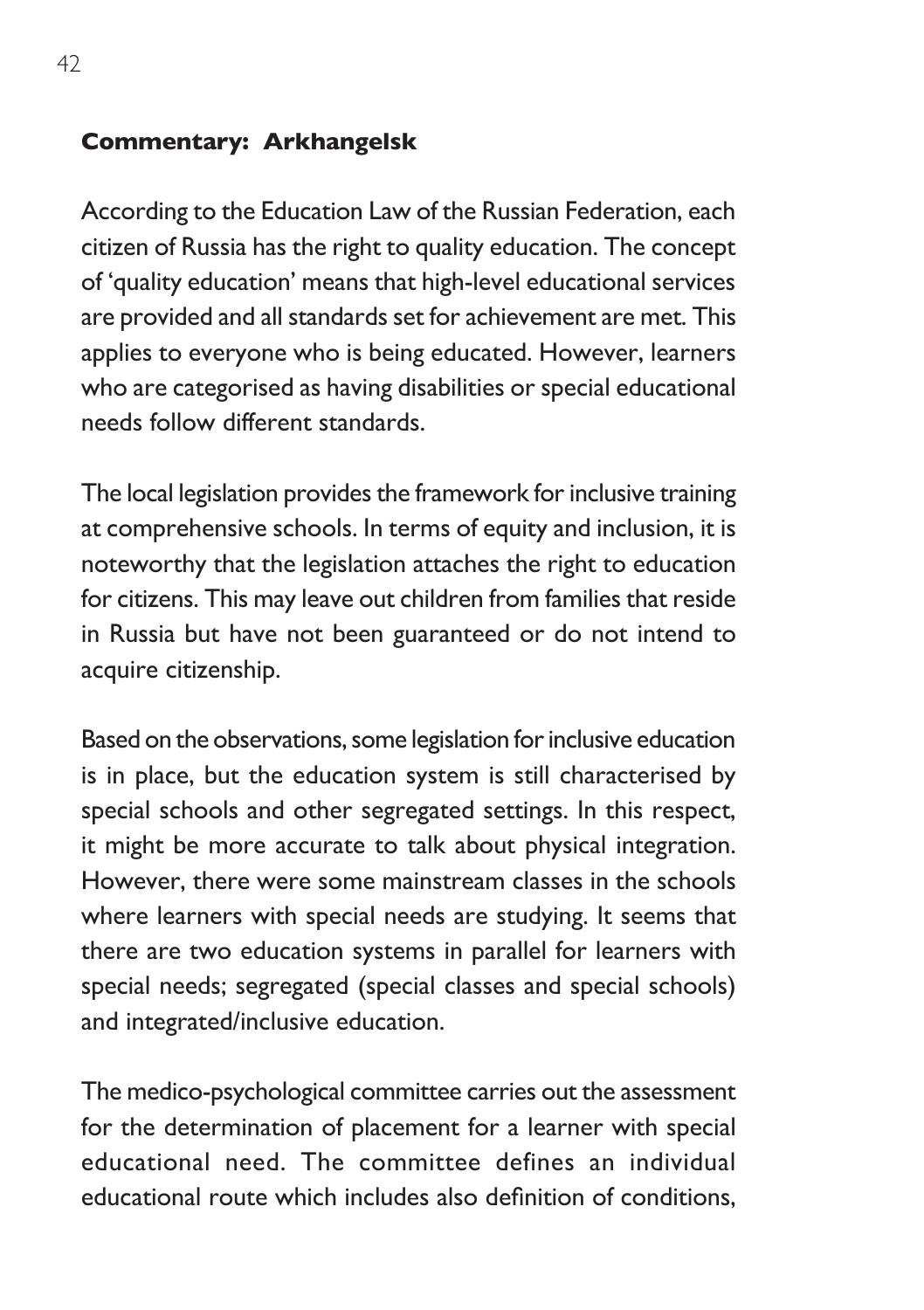types of support, and assistance of such learner. The parents (or foster parents) of a child with special educational needs have the right to choose the educational institution (special or mainstream) for their child. The decision of the psychological/ medical/pedagogical commission is of recommendation nature only.

#### **Commentary: Murmansk**

At the regional level, there is a provision for implementation of inclusive (integrated) education in the Murmansk region. Schools can request support from the Resource Centre, as there might not be available specialised staff, such as special teachers or psychologists, to provide remedial teaching and support. The Resource Centre will send the consulting expert to the school to help the teachers in the organisation of support for the learner with special educational needs.

In order to address social disadvantage, the state and the municipality make different provisions, for example by providing meals for learners who come from low-income families and for learners with the special educational need statement. In addition, in boarding schools daily necessities (linens, etc.) are provided for free. Schools can also receive grants from the municipality for specific purposes, for example, on health promoting school to create an integrated approach so that after special class, learners can continue in ordinary classes and other schools.

In Murmansk, the issue of cultural diversity and language tuition has emerged as an important aspect of inclusive education.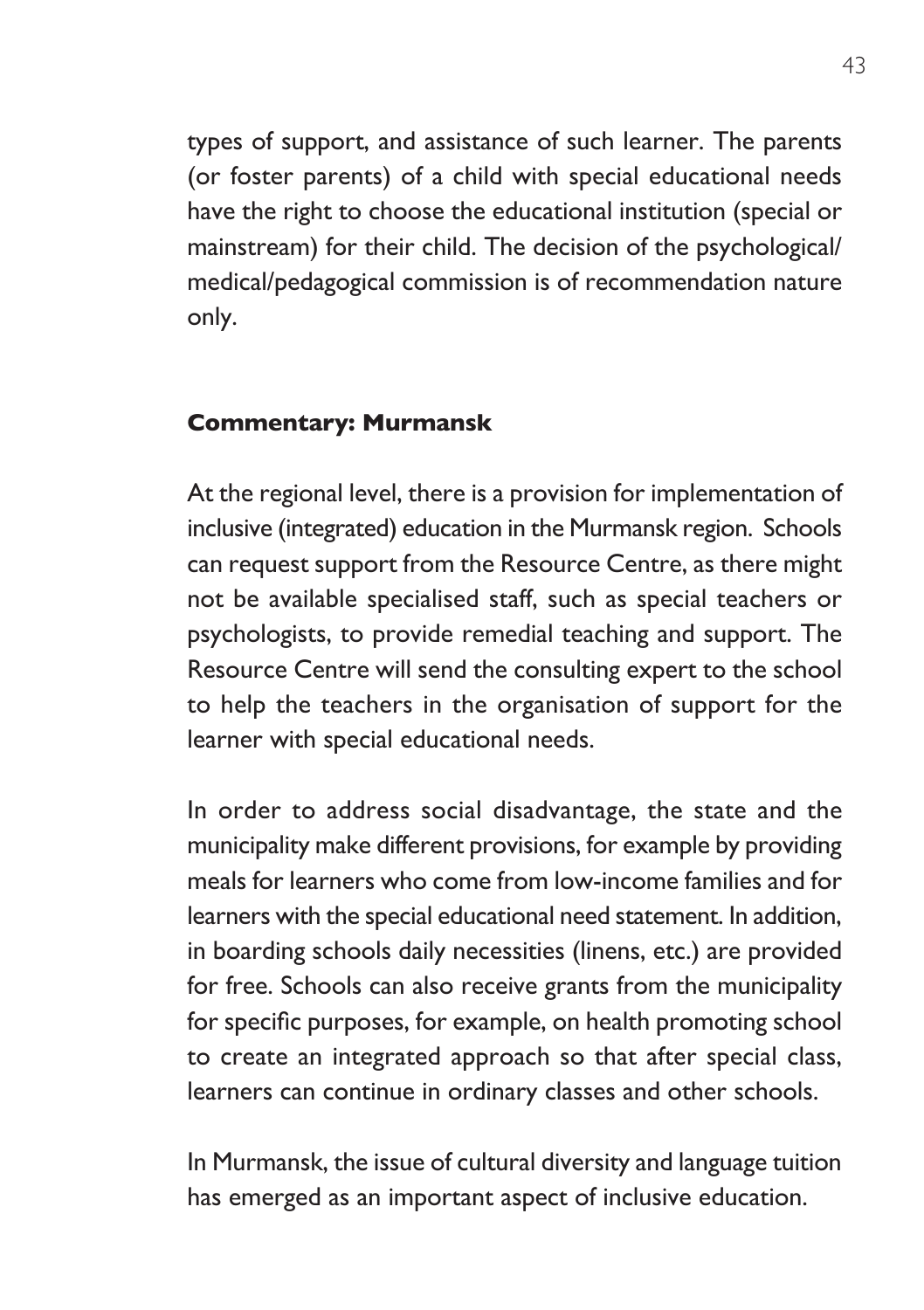# 3.5. Legislative basis in Finland

| <b>Right to</b><br><b>Education</b>                     | Everyone living in Finland is entitled to free education,<br>but it is also compulsory to all children permanently<br>residing in Finland.                                                                                                                                                                                             |
|---------------------------------------------------------|----------------------------------------------------------------------------------------------------------------------------------------------------------------------------------------------------------------------------------------------------------------------------------------------------------------------------------------|
|                                                         | Children must be treated equally and as individuals and<br>they must have a possibility of influencing issues that<br>affect themselves – to a measure corresponding to their<br>level of development.                                                                                                                                 |
| <b>Right to</b><br><b>Inclusive</b><br><b>Education</b> | All children are entitled to attend their neighbourhood<br>school.                                                                                                                                                                                                                                                                     |
| School<br><b>Placement</b>                              | If schools cannot provide adequate and appropriate<br>educational support to a learner in the neighbourhood<br>school, the learner may be provided with special support<br>in a special class in other schools or in a special school.                                                                                                 |
|                                                         | Compulsory basic education may be organised also<br>outside schools. Parents are responsible for ensuring<br>that education provided outside the comprehensive<br>school system meets the learning outcomes set for basic<br>education. Municipalities follow learners' progress to<br>ensure that the adequacy in these arrangements. |
| <b>Entitlement to</b><br>Support                        | The educational support is divided to three categories:<br>general support (entitled to everyone), intensified<br>support, and special support.                                                                                                                                                                                        |
|                                                         | In the support, the emphasis is on early intervention and<br>the development of school cultures and practices in the<br>form of general support.                                                                                                                                                                                       |
|                                                         | In order to secure the welfare and personal<br>development of children, the society has a role in<br>supporting caregivers to make it happen.                                                                                                                                                                                          |
| Other<br><b>Characteristics</b>                         | The National Core Curriculum describes the<br>organisation of educational support and learner<br>well-being services. Local curricula are made by local<br>education providers, and schools develop their school-<br>based curricula.                                                                                                  |
|                                                         | 'Learner Welfare Services' provide additional support<br>for learning, physical, mental, and social well-being' at all<br>levels of support.                                                                                                                                                                                           |

*Table 10. Legislative basis of inclusion in Finland References: Complete national overview – Finland 2012. Legal System – Finland 2012.*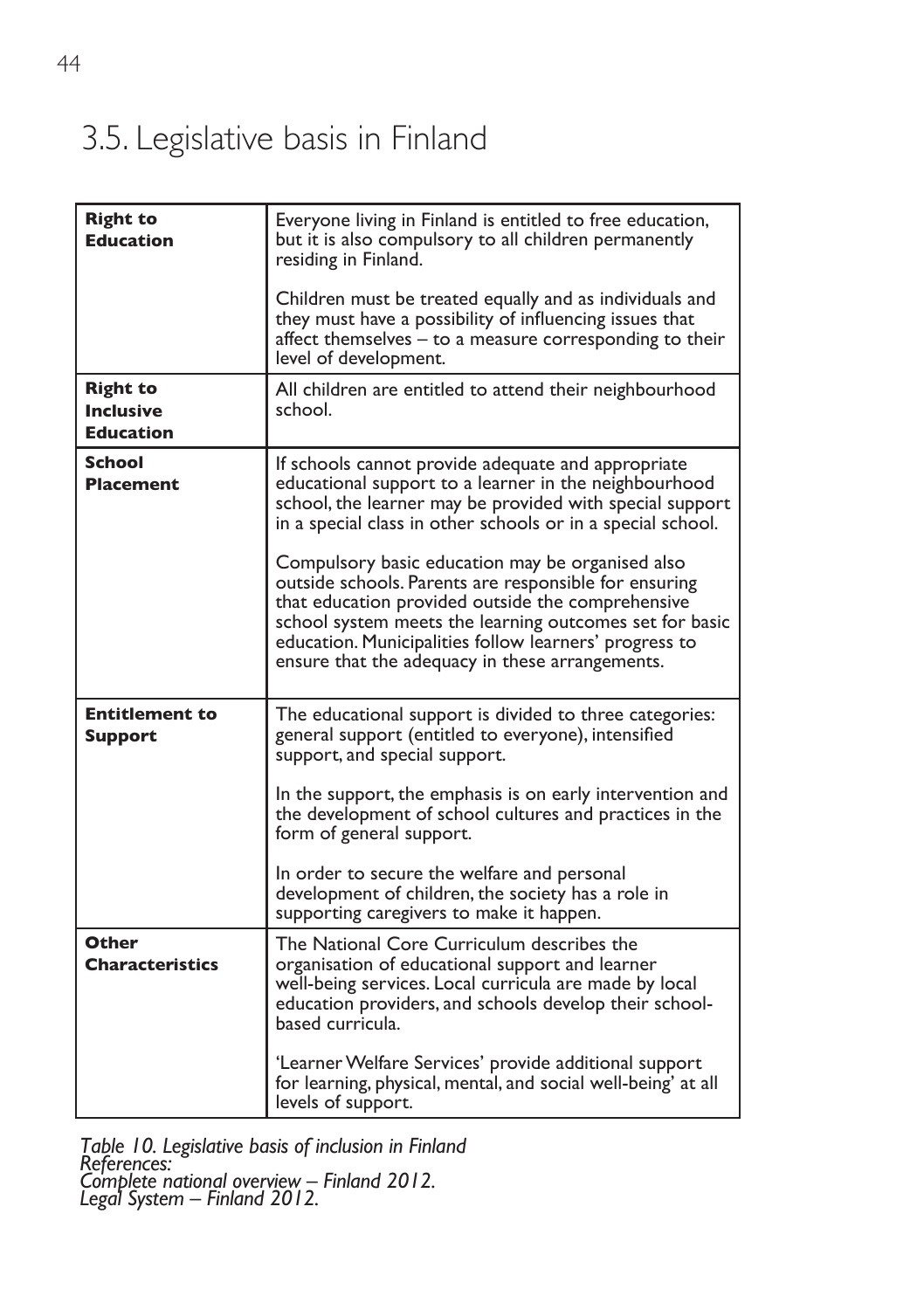#### **Commentary**

According to the constitutional law, everyone is equal, and there should not be any difference in treatment on the grounds of gender, age, origin, health, disability, or any other reason, such as sexual orientation, without a valid reason. Children are to be treated on the same terms and as individuals, and, in addition, they must have a chance to contribute to matters related to them. (Complete national overview – Finland 2012.) No systematic differences should be found based on gender, region, or population groups (Finnish National Board of Education 2011). Despite the principles, there are preferred discrepancies in achievement on the basis of gender and geography. Moreover, the availability of services depends on the municipality.

The National Core Curriculum sets the framework for basic education. Education providers (municipalities) design the local curricula. The revision of the national curriculum has been made in relation to support for growth, learning, and school attendance after the changes in education legislation in 2010. (Complete national overview – Finland 2012.)

The philosophy of inclusion is said to be the basis of the basic education system. However, neither the legislation nor any other guiding documents for education mention 'inclusive education' as the principle. The legislation still allows for segregated settings as a means to provide support. The stated principle is to support individually the learners so that they can complete their basic education successfully. The new educational support system aims at ensuring that all learners receive the support they need, in a systematic way. The aim is to prevent difficulties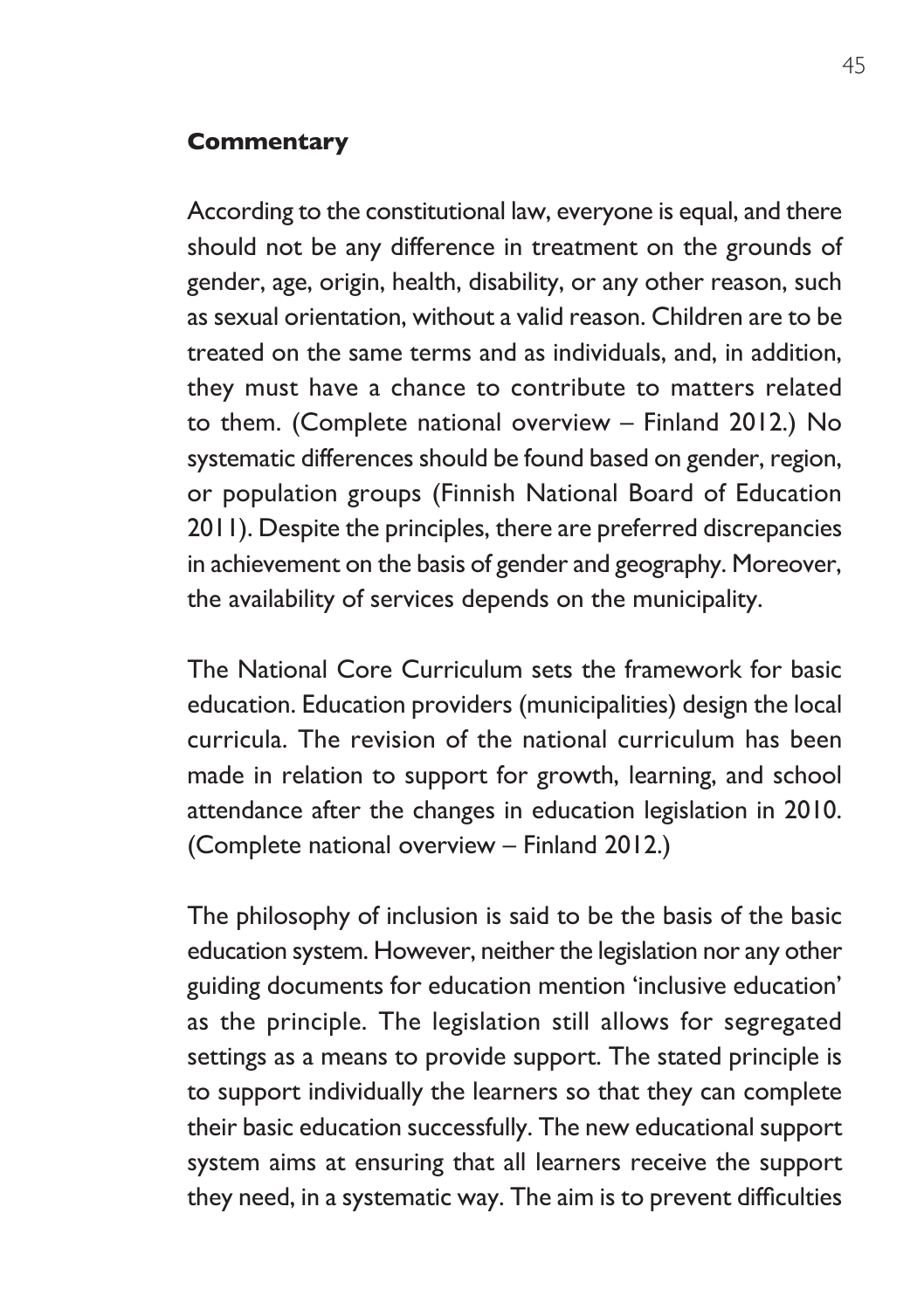to accentuate by early intervention. The support draws on the RTI-approach with three tiers: general support, intensified support, and special support, including special education and other means of support. A thorough assessment and long-lasting planning with multiprofessional teams are required for the two last mentioned supports. In addition, individual learning plans need to be designed in collaboration with the learner and his/ her parents and the multiprofessional team. (Ibid*.*).

# 3.6. General observations from the legislation

All countries intend to promote inclusive education through legislation by declaring general principles and policies. It is noteworthy though that all countries also make a clear leeway for practices that do not comply with the principles of inclusive education: that is, the possibility to organise education for certain groups or individuals in segregated settings provided that some conditions apply. This kind of legislation is open to local interpretations, even on the school level, about the conditions and possibilities for inclusion. While legislation should have some flexibility to allow for the consideration of local conditions, the articulation for inclusion should be more pronounced.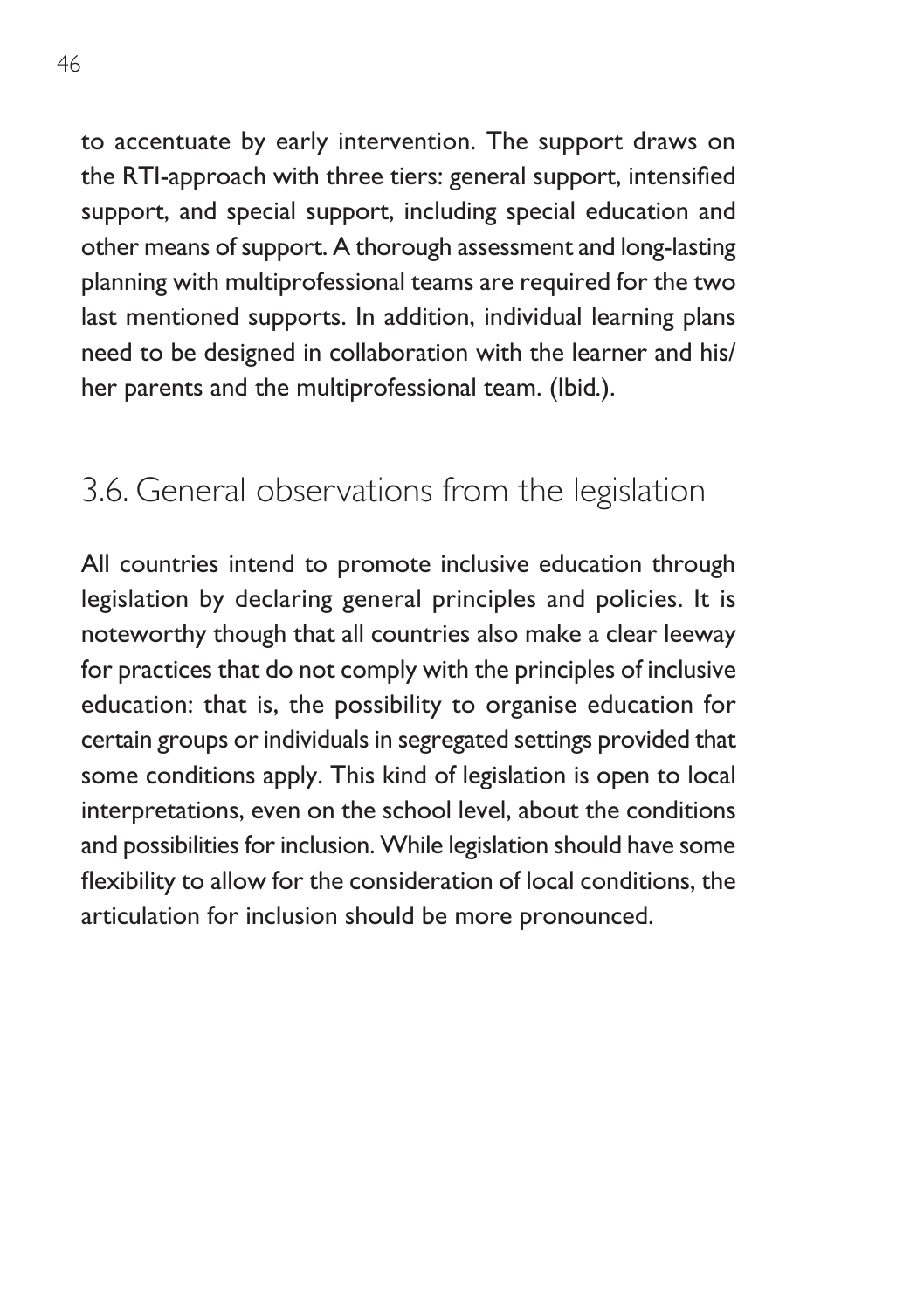# 4. Teacher Education

# 4.1. Teacher education in Luleå, Sweden

### **Structure and the contents of teacher education studies at the Luleå University of Technology**

Teacher education is located within the Department of Arts, Communication and Education, Division of Language and Education. They state in the university that their strengths are leading-edge research, multidisciplinary studies, and close cooperation with companies and society. Teacher education is offered for early year's education, grades 1–3, 4–6, and 7–9; upper secondary school; and supplementary study programme.

The core values of teacher education are integration, participation, power, and empowerment. Actually, it is interesting that the relation of power and empowerment is mentioned as a core value. This aspect seems to suggest a critical analysis of power relationships in the society and cultures; therefore, the core values of integration, participation, power, and empowerment are included across the course content.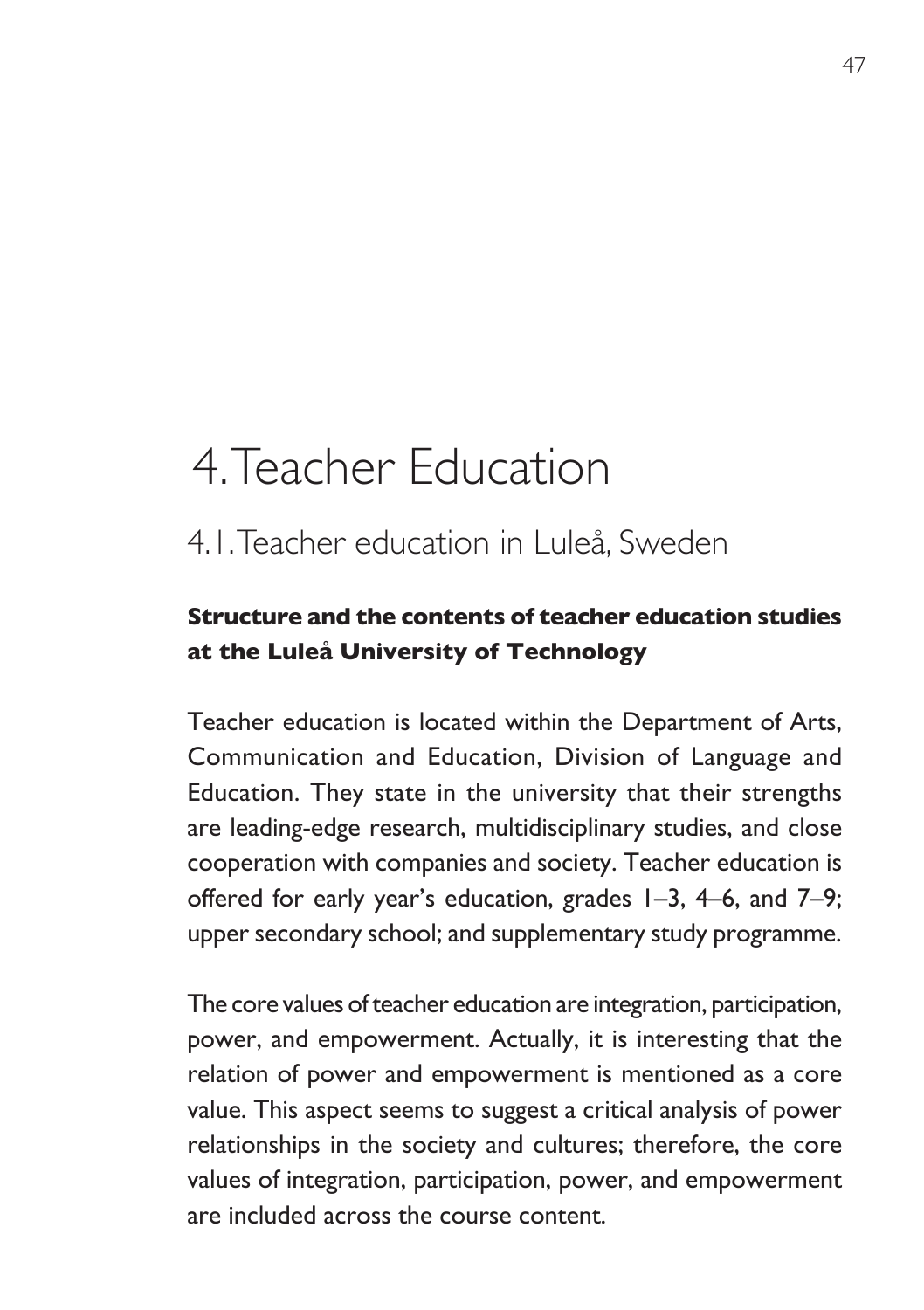### **Special needs education and inclusive education as a part of teacher education at the Luleå University of Technology**

A new form of teacher education was introduced a couple of years ago, including modules of special needs education. The ways in which universities organise special needs education, differ. Every teacher training programme includes compulsory special education courses, minimum of 15 credits. In addition there are several courses which are 30 credits each. More optional courses are available in bachelor degree. Practicing teachers can also enrol to university courses for in-service training. (Gardelli & Alerby 2013.)

Special courses on special needs education are also offered in relation to subject areas such as mathematical difficulties, geography and special needs education, specific learning difficulties and psycho-social support. Issues related to marginalisation and society are discussed: people who have own experiences of marginalisation, disability and such, are invited to give speeches to the student teachers, following the disability advocacy principle 'nothing about us without us'. (Ibid.)

Research focuses on indigenous education and to 'more traditional' special needs education. For example there is ongoing collaboration with Monash University (Australia) on indigenous education. Research methods have been developed, particularly for working with learners on identifying significant learning. On disability, current research focuses on topics of information and communication technologies, communication, and continuing education of learners with acquired brain injuries. (Ibid.)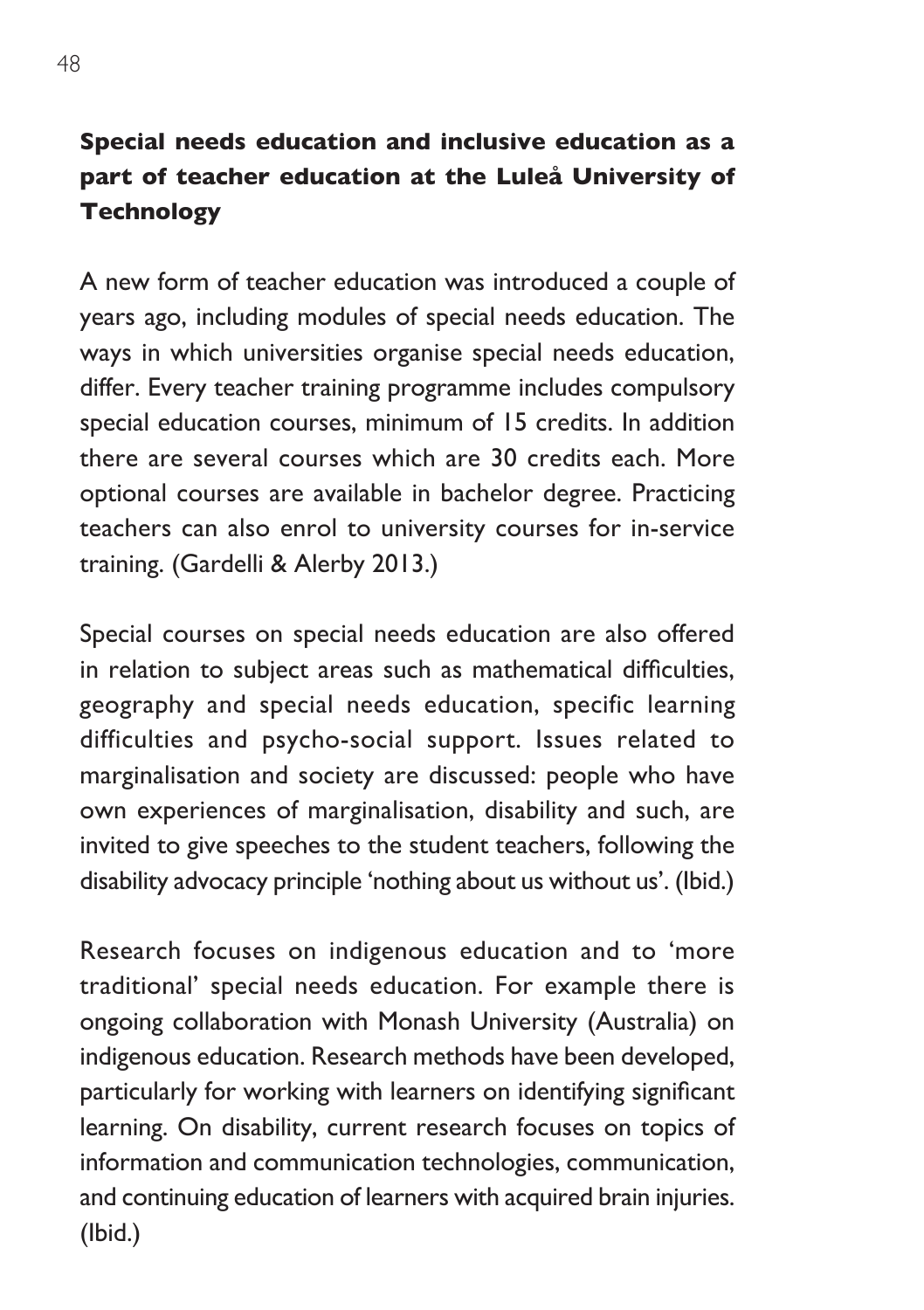### 4.2. Teacher education in Copenhagen, Denmark

### **Structure and the contents of teacher education studies at the University College Zealand**

Teacher education in Denmark is organised at university colleges. The objective of the Bachelor of Education programme for primary school teachers is to prepare for the teaching profession and to provide a basis for further training.

Schools are changing to be more inclusive, so teachers must have the capacity to respond to it. Keeping that in mind, the teacher education programme is framed such that inclusion has a role in every subject. Teacher education offer opportunities for student teachers to try inclusive methods in real work during their studies. Further, those experiences must be dealt with along with other student teachers and teacher educators. The student teachers have teaching practicum three times in the four years of the teacher studies in all the selected main (core) subjects, for a total duration of 24 weeks. The schools where student teachers are doing their teaching practicum and the teachers who are supervising them should have positive attitudes towards inclusion. The major part of the teaching practicum hours are organised in programs running over entire weeks. (Emtoft et al. 2013.)

The student teachers' own critical and analytical thinking and the ability to communicate with others are important elements of education in Denmark. This is also reflected in the way in which the students are evaluated through written and oral examinations. (Ibid*.*)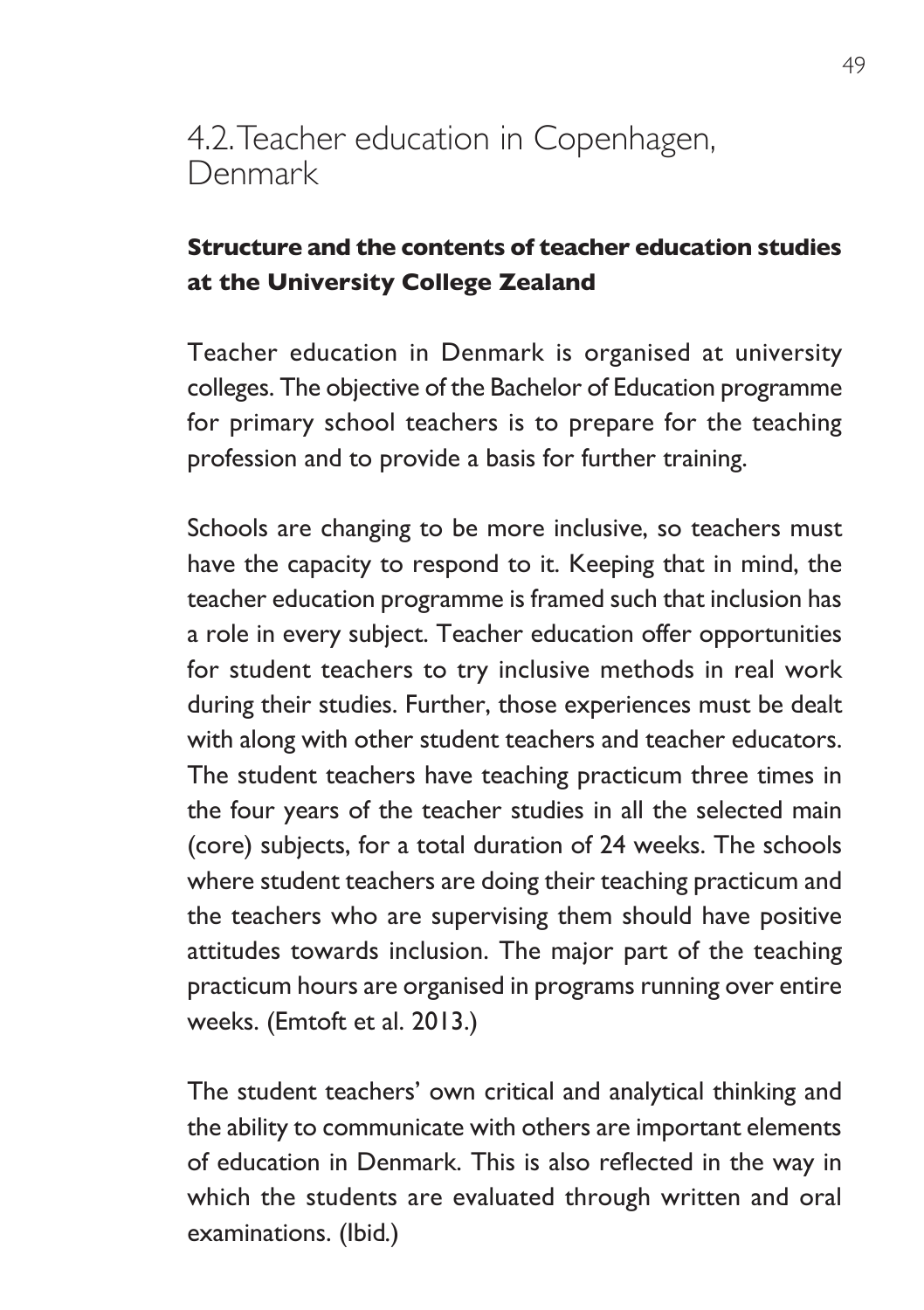### **Special needs education and inclusive education as a part of teacher education at the University College Zealand**

How to prepare teachers to teach all learners is a topical question in Denmark because the current teachers feel that they are not ready to meet expectations and demands. The continuing education in inclusive education has been organised slowly as the focus has been in the initial teacher education and the renewal of it. After the recent major teacher education renewal, every Danish teaching student is said to achieve the skills to teach learners with special needs. (Tetler 2013.) We understood that teachers would have qualifications to teach learners with special needs in mainstream schools and classes but not in special schools where some learners with special needs still study.

In the near future, special needs education will be included as 10 credits in teacher studies, for all student teachers. It is possible to choose an additional 10–30 ECTS in the field of special needs education. Many student teachers take special needs education as one of the main subjects. The most important development task for future teacher education is to include inclusive thinking in all courses not only in courses dealing with special needs education. In this way, teachers get knowledge about how to translate theory into practice. Pedagogical skills related to context situated professionalism are important, because it means teachers have competence to change plans and learning situations when needed. (Emtoft et al. 2013.)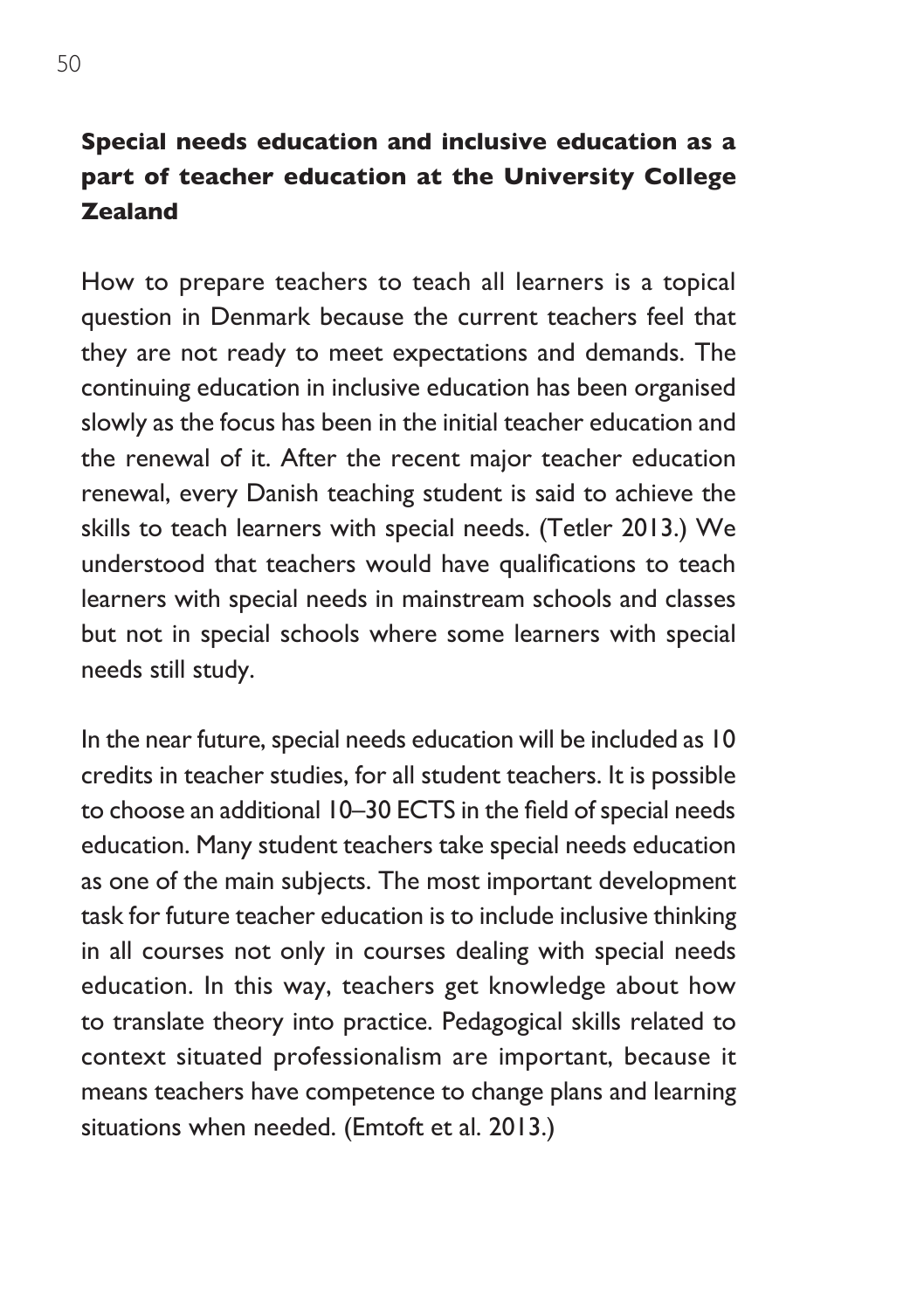# 4.3. Teacher education in Troms, Norway

### **Structure and the contents of teacher education studies at the University of Troms**

The Department of Education at the University of Troms offers bachelor's and master's degrees in education, inclusive education, and speech therapy. According to the presentation given during the benchmarking visit, teacher education is divided into years 1–7 (primary education) and 5–10 (secondary education). Teachers in years 1–7 complete a Master of Education degree, whereas teachers in years 5–10 complete a Master of Arts degree. The coherent, research-based teacher education with high quality embraces the values of integration and differentiation. Teacher education seeks cohesiveness between subjects, professional education, didactics, and practicum. (Olsen 2013.)

It is essential to prepare student teachers to be able to work in future circumstances ('horizontal expertise'). Further, the focus should be on inclusive, participatory, and multicultural education. Theory and practice are essential to bind up with the help of research and experimenting with knowledge practices. University of Oslo and University of Troms have launched 'Pro-Ted', a project with the main purpose of developing a research-based, comprehensive teacher education. They work in collaboration with partner schools. Pro-Ted carries out systematic experiments in partner schools and for teacher education programs. In addition it acts as a base for researchbased, intensive collaboration. (Jakhelln 2013).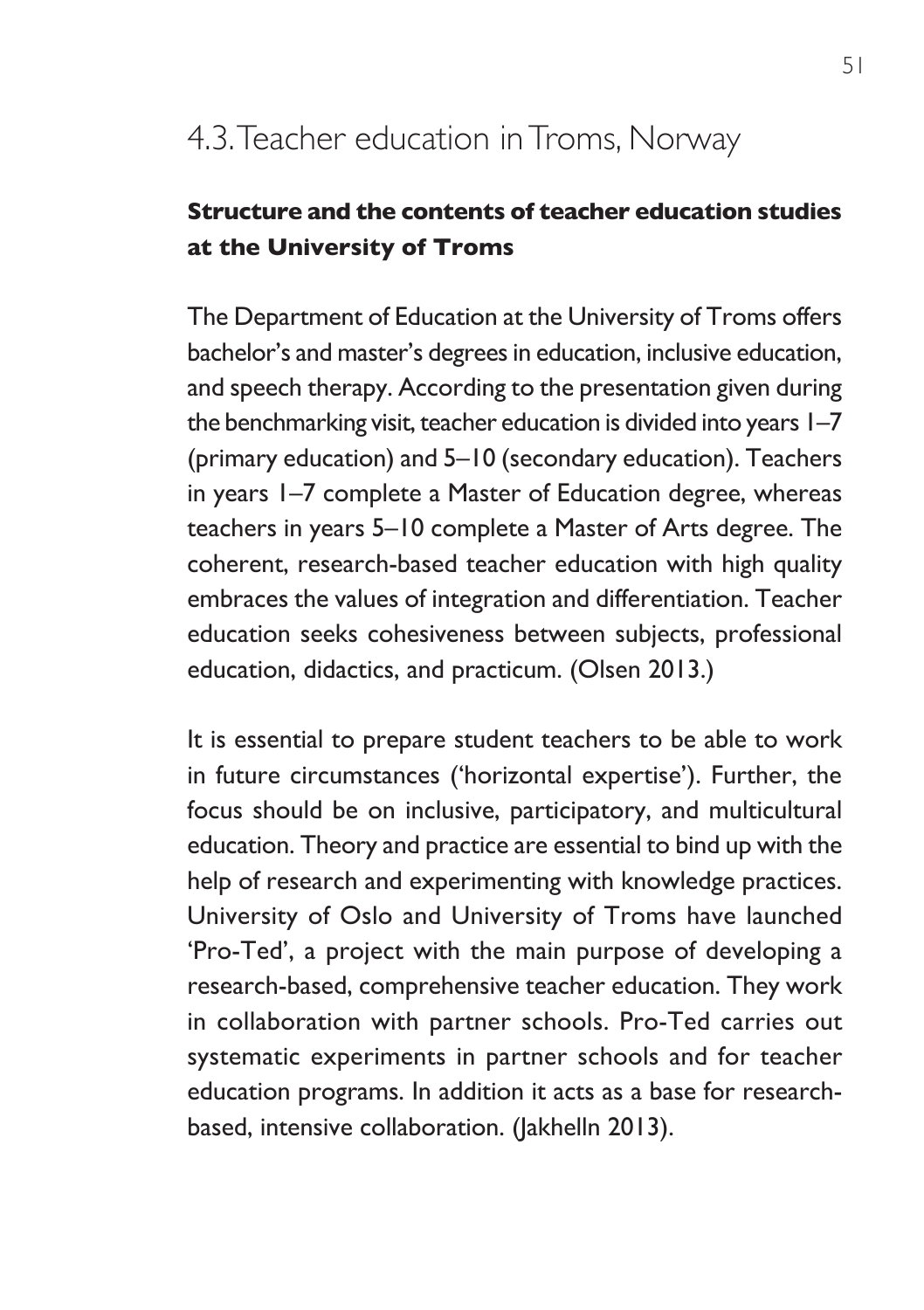#### **Special needs education and inclusive education as a part of teacher education at the University of Troms**

In teacher education programs, inclusion is an integrated element. A school curriculum reform was introduced in autumn 2006. Consequently, teachers need to be able to implement inclusion in their daily practice. Education for all, to teach all learners together in Norwegian compulsory schools, is one of the basic aspects of schools in Norway. This is realised by providing equal opportunities through taking diversity into consideration by adapted education. (Jakhelln 2013.)

Training of teachers for the implementation of inclusive education is carried out at the Institute of Education. University students have an opportunity to study a course in special needs education, which includes a module on inclusive education. The 'adapted teaching' module in study year 2 consists of managing diversity, adapted teaching, and learning in primary school (1–7) and the professional teacher and diversity in schools (5–10). Student teachers acquire knowledge about learning difficulties (or differences); learn to understand how the schools can work with diversity and the relationship between adapted education and special education. The aim is to educate teachers who are able to adapt teaching to the learners' different abilities and talents, interests, and sociocultural backgrounds, and to motivate them by clarifying learning objectives and using varied working methods so that the learners are able to achieve the set outcomes. (Ibid.)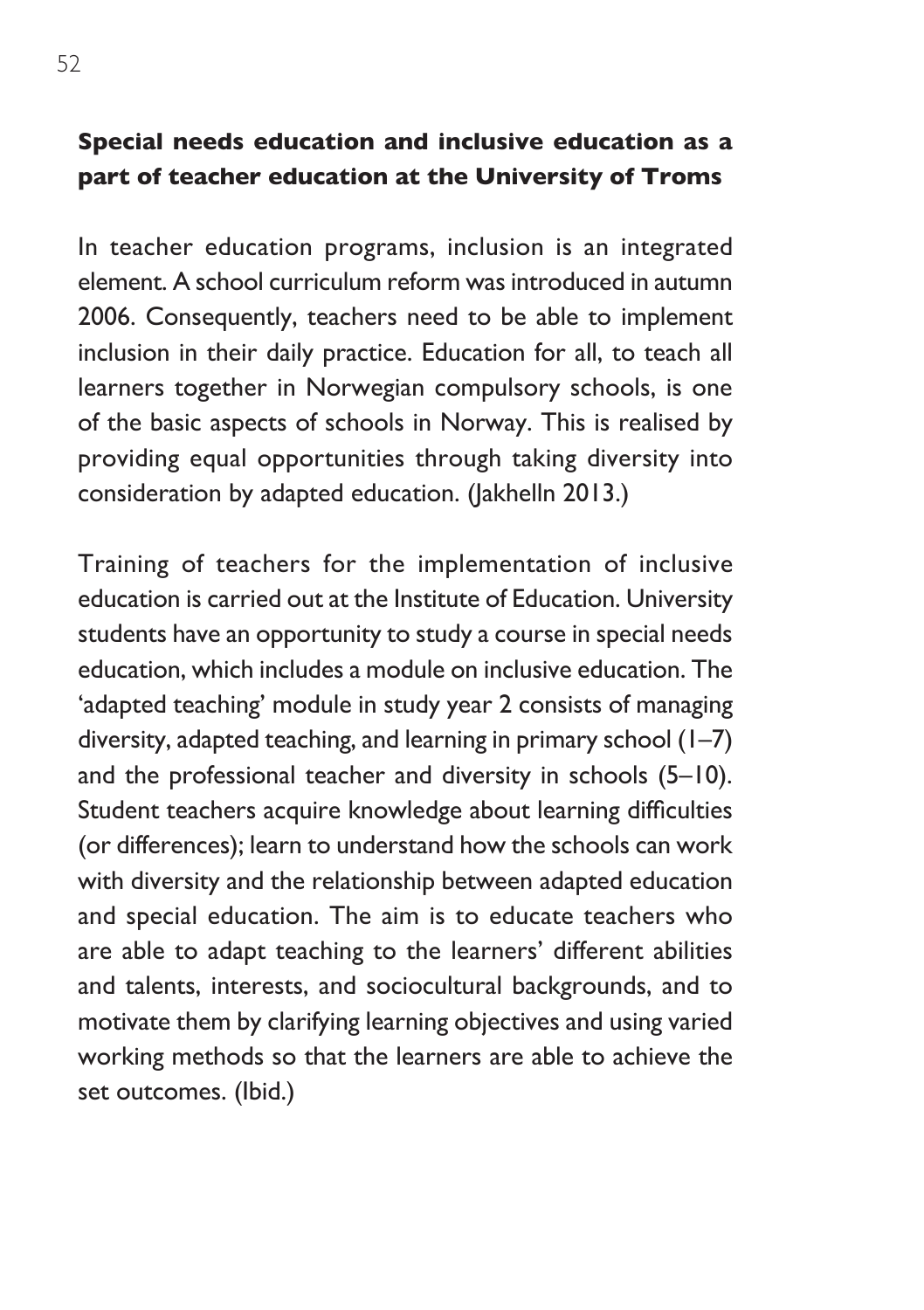# 4.4. Teacher education in Russia

In this subchapter, the structure and the content of teacher education is first outlined as applied to all universities. This is followed by descriptions of the local arrangements in Arkhangelsk and Murmansk.

#### **Structure and the contents of teacher education studies**

According to the new Law on Education all teachers acquire a higher education degree. The majority of primary school teachers continue professional learning and get further qualification through distance education.

Each university develops the teacher education curricula based on the state standards. In the curricula, there is both a federal component and a component that can be designed by the university. Despite the differences, pedagogical practical periods, course work, and a dissertation are included master's degrees across Russia.

Teaching practicum plays an important role in teacher education. Student teachers undertake different types of practice throughout the training, supervised by university teacher educators and teachers of schools. The teaching practicum starts in the second study year. At first, student teachers observe the classes taught by the teacher and help in various activities. Later, they plan and carry out lessons and other educational activities – participate in collaboration with parents, that is – and carry out all functions of the teacher.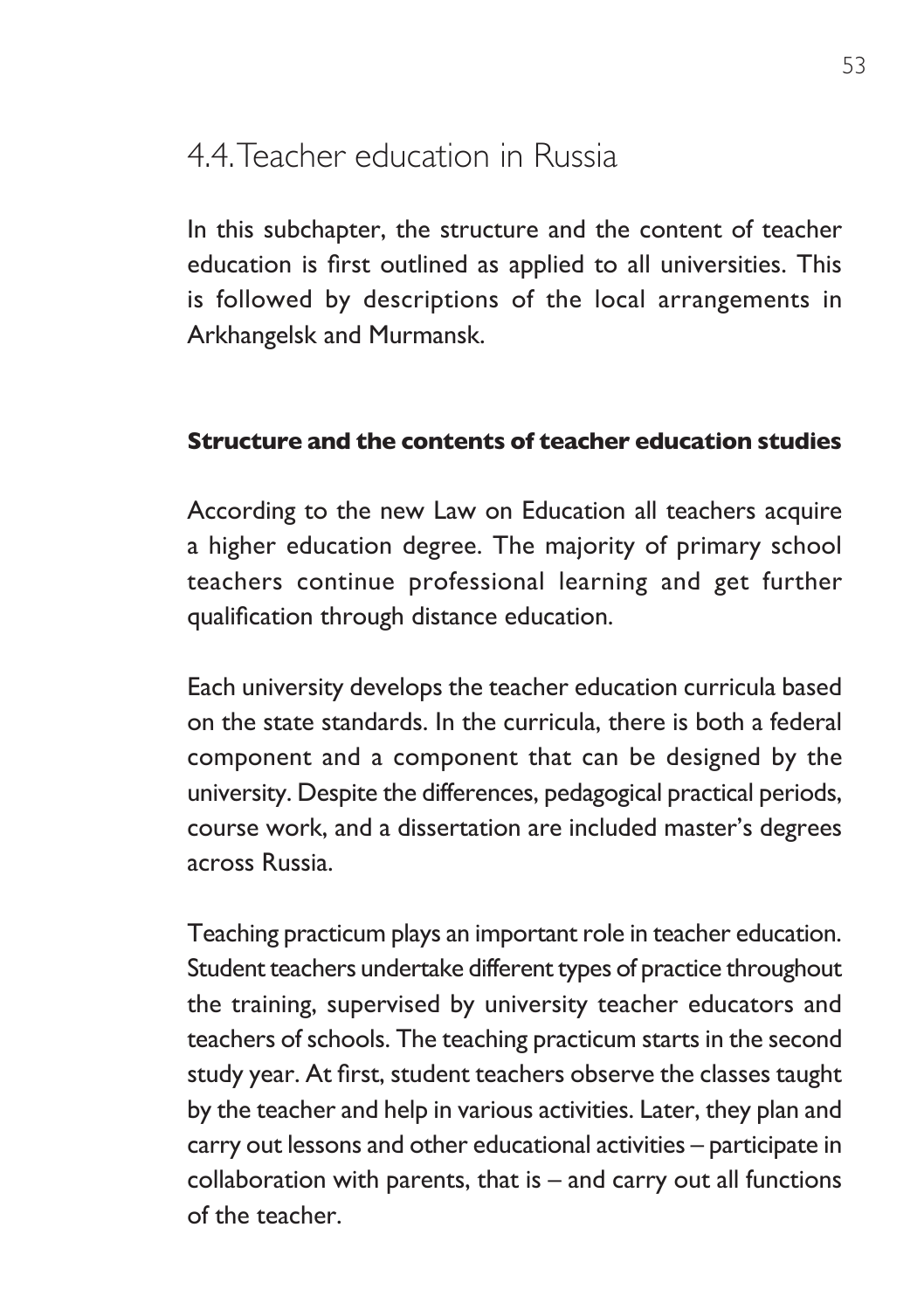### **Special needs education and inclusive education as a part of teacher education in Murmansk**

Murmansk State Humanities University, Institute of Psychology and Pedagogy is responsible for teacher education in Murmansk. The Institute was established in 2010, and it consists of the Faculty of Pedagogy and Psychology and the Faculty of Special Pedagogy and Psychology. The Institute aims at creating a regional system of training staff for pedagogy and psychology, and developing and introducing modern technologies. In-service training for education, health care, and social sector staff is provided in pedagogy and psychology. The course Basics of Special Pedagogy and Psychology is obligatory for all students in pedagogical programmes.

At the Institute, the department of special psychology accommodates a Resource Centre for inclusive education. The Resource Centre provides methodological support for inclusive education through tutors who support teachers in schools. Important tasks also include the collecting and sharing of experience, raising awareness of inclusive education, and facilitating interaction between educational institutions.

Bachelor, master, and doctoral programs can be studied at the Institute.

Special education teachers (BEd and MEd level) are trained at the Institute of Psychology and Education in the following areas:

- intellectual impairment
- speech therapy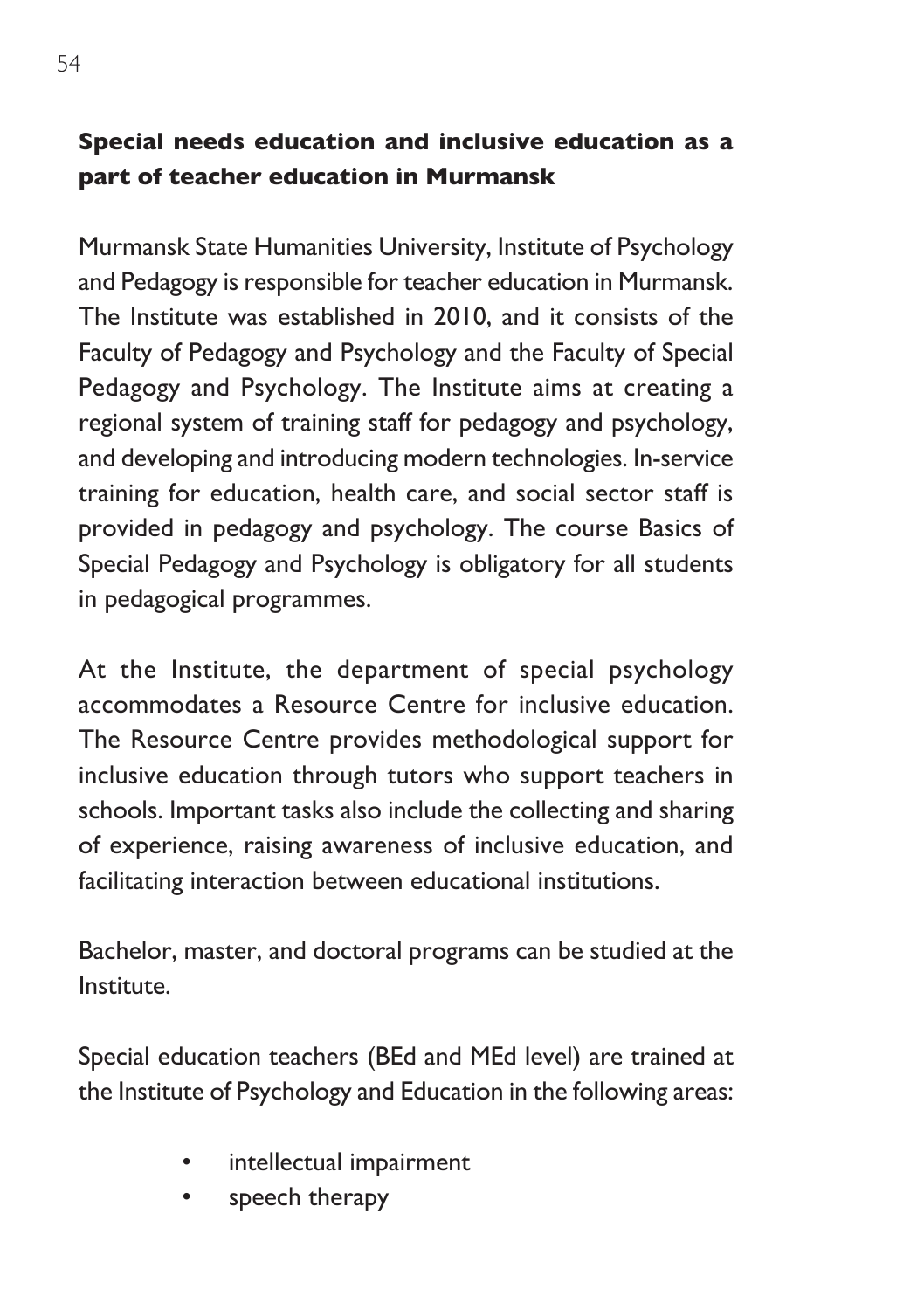- special psychology
- special preschool pedagogy and psychology
- psychology and pedagogy of inclusive education.

The degree programme includes general humanities and socialeconomic studies, general professional studies as well as studies related to subject areas, and elective studies. The subject areas include psychology of persons with disabilities, teaching methodologies, and psychological and pedagogical assessment of persons with disabilities. Elective courses include the regional component of development of innovative educational activities in the Murmansk region (integration, inclusion), courses such as different forms of education for learners with disabilities, sociopedagogical support, behaviour management, early identification and early intervention, and work with families of children and adolescents with disabilities.

Bachelors of special education have annual (from 1 to 4 courses) teaching practicum at innovative educational institutions in the city and the region.

Students majoring in subject teaching professions can study the course 'Fundamentals of Special Education and Psychology.' The course consists of theories and methods of special psychology and special pedagogy, development categories of learners with disabilities and their psychological and pedagogical impacts; for example, in behaviour, communication, study activities, creativity, etc. It also includes teaching methods of learners with disabilities in integrative, inclusive education settings.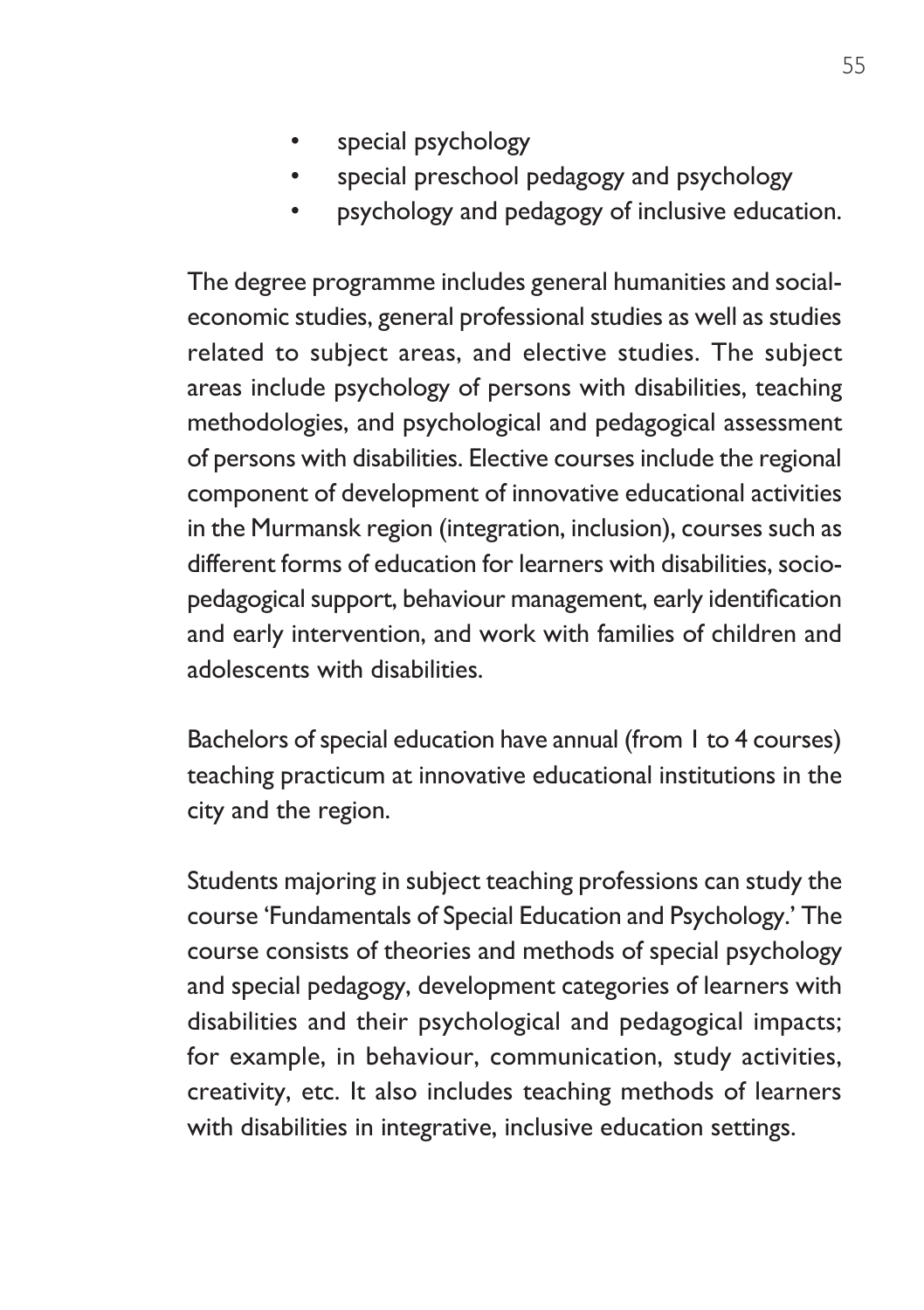Further, the university also provides an opportunity to undertake studies that prepare teachers to work with migrant and immigrant learners in primary schools and in subject teaching. General theoretical training focuses on pedagogy (for example, multicultural and cross-cultural, individual approach, differentiated approach), ethnopedagogy, psychology, developmental psychology, and basics of special psychology and pedagogy, especially the development of bilingual learners. In elective courses, student teachers can choose courses such as Russian as a foreign language, language didactics of teaching the language in multicultural environment, and social work with migrants and immigrants.

The Institute of In-service and Advanced Training of Teachers also provides courses on special needs education.

### **Special needs education and inclusive education as a part of teacher education in Arkhangelsk**

At the Northern Arctic Federal University, an in-service training programme on inclusive education is available for practicing teachers with a view of enhancing their skills in inclusive education. The focus of the training is on disability-based pedagogy for groups such as learners with intellectual disability or sight or hearing difficulties, and how to teach in an inclusive context. Further, they are also trained to meet the requirements of the new standards and legislation at the university in-service training centre. Participation in various projects also allows teachers to reinforce their teaching skills.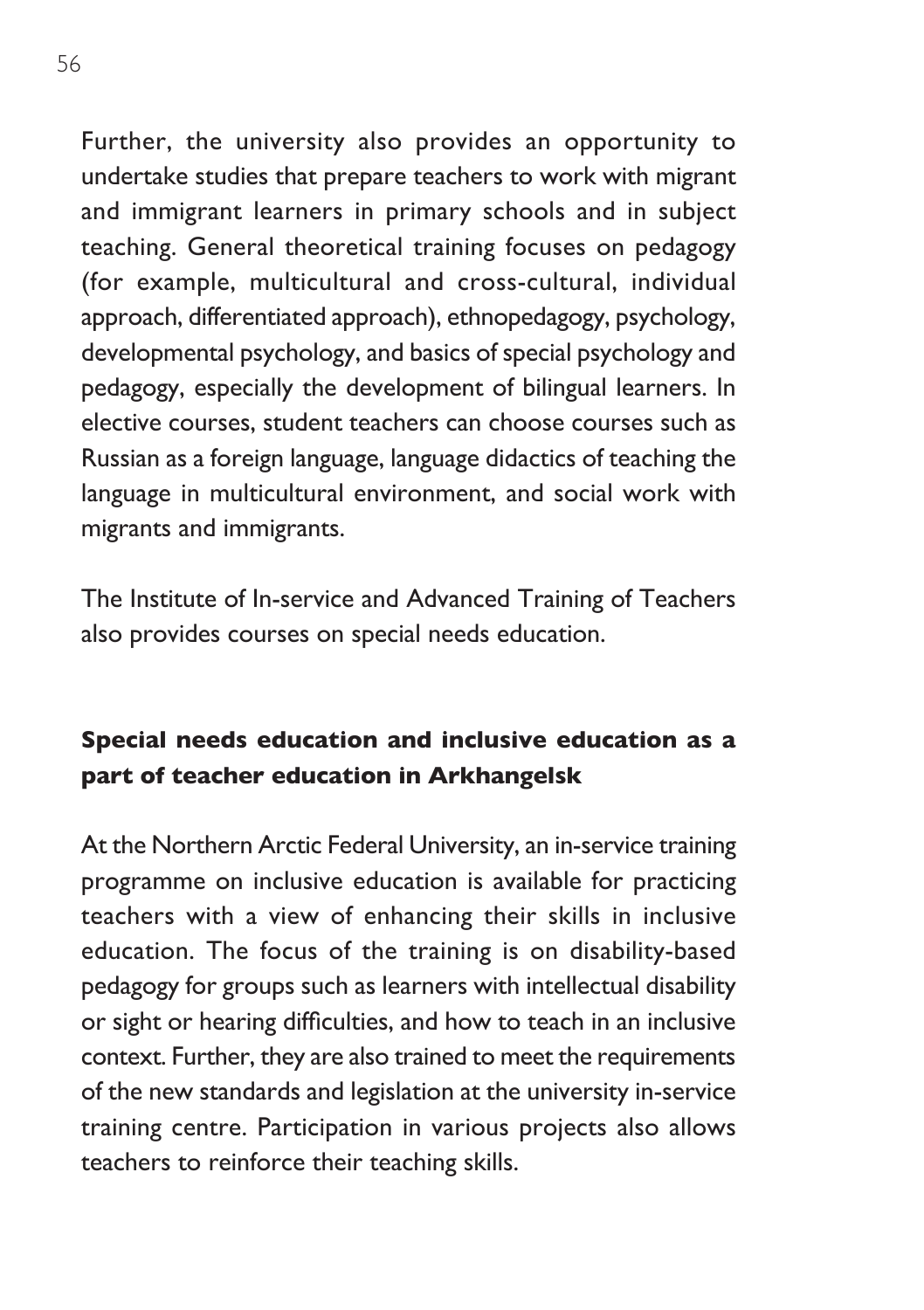As special schools and special classes in ordinary schools are still in a prominent role in the education system, it is important to ensure that there are specialists available. Special teachers are trained according to specialisation: speech therapy, special preschool pedagogy and psychology, special needs pedagogy, special psychology, and preschool special needs education. Master programmes offer topics such as psychological development of persons with developmental delays, psychology, and pedagogy of inclusive education. Practicing teachers can participate in distance education to improve their professional skills and to acquire qualifications to teach in secondary schools.

Two compulsory courses Bases of Special Needs Education and Psychology and Psychology and Pedagogy of Inclusive Education are included in the curricula of all educational studies.

# 4.5. Teacher education in Rovaniemi, Finland

In Finland, teacher qualifications and the breadth of teacher education are defined in legislation. All teacher education includes studies in educational sciences, subject studies, general studies (such as languages and philosophy of science), and teaching practicum. In Finland, teachers are trained in the universities, and 13 teacher training schools are affiliated with the Faculties of Education. The teacher training schools are expected to provide teaching for comprehensive and upper secondary levels, supervising for student teachers, teaching experiments, educational research, development and experimentations, and in-service training. All universities design their own teacher education curriculum based on legislation and research.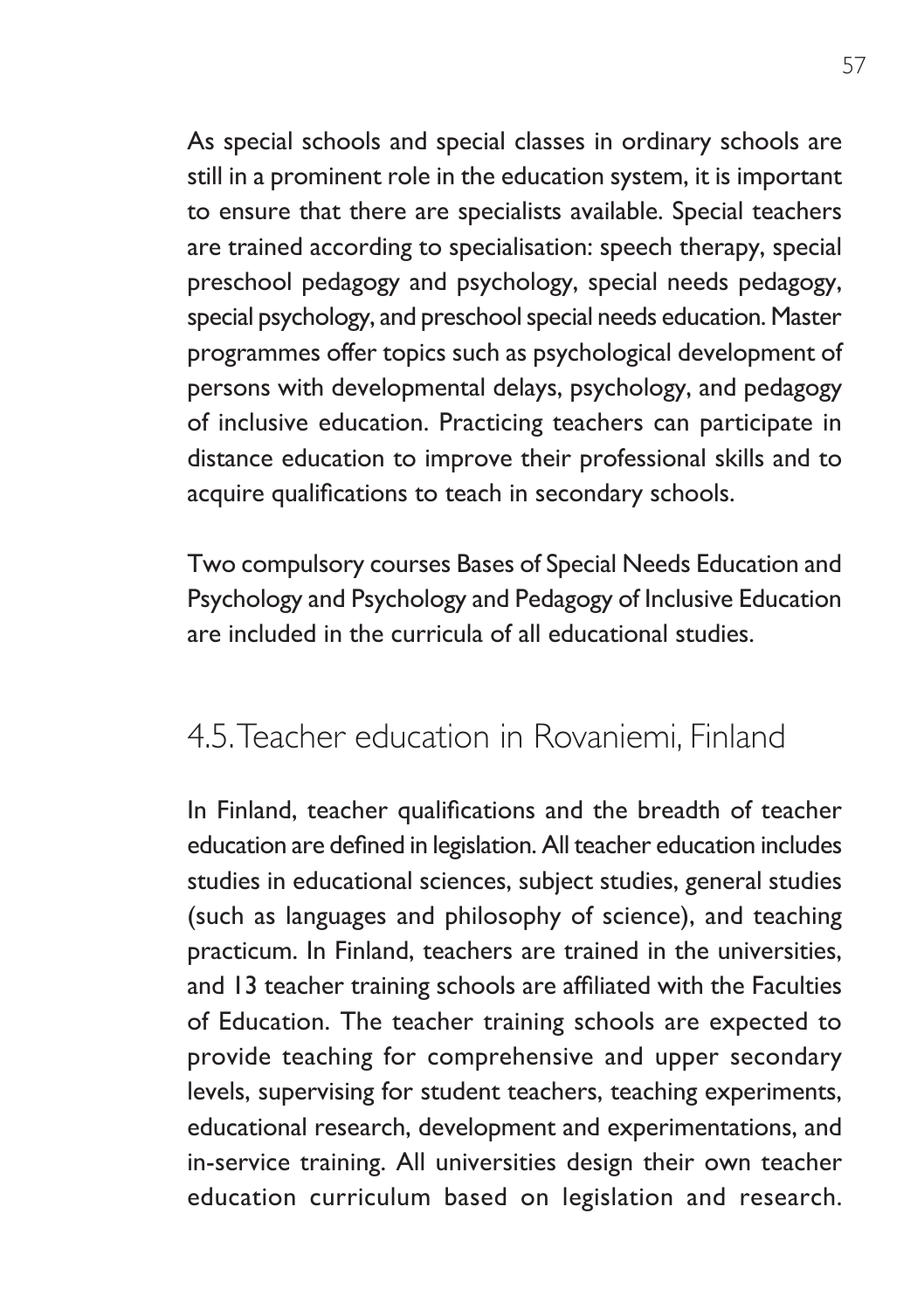Reflective thinking is being encouraged, as well as connecting teaching practicum periods and reflection of one's experience. (Lakkala 2013.)

There is also a possibility to study teachers' pedagogical studies in a nondegree continuing education programme. These studies are meant for those who already have vocational qualifications or a master's degree in certain disciplines. The teachers' pedagogical studies lead to teacher qualifications in vocational education and training, polytechnic education, universities, adult education, and general education.

### **Structure and the contents of teacher education studies at the University of Lapland**

The class teacher education curriculum at the Faculty of Education, at the University of Lapland states: 'The aim of the teacher education at the University of Lapland is to educate strong experts of pedagogy and didactic who can work with creativity and flexibility under dynamic circumstances. The student teachers get readiness to cooperate with colleagues and also with interprofessional experts. They are supported to build their own teacher identity and pedagogical theory as well as to develop towards an extensive, exploratory, and dynamic teacherhood' (Autti & Mella 2012 cited in Kyrö-Ämmälä 2013).

Teaching practicum is included in each year of the studies at the University of Lapland. The teaching practicum sessions at the teacher training school are held for three to five weeks. One teaching practicum session is carried out in ordinary schools. (Lakkala 2013.)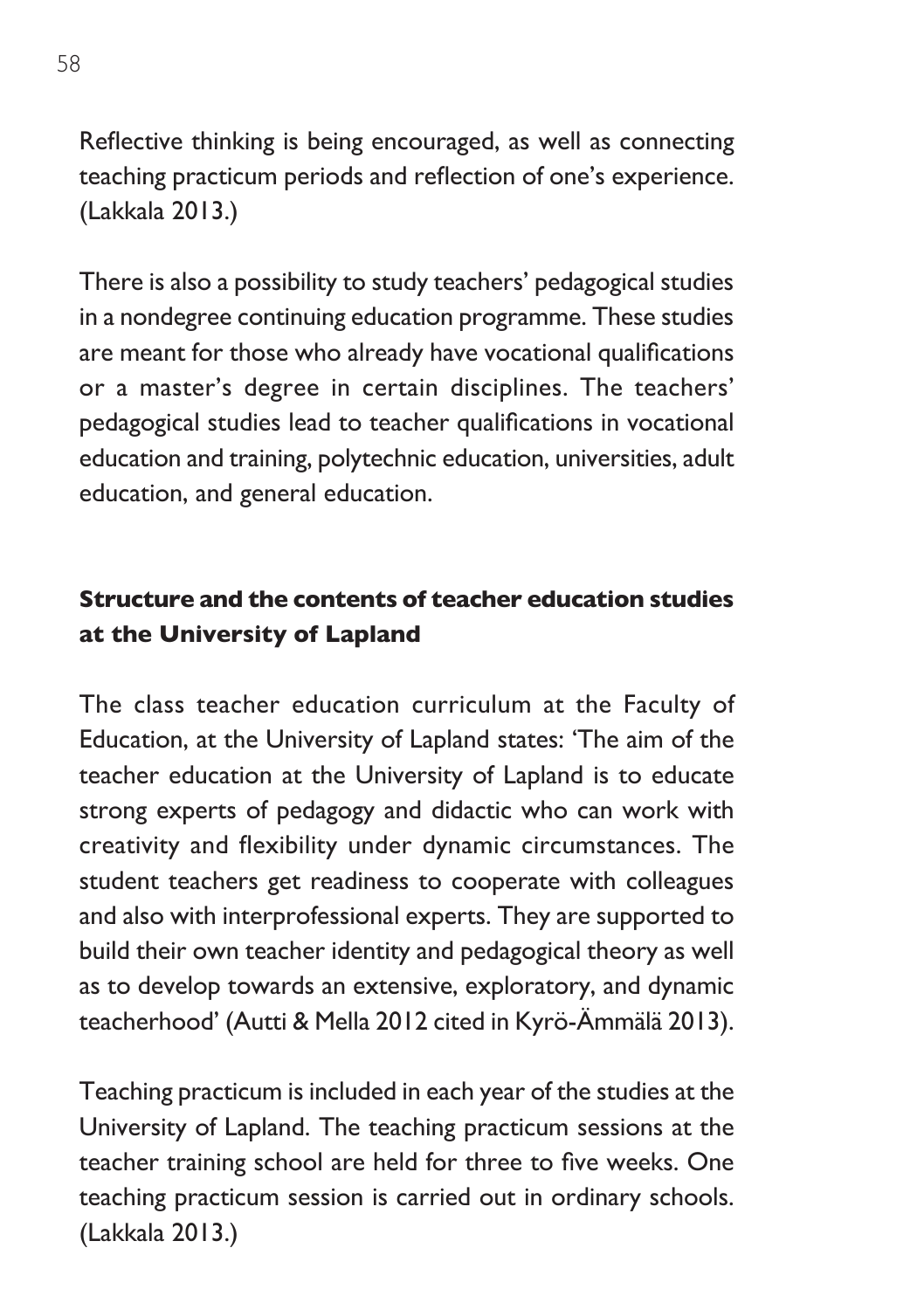Teachers' pedagogical studies in the continuing education programme include theories in adult education, didactics (facilitating learning), guided teaching practicum, and personal learning reflections. At the University of Lapland, the principles of 'blended learning and cumulative learning are being applied in order to increase flexibility, develop multidisciplinary knowhow, to use ICT in learning and teaching, to use continuing assessment and evaluation in collaborative processes, to gain learning at work and to work collaboratively in guidance and counselling'. (Koskinen 2013.)

### **Special needs education and inclusive education as a part of teacher education at the University of Lapland**

At the University of Lapland, all students, regardless of their discipline, can study special needs education as minor studies. The 25 credits of core courses focus on topics such as foundations of special education, communication challenges, challenging behaviour, barriers to learning, and school community and lifelong learning. The 35 credits of specialisation courses deepen the knowledge acquired in the core courses, and also include elements of special education research and research projects. These studies aim at providing the student with 'an understanding of the interaction of the range factors that impact learning' in addition to adopting 'a positive attitude towards addressing and responding to diversity in educational situations'. Approximately half of the students in these courses are student teachers. (Väyrynen 2013a.)

In class teacher education (primary education), inclusive education is seen as a cross-cutting theme. Further, there is a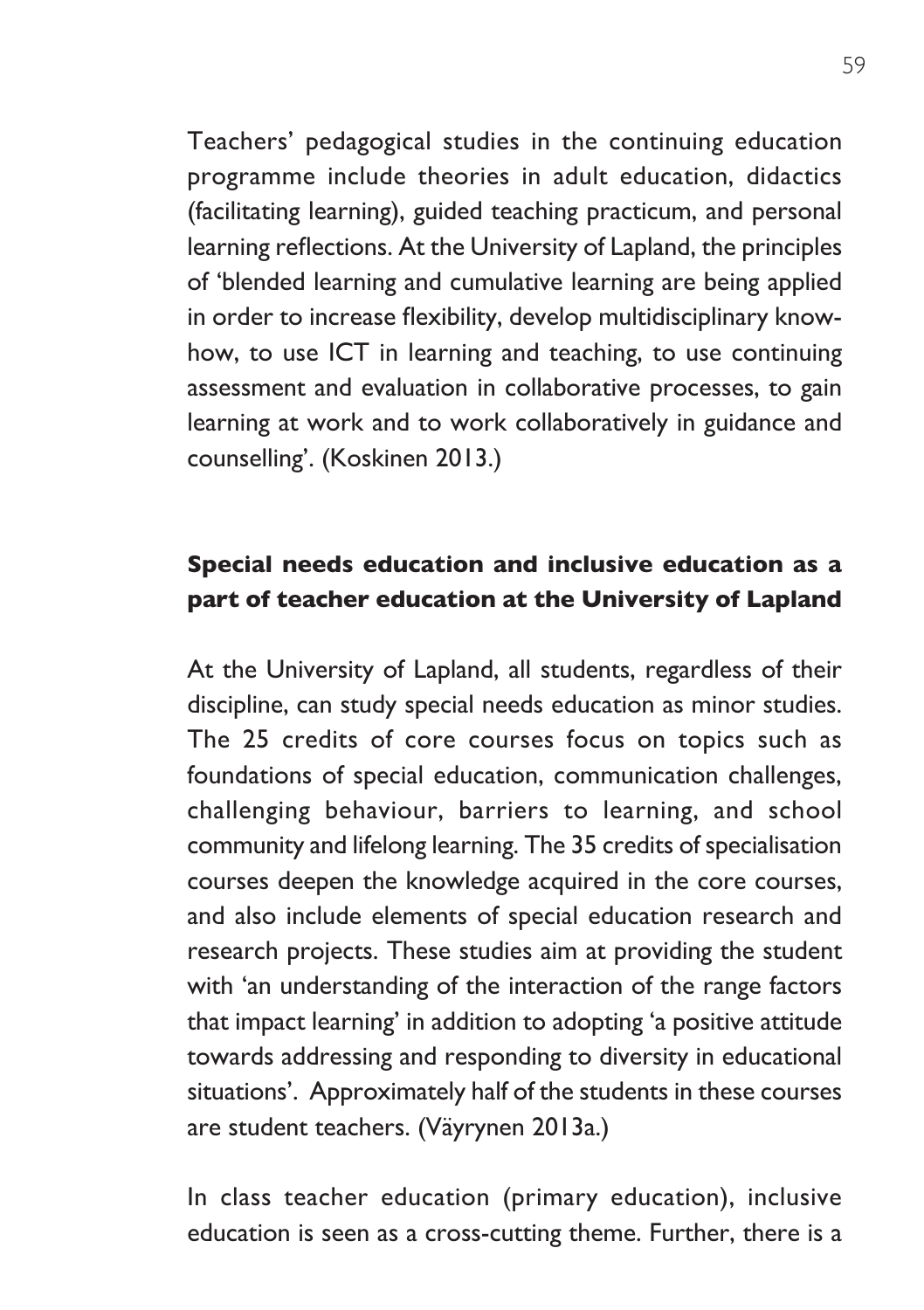5 credits course on inclusive education. Inclusive pedagogy is tried out in the teaching practicum. In the future, the special needs curriculum should be updated; focus should be on the specific conditions in the North, and education should focus on the interactions of the learner in the environment rather than on 'deficits'. Moreover, the values and practices of inclusive education should be made visible and a reality in the teaching at the faculty. (Ibid*.*)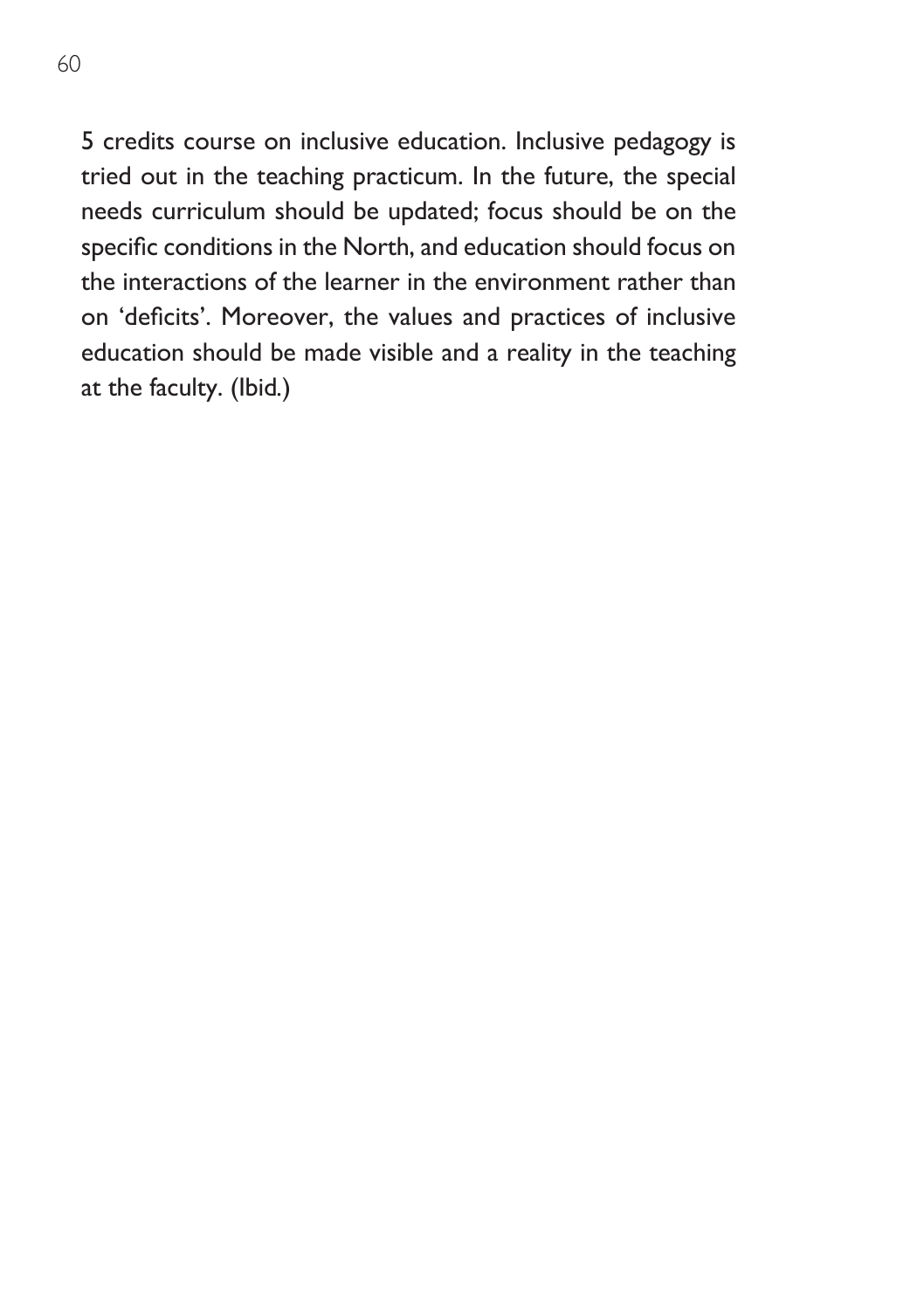# 5. Observations of Inclusive School Arrangements in the Neighbouring Countries

In this chapter, the focus is on the organisational and pedagogical aspects of inclusive education, based on the observations from the visited schools (Annex 2). It is common that benchmarking visits point out 'best practices'. However, we recognise that 'best practice' in one context might not be appropriate in another context (Ainscow et al. 2006, 148–171). We can learn from observations of practice by critically relating the observations to the principles, values, and objectives of inclusive education, bearing in mind contextual differences and the challenges inclusive education is set to address. Therefore, this chapter makes an attempt to highlight such organisational and pedagogical aspects of inclusive education that seem to make sense within the context; it also points out issues that may limit inclusion in education.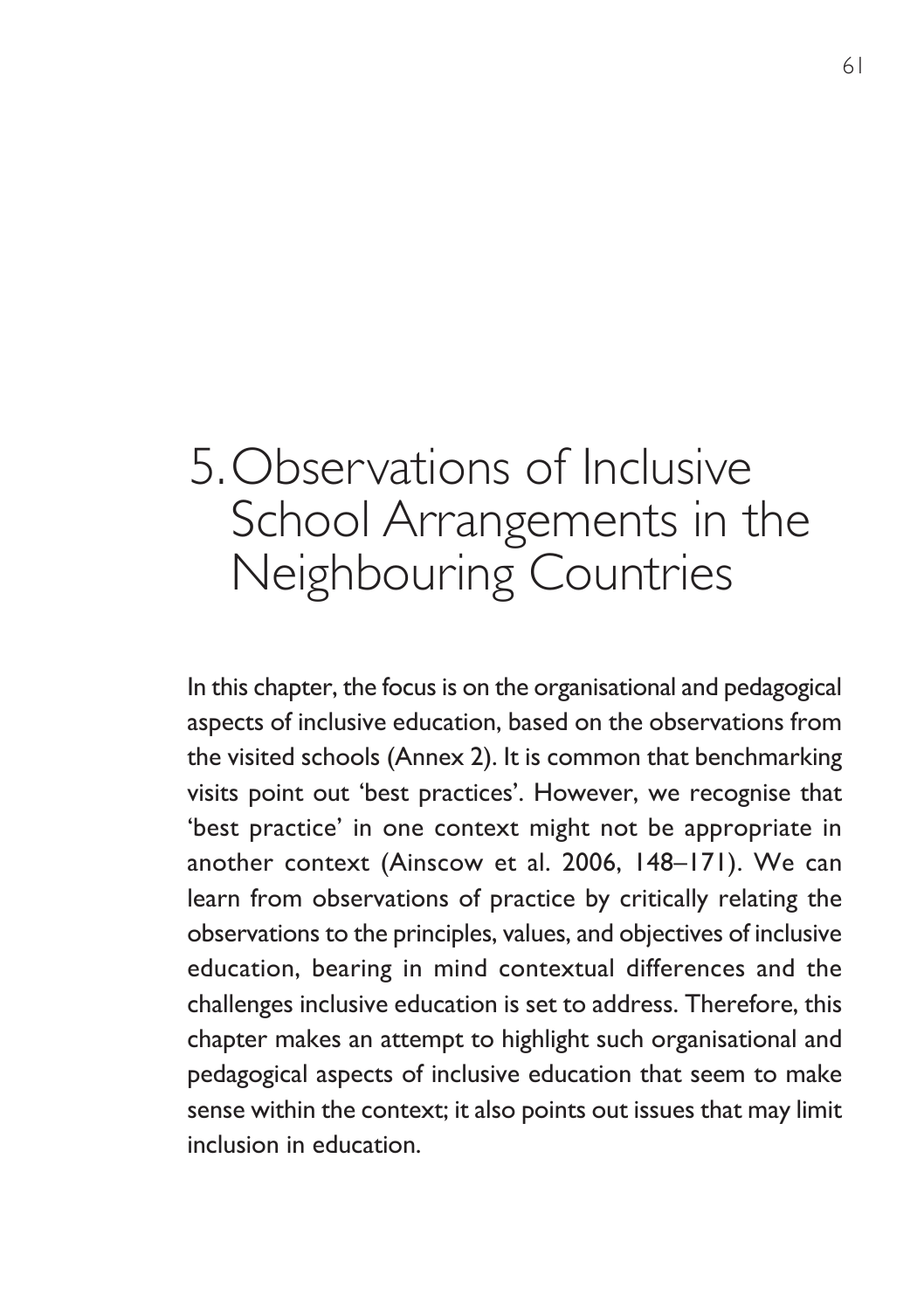# 5.1. Contextual arrangements

#### **School organisation**

A key issue in inclusive education is the extent to which schools can respond to the diversity of needs. Notwithstanding various national guidelines, school communities make their own interpretations of what inclusion looks like. In many countries, inclusive education is a stated principle of education, but the legislation or curriculum allow for segregated provision in the form of special needs education, as our examples show.

In Danish education, the basic principle is differentiated teaching. By that, it is ensured 'to give all learners in the Folkeskole the best possibilities for all-round development and learning as much as possible'. The teaching should build on the individual learners' interests, abilities, and needs through common experiences and collaboration. In Denmark, like in Finland, the comprehensive schools are not examination-oriented (Undervisnings Ministeriet n.d.). The provisions of the Folkeskole Act (regarding aims, curricula, evaluations, tests, school leaving exams, etc.) apply to all learners. Accordingly, learners with special needs are, in principle, met with the same expectations as any other learner. Special education provision includes differentiated teaching, counselling, assistive devices, and personal assistance. In most cases, the learner remains in a mainstream school class and receives special education in one or more subjects as a supplement to the general education. However, not all learners are seen as benefitting from remaining in the mainstream class. Therefore, a learner may receive special education that substitutes for learning in the usual education setting in one or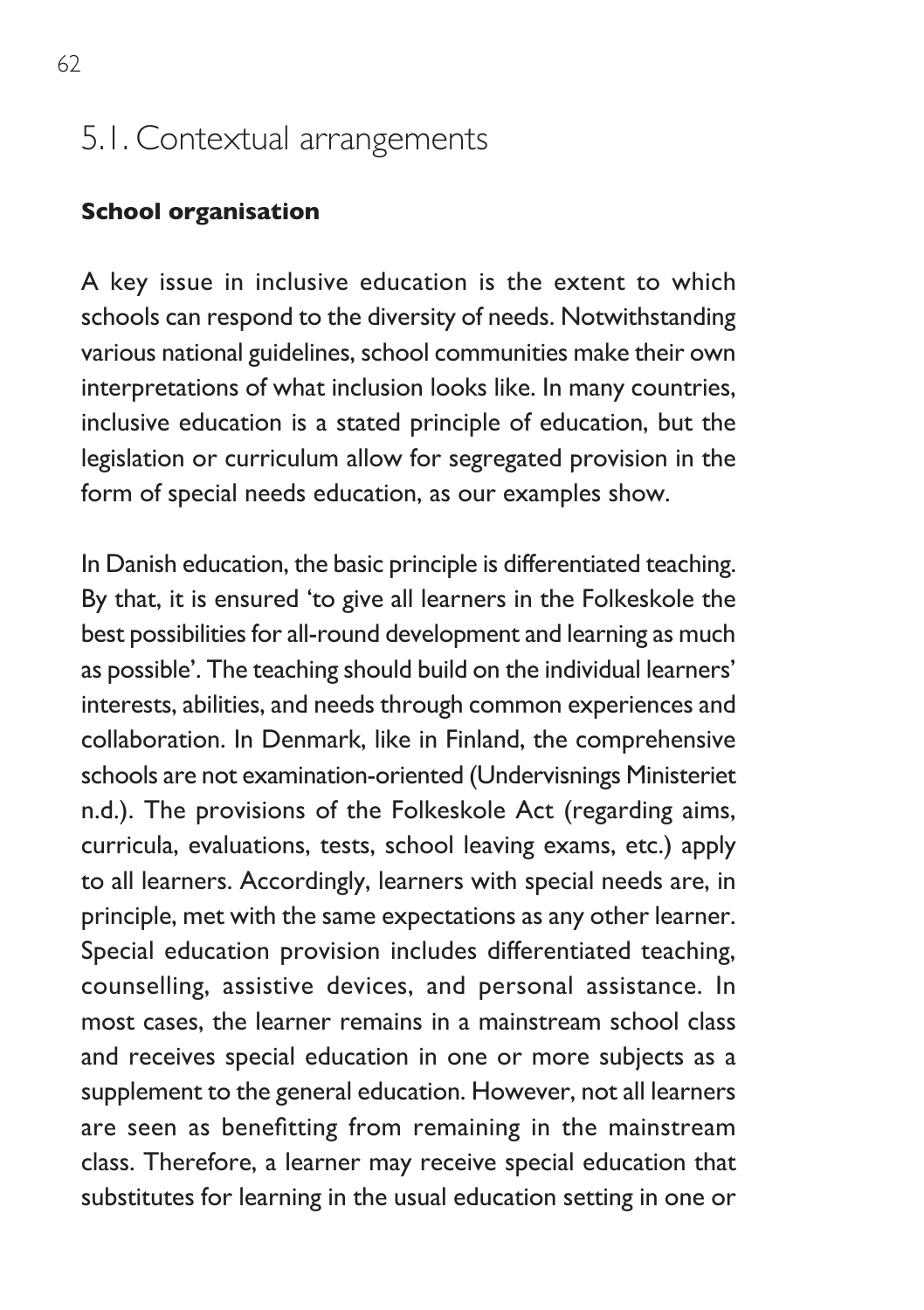more subjects. A learner may also be taught in a special class, either within a mainstream school or within a special school. In addition, the learner may be a member of either a mainstream school class or a special class but receives education in both types of classes. (Tetler 2013.) The latter examples are more related to integration than to inclusion.

In Norway, the inclusive school and diversity of learners is considered the optimal environment for learning. In order to achieve social inclusion and equal opportunities, early intervention, highly skilled teachers and school administration, ongoing evaluation, and a range of teaching and learning approaches are to be developed in schools. In principle, all special educational assistance and special education should be provided in a form that does not entail segregation of learners. In practice, this means that the school's ability to make environmental and instructional adaptations plays a part in determining the requirements for special education. If the school is not able to meet the needs of the learner, segregated special education is offered. (Norwegian Ministry of Education and Research 2010–2011.)

The Finnish education system makes a similar leeway for segregation by stating that 'special education can be arranged within the usual instruction or partly or fully in a special class or in other appropriate place' (Opetushallitus 2010). Such clauses may promote strategic behaviour in schools in that if the school administration is not committed to inclusion, and, if the necessary resources are not directed towards ensuring that support can be provided within usual teaching and learning environment, schools may continue old practice of segregated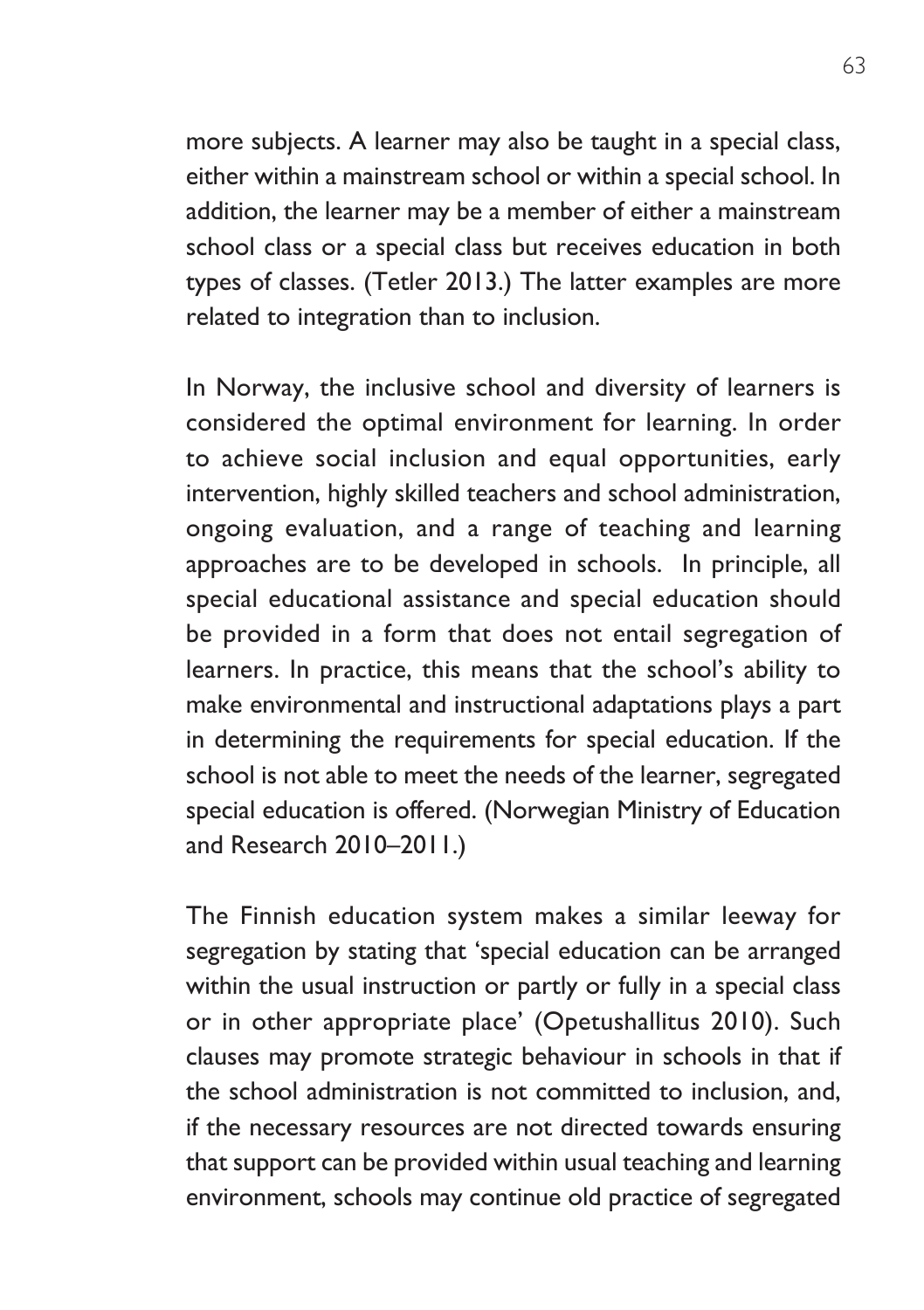special needs education as an 'easier' option. On the contrary, many schools, especially in the remote, Northern regions, organise special needs education within the usual instruction, as there are no other opportunities available (Väyrynen 2013b).

There are examples of school organisations that aim at inclusive education as well. For example, one of the visited schools, Metsokangas School in Oulu, aims at organising special education within the mainstream education. In addition, learners with special educational needs have some small groups, but the small groups pair together with mainstream classes. In line with inclusive thinking, the school is a multipurpose education centre which accommodates day care, preschool, and basic education service. Local inhabitants are allowed to use school facilities for various cultural activities. Some of the strategies used at Metsokangas School are:

- Co-teaching teachers sharing responsibility for teaching of the learners assigned to a classroom
- Cooperation and interaction in horizontal and vertical direction – same-age group or mixed-age groups studying together
- Inclusion and integration between special and other groups
- Learners with special needs studying together with other learners in general classroom settings
- Shared leadership and teamwork. (Metsokangas Comprehensive School n.d.)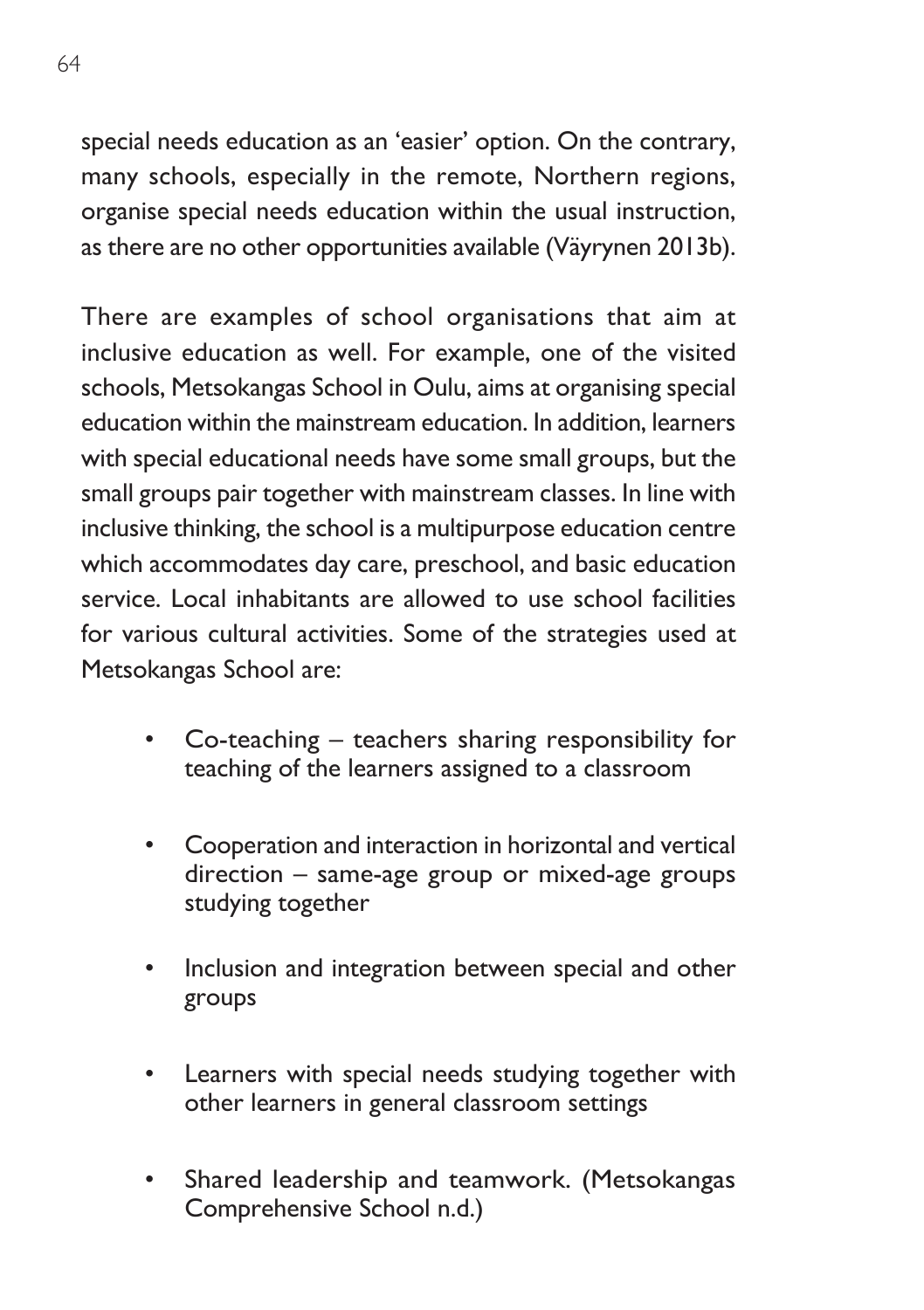In Russia the process of inclusive education has just begun, and, in the most cases, it is about integration of learners with disabilities or special educational needs in mainstream education. From the point of view of the process of inclusion, there is thinking that when learners with special needs or difficult family situation study in special classes, they have a lower risk to end up in special schools. Placement in a special class in an ordinary school also allows for partial participation in general education classes. Special classes are also seen as a means to prepare learners to study in mainstream education and to live in the society.

#### **Cooperation for learner support**

The importance of cooperation came out in many, if not all, visited schools. Common responsibility is acknowledged, and, for instance, in Denmark it was emphasised that every problem in the school is a common problem, and that the school staff has a common responsibility to solve it.

As societies are changing to become more multicultural, there is a need to identify new ways of intercultural encounters and understanding. Sometimes the challenges in daily encounters can initiate new ways of working, as an example from Denmark shows: A school for immigrants was closed, and the learners were placed in ordinary schools in the neighbourhood. At the beginning, there were quite a number of difficulties regarding the learners' integration into the new schools. The principal in one of the visited schools emphasised that teachers were encouraged and supported to find pedagogical solutions in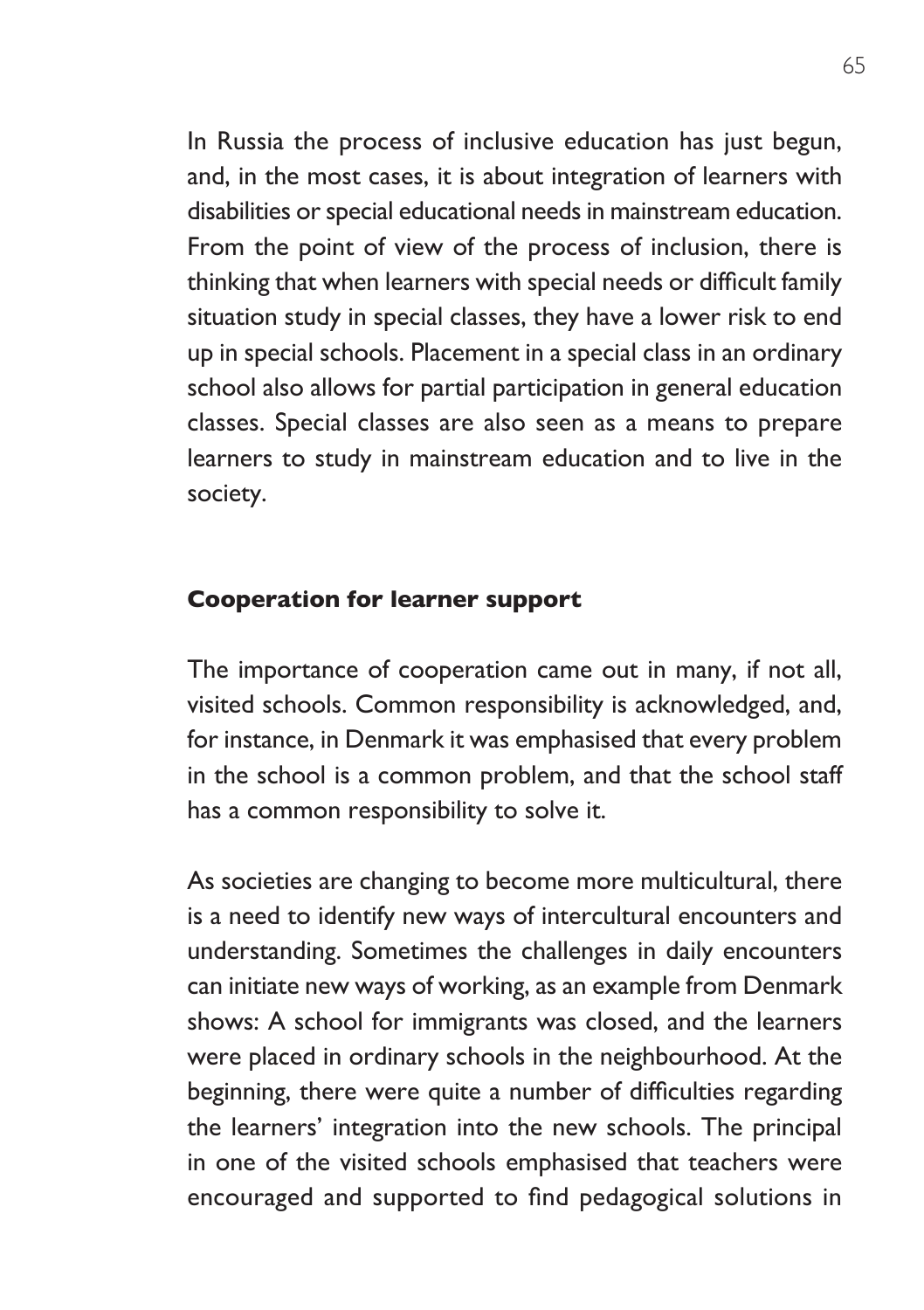the situation. This started an intensive collaboration between teachers, social workers, and parents.

In inclusive schools, it is the environment around the learner that needs to change, not the learner. Although teachers are the key players in developing inclusion, they also need to collaborate with other professionals to ensure that learners get the support they need. One of the visited schools in Denmark had many kinds of solutions to make school more inclusive. In Danish schools, there is a school psychologist and a social worker in school, in addition to specialists of different fields like mathematics and behavioural disorders. They also recruit inclusion counsellors with educational backgrounds, and other counsellors. Their job is to observe teaching and learning in the classroom and to help and guide teachers. They also give a hand if a learner has a bad day. The counsellor can go to a smaller room with the learner to engage in various tasks. In Finland, learning support assistants are often allocated in classes where there are learners who need intensive support in their learning. While the teacher is responsible for the pedagogical aspects of teaching, the learning support assistant often has an important role in helping the learner to succeed in her tasks or in interaction with the peers.

Professional collaboration is encouraged through mechanisms that allow teachers and other staff to discuss problems related to inclusive education practice. In Denmark, teachers are actively involved in such work, but the system is still being formed. In Sweden, at Luleå, a school committee (staff council) investigates the situation and decides on interventions if a learner with special needs faces any kind of problems at school. If needed,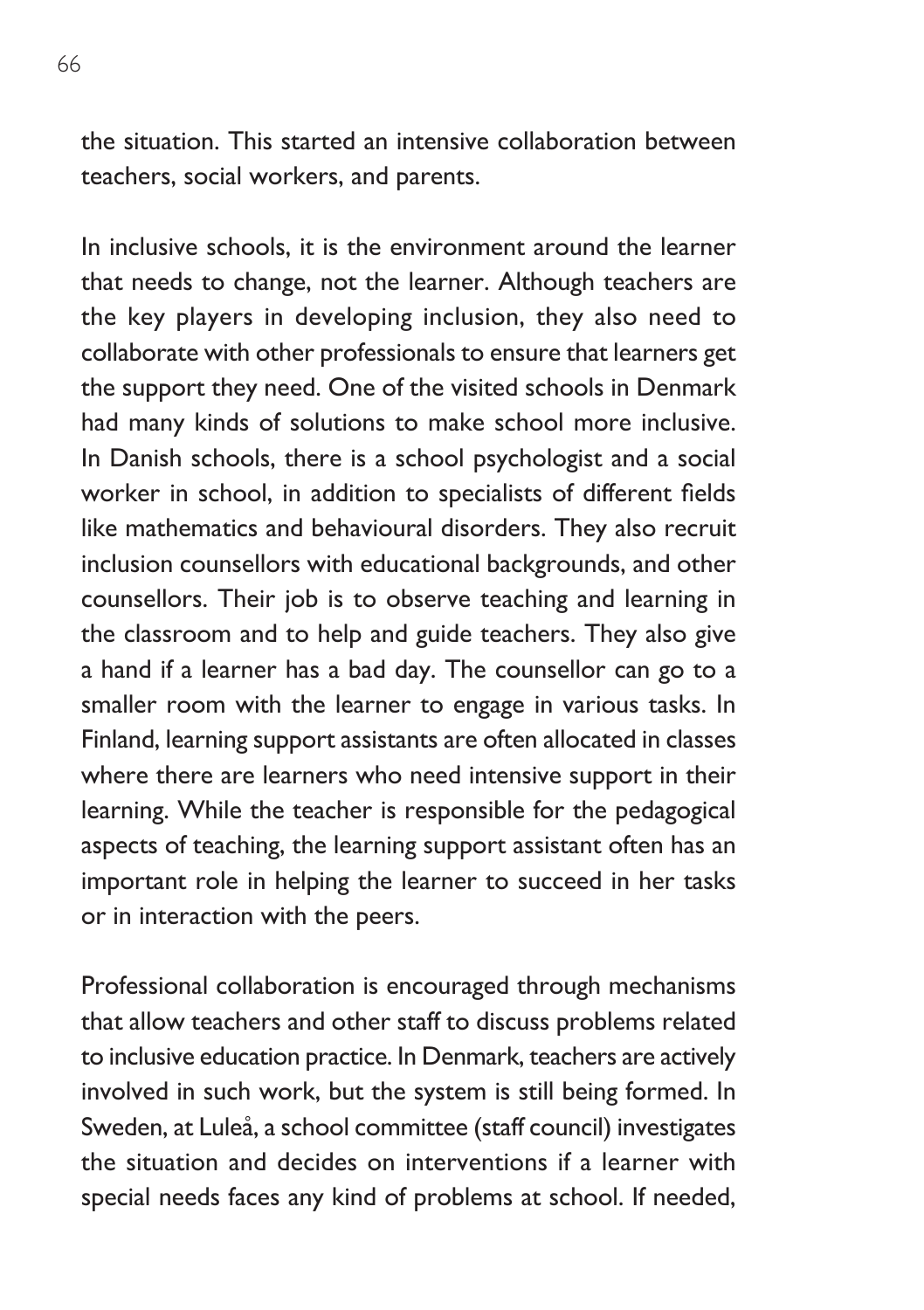they can seek advice and treatment at a hospital. In Norway, the special teacher, class teacher, and assistant have meetings every week to plan, evaluate, and assess the whole process of learning and the progression of individual learners. They also have occasional meetings with a school nurse. In the case of a more serious situation with a learner with special needs, the school staff committee has a meeting to come out with new approaches in the situation. Norwegian schools also have wideranging cooperation between infant school, maternity clinic, child welfare clinic, and child guidance clinic.

In Finland, the Basic Education Act (1998 & 2010) makes provision for the organisation of 'Learner Welfare Services'. These services mean different forms of support to learning, mental and physical health, and social well-being (MoEC 2012). The Learner Welfare Service includes school-based health care and a free, daily school meal. It is also legislated that wide health examinations are carried out on school entrants at grade 1, and also on learners in 3rd and 5th grades. In other grades, there is a brief health examination each school year. The services also include free dental care and vaccinations for children under 18 year's age. School psychologist services and school social worker services should also be available in the municipality. However, many municipalities have great troubles in arranging these facilities. Schools may differ slightly in the organisation and functioning of the services, but the goals and tasks are stipulated in the law. In one of the visited schools in Finland, the Learner Welfare Team consists of the headmaster, a special needs teacher, a class teacher, a special class teacher, a school nurse, and a school psychologist. The team gets together every week. In alternate weeks, they only discuss issues related to individual learners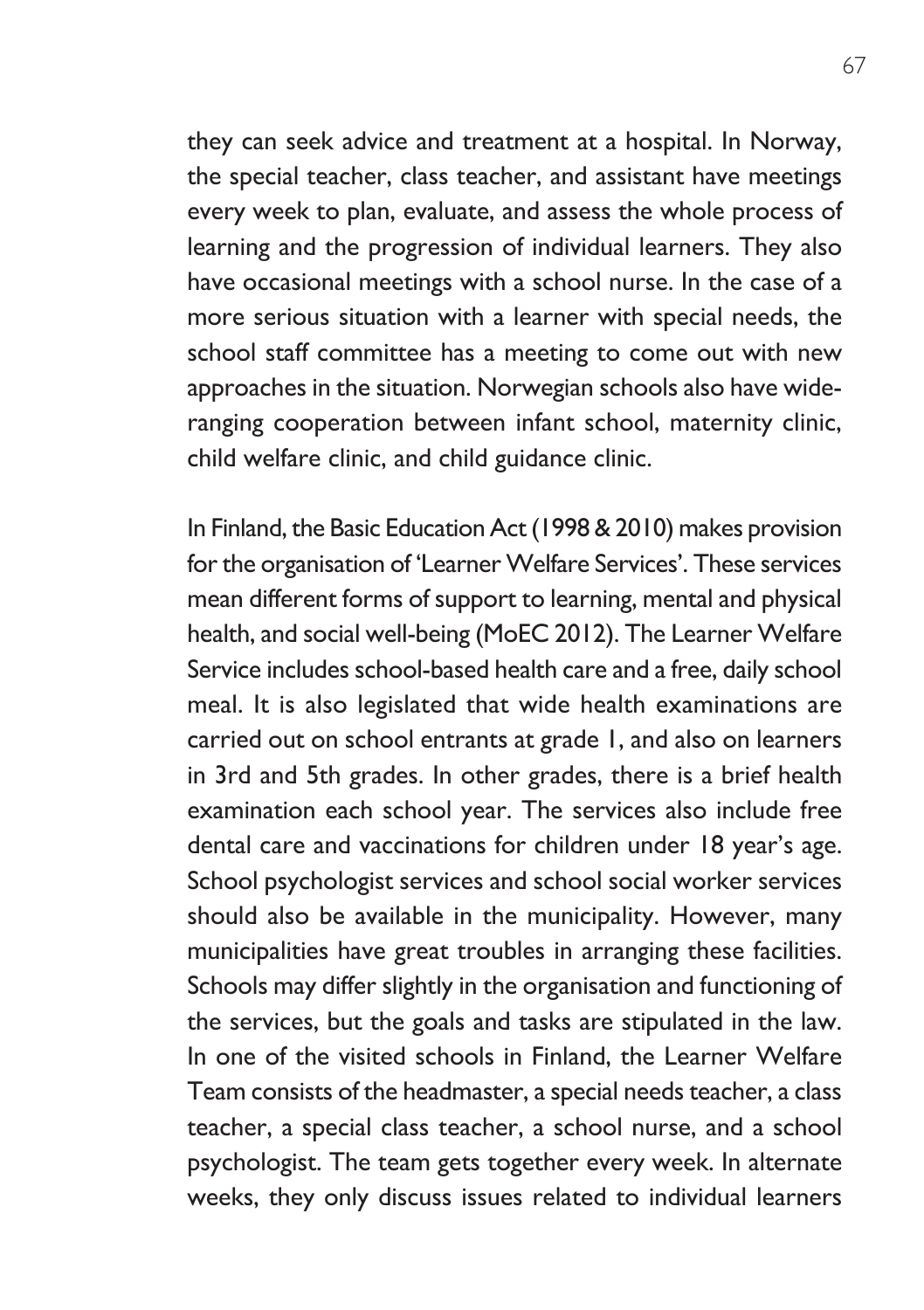or they go through current common learner welfare matters. When they address personal matters of an individual learner, only those people who are involved directly with the learner are present in the meeting. This is based on the law stipulations (see Personal Data Act 523/1999; Opetushallitus 2010). The Learner Welfare Team emphasises also the cooperation between the school and the families; they organise joint meetings for parents and caregivers, individual encounters, and evaluation discussions with parents and caregivers.

Learner support can also be organised as continuous staff training activity. For example, in Murmansk, in one of the visited schools, a 'pedagogical board' was used to discuss challenges in teaching and daily life at school.

#### **Language support**

There is strong evidence that language is the basis of all learning. Adequate language acquisition for learning takes about 5 to 8 years. This equals with typical development of mother tongue acquisition. Further, there is evidence that if the mother tongue is not used, it might be lost in 2 years as a means of thinking (e.g. Cummins 2001). Therefore, language support is seen as crucial in order to ensure learners' participation in all aspects of education.

In Sweden, there is a parallel emphasis on developing language acquisition in Swedish, and maintaining the mother tongue. Sweden, like Finland, addresses the need of developing the language of instruction by providing preparatory education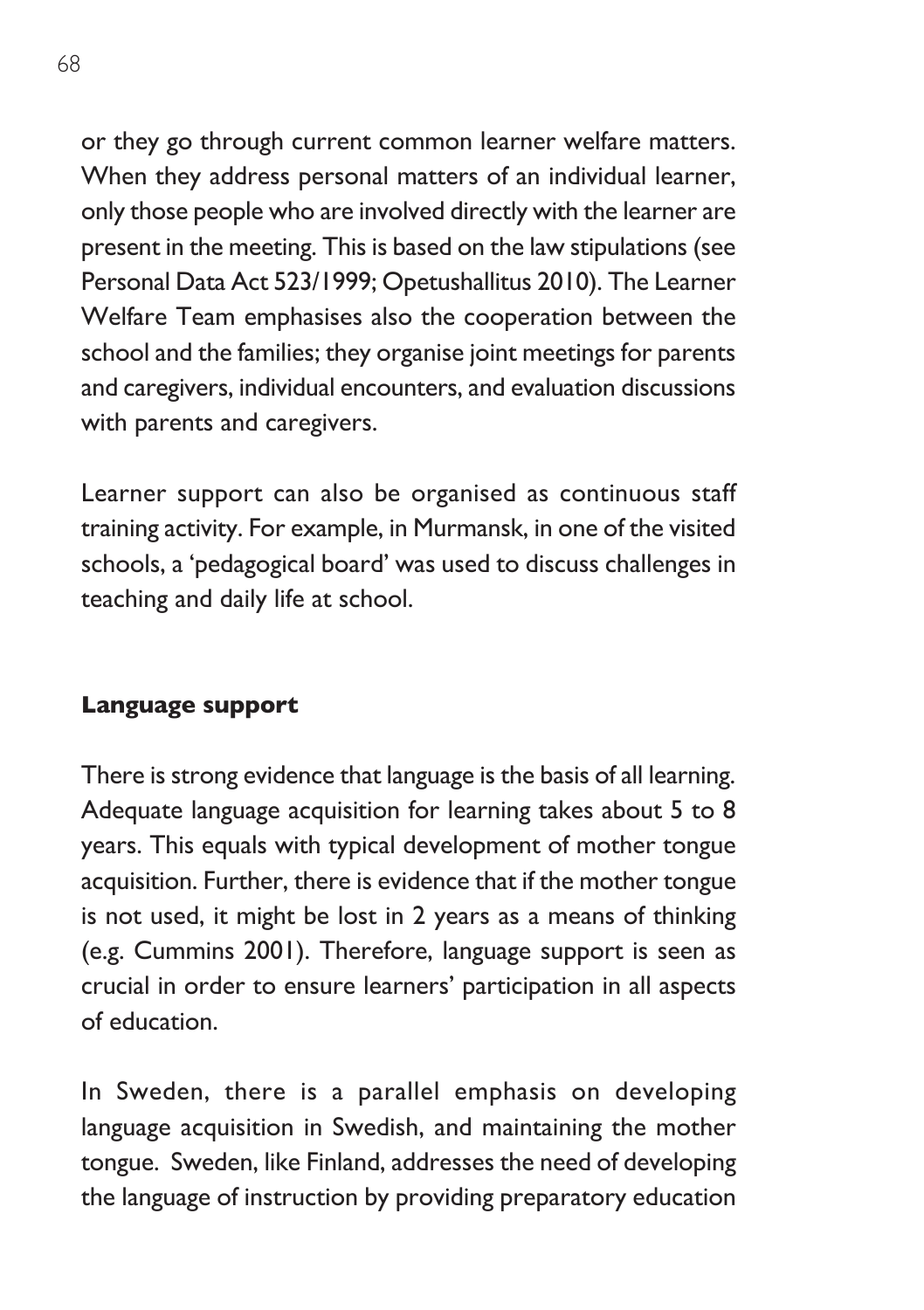for newly arrived immigrants in separate settings. This practice ensures that it is possible to respond to learners' and their families' needs in a holistic manner.

Language support for newly arrived learners in Sweden is based on the same regulations and curriculum as in any other Swedish school. However, there is an emphasis on Swedish language, culture, and society embedded in the curriculum, so as to facilitate the integration of learners into Swedish society. In Luleå, about 20% of learners have immigrant backgrounds, but not all of them have studied in the language programme in the Välkomsten School that we visited. The time learners spend in Välkomsten depends on their ability to acquire a certain level of language. It can be something between 3 months to 24 months, but most learners stay about 10 months. The school is multicultural by nature because learners come from different countries, and they have different languages. (Åström 2013.) However, it is interesting that all the instruction seemed to be targeted for the immigrant learners only, and we could not observe any interaction in instruction between the immigrant learners and native learners. From the point of view of inclusion, some questions arise: To what extent do segregated settings promote or inhibit learners' participation in learners' own world? Is language acquisition seen as a means to learners' world as well? However, there is a concern about participation and inclusion. As said, the learners in Välkomsten School come from different suburbs. They do not have many friends, and the only friends might be in that school. When they will eventually go to their neighbourhood school, they might not have established any friendships.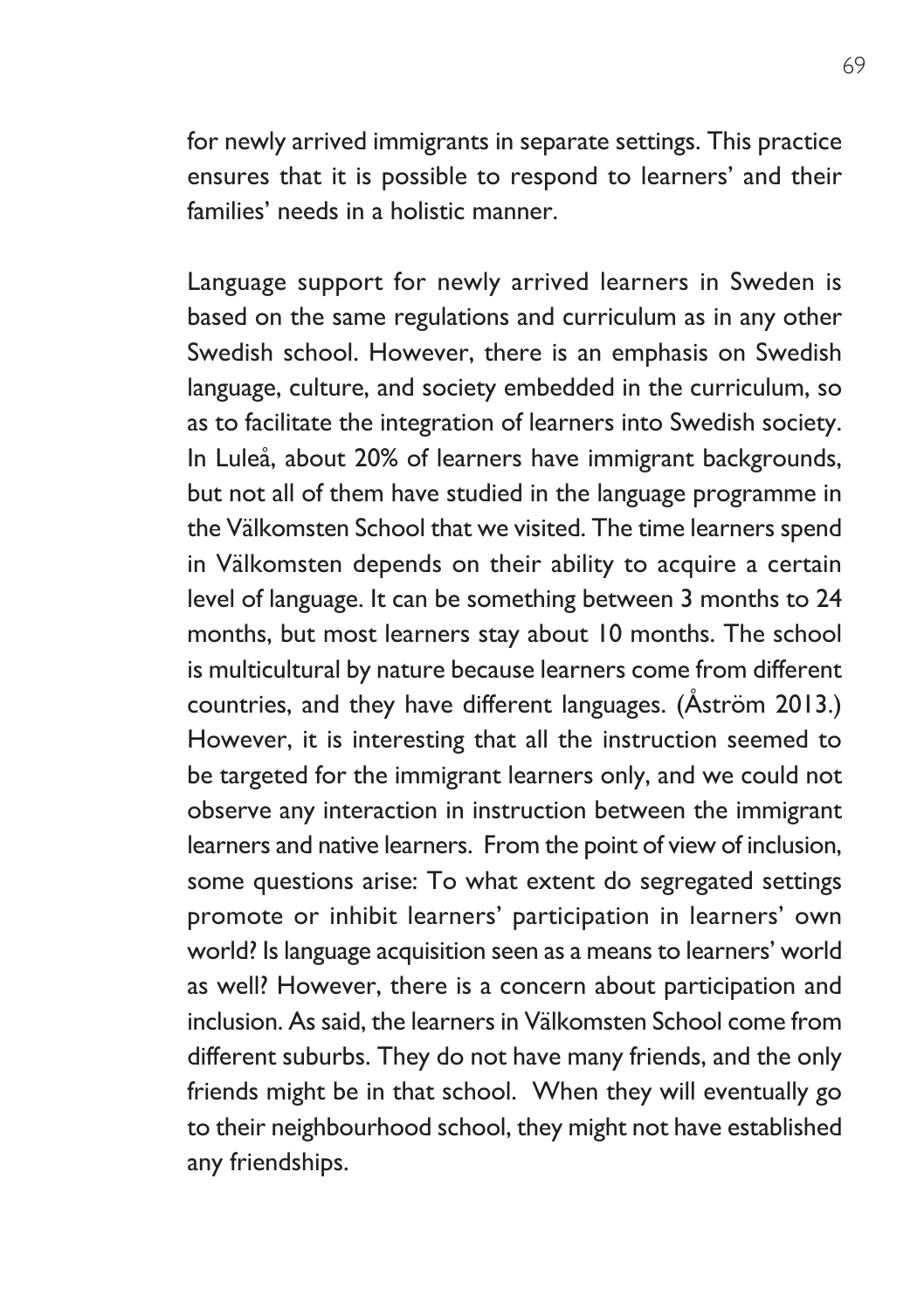In Sweden, as in Finland, learners are entitled to study their own mother tongue in addition to support in the language of instruction. For example, in Luleå, as the school career proceeds in ordinary schools, parents have to apply for the mother tongue instruction, which is one hour per week. Mother tongue instruction is given in 11 languages. Major languages are taught by university-trained teachers, whereas, for minority languages, it might be difficult to find teachers.

Murmansk has faced an influx of immigration during the past years. This has posed challenges to the education system, as learners might not have adequate skills in the language of instruction for effective learning. The Russian language support is provided by joint work of the speech therapist and the Russian language teacher, psychological support for sociocultural adaptation of immigrant children (the dialogue of cultures) and interaction with migration services and the Centre for testing Russian as a foreign language at Murmansk State Humanities Univeristy.

In Luleå, Sweden, Sámi learners can receive Sámi-oriented education in Sámi schools. This education corresponds to the first 6 years of compulsory school. But we were left to ponder does this mean that Sámi-oriented education is not available after the 6th grade? Separate schools for the Sámi population can be argued for from the point of view of protecting indigenous cultures. However, such arguments could be used for other aspects of cultural, religious, or linguistic diversity as well. From the perspective of inclusive education, the challenge is to ensure that learning can happen in the same schools while encouraging and enriching unique characteristics of different cultures.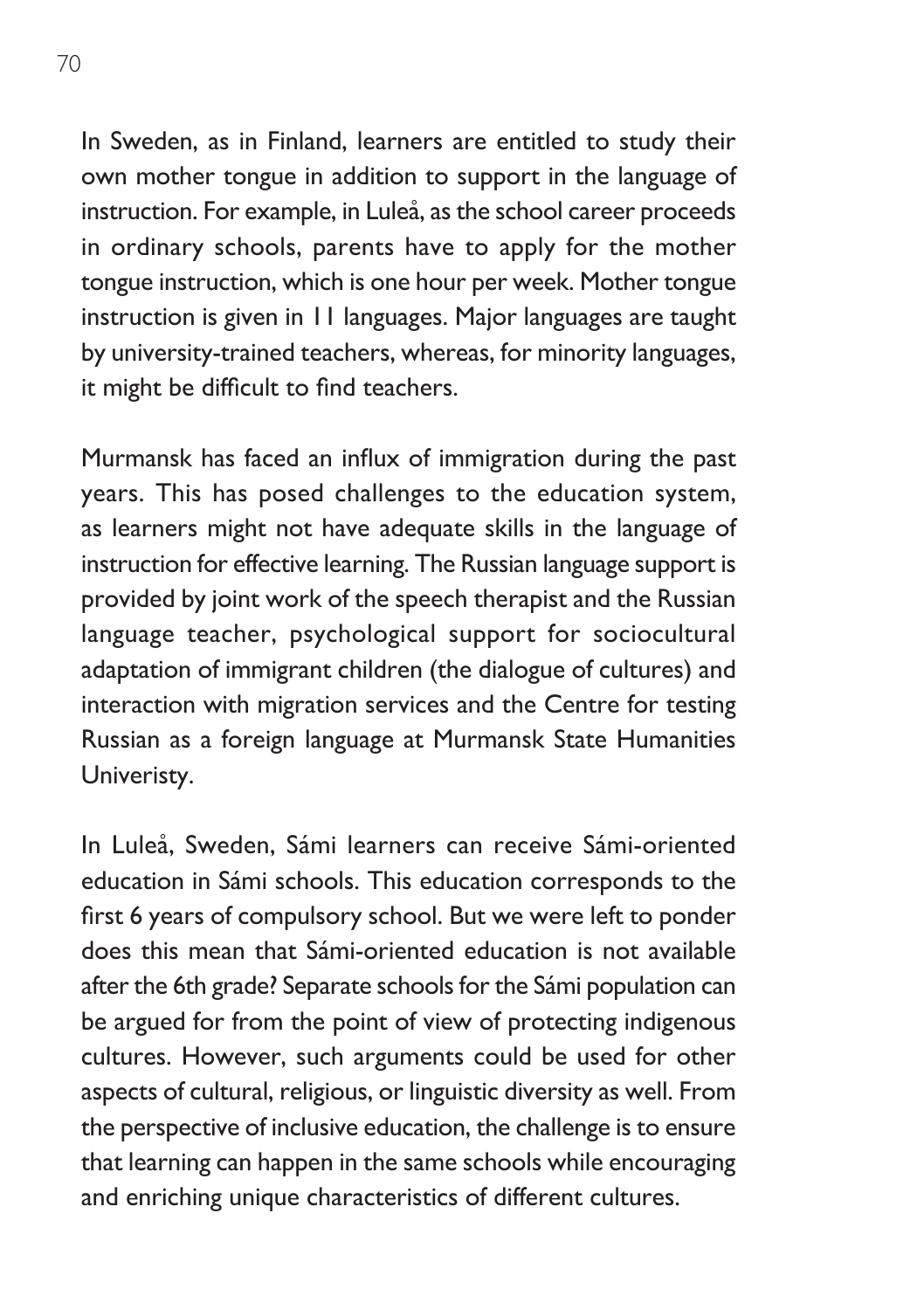In Finland, mainstream schools accommodate classes of grades 0–9, where Sámi is used as a medium of instruction. Learners share the same facilities, and they might be taught partly together in certain subjects with Finnish-speaking peers. In some schools, Sámi learners may have practically one-to-one teaching, whereas, in other schools, Sámi groups will allow for peer learning as well. In the Sámi region in Finland, many Finnish learners study the Sámi language as an additional language.

In Russia, the Lovozero School accommodated learners from different ethnic groups, but the medium of instruction was only Russian. Sámi language instruction is provided by the Sámi cultural centre, and it is voluntary for learners and their parents. As many Sámi and Komi families have lost their indigenous language, Sámi language instruction is not seen as necessary. As one of the teachers in the school explained when she was asked about Sámi families' interest in their language: 'Families don't need Sámi as they can all communicate in Russian'.

#### **External support**

There are many kinds of collaboration needed to ensure that learners' needs are being addressed. Counselling is given, and specialists are working together in order to help learners, parents, and teachers – basically everyone included in the process of inclusion.

In Norway, specialist support is available when needed. The educational and psychological counselling service (PPT) is called in for a meeting when advice is needed in the matters of speech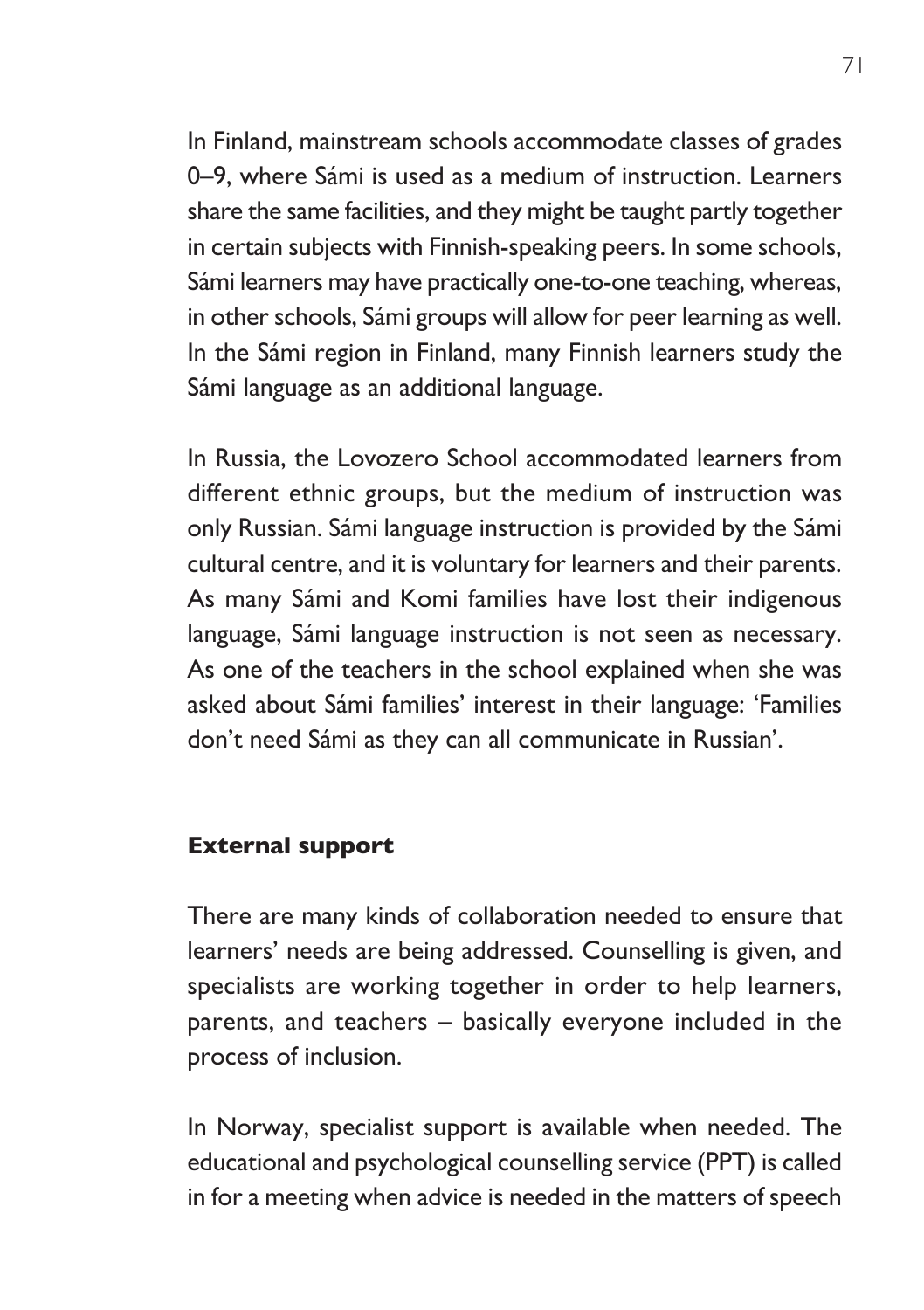and language disorders, specific difficulties with subjects (e.g., reading, mathematics), hearing impairment, visual impairment, intellectual disability, behaviour disorder, multiple disabilities, and learning environment. PPT can make a referral to special education resource centres to help municipalities and schools. Intensive social or psychological support can be also obtained from the Child Welfare Agency or Psychological Health System. (Stensen 2013.) In the process of educational support, a dialogue with parents is important; parents meet with the teacher and the special teacher two times in a year. Parents can also express the concerns of their child and have contact with school personnel and/or PPT.

In Denmark, the National Resource Centre and organised counselling services support municipalities and school staff to increase inclusion in everyday practices. They provide knowledge based on many research programs and projects concerning inclusion. The staff in schools, head teachers, local supervisors in municipalities, and teacher teams benefit from the Resource Centre.

In Murmansk, the Federal Centre of Distance Education for Learners with Disabilities provides educational opportunities for learners with special educational needs through distance education. Some learners study in distance at home according to their individual plans, but they still belong to a municipality school. The Resource Centre also provides support to the school in terms of adaptations, specific skills practice, the use of assistive devices, etc. Murmansk State Humanities University arranges further education courses for teachers working in the Distance Education Centre.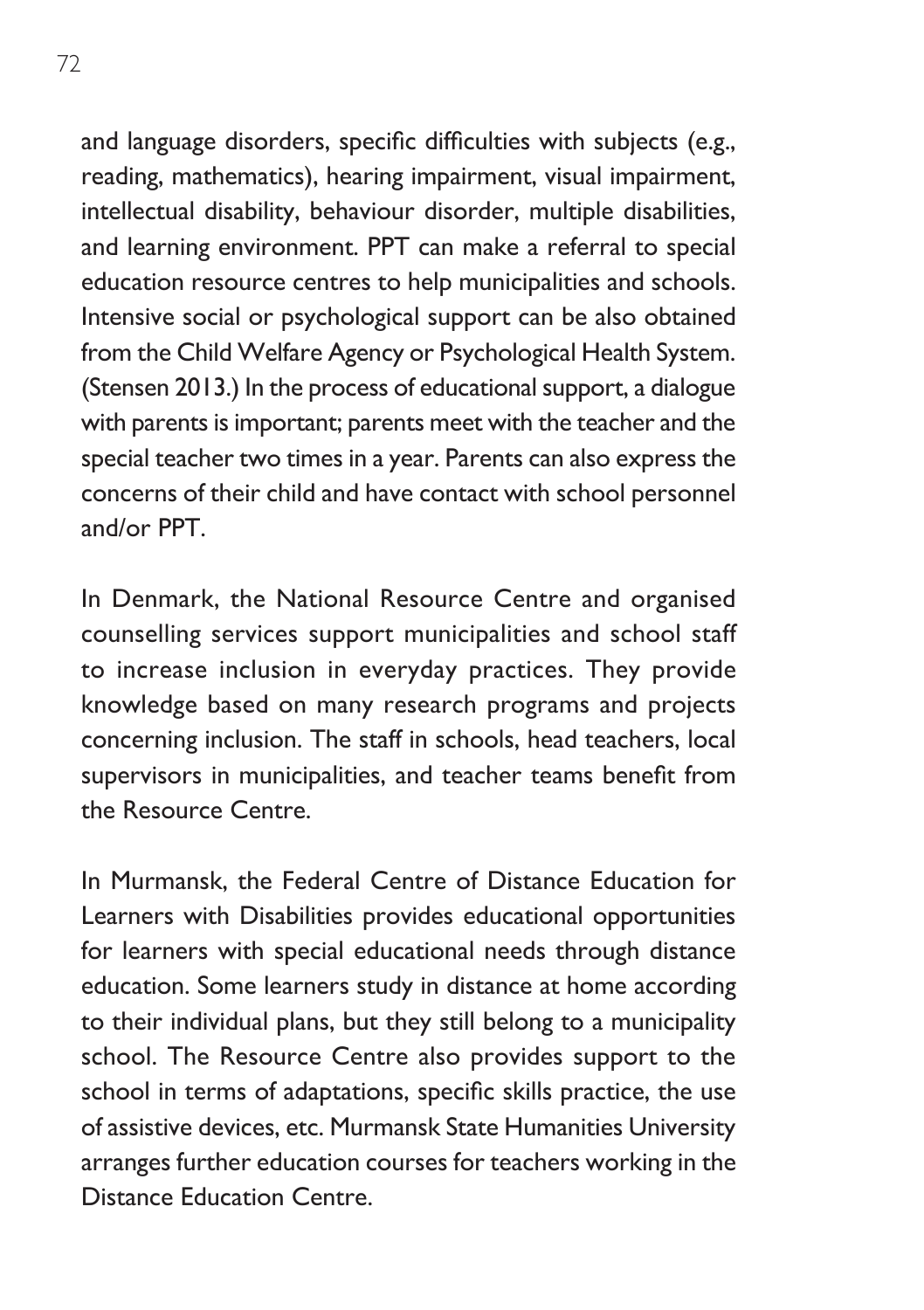The Resource Centre in Arkhangelsk provides support through versatile activities. The school provides advice on curriculum implementation, and it publishes resource books, such as how to work with learners who have severe intellectual impairments. There is also cooperation with school administration, school nurse, speech therapist, and social teacher. Besides pedagogical counselling and support for parents and teachers, the Archangelsk Resource Centre carries out medical and psychological assessment. Based on the assessment, various interventions may be carried out within the Centre. The psychologist of the Centre works with parents in close cooperation, mostly counselling and providing information. The social teachers in Arkhangelsk help the pedagogical staff to create an appropriate learning environment for every learner, especially for learners with physical impairments. Social teachers also make observations of behavioural difficulties and learning skills.

It seems that special schools are slowly becoming a resource for ordinary schools, especially in the creation of a network of support in special classes. Special schools are the resource centres for the organisation of inclusive training at mainstream schools, and they actively cooperate with teachers of educational institutions. In those schools where there are special classes, there are some joint activities by learners in special and mainstream classes. If a learner with special educational needs educational support in class, not every school in the Arkhangelsk region can provide necessary support appropriately yet. However, the school can call in the Resource Centre which can support to the learner.

In Russia, educational support is largely built on the expertise of the specialists. There are specialists from different fields, and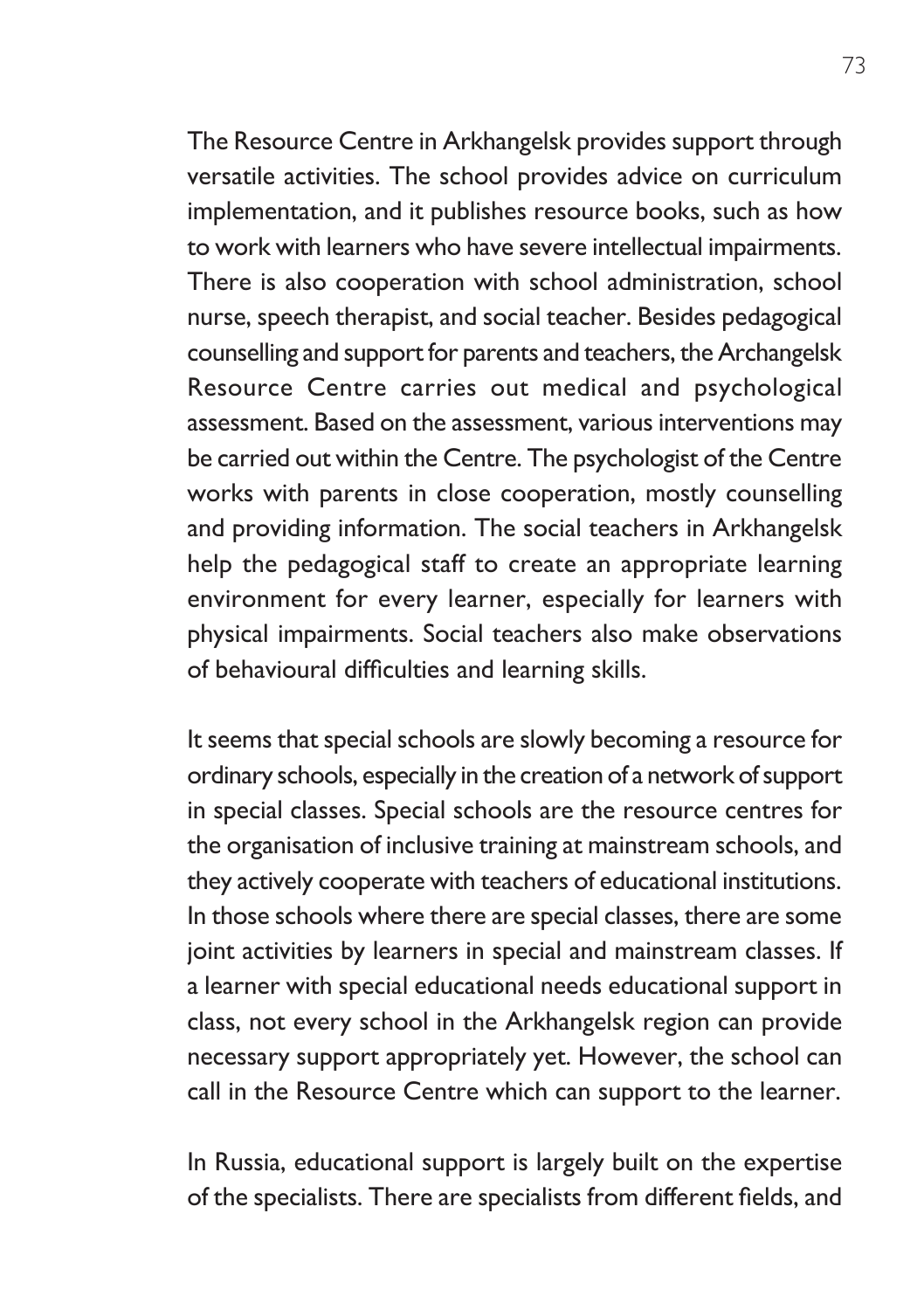they cooperate and work with parents and learners who have difficulties or a need of special support. The impression is that most support is provided by the specialised staff, and teachers' engage mainly with academic aspects of learning.

In Finland, most of the specialist support to schools is provided by the municipality special needs education services. Municipalities may organise the support services independently, ensuring that the provisions stipulated in the Education Act are available. Some municipalities recruit only itinerant special teachers and purchase other services outside. This is the case in the small municipalities in Lapland. In larger towns, many special schools have been converted into resource centres while they have also maintained their previous role as special schools for learners with severe impairments and needs. We visited the Tervaväylä School in Oulu, which is one of these schools. The school focuses on supportive rehabilitation, care, and support services so as to enhance the opportunities of learners with intensive needs to study in their neighbourhood schools. The Resource Centre carries out development work and research, and produces new learning materials and literature. The school caters to all of Finland, although most of the learner-based services are directed to learners from Northern Finland. (Tervaväylä oppimis-ja ohjauskeskus n.d.)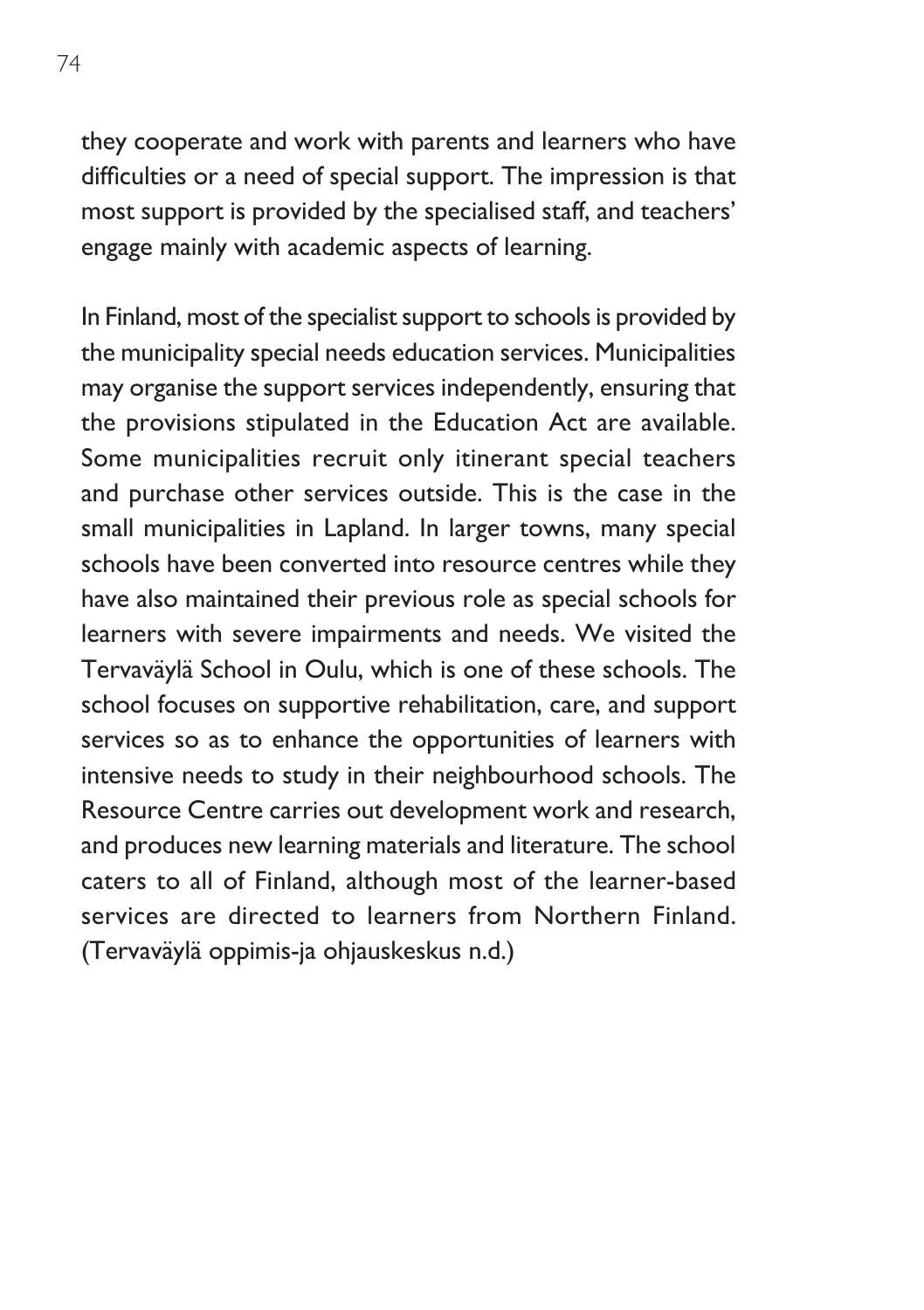### 5.2. Practices for inclusion

### **Teaching methods and changing school culture**

Countries and different education systems vary inasmuch as the curriculum directs the use of different teaching methods. In Finland, for example, the curriculum outlines only the principles of teaching, and teachers can choose their own methods based on these principles. Teaching methods have a significant role in the implementation of inclusive education, and they should be in line with the principles of inclusive education.

The teaching profession is traditionally solitary work in all the visited countries, and the tradition can be still observed. There are many teachers in schools who are used to working alone, just doing their job and getting home. Independence does not apply only to teaching but also in the ways in which teachers relate to each other. In Denmark, we reflected on the fact that it has not been common to try to find solutions to difficult situation through discussions between teachers, special teachers, and principals. If there has been a problem, for example a learner who is faced with some kind of a problem, the solution has been to take the problem, that is, the learner, out of the class.

In inclusive schools, the focus is on differentiating teaching and learning. In Norway, adapted education refers to a range of measures introduced by the school to ensure their learners profit as much as possible from education. These may relate to the organisation of teaching, educational methods, and progression. As the school's primary function is to provide an arena for learning together, adapted education is about finding a balance between each learner's abilities and the entire classroom/school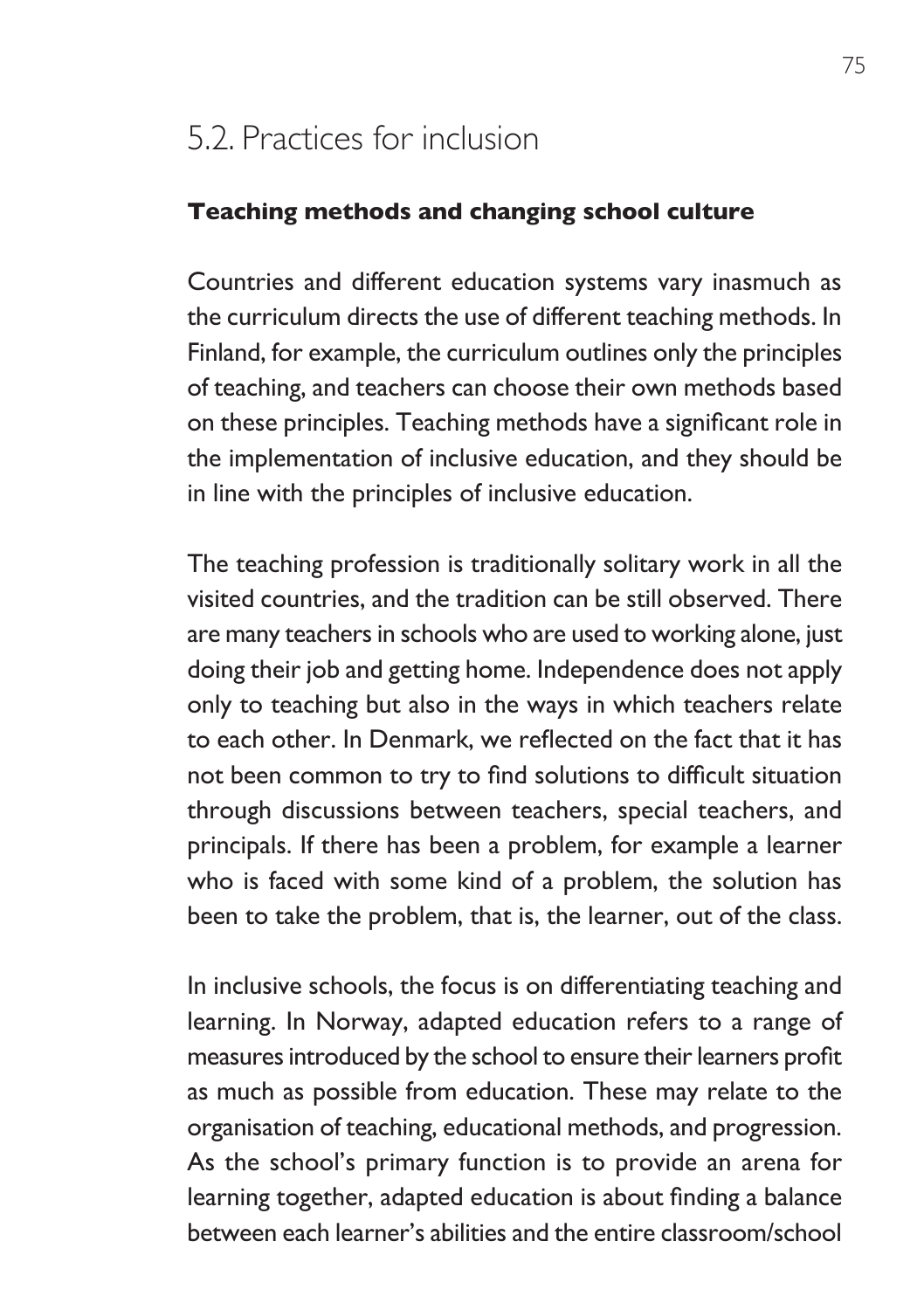community. (Norwegian Ministry of Education and Research 2010–2011.) In Finland, 'differentiation' is considered as the most important aspect of ensuring learning of all learners in their own age-group class. Differentiation can be targeted to content, methods, outcomes, time to be dedicated for certain aspects of learning, classroom organisation, etc. (National Core Curriculum 2010.) In international literature, this approach is often referred to as 'curriculum differentiation', or 'Universal Design for Learning' (UDL).

### **Co-teaching**

Despite the strong solitary tradition, it was encouraging to observe that co-teaching is increasingly taking place. It is a form of teachers' cooperation in which usually a teacher and a special teacher are teaching a heterogeneous class together at the same time. Co-teaching consists of four factors. First, it is a teaching form for two or more teachers. Second, both teachers must participate actively. The third condition is that the group is heterogeneous. Lastly, teaching must occur in the same physical facility even though the group can sometimes be differentiated to smaller groups. (Cook and Friend 1995, cited in Ahtiainen, Beirad, Hautamäki, Hilasvuori, and Thuneberg 2011, 17–18.)

Co-teaching can be formed in many ways. Ahtiainen et al. (2011, 21–24) have divided the action of co-teaching into six forms:

> *• Alternate leading and supporting* One teacher takes charge and the other one observes and helps. These roles are changed once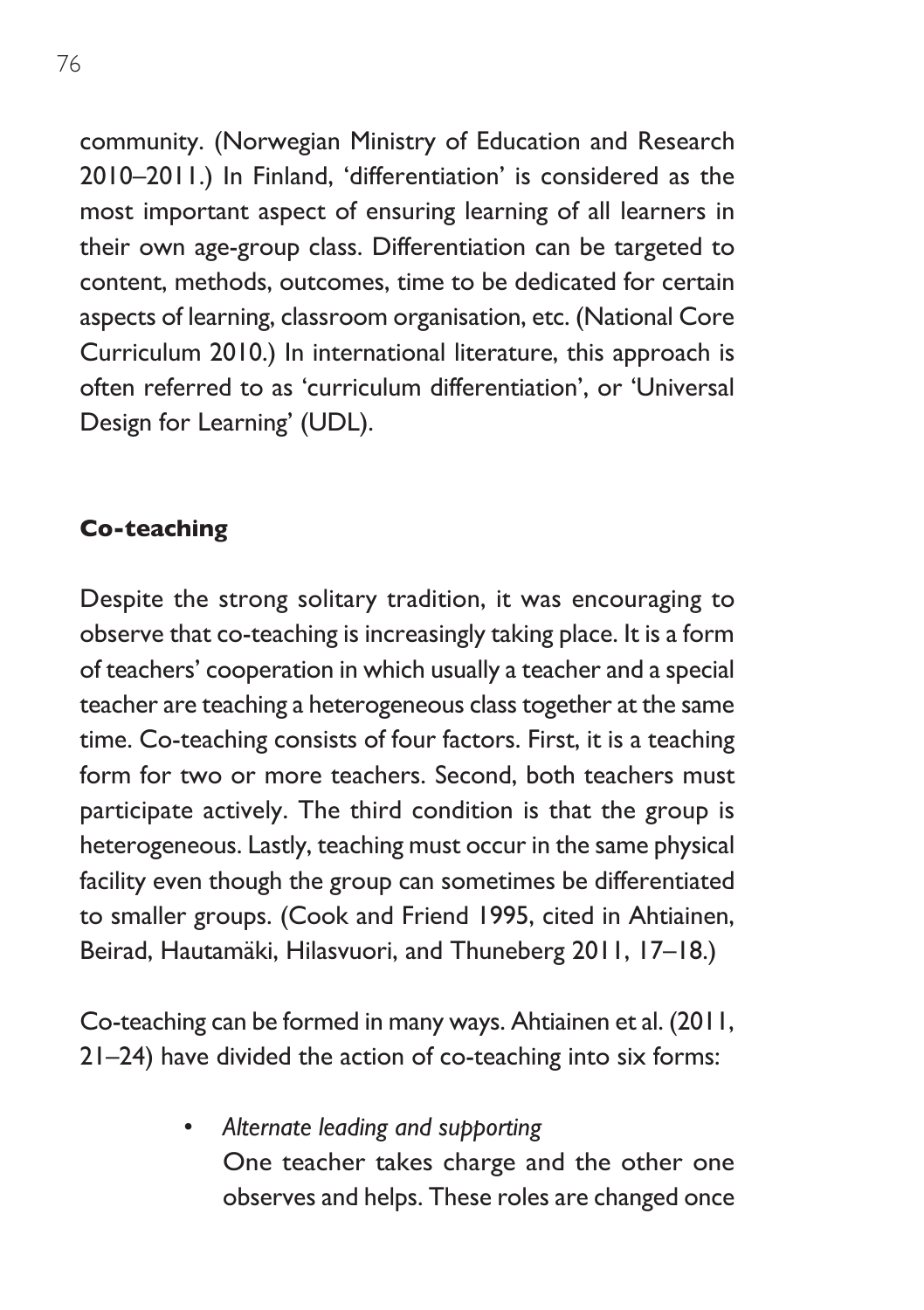in a while, either during a lesson or where one teacher is the leading teacher in some subjects and the other teacher leads in some other subjects. The main point is that the leading roles are divided equally.

*• Parallel teaching*

Learners are divided into two heterogeneous same-sized groups in the classroom, and both teachers teach the same content to the learners. Moreover, the teachers have planned together what they are going to teach.

*• Station teaching*

Learners move from one working station to another, where the teachers teach their own parts.

*• Alternative teaching form*

• One teacher teaches a big group, and the other one teaches a small group. Usually the smaller group focuses on revising and enriching the contents taught earlier or anticipates the contents to come. It is important to vary which learners are in the smaller group so that no one becomes labelled by it.

*• Flexible grouping*

Learners are divided to groups by their skills and need of support, but the grouping must be kept flexible; the group compositions and teachers' roles should alternate from time to time.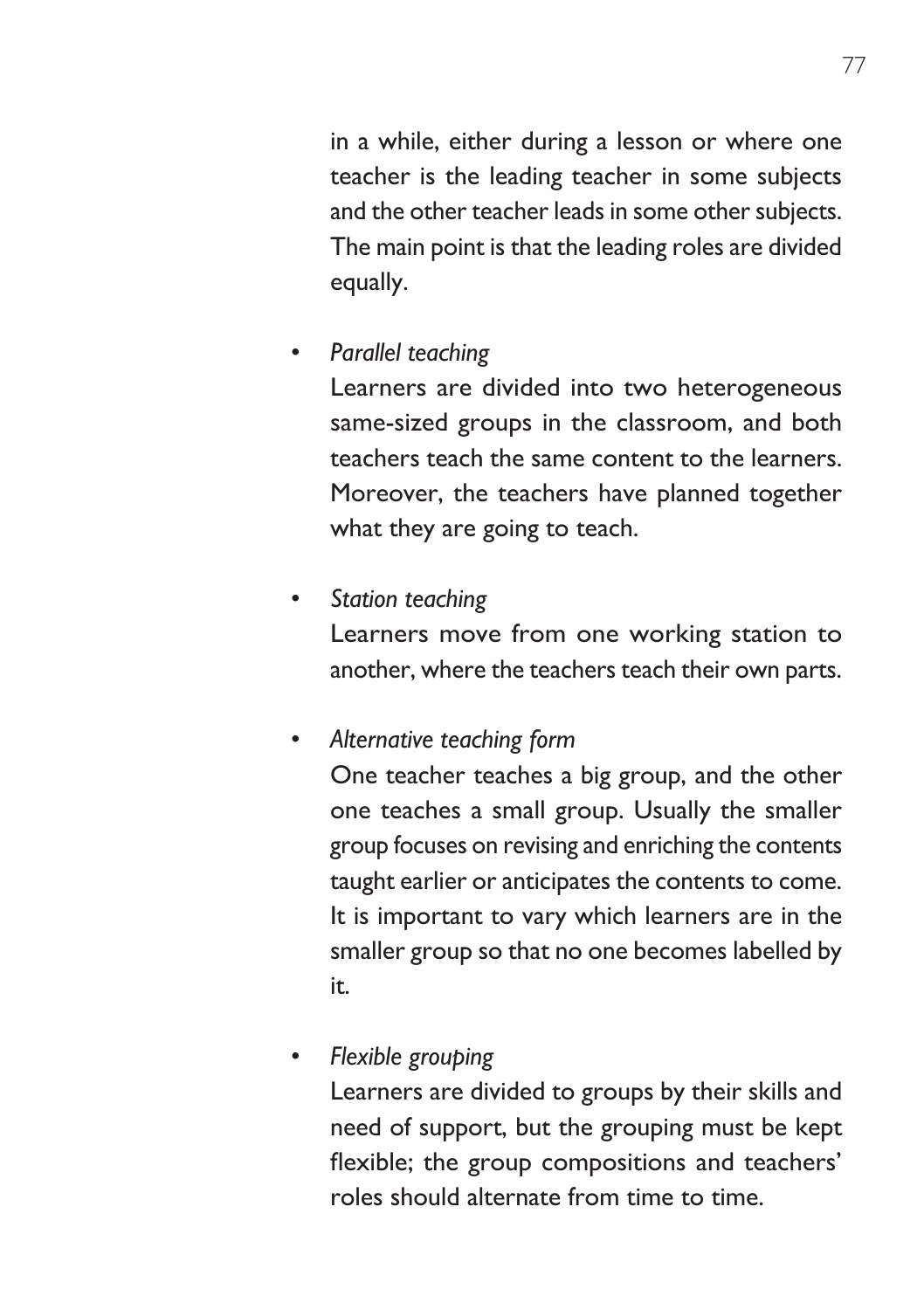### *• Team teaching*

Both teachers actively participate during the lesson, for example, while one speaks, the other one demonstrates, adds information, asks questions, presents a problem, enlivens the topic, and so forth. The teachers take turns flexibly, depending on the situation. This co-teaching form is the most challenging, and it requires a lot of experience to work properly. (Ibid. 2011, 21–24.)

In the Teacher Training School of the University of Lapland in Finland, the co-teachers explained how they organise their work. They told that they agree on what will be taught jointly and that they decide the schedule of joint lessons at the beginning of the school year. They also ensure that they have scheduled time for joint planning. The co-teachers have agreed to have some routines and activities for the class. They emphasise that routines are essential for learners to feel secure. Examples of these kinds of routines are morning greetings and sharing of thoughts – every day they take the time to ask in the class: 'Do you have something on your mind?'. (Ala and Sivula-Chávez 2013.)

There are many good sides of co-teaching for both teachers and learners. Teachers can get support from their colleagues, learn from each other, and combine their strengths together. In addition, planning the lessons in company with a colleague makes the teaching more efficient. Moreover, co-teaching can make the teachers feel more enthusiastic about their work and raise their motivation. Learners can receive more personal attention, support, and feedback, and the learners in the need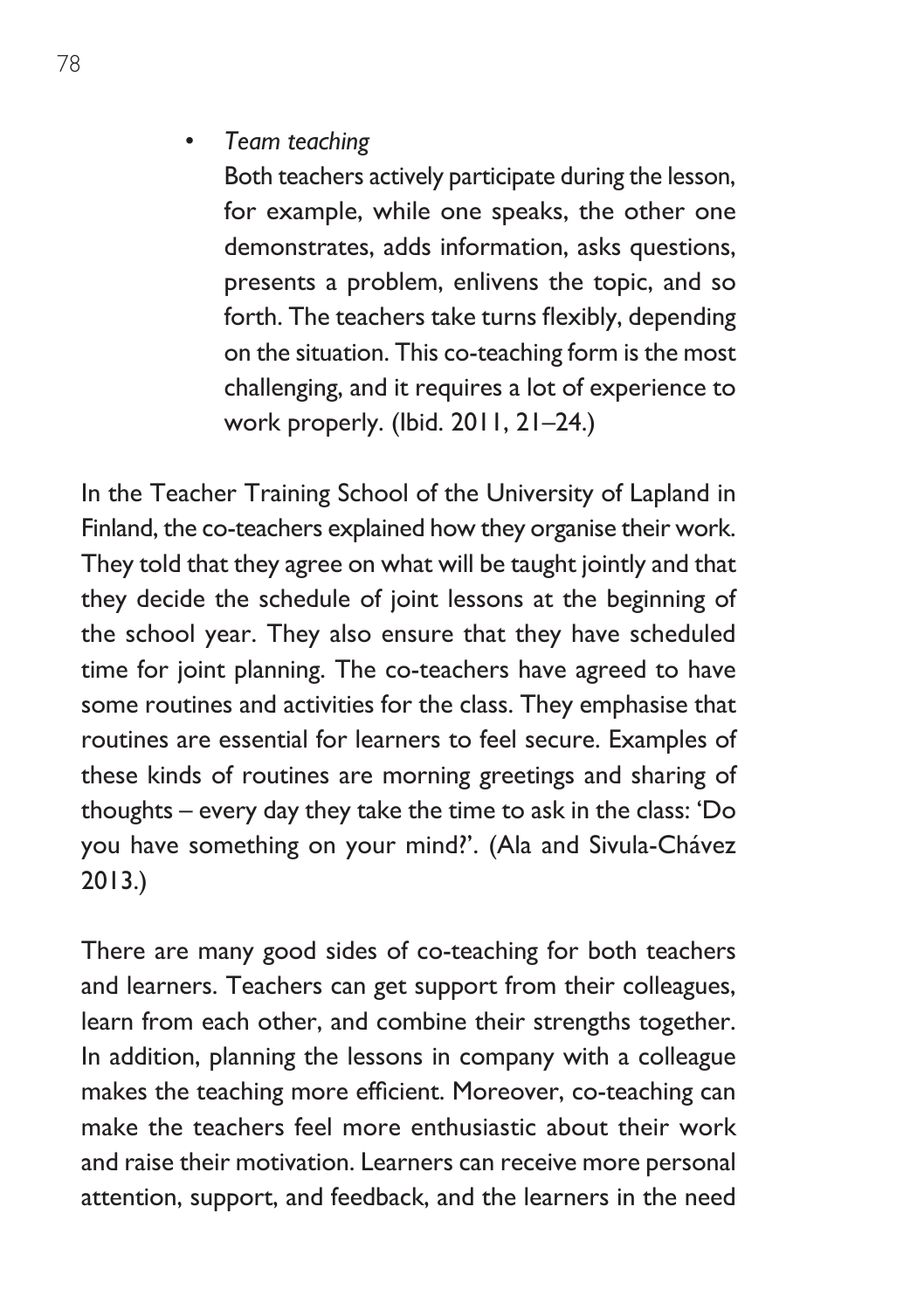of support can be noticed earlier and helped faster. Further, learners' individual skill level can be taken into account more easily. Co-teaching also makes it possible to take care of problem situations faster. (Ahtiainen et. al. 2011, 36–38.) Co-teaching boosts learners' motivation to study. This teaching form makes it possible for teachers to share material and mental resources with another teacher, and it is a good way to take into account different learning capacities. It embraces diversity and, in that way, it enriches everyday life in schools. In addition, it is a more positive and natural way to study. (Ala and Sivula-Chávez 2013.)

### **Peer learning and cooperation between learners**

Collaborative learning and peer support are important aspect of inclusive education. A skilful teacher can use collaborative work for both to improve learning experience and to ensure that she can be 'liberated' from the blackboard to provide individual and group support.

A co-teacher pair in Finland uses group or paired work as a part of their inclusive practice. The groups are changed depending on situations and goals; for example, on the basis of social and interaction skills, special needs, learning styles, and learner's skill level. In this way, learners' social and interaction skills improve, and they learn to respect each other. (Ala and Sivula-Chávez 2013.) It is noteworthy that changing groups and pairs also help learners to gain the experience of working with different kinds of peers, and in different ways.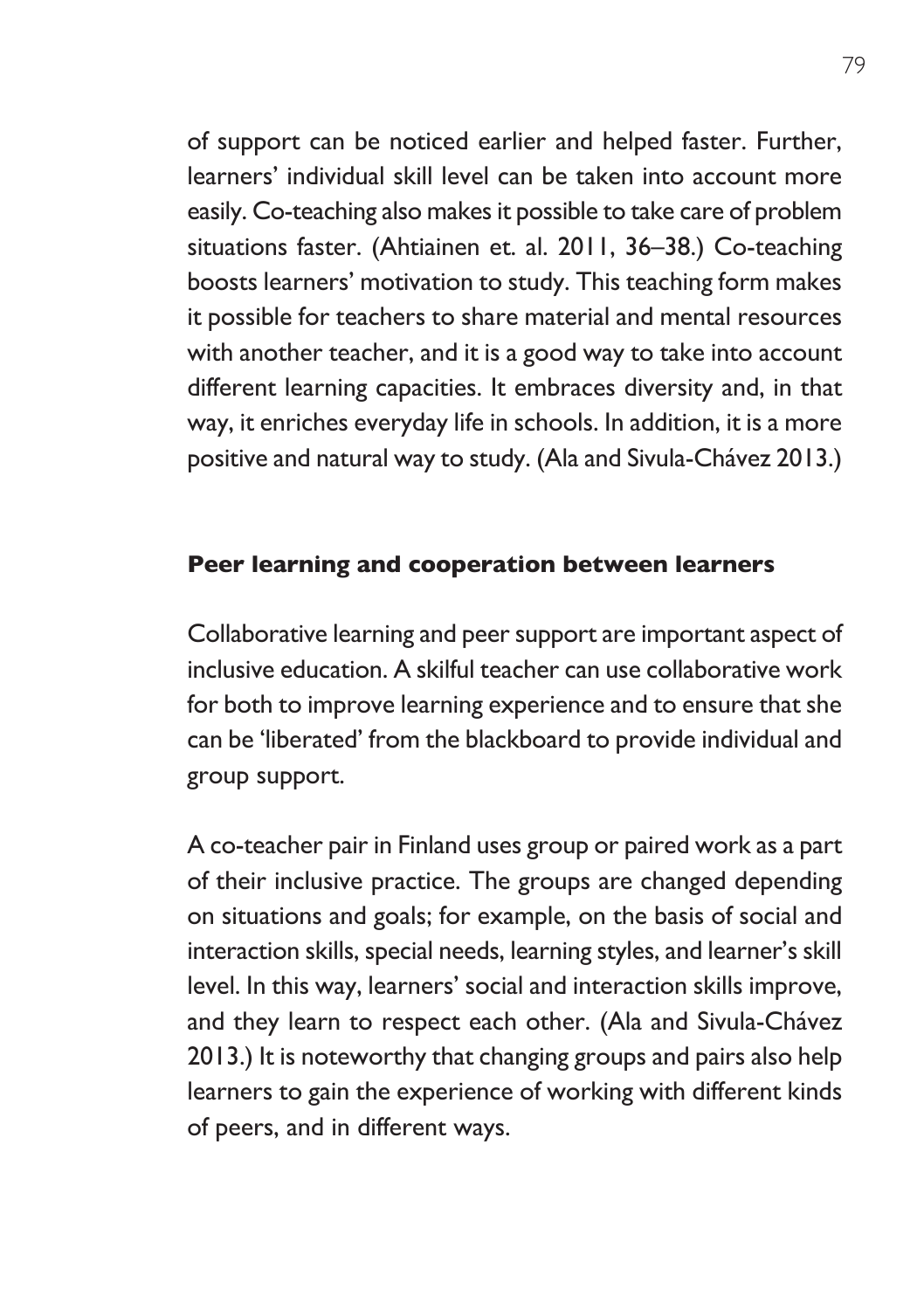In Russian schools, we observed that learners work in pairs in such a way that a learner with special needs works with a learner without special needs. This is a practical way of providing support to learners who experience barriers to learning. A similar approach was used in Norway, where learners with special needs were studying amongst other learners. In this way, the classmates learn to approve of everyone as they are. Other learners help those who need support and these kinds of approaches can help in creating an inclusive social atmosphere. However, it should be ensured that learners with special needs also gain experience of being an equal participant in learning activities, rather than always being the ones who receive support.

In an Arkhangelsk special school for learners with severe intellectual impairments, inclusion is approached by inviting learners from general school to mingle with the learners with disabilities in extracurricular activities, holidays, events, and everyday interaction. By engaging in joint activities, all learners will improve their interaction and communication skills. The aim is to create such an environment where all learners can be approved of by the society in all aspects of social life. Also in Murmansk a lot of attention is paid on cooperation skills in inclusive classes among 'normally developing children' and those with special educational needs.

In Denmark, there are some school practices that aim at promoting a sense of safety and collaborative problem-solving. The class has a meeting once a week – or when needed – where the teacher is one of the participants with the learners. The inclusive education counsellor leads the session. At the beginning of the meeting, all participants give a grade to the past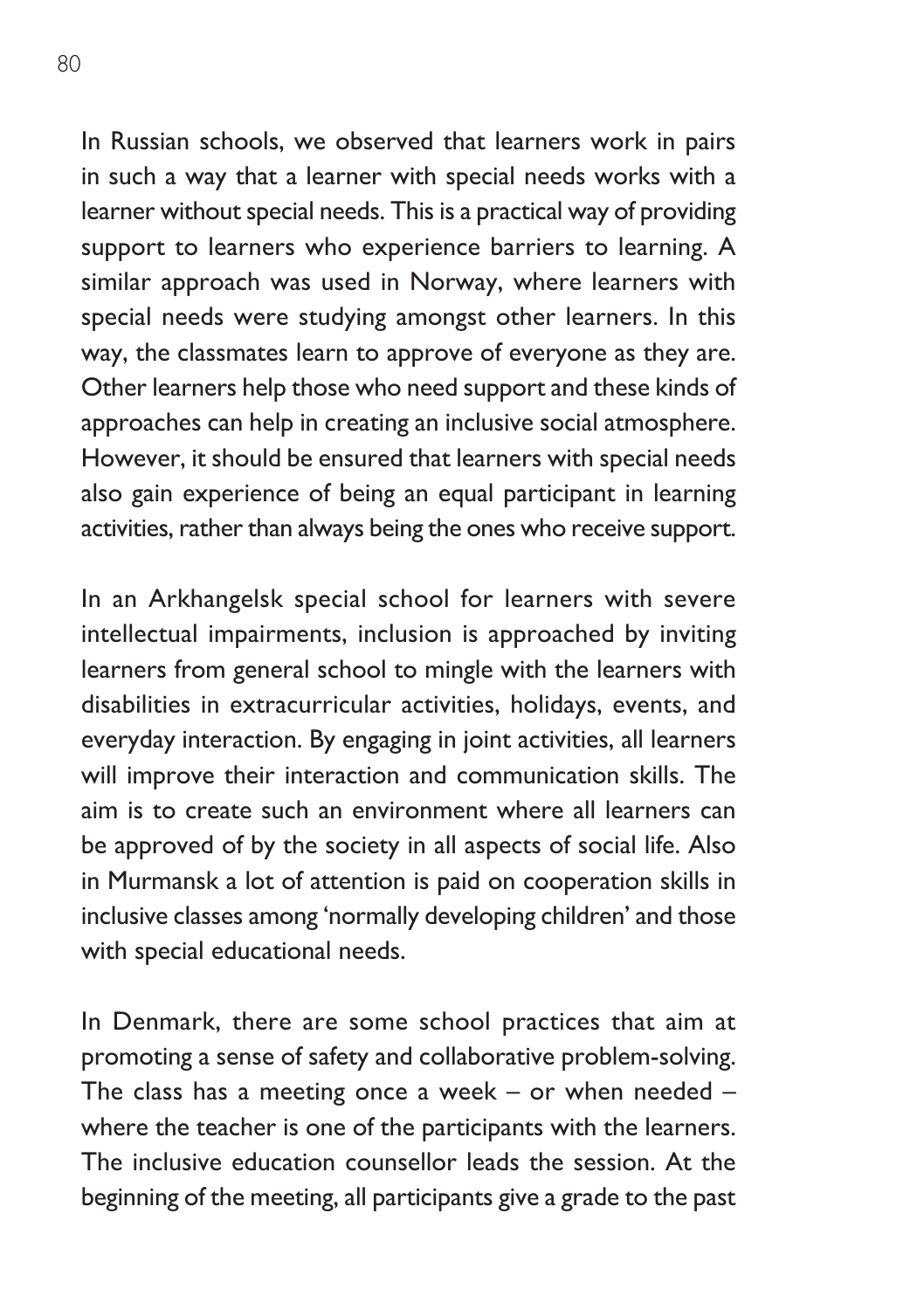week, talk about their feelings, and share their thoughts. After this the learners can reflect on what has happened after the last meeting and whether the class has problems. Usually, they assess their feelings about the last few days, and then negotiate about the problem to be solved or a new topic. Next, they listen and discuss about the ideas (dialogue) and, finally, make a conclusion based on dialogue. Each learner's contribution is highly valued as a part of collaborative responsibility.

### **Resourcing**

According to Booth and Ainscow (2002, 5), resources should be seen more broadly than as mere money, devices, or staff. By adopting a broad understanding of resources, school communities learn to identify resources that are available in any school but not used yet. They can be found, like Booth and Ainscow say: 'in any aspect of a school; in learners, parents/ carers, communities, and teachers; in changes in cultures, policies and practices.' (Ibid.) In inclusive schools, we should make efforts to identify resources in learners by trusting in their capacity to direct their own learning and the capacity to support one another. The same applies to the school staff. They might have ideas, skills, initiative, or knowledge of what creates barriers to learning and participation, and these resources deserve to be better identified so as to ensure that inclusive school development is not dependent on resources that come from outside the school community.

Inclusive education is often considered as resource intensive. In Norway, it was claimed that inclusion does not work without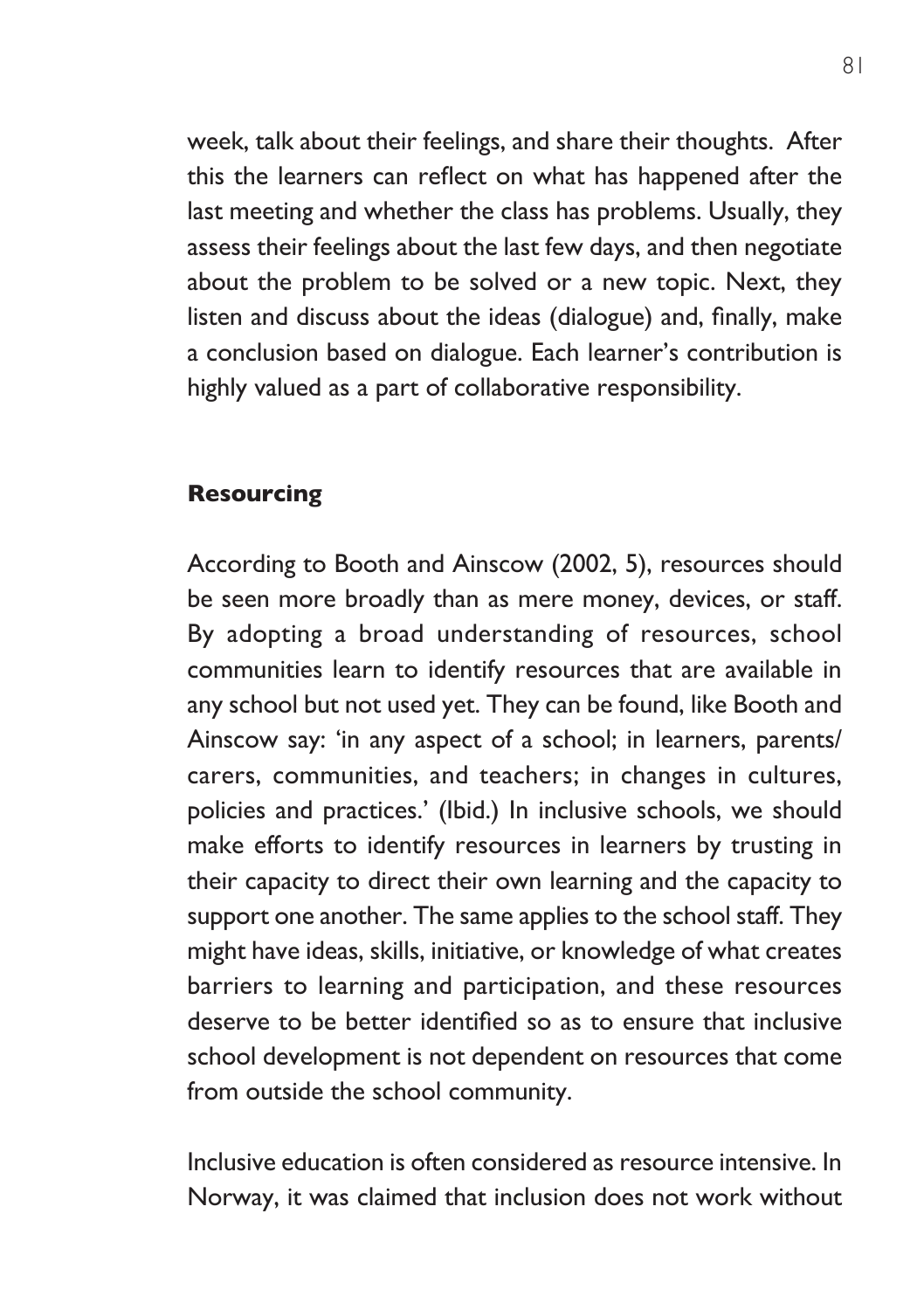sufficient human resources and financial resources such as special teachers, social workers, advisers, and so on. In addition, planning time is considered important – if there is not enough planning, it will not work at all. In Sweden, there is a special salary fund for teachers who do extra work with learners with special needs, and, also, university students are paid some money for the help and support of their fellow students with special needs. Special teachers in Finland are better paid than their teacher partners who work in an 'ordinary setting'. These organisational practices – although they might be justified as remuneration for a higher level education – may reinforce thinking that support and education of learners who need more regular and more intensive support is the task of specialised staff only.

### **Other practices**

In the Välkomsten School in Sweden, collaboration with parents is seen as a key aspect of learners' support, as parents are the most important support providers for their children. The preschool education aims at supporting families in their adaptation to the Swedish society. There are conferences for parents, and child raising issues are discussed. Families are also highly appreciated in Murmansk; in order to support the work carried out at school, they have organised a family club where families have a chance to discuss with others.

In order to support the learning of those learners who need support in doing their homework, there is a 'homework parking' in a Finnish school in Rovaniemi. Learners can come to the 'parking place' after school hours, and there are staff members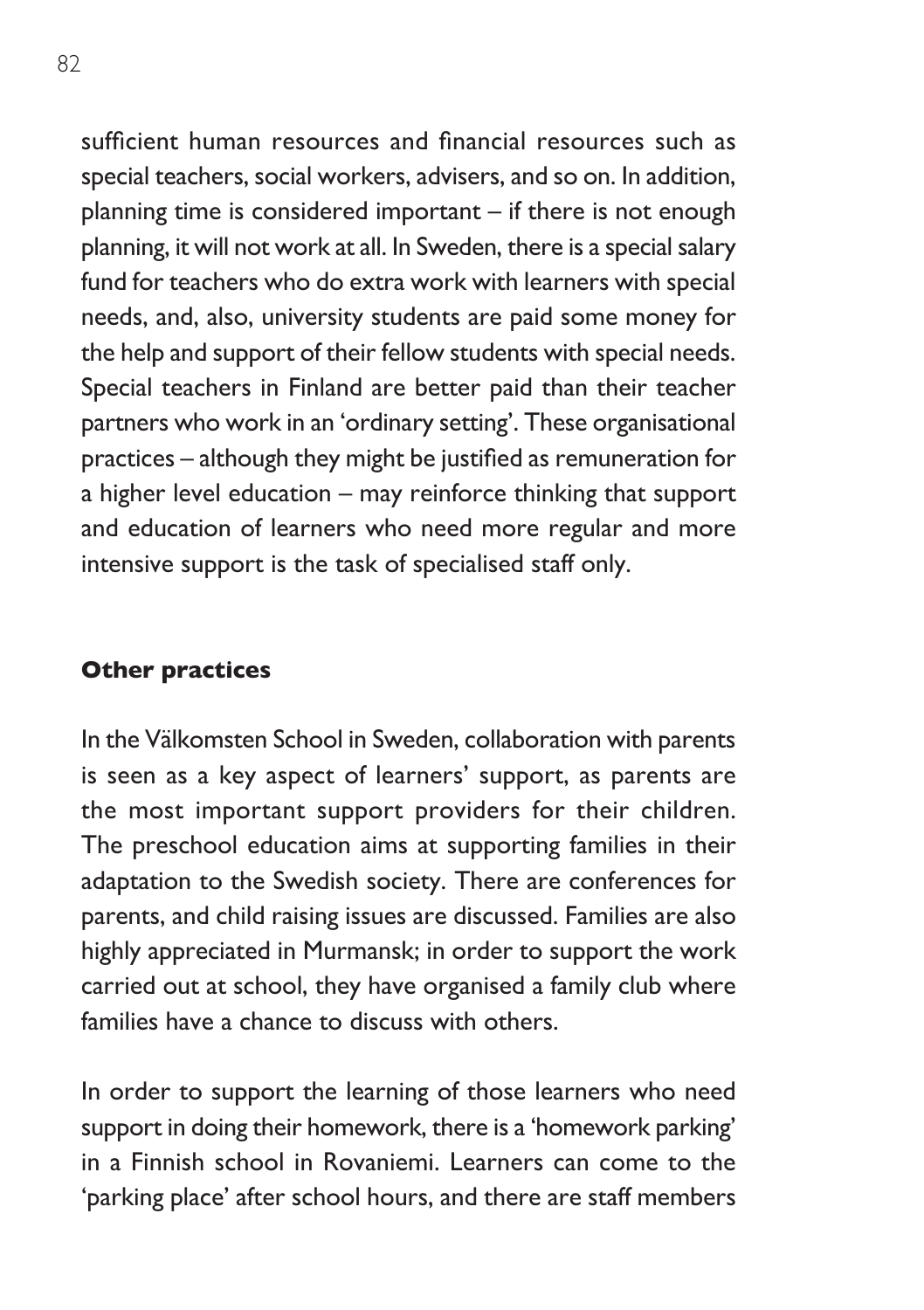to help them with the homework. In Norway, learners' free playing is seen as meaningful and important. It relates to the learning-by-doing-method. There is also an afternoon club in context with the school in Norway.

In one of the visited schools in Murmansk, Russia, a class teacher makes a social portrait of a class with other teachers. It helps to develop the individual support of learners. They also make, in the beginning of the school year, a 'social passport' of the school. It is a mix of passports of learners and teachers. During the school year, they can make corrections to the passport and the social teacher and social and pedagogical staff can make changes to their work towards needed support.

It was said in Murmansk that it is important to also meet gifted learners and their special needs. Gifted learners may have difficulties in choosing what to do in the future, and they have to meet the expectations of parents, teachers, and school administration. They may also have difficulties in socialisation and peer relationships. The school solved these problems by offering a wide range of courses, compression of educational material, individual educational routes, and inclusion in researching activity.

A system of early intervention is well established in the Arkhangelsk region. This is commendable, as it aims at preventing difficulties to grow and promote the development of learners with special needs. This may decrease the number of learners being affected by impairments. At this stage, it seems that the interventions are only targeted on learners. In future development, the focus of interventions should shift towards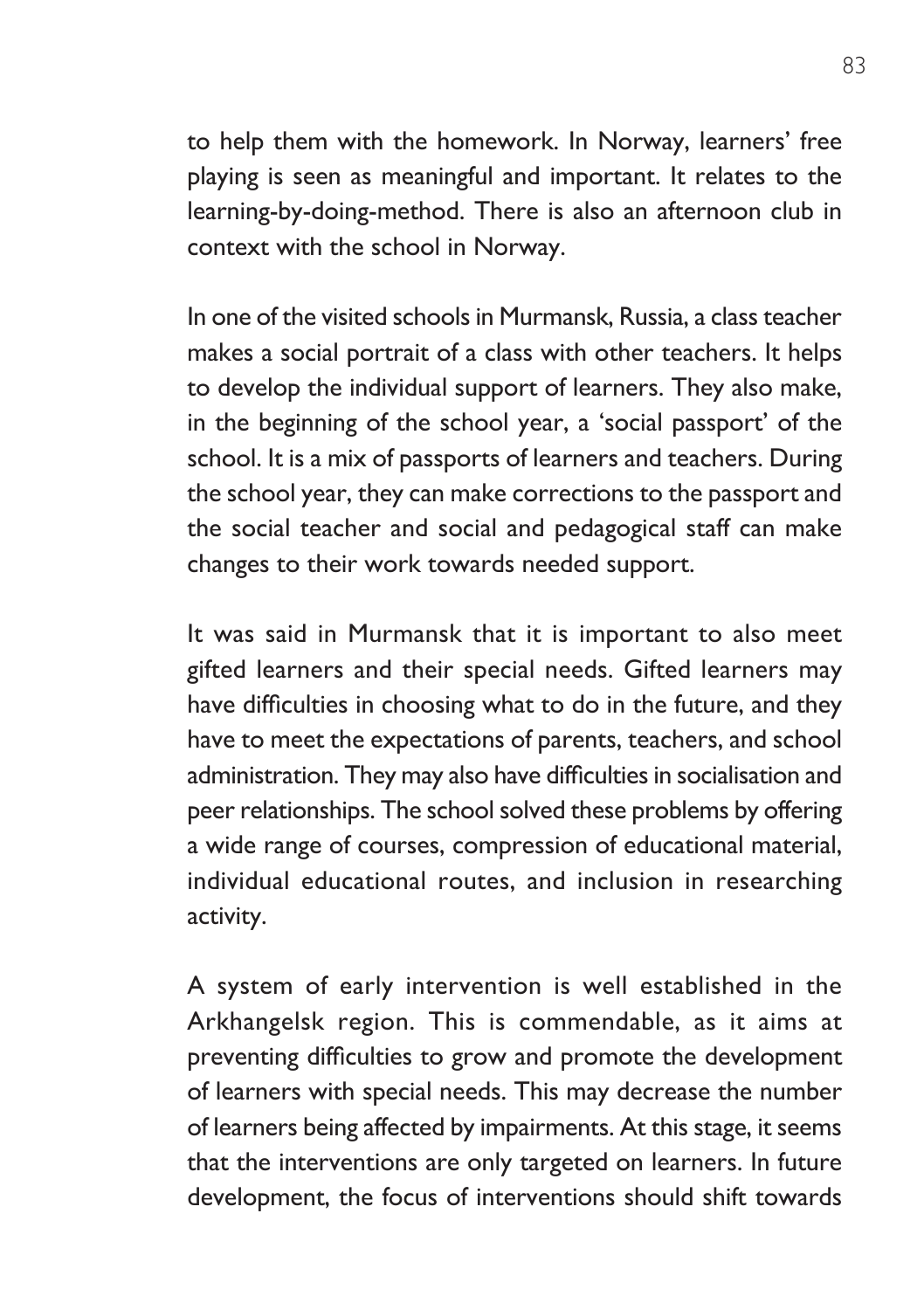classroom practices, diversifying pedagogical approaches, and reinforcing ordinary teachers' skills in addressing the learning needs in their usual teaching.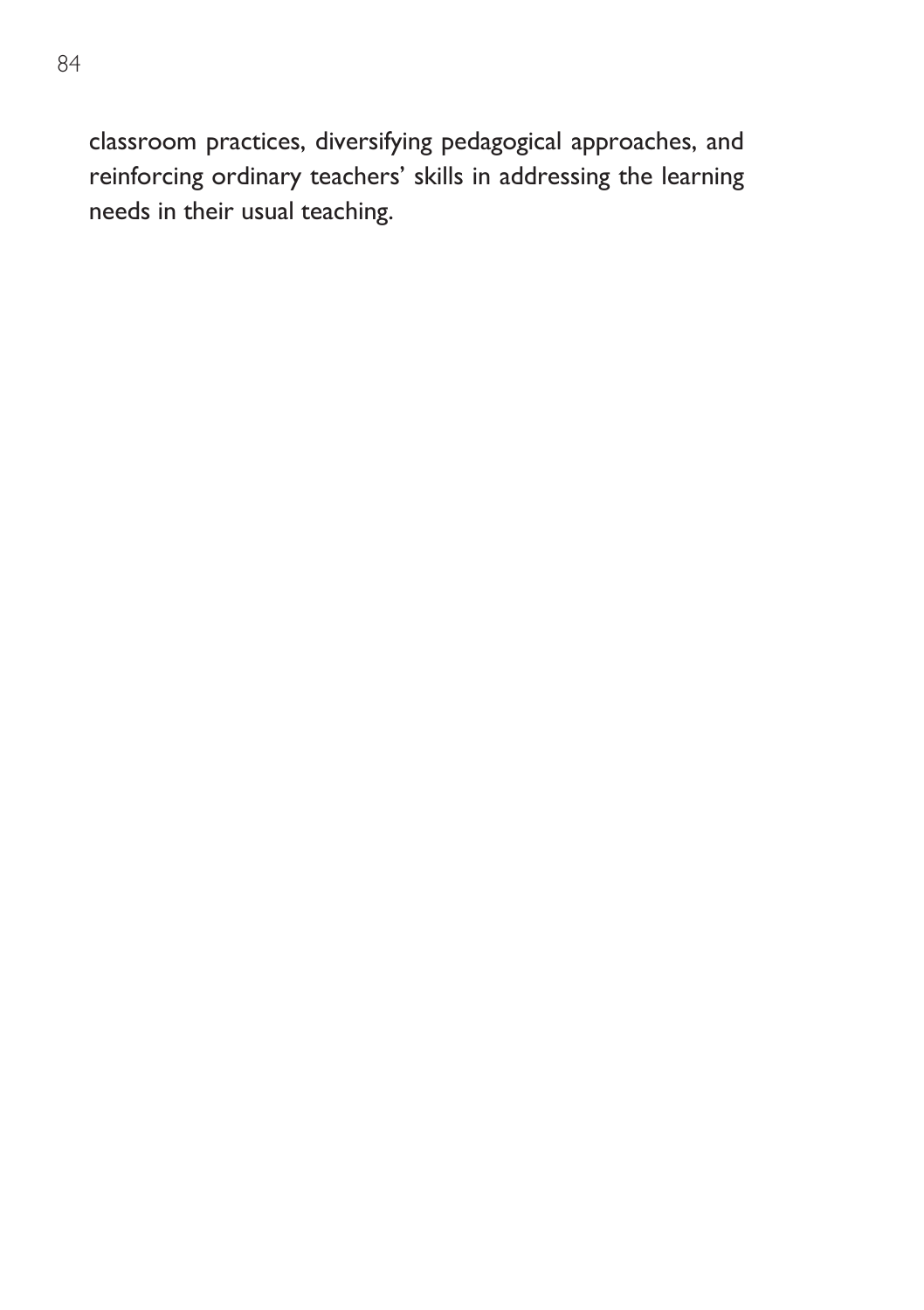## 6. Common Destination, Different Ways to Go

At this point of the benchmarking exercise, a few conclusions need to be made.

In all visited countries, inclusive education is not yet conceptualised nor is it built as an alternative, principled way of providing education that combats all forms of discrimination. Traditional special education structures – special schools and special classes and disability-specific qualifications – seem to still be the basis of developments in inclusive education. There is plenty of evidence in international research that special education structures seem to maintain the status quo – a parallel system of specialised education and more general education – and reinforce thinking that the responsibility of addressing the needs of those learners who need more support is mainly the task of specifically trained professionals. Inclusive education requires a common understanding of shared responsibility for all learners, and a conviction that all teachers can address the diverse needs they encounter in their daily work. Recent research shows that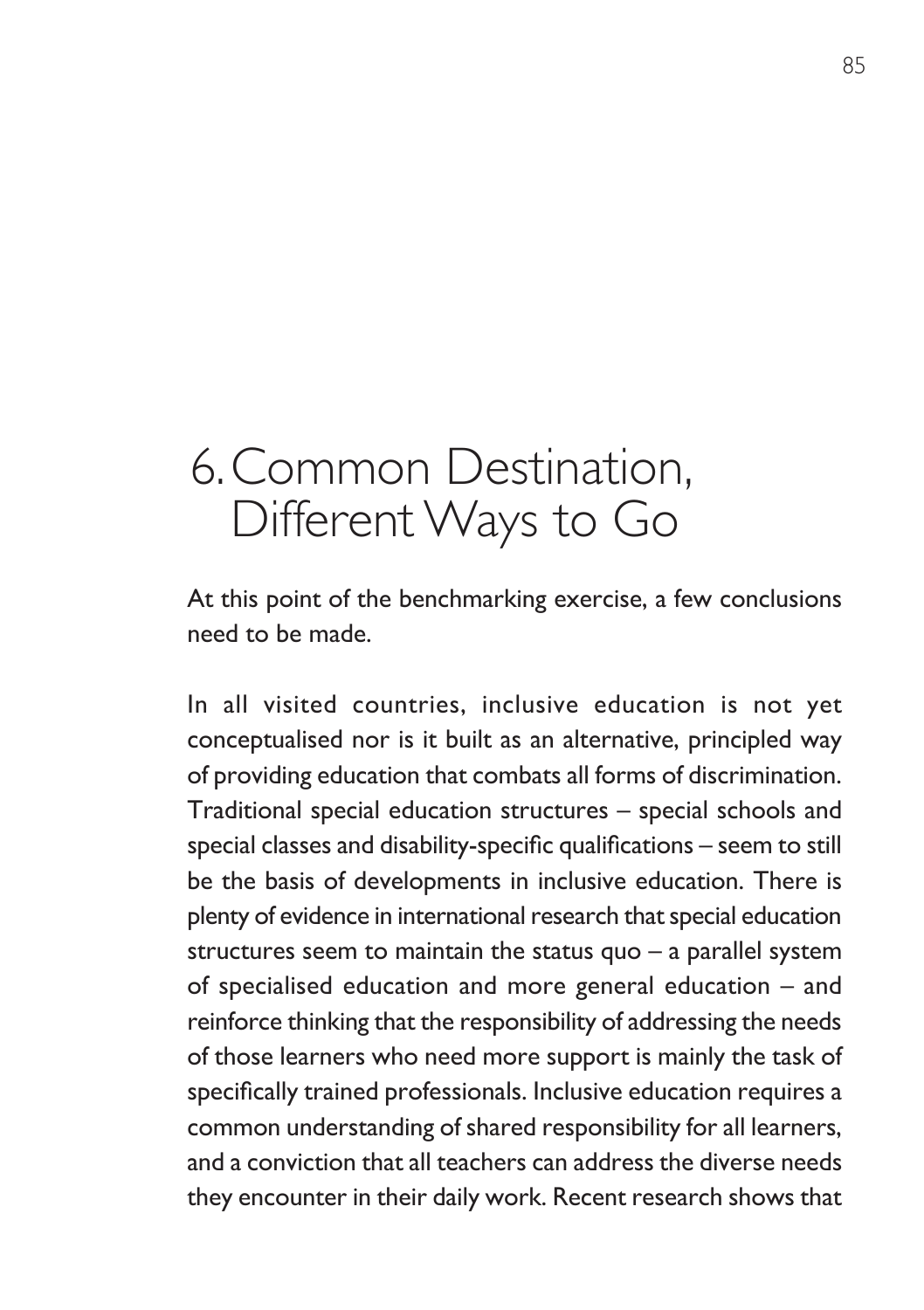teachers who work in environments where specialised services are not available have a more positive attitude towards diversity in general, and they are more confident about their professional competence in identifying, addressing, and responding to a range of learners needs (Lakkala & Thuneberg, 2012, 21; Väyrynen 2013b). The key issue for inclusion is, therefore, how to make a paradigm shift in research, thinking, and practice happen.

### **Teacher education**

Teacher education can make a contribution towards the development of inclusive education systems. It was considered as a key lever for inclusion in all visited countries. Some countries have undertaken major reforms in teacher education in order to develop new competencies that are required in inclusive educational institutions. Teacher education necessitates thinking that is based on core values related to inclusive education: (1) valuing student diversity, (2) supporting all students, (3) working with others, and (4) personal professional development. On the basis of these core values, a framework for teacher competences for inclusion has been developed through a large European research project. (European Agency for the Development of Special Needs Education [EADSNE] 2012.) It is worth introducing this framework so as to make efforts to break away from the idea that inclusive education necessitates disability-specific specialisations.

The framework is founded on four core values related to inclusive education, and each core value is linked with two key areas of competence, as shown in the table below.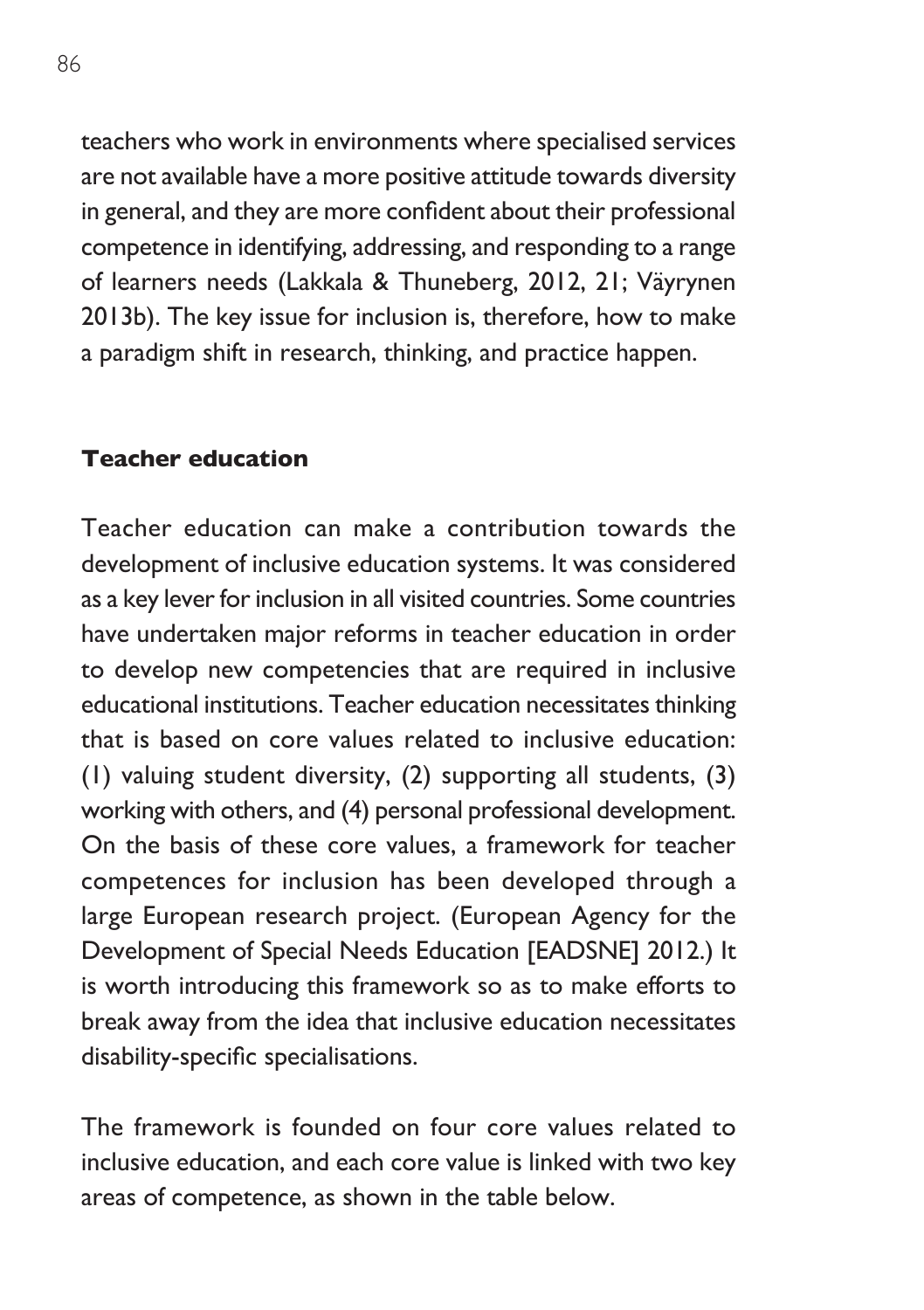| <b>Core Value</b>                                                                                                                         | <b>Area of Competence</b>                                                                                                                 |
|-------------------------------------------------------------------------------------------------------------------------------------------|-------------------------------------------------------------------------------------------------------------------------------------------|
| Valuing student diversity:<br>student difference is<br>considered as a resource                                                           | • Conceptions of inclusive education<br>• The teacher's view of student diversity                                                         |
| Supporting all students:<br>teachers have high<br>expectations for all<br>students' achievement                                           | · Promoting the academic, social, and<br>emotional learning of all students<br>• Effective teaching approaches in heterogeneous<br>groups |
| Working with others:<br>collaboration and<br>teamwork are essential<br>approaches for all<br>teachers                                     | • Working with families<br>• Working with a range of educational professionals                                                            |
| Personal professional<br>development: teaching<br>is about learning<br>and teachers take<br>responsibility for their<br>lifelong learning | • Teachers as reflective practitioners<br>• Initial teacher education as a foundation for<br>ongoing professional learning                |

*Table 11. Teacher competencies for inclusion.*

*Table based on EADSNE's (2012) profile of inclusive teachers.*

In addition to the values and areas of competence, the framework describes the attitudes and beliefs underpinning each area of competence, the essential knowledge and understanding as well as the skills and abilities to be developed within each area of competence. The description of these competencies points out the crucial areas where teacher education should be focused. It is also recognised that knowledge and understanding as well as skills and abilities are closely linked with values; and if values are not constantly kept as the foundation of teacher education, the link between actual skills development and the goals of inclusive education may be lost.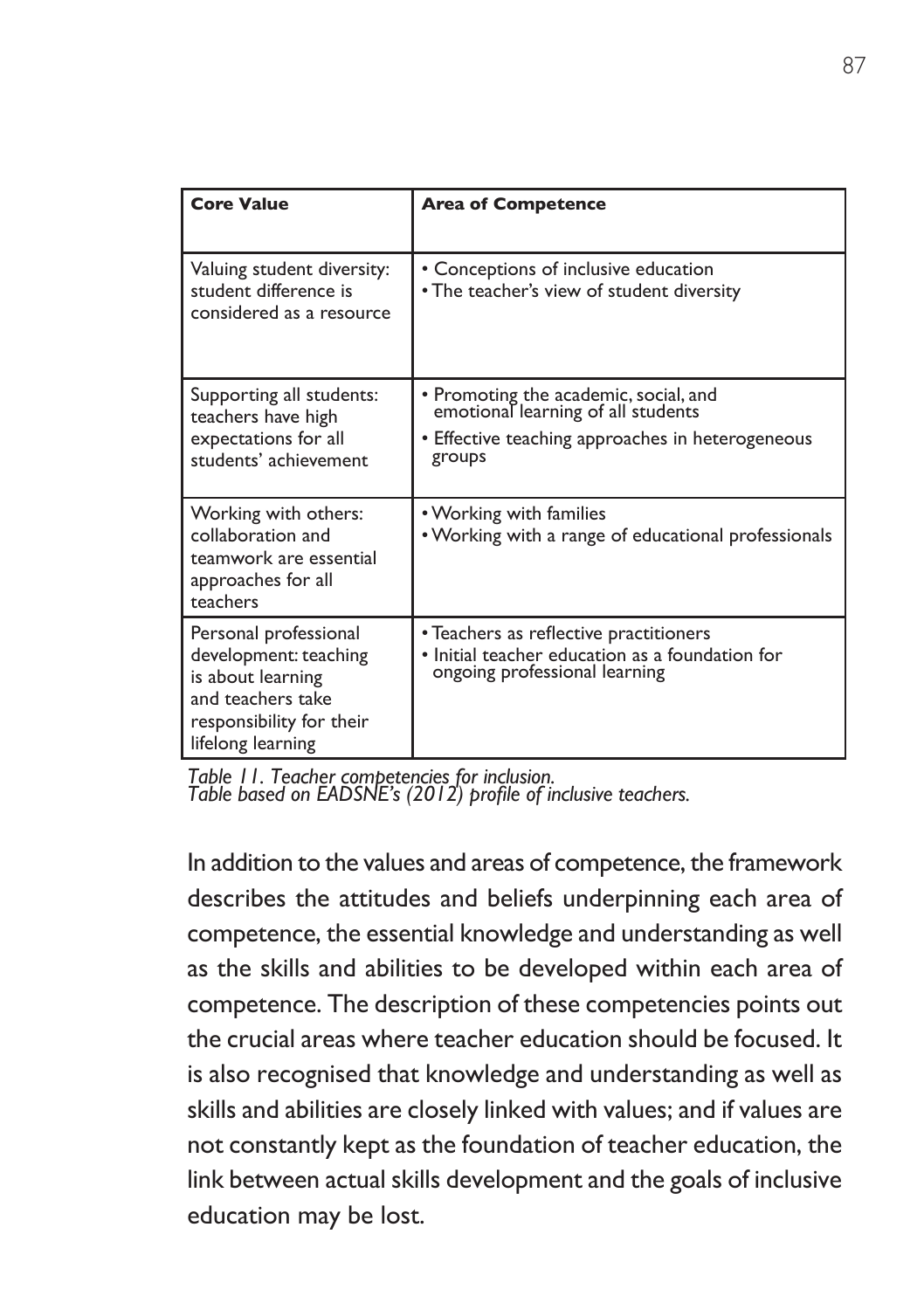The core values of inclusive teachers should also be present in the ways in which teacher education is designed in universities. This will bring challenges also to university pedagogy as student diversity and collaboration should form the basis of all teaching.

### **School development**

Taking the core values of inclusive education on the school level, collaboration and diversification of teaching and learning approaches seem to be important in creating more inclusive educational settings.

Collaboration in schools takes different forms: co-teaching, teachers' joint problem-solving, working with a range of professionals. Some schools open up to communities by making their premises available for the community members, involving youth workers, social workers, and other professionals in the locality in the creation of school communities that respect and nurture diversity. The work with families is recognised everywhere as an important task of schools, although it was not clear from the benchmarking visit, to what extent families are enabled to participate in the school community as equal partners in matters that concern their children. The eco-cultural theory of childhood and adolescence development might prove to be a useful framework for reflecting the role of the family in inclusive education.

All visited schools emphasised learner collaboration as an important aspect of learning. Although collaboration is emphasised, the education system may endorse competition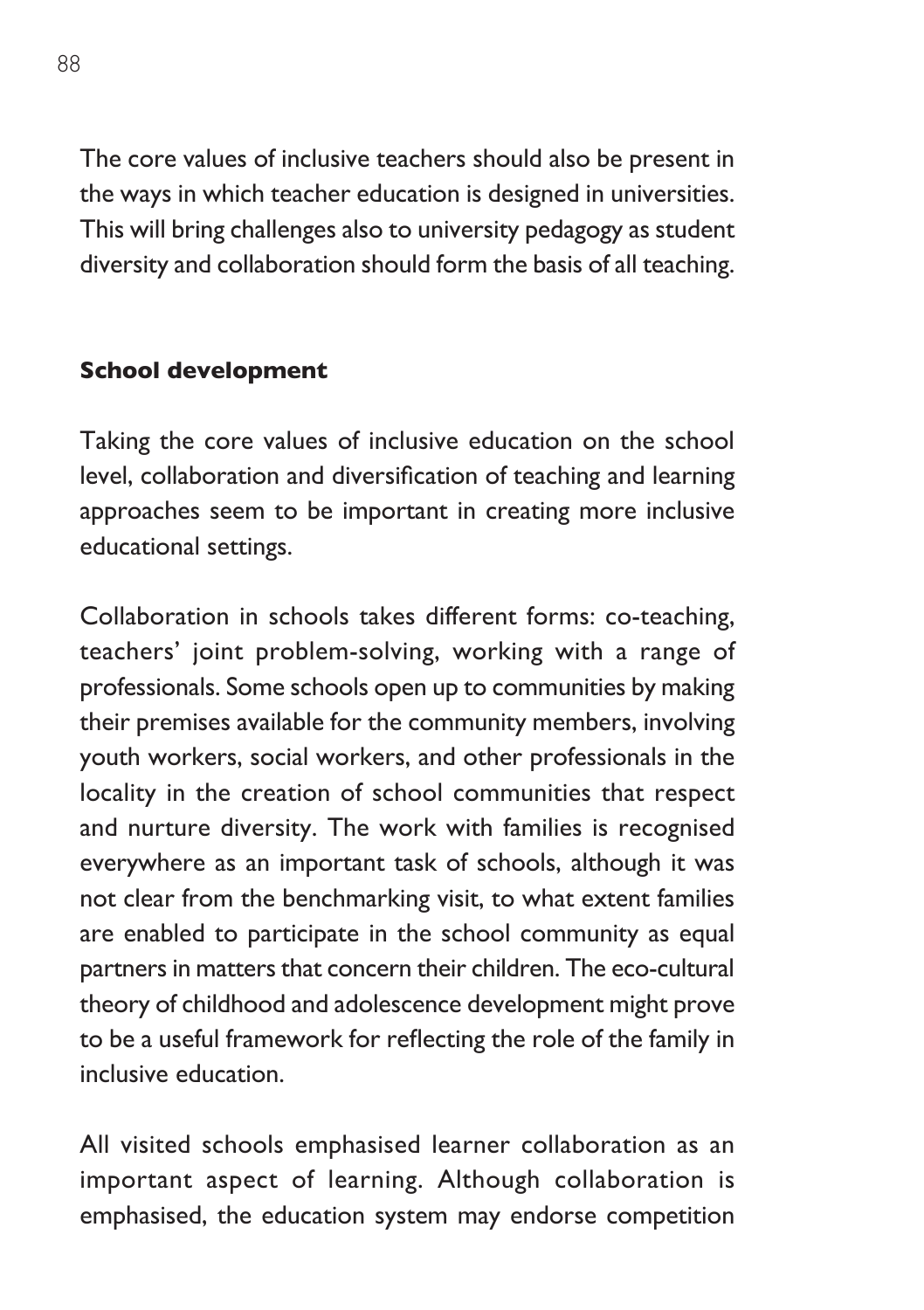by insisting on formal examinations and promotion on the basis of examinations, or by designing curricula that focus on content knowledge rather than skills in learning, problem solving, or interaction. However, teachers' roles in promoting learner collaboration should not be ignored, as they may favour collaborative activities as a means to respond to diversity of learners. This was observed in the ways in which teachers grouped the learners by changing the criteria of grouping, which promoted structures that increased learners' interaction ('If you don't know, ask your classmate first. If she/he can't help you, then ask the teacher.').

The development of shared responsibility was supported by different staff activities where teachers – and possibly other professionals – engaged in planning, problem-solving, and community-building. In inclusive settings, problem-solving should be based on dialogue: listening to and hearing all involved. Learners should be involved as a part of the solutions; the Danish example of class meetings led by the inclusion counsellor was a fine example of this approach.

Mainstream school teachers also need support to address and respond to more complicated needs of learners. Special schools and resource centres are important resources in this respect. While there might be expertise in specific areas of pedagogy, special teachers may lack understanding of dynamics of mainstream education. In an optimal situation, the expertise of the special school or resource centre can be targeted to address specific needs and integrated as a part of daily work in schools. In this way, the expertise will support the development of inclusive education rather than bringing special education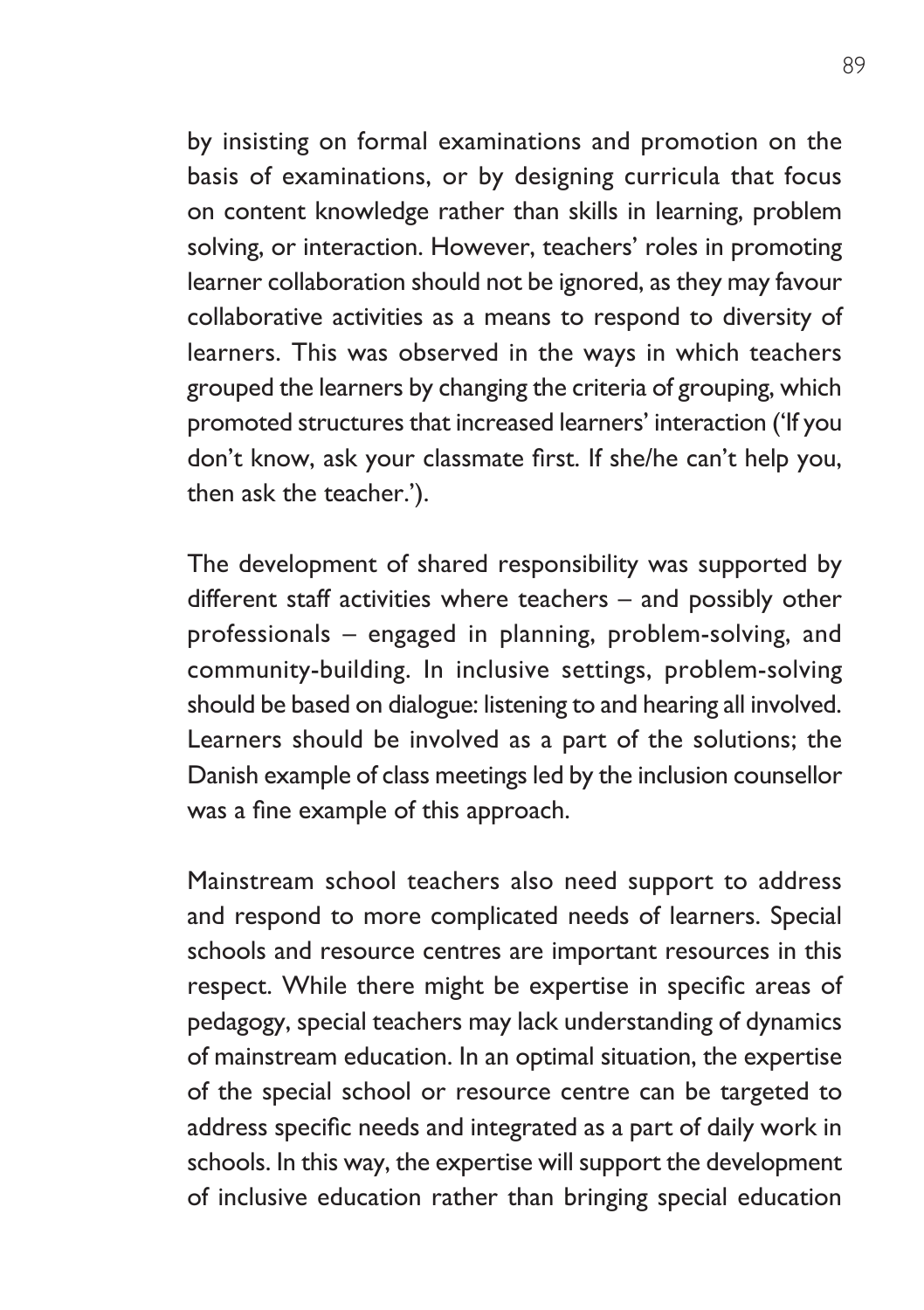service within mainstream education. Collaboration, in its true sense, is beneficial to all partners. In this respect, it might be useful to reflect on what is it that special schools and resource centres can get from the mainstream schools. The flow of 'knowledge' and 'skills' from experts to not specialised staff – and not being a mutual learning experience – may maintain the thinking that inclusive education cannot be achieved without specialised services.

### **Change process**

There are also some concerns and challenges when developing inclusive education. All countries included in the benchmarking exercise have faced resistance to change, which is very characteristic for people everywhere. There are many kinds of teachers in the schools; some of them want to develop their work, and some of them want to stick in the traditional way of teaching. Teachers' salary systems also may hinder teachers' enthusiasm about inclusive education, as some teachers (e.g., special teachers in Finland) get a better salary than others receive for the same work they do in inclusive settings.

If inclusive education is seen as a process, it is essential that all education professionals conceive of their work as ongoing development. This is, after all, one of the core values of inclusive teachers presented above. Ongoing development is connected with change processes that require individual commitment, shared understandings, and support from the leaders. In this process, there are disputes, varying intensity of commitment, and resistance. It seems that inclusive education moves forwards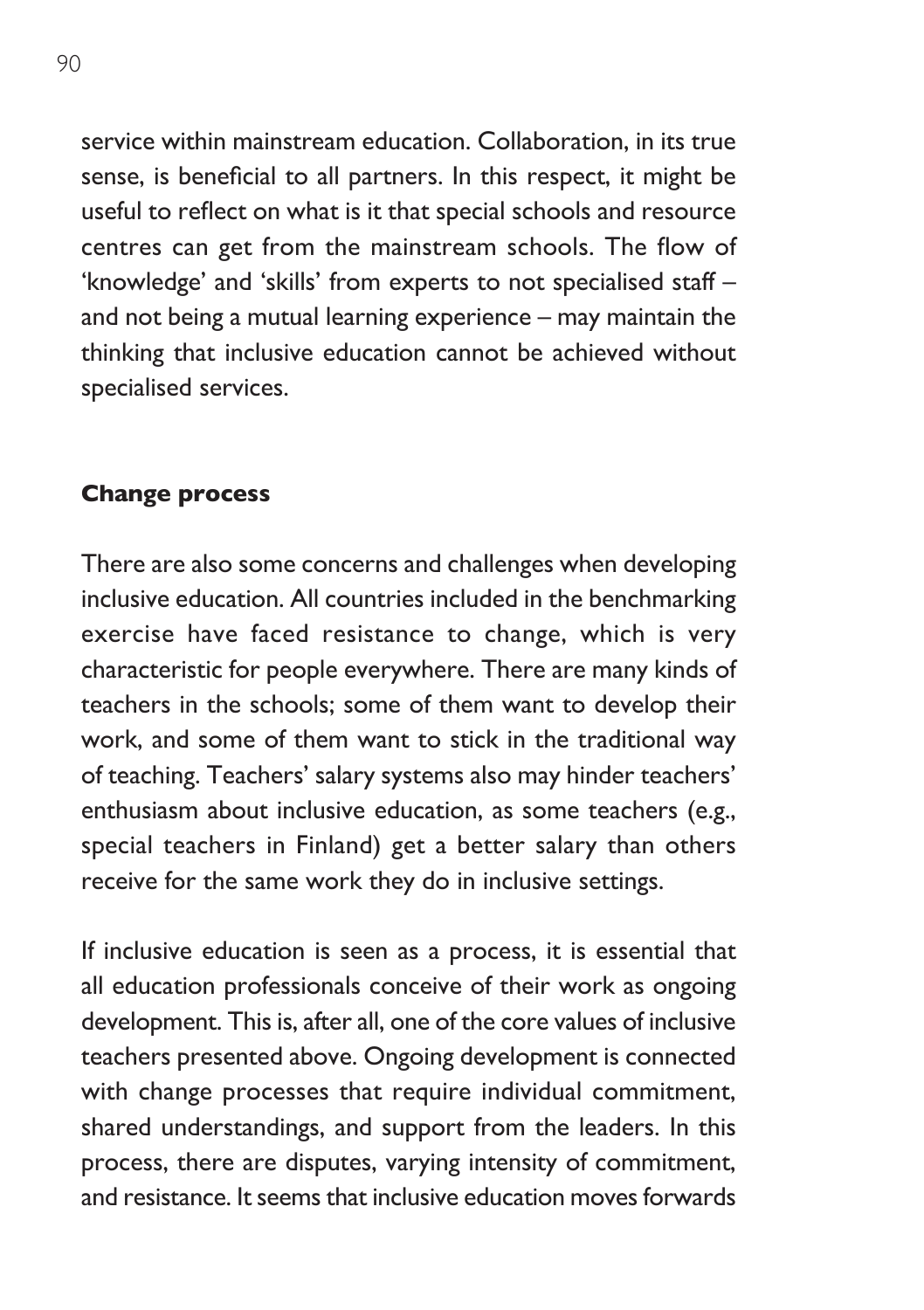in schools where skilful school leaders can push for the change and support the staff in 'turbulence in the staff room'. They also manage to give a lot of thought for the equitable use and allocation of resources for inclusion.

In the end, we came to the conclusion that the objectives of inclusive education are the same to some extent in all countries, but the ways towards the goals take different routes. There is no one model for inclusion; it is an ongoing development process, taking its shape within a context of society, local structures, school cultures, and classroom interaction.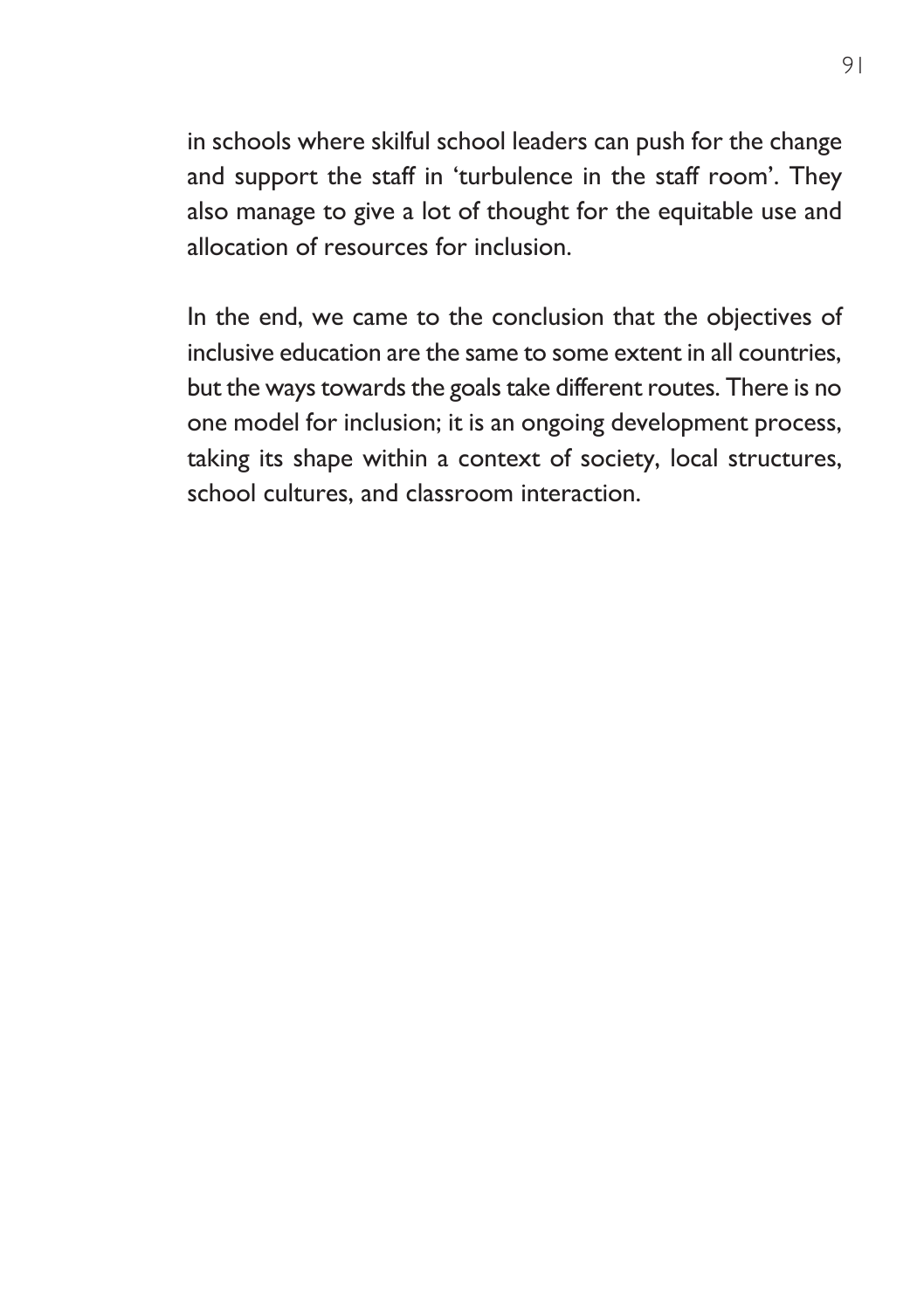

Act of 17 July 1998 no. 61 relating to Primary and Secondary Education and Training (the Education Act).

*http://www.european-agency.org/country-information/norway/norwegian-files/Education\_Act\_Norway.pd*f [Referred on 27.5.2013].

Ahtiainen, R., Beirad, M., Hautamäki, J., Hilasvuori, T., Thuneberg, H. 2011. Samanaikaisopetus on mahdollisuus. Tutkimus Helsingin pilottikoulujen uudistuvasta opetuksesta. Helsinki: Yliopistopaino.

Ainscow, M., Booth, T. & A. Dyson 2006. Improving Schools, Developing Inclusion. London: Routledge.

Ala, M. & S. Sivula-Chávez 2013. Cooperative teaching as a tool to support the learner. Presentation 3/2013.

Alur, M. & V. Timmons 2009. Conclusions. In: M. Alur & V. Timmons (Eds) Inclusive Education Across Cultures: crossing boundaries, sharing ideas. London: Sage, 430–447.

Åström, L. 2012. Presentation 14.11.2012. Välkomsten School.

Autti, A. & T. Mella Eds. 2012. Lapin yliopiston kasvatustieteiden tiedekunta. Opinto-opas 2012- 2014. Edit. Rovaniemi: Lapin yliopistopaino.

Basic Education Act 628/1998. Amendments up to 1136/2010. *http://www.finlex.fi/fi/laki/kaannokset/1998/en19980628.pdf*  [Referred on 11.10.2013].

Basic principles and approaches of education in Russia. (N.d.) Federal State Budgetary Institution. "Federal Centre For Educational Legislation". Basic principles and approaches of education in Russia. *http://eng.lexed.ru/legislation/?principles.html* [Referred on 3.6.2013].

Booth, T. & M. Ainscow 2002. Index for inclusion. Developing learning and participation in schools. CSIE. *http://www.eenet.org.uk/resources/docs/Index%20English.pdf*  [Referred on 26.6.2013].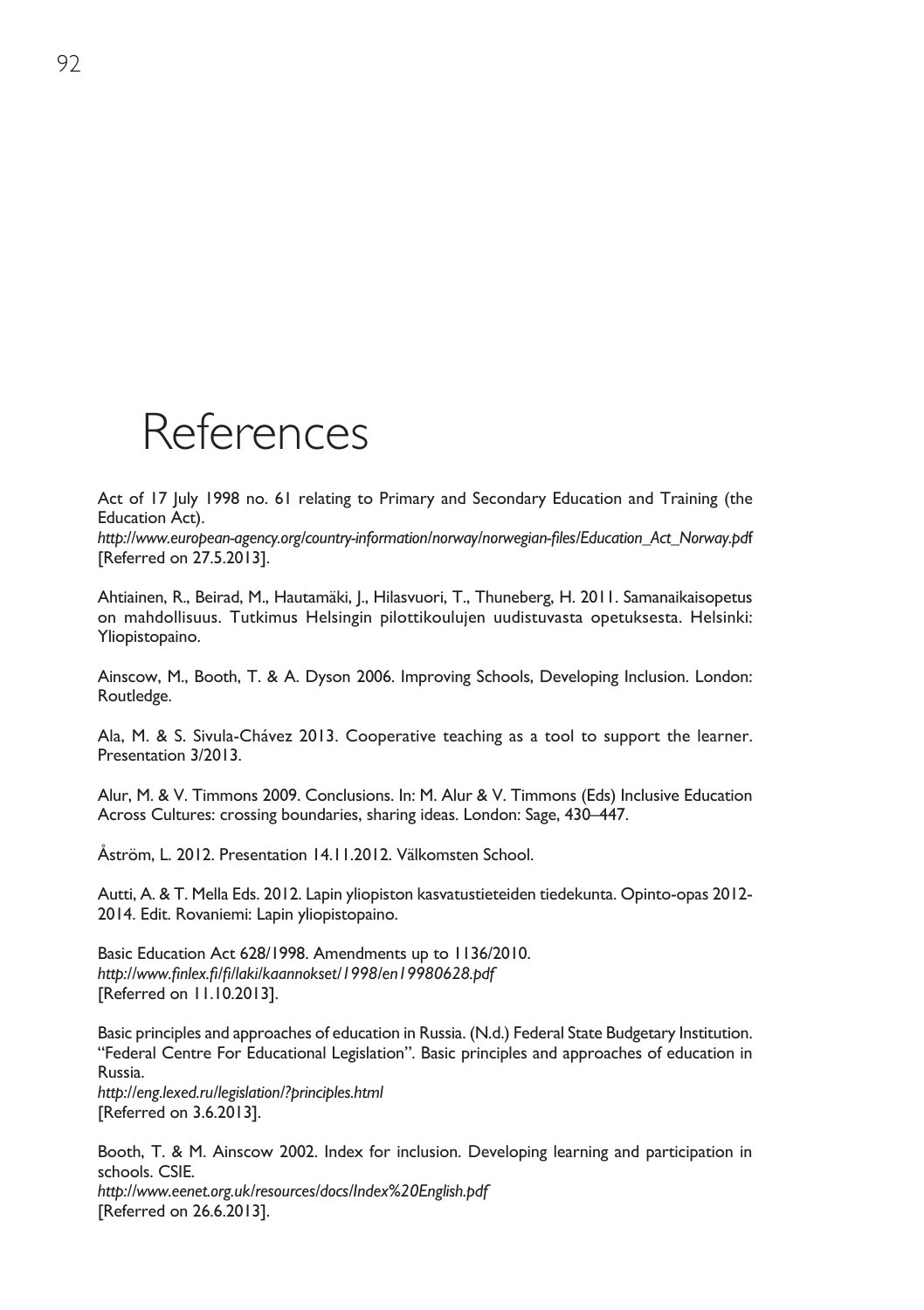Complete National Overview - Denmark 2012. European Agency for Development in Special Needs Education.

*http://www.european-agency.org/country-information/denmark/national-overview/complete-nationaloverview* 

[Referred on 27.5.2013].

Complete National Overview - Finland 2012. European Agency for Development in Special Needs Education. *http://www.european-agency.org/country-information/finland/national-overview/complete-nationaloverview*  [Referred on 27.5.2013].

Complete National Overview - Sweden 2013. European Agency for Development in Special Needs Education.

*http://www.european-agency.org/country-information/sweden/national-overview/complete-nationaloverview*

[Referred on 27.5.2013].

Cook, L. & M. Friend 1995. Co-teaching: Guidelines for Creating Effective Practices. Focus on Exceptional Children. 28 (3) In: Ahtiainen, R., Beirad, M., Hautamäki, J., Hilasvuori, T., Thuneberg, H. 2011. Samanaikaisopetus on mahdollisuus. Tutkimus Helsingin pilottikoulujen uudistuvasta opetuksesta. Helsinki: Yliopistopaino.

Cummins, J. 2001. Bilingual Children's Mother Tongue: Why Is It Important for Education? Sprogforum, 7(19), 15-20. *http://www.fiplv.org/Issues/CumminsENG.pdf*  [Referred on 7.10.2013)

Emtoft, L., Roesdahl, S., Ryesgaard, D. & A-K., Petersen 2013. Teacher training education in Denmark. Presentation 25.2.2013.

European Agency for the Development of Special Needs Education [EADSNE] 2012. Profile of Inclusive Teachers *http://www.european-agency.org/agency-projects/Teacher-Education-for-Inclusion/Profile-of-Inclusive-Teachers.pdf*

Finnish National Board of Education 2011. The school of opportunities - towards every learner's full potential.

*http://www.oph.fi/download/134584\_the\_school\_of\_opportunities.pdf* Gardelli, Å. & E. Alerby. 2012. Presentation 13.11.2012. Luleå University of Technology.

Jakhelln, R. 2013. ProTed. Center for Professional Learning in Teacher Education. Presentation 30.1.2013. University of Oslo and University of Tromso.

Koskinen, H. 2013. Teachers' pedagogical studies. Presentation 26.3.2013. University of Lapland. Kyrö-Ämmälä, O. 2013. Construction of Teacher Identity. Presentation by Turunen, T. 26.3.2013. University of Lapland.

Lakkala, S. & H. Thuneberg 2012. Inkluusioon tähtäävä koulunuudistus opettajien kokemana. Kyselytutkimus Lapin kehittämisverkkohankkeen kunnissa. In: Hippuja ja oivalluksia. Kohti osallistavaa koulua Lapissa. Kehittäjäopettajien näkökulmia oppilaiden kasvun, opiskelun ja koulunkäynnin tukeen esi- ja perusopetuksessa. Rovaniemi: Lapin kehittämisverkkohanke 2009- 2012.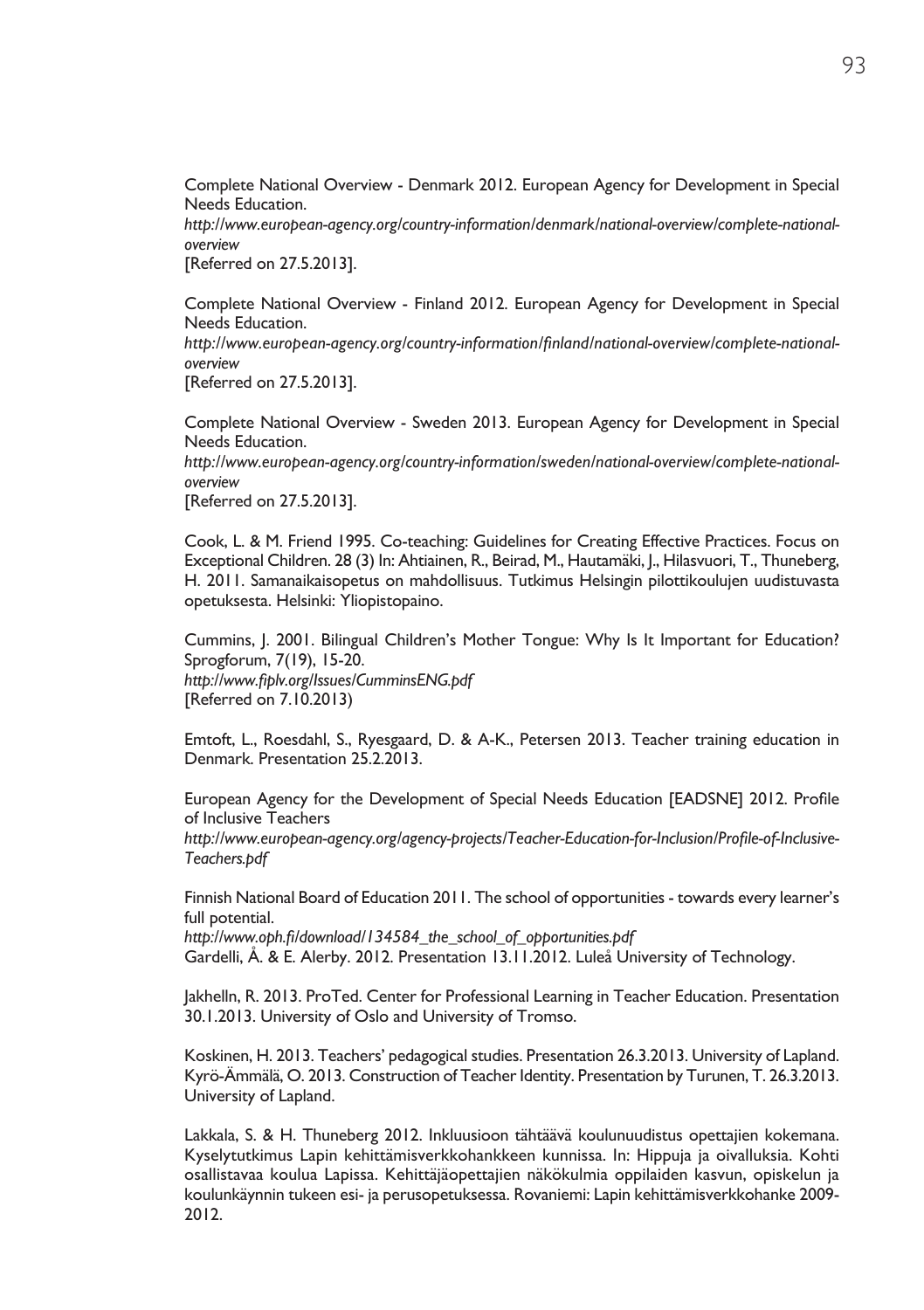Lakkala, S. 2013. Teacher training school of the University of Lapland. Presentation on 27.3.2013. The Teacher Training School of the University of Lapland.

Legal System - Denmark 2013. European Agency for Development in Special Needs Education. *http://www.european-agency.org/country-information/denmark/national-overview/legal-system*  [Referred on 27.5.2013].

Legal System - Finland 2012. European Agency for Development in Special Needs Education. *http://www.european-agency.org/country-information/finland/national-overview/legal-system*  [Referred on 27.5.2013].

Legal System - Sweden 2013. European Agency for Development in Special Needs Education. *http://www.european-agency.org/country-information/sweden/national-overview/legal-system* [Referred on 27.5.2013].

Metsokangas comprehensive school. (N.d.) Vision: "Our Metsokangas". *http://www.ouka.fi/oulu/metsokangas-comprehensive-school/our-aims*  [Referred on 6.11.2012].

Ministry of Education and Research 2004. Regeringskansliet. Government Offices of Sweden. Areas of responsibility. *http://www.government.se/sb/d/2063/a/21953* [Referred on 22.8.2013].

Ministry of Education and Research 2010-2011. National Curriculum Regulations for Differentiated Sami Primary and Lower Secondary Teacher Education Programmes for Years 1-7 and Years 5-10. *http://www.regjeringen.no/upload/KD/Vedlegg/UH/Rammeplaner/L%C3%A6rer/National\_Curriculum\_ Sami\_Teacher\_Education.pdf*  [Referred on 22.8.2013].

MoEC 2012 proudly presents: Educational Support and Guidance. Ministry of Education and Culture.

*http://www.minedu.fi/OPM/Verkkouutiset/2012/09/special\_education.html?lang=en* [Referred on 25.6.2013].

National Core Curriculum 2010. Perusopetuksen opetussuunnitelman perusteiden muutokset ja täydennykset. Helsinki: Opetushallitus.

Norwegian Ministry of Education and Research. Learning together. Meld.St. 18, 2010-2011. Report to the Storting (white paper) Summary.

Olsen, S. 2013. An Introduction to the Department of Education. Presentation 26.1.2013. University of Troms.

Opetushallitus 2010. Perusopetuksen opetussuunnitelman perusteiden muutokset ja täydennykset. Määräys 29.10.2010. Helsinki: Opetushallitus. Personal Data Act 1999. Henkilörekisterilaki. *http://www.finlex.fi/fi/laki/ajantasa/1999/19990523*  [Referred on 1.10.2013].

Russian Educational Legislation. (N.d.) Federal State Budgetary Institution. "Federal Centre For Educational Legislation". Russian Educational Legislation. *http://eng.lexed.ru/legislation/* [Referred on 3.6.2013].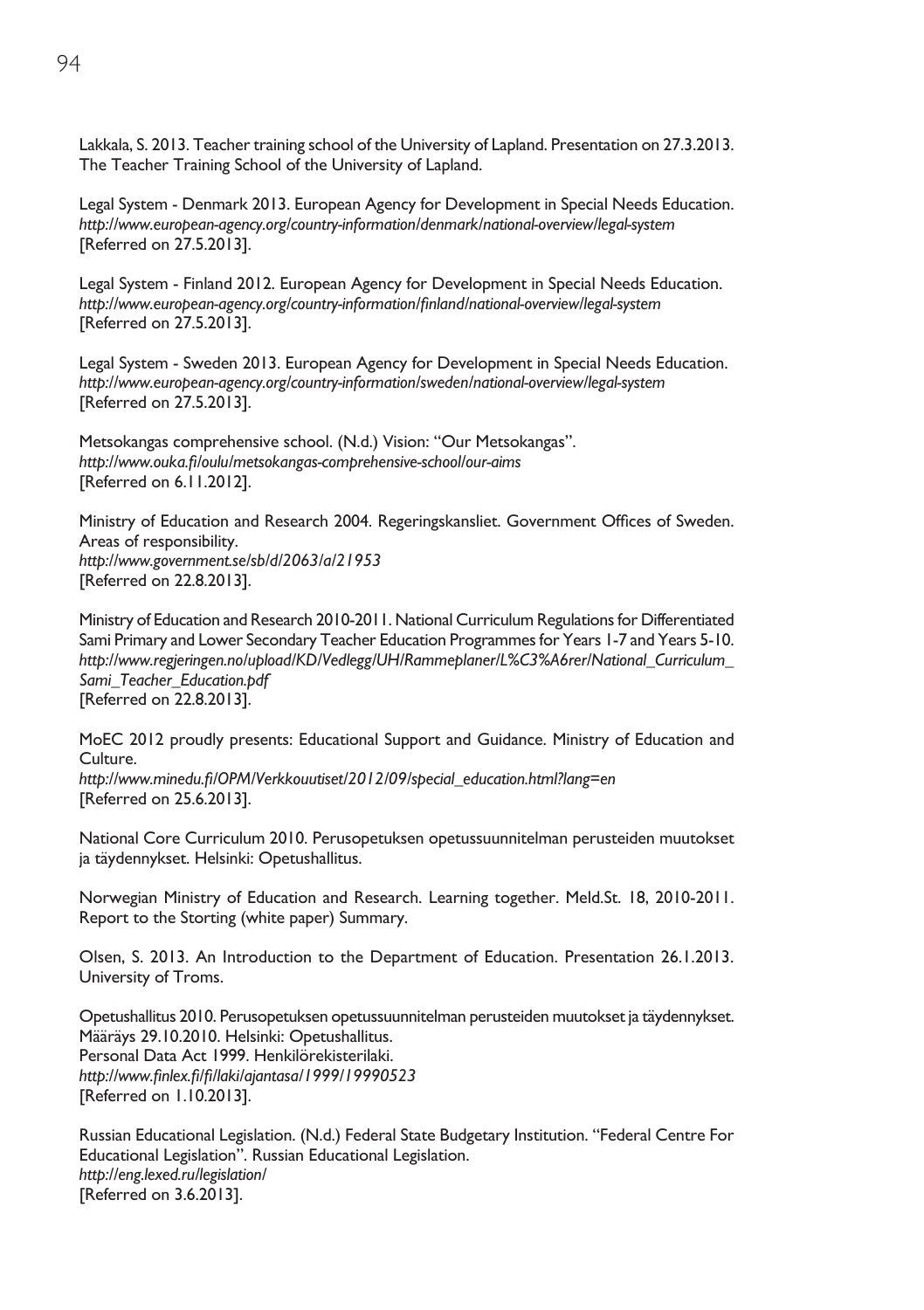SNE Country Data 2012. Norway. European Agency for Development of Special Needs Education.

*http://www.european-agency.org/country-information/norway/norwegian-files/NORWAY-SNE.pdf*  [Referred on 27.5.2013].

Stensen, M. 2013. A glance into the support system at the municipality level. Presentation 23.1.2013. Tromso PPT.

Tervaväylä oppimis- ja ohjauskeskus. (N.d.)National Special School. *http://www.tervavayla.fi/en/teaching.html* [Referred on 6.11.2012].

Tetler, S. 2013. Inclusive Education in Denmark. Presentation 19.2.2013. Aarhus University, Department of Education.

Undervisnings Ministeriet. (N.d.) The Ministry of Education. Classes & Class Teacher. *http://eng.uvm.dk/Education/Primary-and-Lower-Secondary-Education/The-Folkeskole/Classes-and-Class-Teacher* [Referred on 27.9.2013].

UNESCO 1994. The Salamanca Statement and Framework for Action on Special Needs Education. UNESCO. *http://www.unesco.org/education/pdf/SALAMA\_E.PDF* [Referred on 12.11.2013.]

UNESCO 2004. ChangingTeaching Practices. Using curriculum differentiation to respond to students' diversity. Paris: UNESCO. [Referred in 8.11.2013].

UNESCO 2009. Policy guidelines on inclusion in education. Paris: UNESCO. *http://unesdoc.unesco.org/images/0017/001778/177849e.pdf.* Reviewed on 20 June 2013.

Väyrynen, S. 2013a. Special needs education, inclusive education at the faculty of education. Presentation 26.3.2013. University of Lapland.

Väyrynen, S. 2013b, forthcoming. A Glance at Inclusion in a Small Finnish Community: Essential Teacher Competences.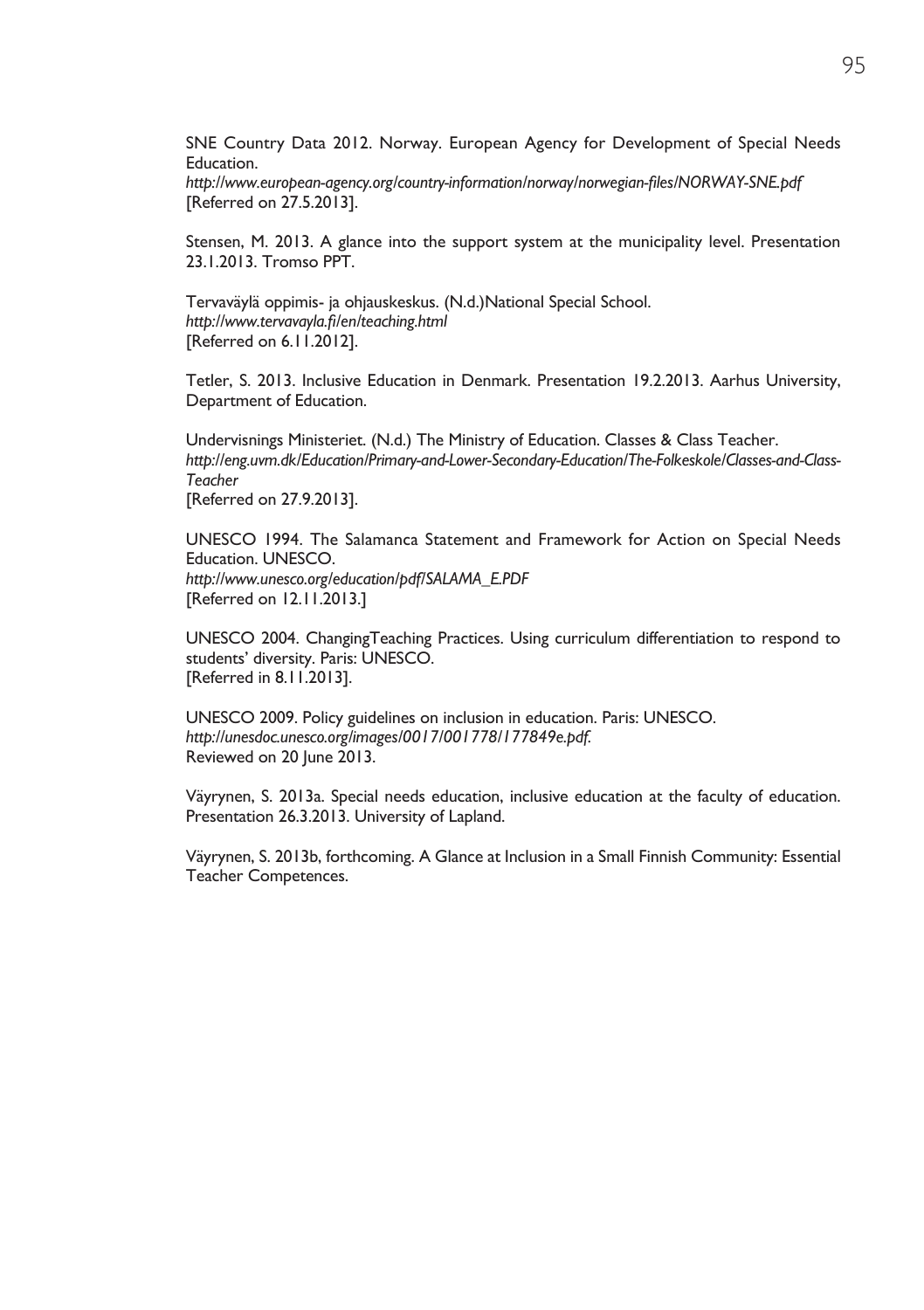# Appendices

Annex 1

### **List of the benchmarking participants**

**Yulia Afonkina**, Murmansk Regional In-service Training Institute for Education and Culture, Murmansk, Russia **Katja Anttila**, Nivavaara Comprehensive School, Rovaniemi, Finland **Svetlana Bulanova**, Northern Arctic Federal University, Arkhangelsk, Russia **Alexandra Burtseva**, Murmansk State Humanities University, Murmansk, Russia **Natalia Flotskaya**, Northern Arctic Federal University, Arkhangelsk, Russia **Anna Gushchina**, Murmansk State Humanities University, Murmansk, Russia **Kerttu Hakoköngäs**, Nivavaara Comprehensive School, Rovaniemi, Finland **Lenita Hietanen**, University of Lapland, Rovaniemi, Finland **Jaakko Höynälänmaa**, Rantavitikka Comprehensive School, Rovaniemi, Finland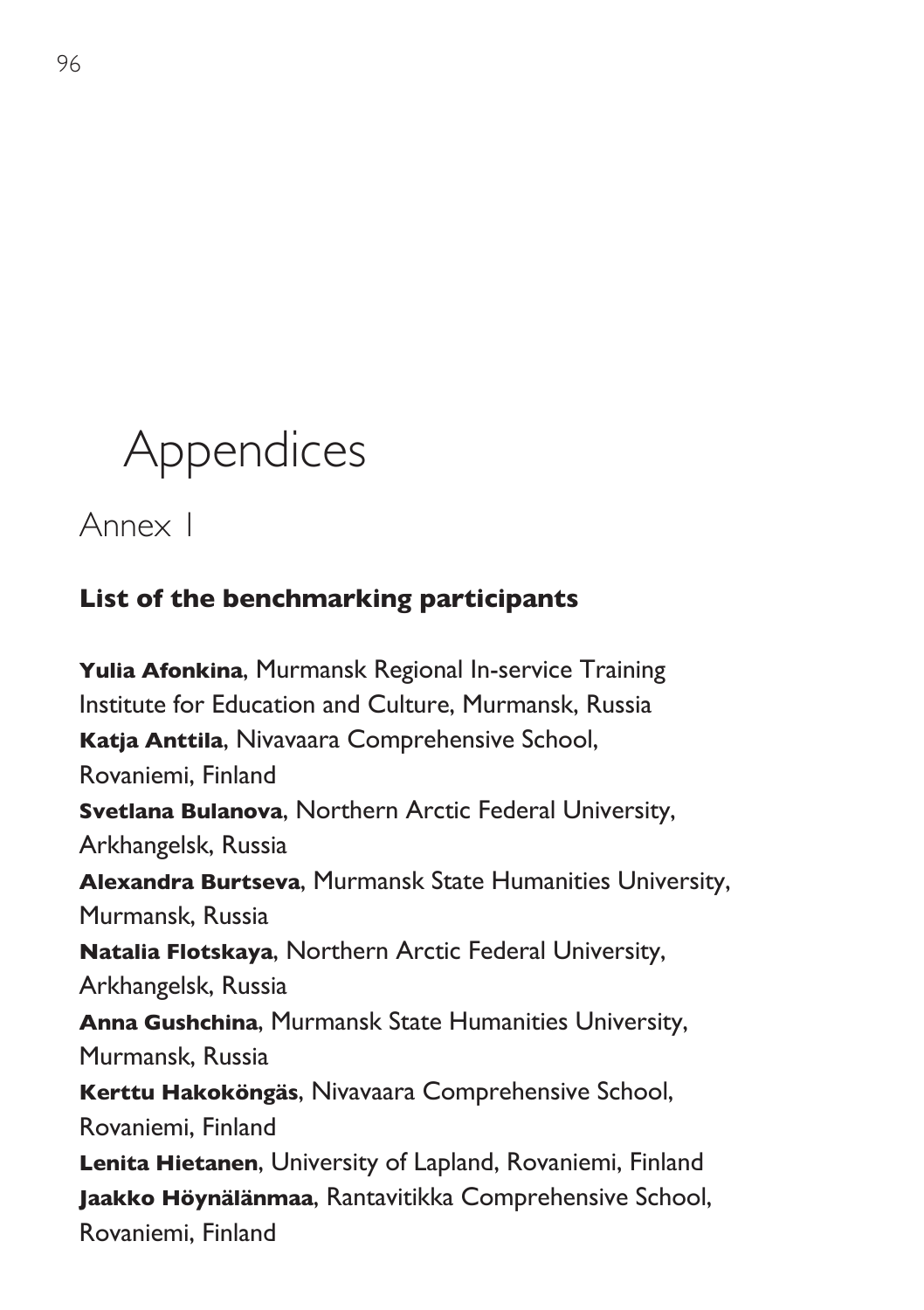**Kseniia Iartceva**, Northern Arctic Federal University,

Arkhangelsk, Russia

**Heidi Kantola**, Rantavitikka Comprehensive School, Rovaniemi, Finland

**Essi Kesälahti**, University of Lapland, Rovaniemi, Finland **Helena Koskinen**, University of Lapland, Rovaniemi, Finland **Alexander Krylov**, Northern Arctic Federal University, Arkhangelsk, Russia

**Tatiana Kuzmicheva**, Murmansk State Humanities University, Murmansk, Russia

**Katja Norvapalo**, University of Lapland, Rovaniemi, Finland **Minnamari Ojala**, Nivavaara Comprehensive School, Rovaniemi, Finland

**Mare Rantaniemi**, University of Lapland, Rovaniemi, Finland **Rauna Rahko-Ravantti**, University of Lapland, Rovaniemi, **Finland** 

**Inna Ryzhkova**, Murmansk State Humanities University, Murmansk, Russia

**Yulia Shestova**, Murmansk State Humanities University, Murmansk, Russia

**Sai Väyrynen**, University of Lapland, Rovaniemi, Finland **Olga Volskaya**, Northern Arctic Federal University, Arkhangelsk, Russia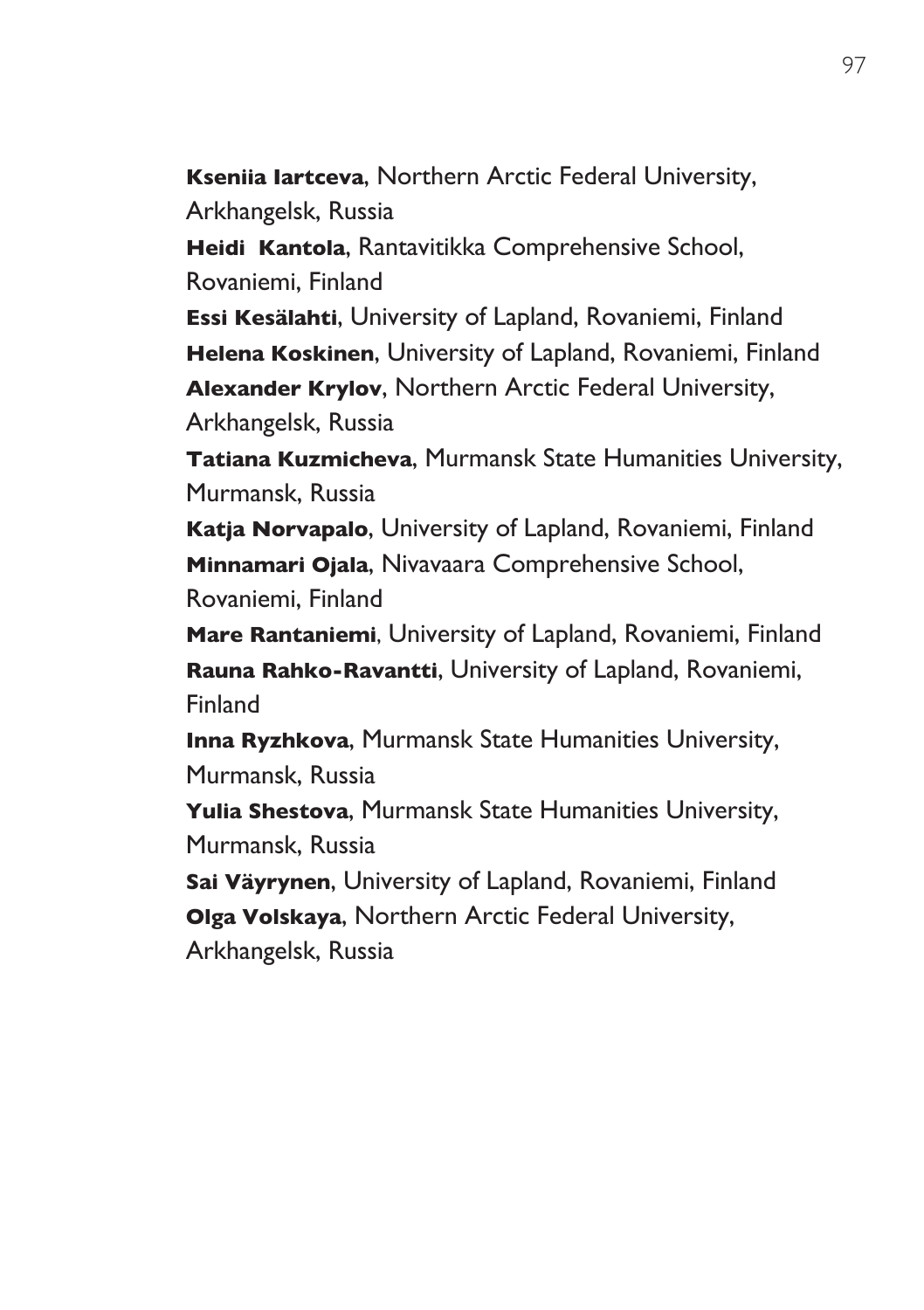### Annex 2.

### **List of the visited schools**

Luleå, Sweden: Välkomsten School (includes a pre-school, a primary school, secondary and upper secondary school and recreation centre) Copenhagen, Denmark: Brønshøj School Troms, Norway: Breivika Kindergarten Solneset School Oulu, Finland: Tervaväylä School Metsokangas Comprehensive School Rovaniemi, Finland: Rantavitikka Comprehensive School Nivavaara School Teacher Training School of the University of Lapland Murmansk, Russia: School Number 56 Special school Number 3 (boarding school) Lovozero Boarding School International Lyceum Resource Centre/Special school (Min'kino) Arkhangelsk, Russia Secondary School Number 5 Special School Number 31 Secondary School Number 8 Experimental Rehabilitation Centre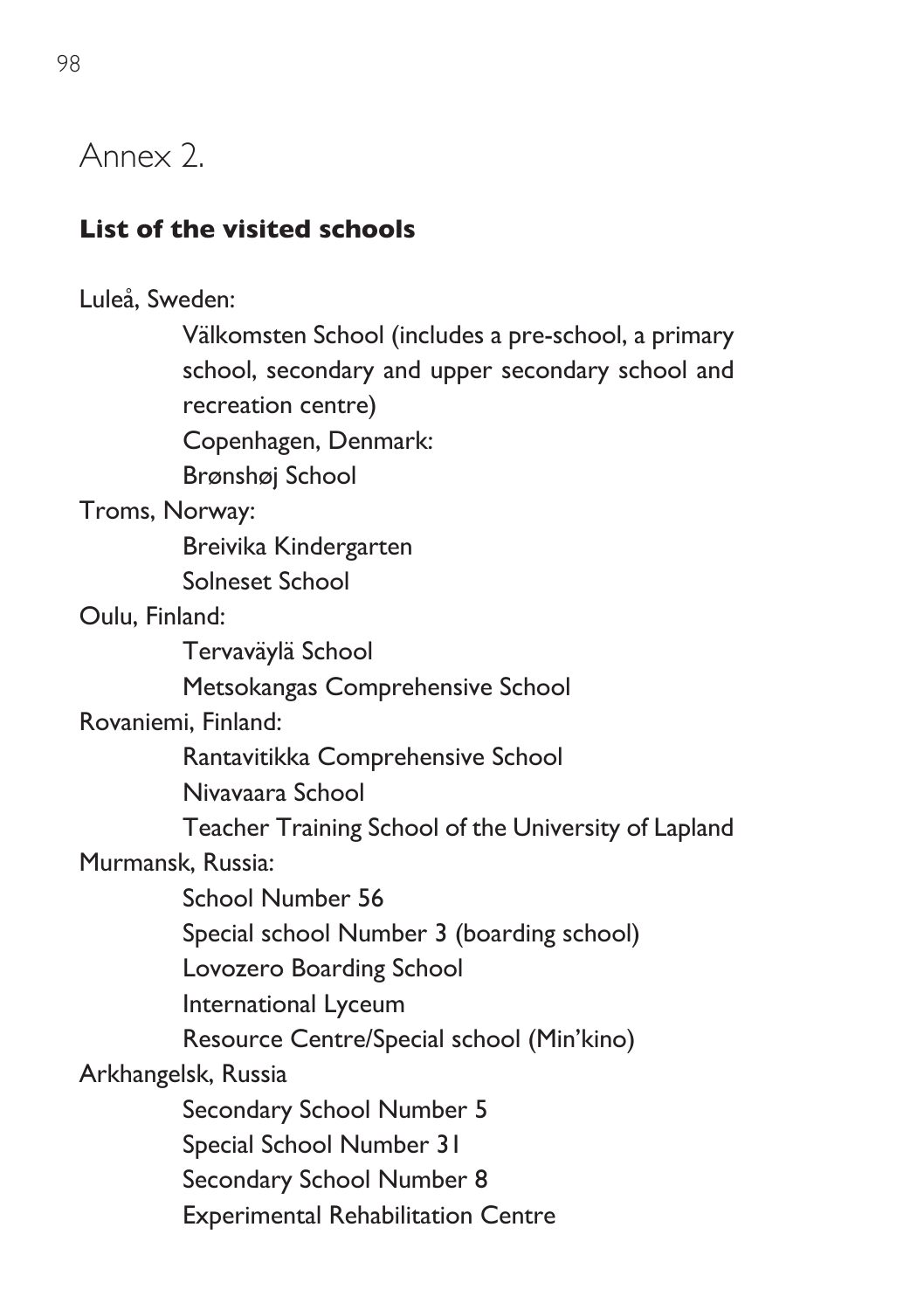### Annex 3.

### **Glossary**

### **Differentiation**

The process of modifying or adapting the curriculum according to the different ability levels of the students in one class by changing the content, methods for teaching, and learning content (the process), and the methods of assessment. (UNESCO 2004). In Norway, 'adaptive education/teaching' is used in the same meaning.

### **Exclusion**

Exclusion, in the context of inclusive education, refers to all those factors that may limit or hinder all learners' participation in and access to presence, participation and achievement. Exclusionary pressures may arise from special classes in mainstream schools, practices that are used to categorise learners into groups of high-achievers and others, negative attitudes, lack of voice of learners and their families, not recognising the right to one's own language and culture, etc. Exclusion is a process that is often based on segregation. Segregation means deliberate action of grouping people into categories that are usually defined by others than those who are being categorised.

### **Folkeschool – comprehensive school**

School system that provides education for all learners belonging to the basic education age group. It is free of charge. 'Folkeschool' is the term used in Denmark.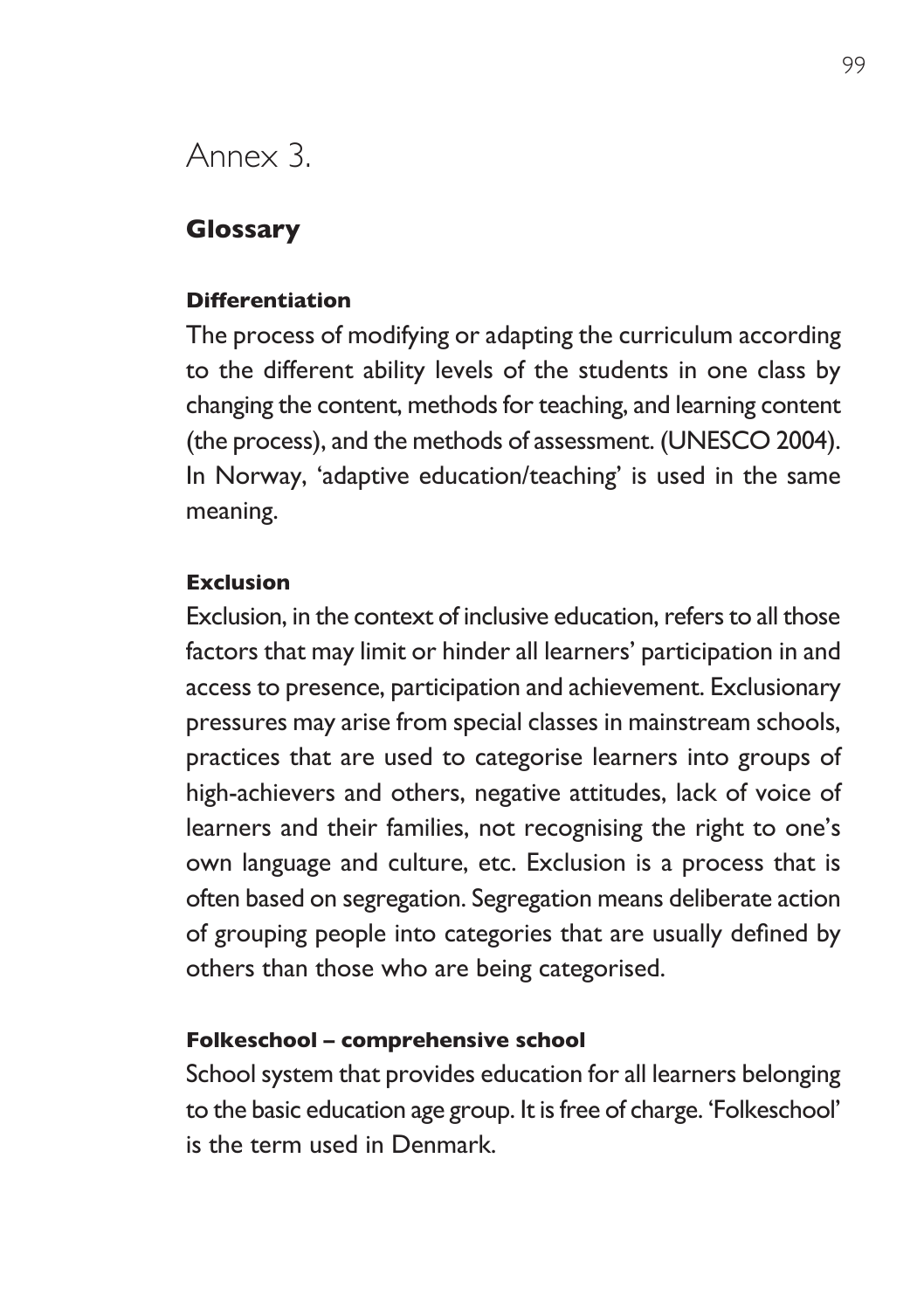### **Inclusion**

A process of identifying and removing barriers to presence, participation and achievement for all students, across all levels of education. It builds on diversity of students and teachers, and involves changes in attitudes, curricula, pedagogy, and teacher education. It is therefore more than just placing students with disabilities or learning difficulties in mainstream settings. In this thinking, all education arrangements should be inclusive even if there are no learners categorised as having any particular educational needs.

#### **Integration**

Refers to practice where learners with disabilities are integrated to mainstream education partially in certain subjects or activities. Education in special classes in mainstream schools is sometimes considered as integration in Russia; in this report, 'integration' is not used in that meaning.

### **Intellectual impairment**

The use of the concept does not imply a certain range of IQ. It refers to difficulties in learning and participation emanating from brain-based factors. In Finland, the concept used is 'developmental disability'. In Russia, the science related to intellectual impairment is oligophrenology. The concept relates also to term 'cognitive disability'. In some contexts, also 'mental retardation' is still used.

#### **Learner with disability**

Refers generally to any learner who experiences barriers to learning and participation due to impairments. It is understood that impairment is a characteristics of a learner and does not automatically lead to limitations in learning or participation.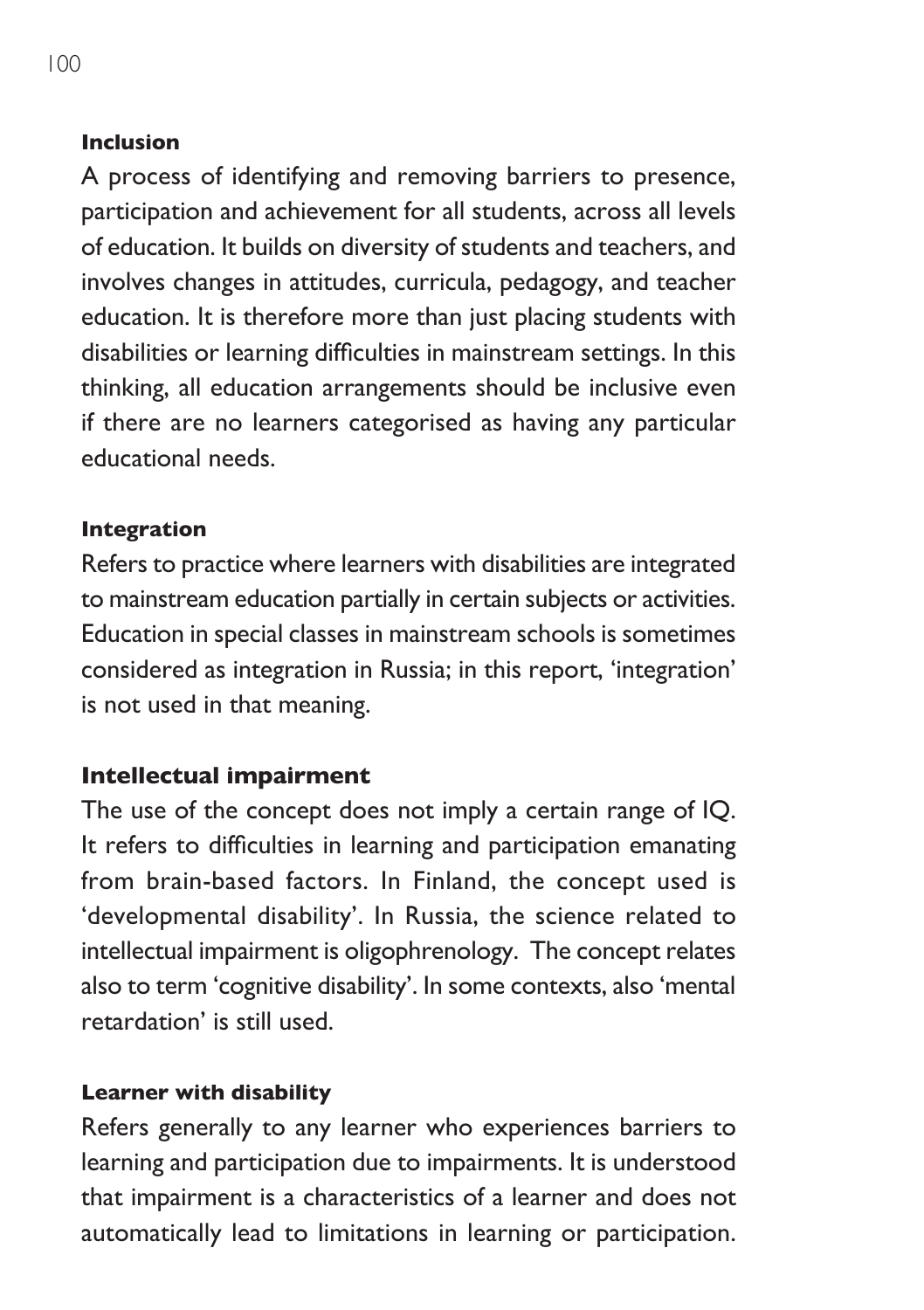'Learner with disability' expresses our understanding that it is educational, emotional, social, cultural and physical environment that disables learners. Russian expression "learner with limited health ability" is translated as 'learner with disability' in this report.

#### **Mainstream education**

Refers to general education that is open and accessible for the majority of learners.

### **Special education**

Specialised services provided in schools (mainstream or special schools) for learners to support learning and participation. In Russia, these services are also referred to as 'correctional education'.

### **Special educational needs**

We use this concept to refer to learners' specific educational needs, often emanating from disabilities or learning difficulties. Educational needs may also arise as a consequence of environmental factors, such as rigid teaching methods or negative attitudes towards diversity.

### **Special Needs Education**

In the university context, special needs education refers educational science focusing on issues related learning difficulty, education related to impairments, behaviour management, etc. In Russia, this field of educational science is called 'defectology'.

### **Student teacher**

A student studying to become a teacher.